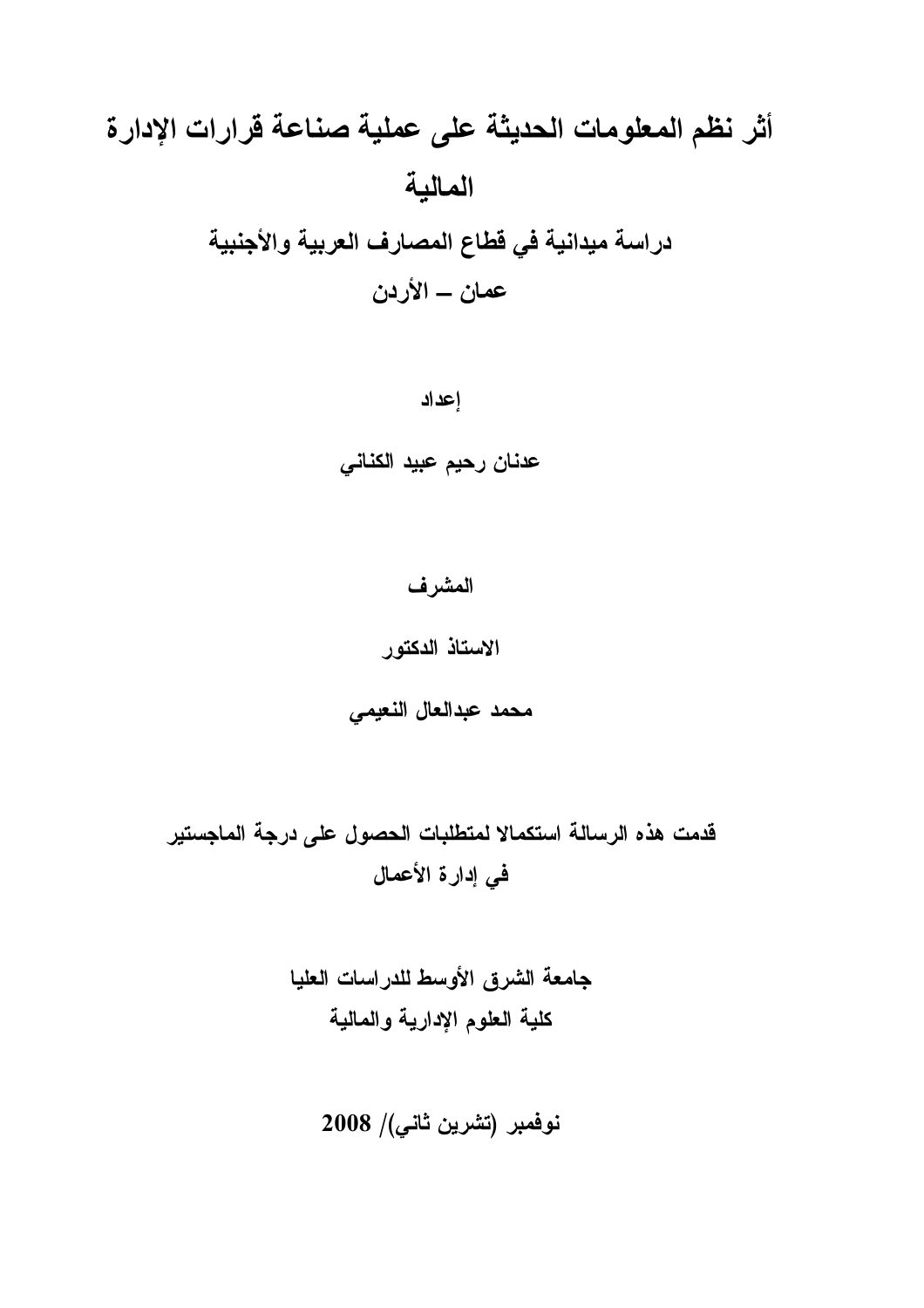## تفويض

أنا الموقع أدناه عدنان رحيم عبيد الكناني أفوض جامعة الشرق الأوسط للدراســـات العليـــا بنزويد نسخ من رسالتي للمكتبات الجامعية أو المؤسسات أو الهيئات أو الأشخاص المعنيـــة بالأبحاث والدراسات العلمية عند طلبها.

الاسم: عدنان رحيم عبيد الكناني

التوقيع:

 $2008 / 11 / 12$ التاريخ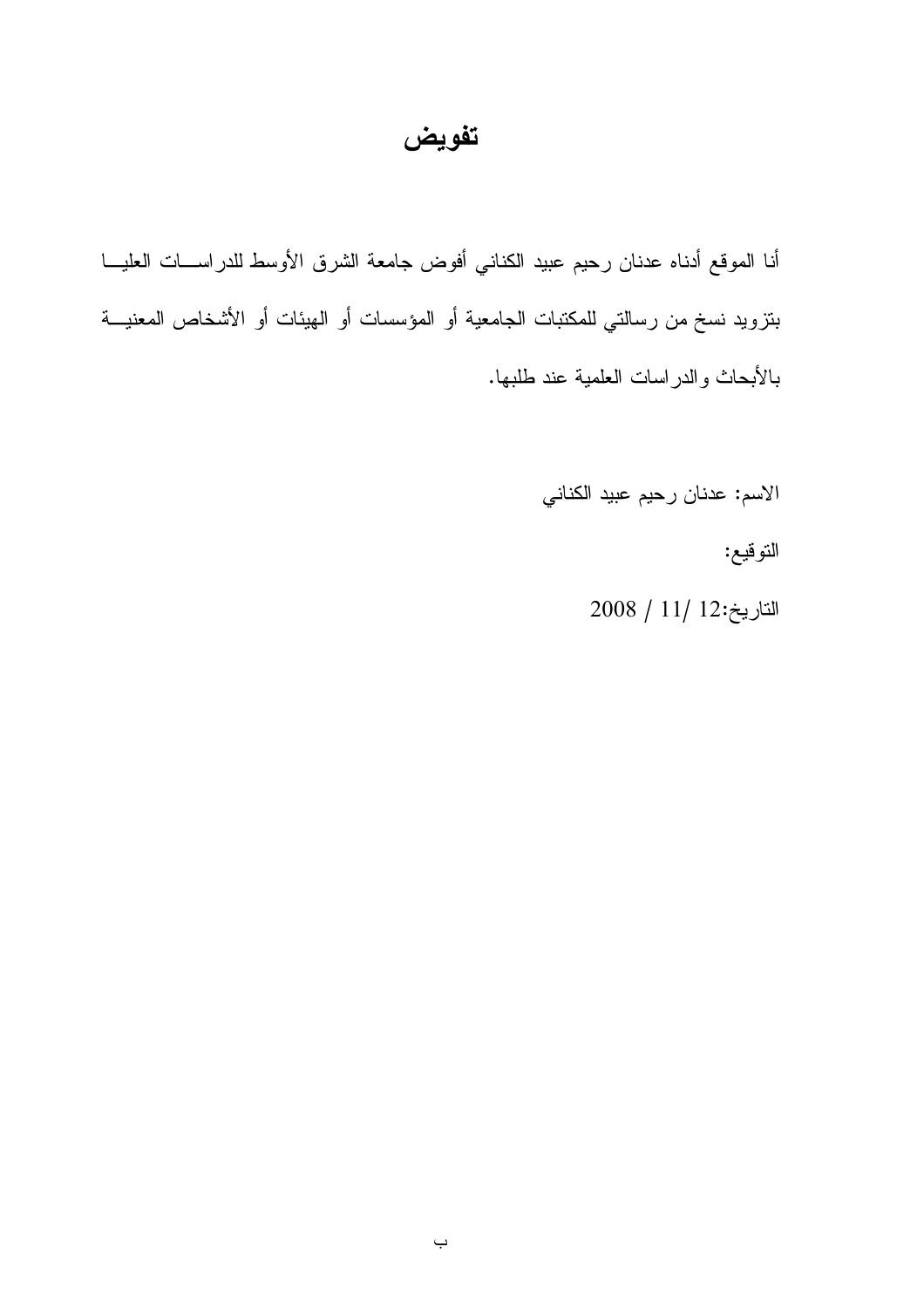# قرار لجنة المناقشة

نوفشت الرسالة وعنوانها "أثر نظم المعلومات الحديثة على عملية صناعة قرارات الإدارة المالية، دراسة ميدانية على فطاع المصارف العربية والأجنبية في الأردن – عمان". وأجيزت بتاريخ 12/ 11 / 2008م

التوقيع

|             | أعضاء لجنة المناقشة:                  |
|-------------|---------------------------------------|
| رئيسا مشرفا | الاستاذ الدكتور محمد عبدالعال النعيمي |
| عضوا        | الأستاذ الدكتور كامل المغربي          |
| عضوا        | الدكتور علي محمد صالح عباس            |
| عضوا خارجيا | الأستاذ الدكتور مؤيد الدوري           |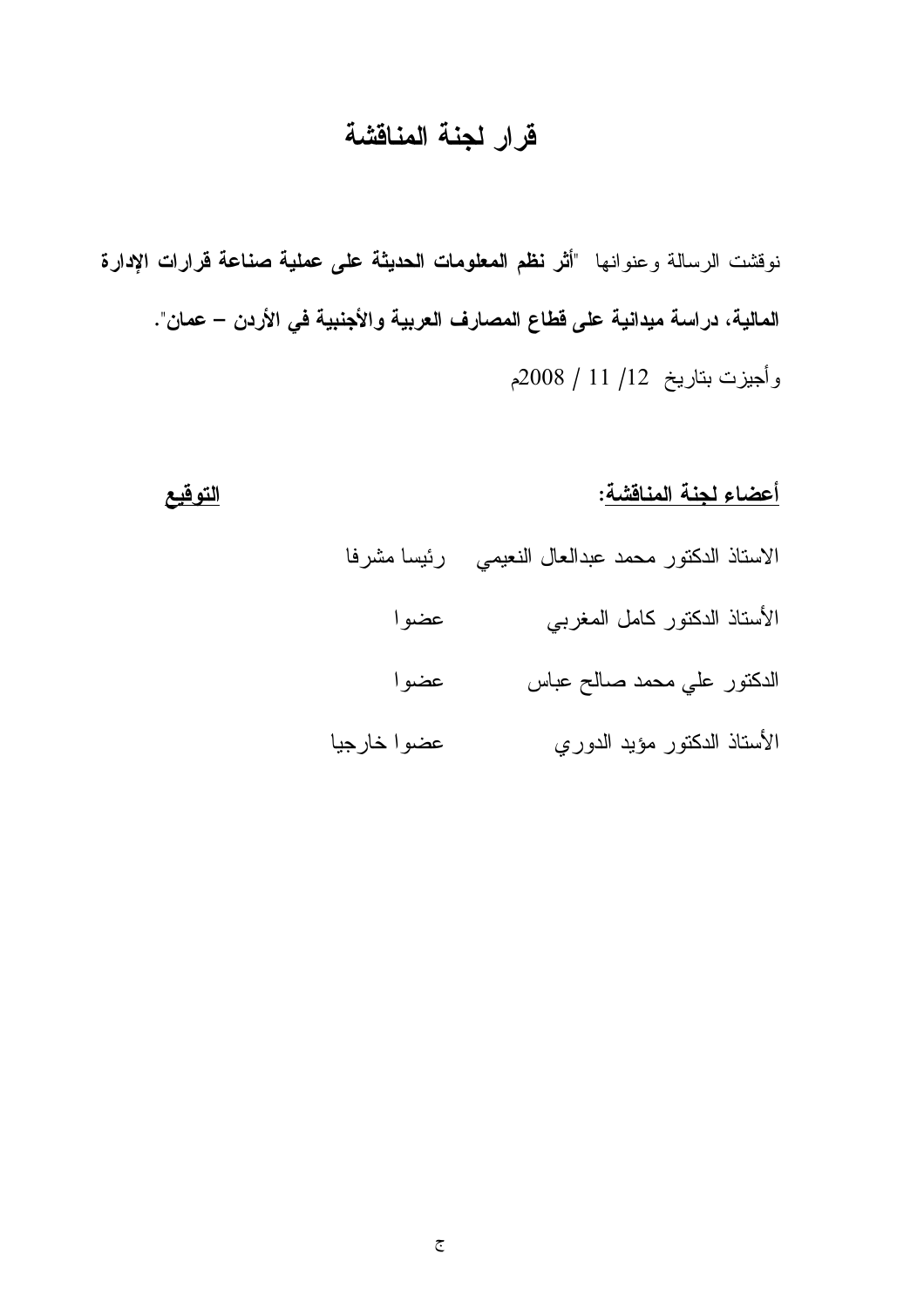## شكر وتقدير

بسم الله والحمد لله رب العالمين والصلاة والسلام على رسول الله محمد بن عبــدالله وعلى آل بيته وصحبه وسلم في الأولين والآخرين، وبعد..

أحمد الله سبحانه وتعالى على ما من علي من علم منواضع، وألهمني قدرة وطموحـــا وصبرًا وتحملًا لإعداد هذه الدراسة وإخراجها بهذا الشكل، وأتوجه بالشكر والنقـــدير إلــــي استاذي الفاضل الدكتور محمد عبدالعال النعيمي على ما أحاطني به مـــن رعايـــة علميـــة خالصة، وما قدمه لمي من تشجيع ودعم، وكان مثالا للعلم المتواضع من خـــلال توجيهاتــــه وإرشاداته اللامحدودة، فكان لجديته الصادقة، ومعاملته الطيبة الأثر الكبير في إنجـــاز هـــذا العمل، فجزاه الله عنى خير الجزاء.

كما أقدم جزيل الشكر وعظيم الامتنان إلى أعضاء لجنة المناقشة الأســـناذ الـــدكتور كامل المغربي والدكتور على محمد صالح عباس والأستاذ الدكتور مؤيــد الـــدوري، لمـــا لملاحظاتهم الإيجابية وأرائهم القيمة وتوجيهاتهم الصادقة من إثراء وإكمال للجهد المتواضع المبذول في هذه الدراسة وإظهارها بالمظهر الحسن.

كما أتقدم بخالص الشكر والعرفان إلى الأساتذة السدكتور محمسد مطسر والسدكتور عبدالناصر نور والدكتورحمزة الزبيدي والدكتورة وفاء التميمي الذين لم يبخلوا على بالنصح و الإرشاد المتواصل.

وختاما، أنقدم بالشكر إلى جامعة الشرق الأوسط للدراسات العليا على ما أولنتني بــــه من اهتمام، وأسقتني من علم خلال فترة دراستي ممثلة بمعالى رئيسها الأكـــرم ومـــساعديه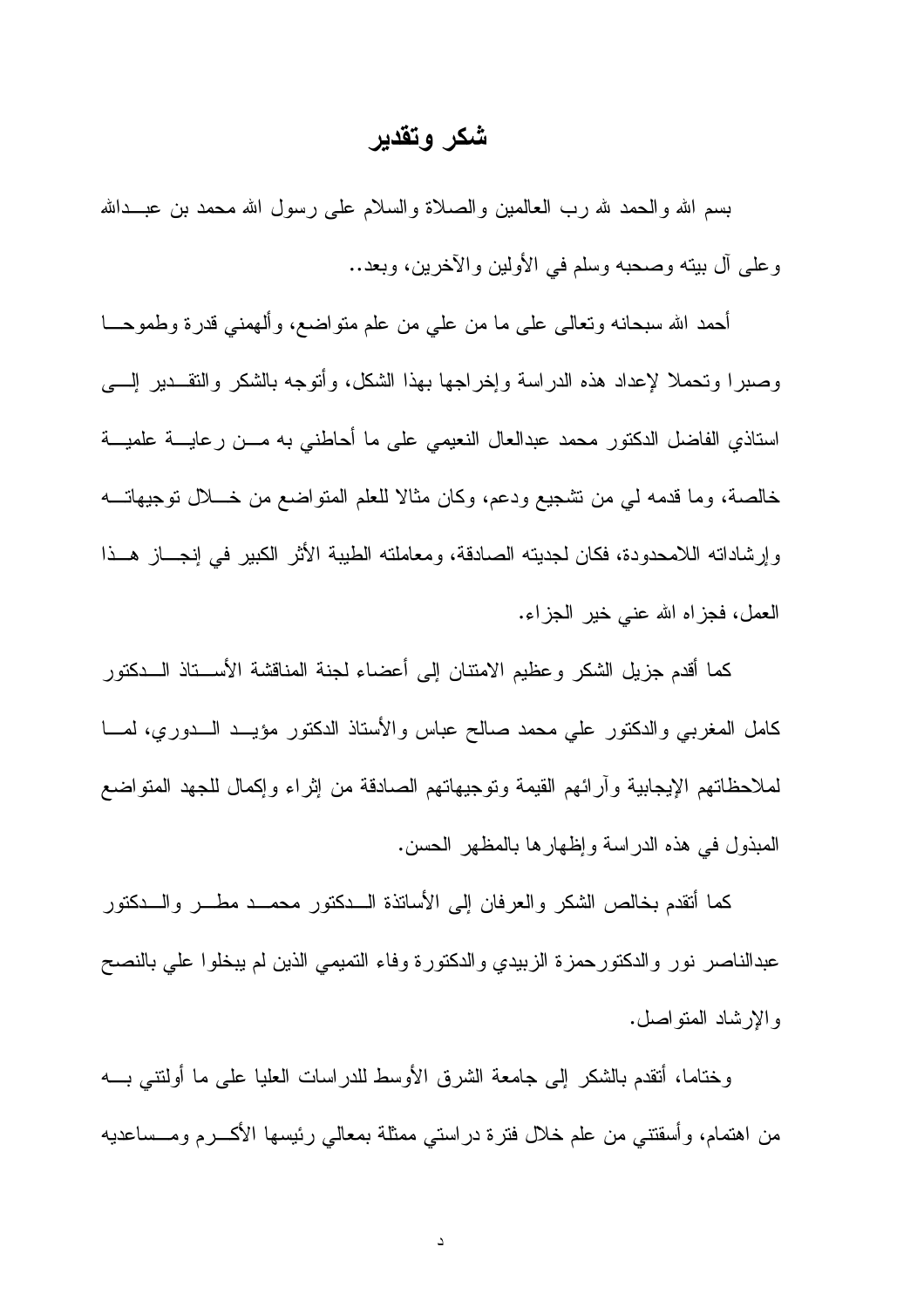المحترمين وأعضاء الهيئة الندريسية الأفاضل وجميع منتسبي الجامعة من إداريين وعاملين، وإلى كل من مد يد العون والمساعدة لي وأسدى المشورة الصادقة أو من بعيد، في إنجـــاز هذا العمل.. آملا أن يجزيهم الله خير الجزاء...

والله ولي النوفيق،،

 $\circ$ 

الباحث

عدنان رحيم عبيد الكناني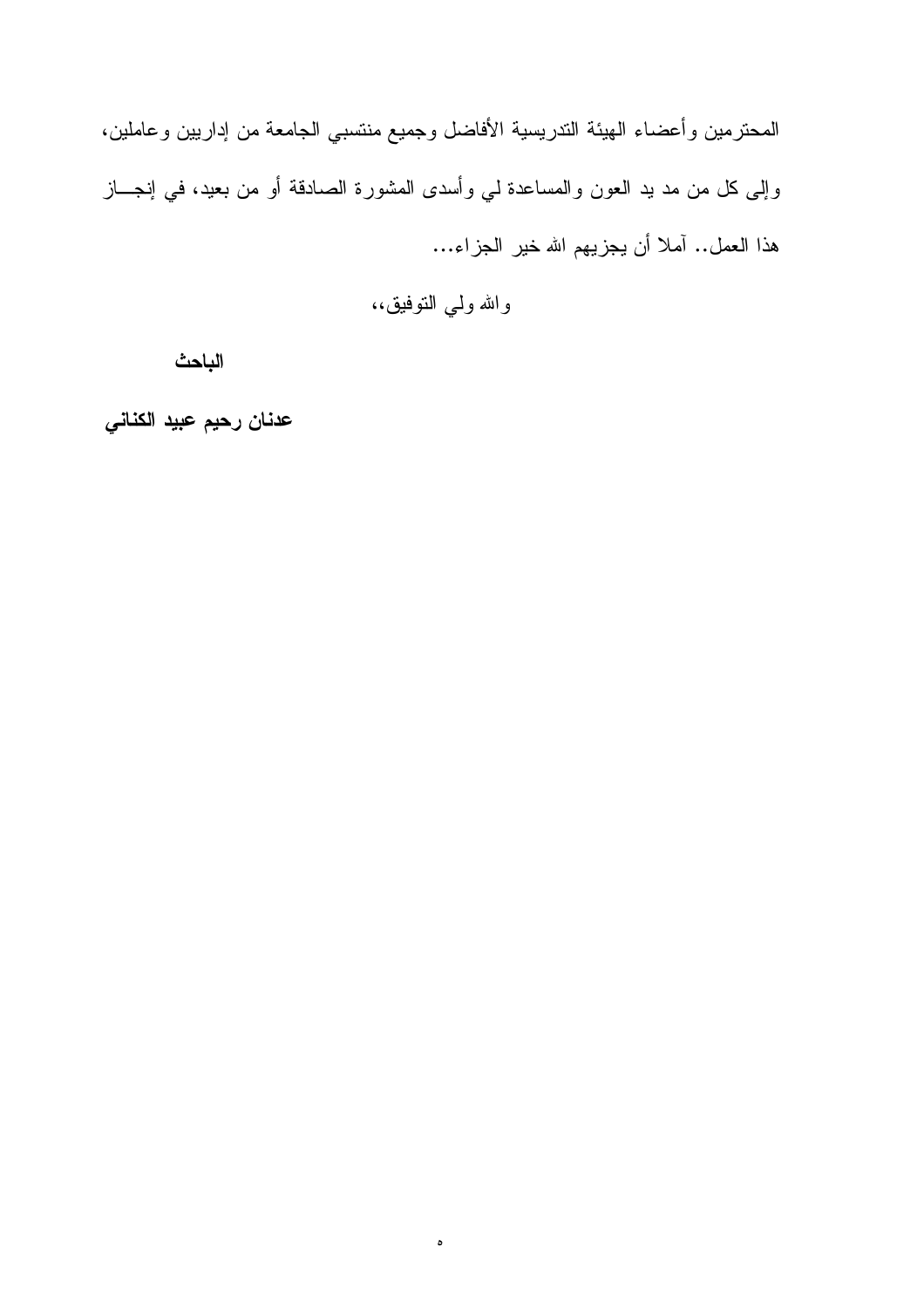## الإهداء

- إلى .. من قال فيهم عز وجل " **وقل رب ارحمهما كما ربياني صغير**ا".  $\blacktriangleright$
- المرحومين والدي، ووالدتي، اللذين لم أفارقهما، وأنا أنذكرهما وأطلب من العلي  $\mathcal{L}$ القدير أن يرحمهما ويعفو عنهما.
	- إلى .. رمز المحبة والدفء والحنان والأمل، رفيقة عمري .. زوجتي الغالية.  $\mathcal{P}$
- إلى .. قرة عيني ، وفلذات كبدي، وحفيدي (أثيل، أنمار، أحمد، أسامة، محمود،  $\rightarrow$ بوسف).. زهور الحياة وأريجها أملا ورجاء.
	- إليهم جميعا، أهدي ثمرة عملي وصادق محبتي. **Service**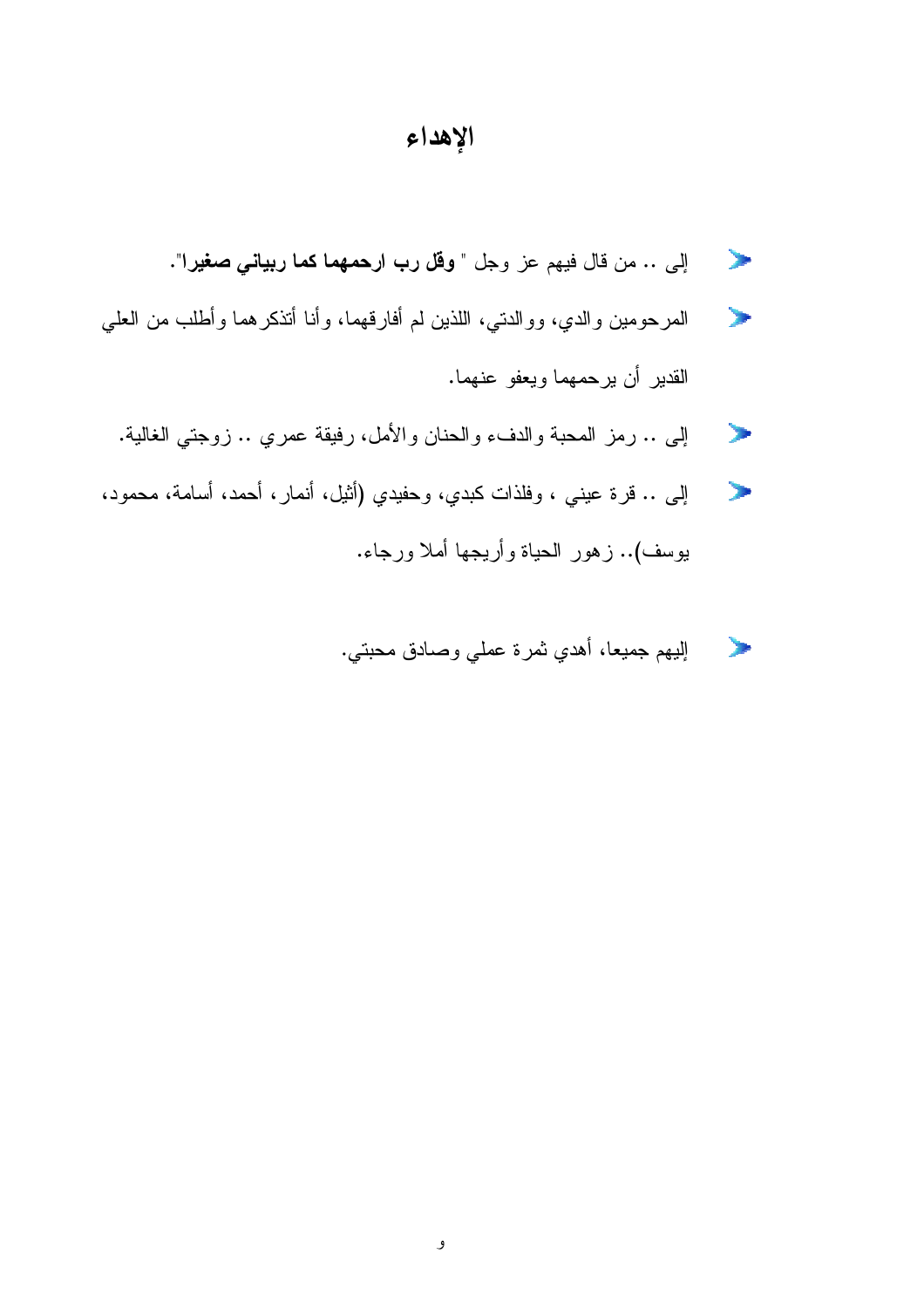# فائمة المحتويات

| الصفحة                  | الموضوع                           |
|-------------------------|-----------------------------------|
| أ                       | عنوان الرسالة                     |
| پ                       | تفويض                             |
| جح                      | قرار لجنة المناقشة                |
| د                       | شكر وتقدير                        |
| ٯ                       | الإهداء                           |
| ز                       | قائمة المحتويات                   |
| ي                       | قائمة الجداول                     |
| ل                       | فائمة الأشكال                     |
| ن                       | ملخص الدراسة باللغة العربية       |
|                         | ملخص الدراسة باللغة الانجليزية    |
| $\mathbf{1}$            | الفصل الأول: الإطار العام للدراسة |
| $\overline{2}$          | المقدمة                           |
| $\overline{\mathbf{4}}$ | مشكلة الدراسة وأسئلتها            |
| 6                       | فرضيات الدراسة                    |
| 8                       | أهداف الدراسة وأهميتها            |
| 9                       | محددات الدراسة                    |
| 10                      | أنموذج الدراسة                    |
| 12                      | التعريفات الإجرائية               |
| 15                      | هيكل الدراسة                      |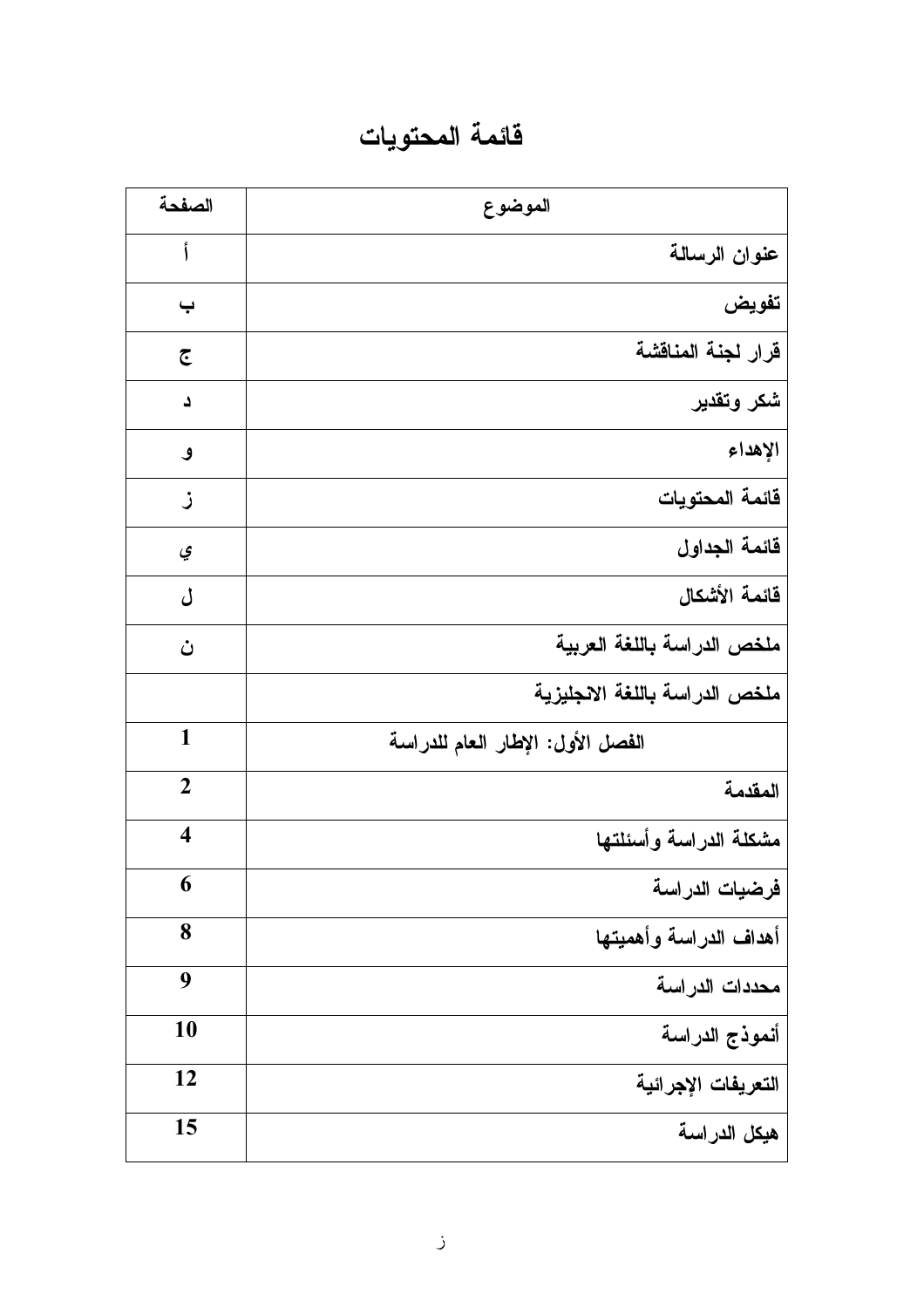| 17 | الفصل الثاني: الإطار النظري، والدراسات السابقة ذات الصلة        |
|----|-----------------------------------------------------------------|
| 18 | المقدمة                                                         |
| 21 | دور وأهمية المعلومات                                            |
| 23 | الخصائص النوعية للمعلومات المحاسبية                             |
| 29 | مفهوم نظم المعلومات الحديثة ووظائفها                            |
| 32 | أنواع نظم المعلومات واستخداماتها                                |
| 37 | أثر نظم المعلومات في دعم عملية صناعة قرارات الأدارات المالية في |
|    | المصارف قيد البحث                                               |
| 39 | المعوقات التي تواجه استخدامات وتطبيقات نظم المعلومات الحديثة    |
|    | في المصارف البحوثة                                              |
| 43 | الدراسات السابقة العربية والأجنبية                              |
| 43 | الدراسات العربية                                                |
| 57 | الدراسات الاجنبية                                               |
| 67 | ما يميز. هذه الدراسة عن الدراسات السابقة ذات الصلة              |
| 69 | الفصل الثالث: الطريقة والإجراءات                                |
| 70 | أولا: منهج وإجراءات الدراسة                                     |
| 70 | مجتمع الدراسة                                                   |
| 71 | وحدة المعاينة والتحليل                                          |
| 72 | ثانيا: أساليب جمع البيانات والمعلومات                           |
| 72 | المصادر الثانوية                                                |
| 72 | المصادر الأولية                                                 |
| 73 | ثالثًا: أداة الدراسة                                            |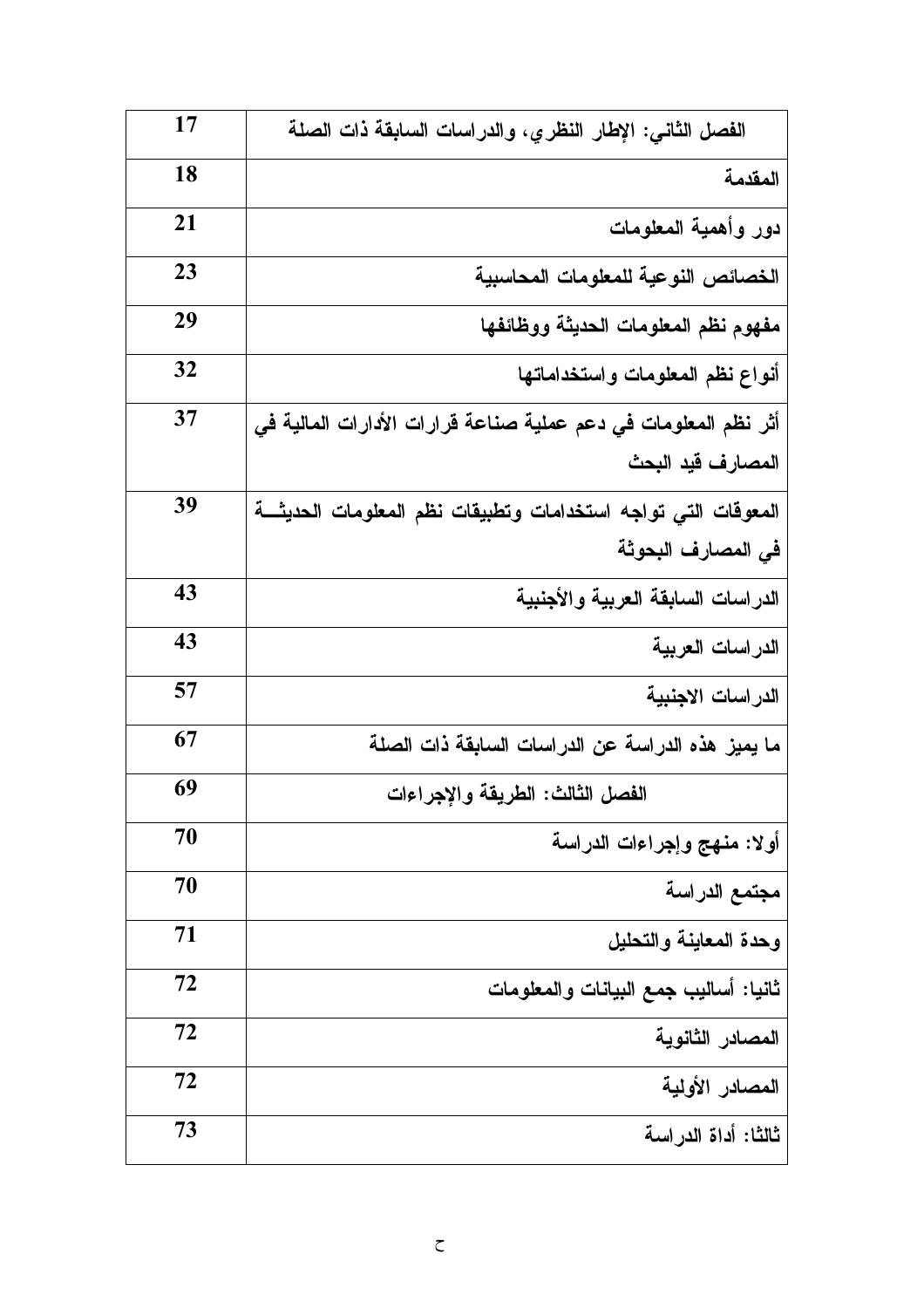| 73         | رابعا: اساليب التحاليل الإحصائية                              |
|------------|---------------------------------------------------------------|
| 74         | خامسا: اختبار ى الصدق والثبات                                 |
| 76         | الفصل الرابع: مناقششة نتائج التحليل الإحصائي واختبار الفرضيات |
| 77         | المقدمة                                                       |
| 77         | عرض بيانات الدراسة                                            |
| 94         | اختبار الفرضيات                                               |
| 104        | الفصل الخامس: الاستنتاجات والتوصيات                           |
| 105        | المقدمة                                                       |
| 105        | الاستنتاجات والتوصيات                                         |
| <b>110</b> | الدراسات المستقبلية                                           |
| 113        | قائمة المراجع                                                 |
| 113        | المراجع باللغة العربية                                        |
| 119        | المراجع بالأجنبية الاجنبية                                    |
| <b>121</b> | فائمة الملاحق                                                 |
| 122        | أداة الدراسة (الاستبانة)                                      |
| 131        | قائمة بأسماء المحكمين                                         |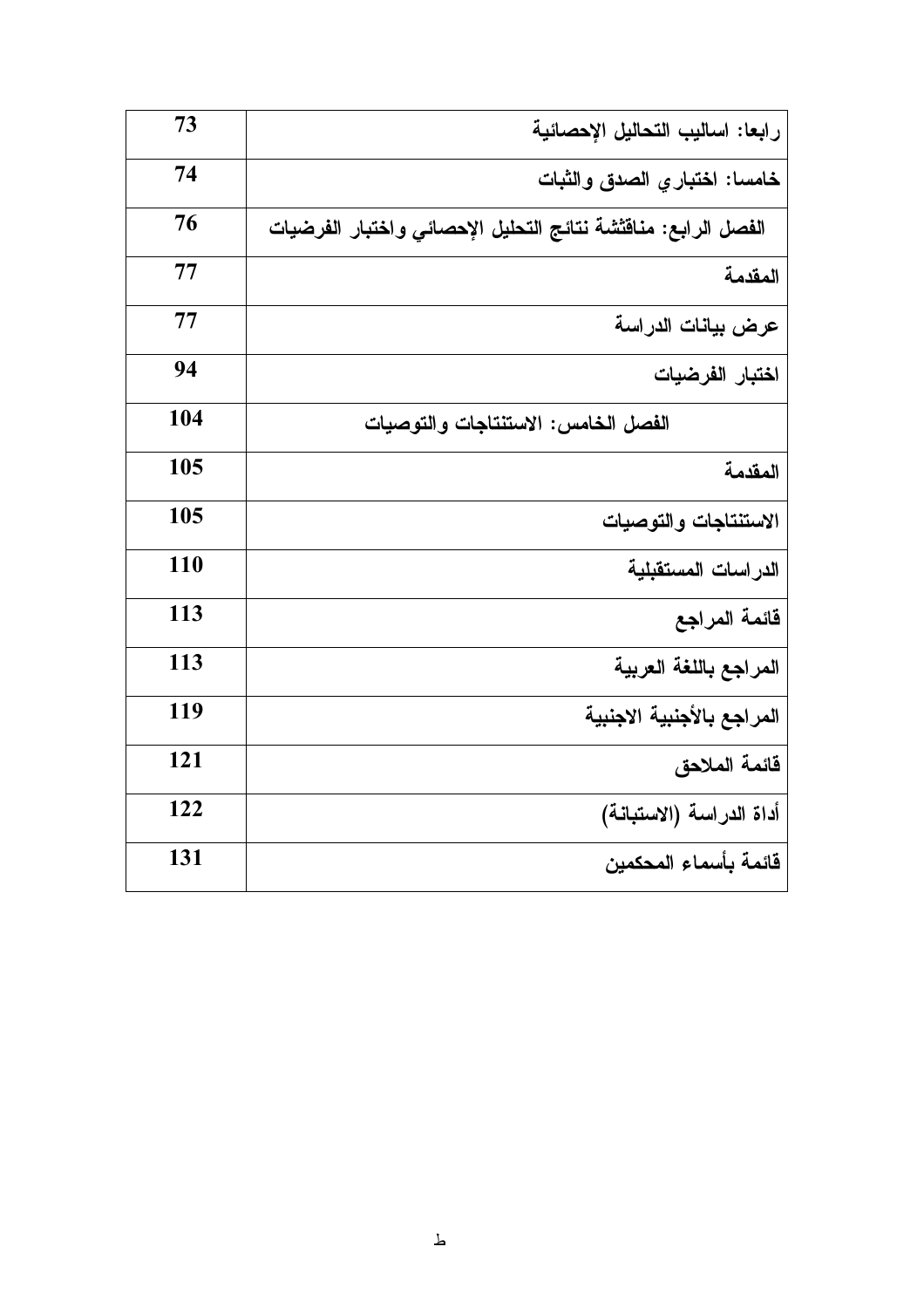فائمة الجداول

| رقم الصفحة | عنوان الجدول                                              | رقم الجدول              |
|------------|-----------------------------------------------------------|-------------------------|
| 36         | أنواع نظم المعلومات.                                      |                         |
| 70         | أسماء عينة الدراسة من المصارف العربية والأجنبية.          | $\boldsymbol{2}$        |
| 80         | خصائص عينة الدراسة حسب متغير المصرف.                      | 3                       |
| 81         | خصائص عينة الدراسة حسب متغير المؤهل العلمي.               | $\overline{\mathbf{4}}$ |
| 82         | خصائص عينة الدراسة حسب متغير التخصص.                      | 5                       |
| 83         | خصائص عينة الدراسة حسب متغير الخبرة عدد السنوات في        | 6                       |
|            | المصرف.                                                   |                         |
| 84         | خصائص عينة الدراسة حسب متغير الموقع الوظيفي.              | 7                       |
| 85         | خصائص عينة الدراسة حسب متغير عدد ســنوات الخبـــرة        | 8                       |
|            | العملية لنظم المعلومات الحديثة.                           |                         |
| 86         | المتوسطات الحسابية والإنحرافات المعيارية لتقديرات أفسراد  | 9                       |
|            | عينة الدراسة لفقرات الإستبانة.                            |                         |
| 95         | المتوسطات الحسابية، والانحرافات المعيارية والقيمة التائية | 10                      |
|            | لاجابات أفراد عينة الدراسة على فقرات الالتزام بتطبيق نظم  |                         |
|            | المعلومات الحديثة، ومستوى الاستخدام الكفء لهذه النظم في   |                         |
|            | دعم عملية صناعة قرارات الادارة المالية للمصارف.           |                         |
| 97         | المتوسطات الحسابية، والانحرافات المعيارية والقيمة التائية | 11                      |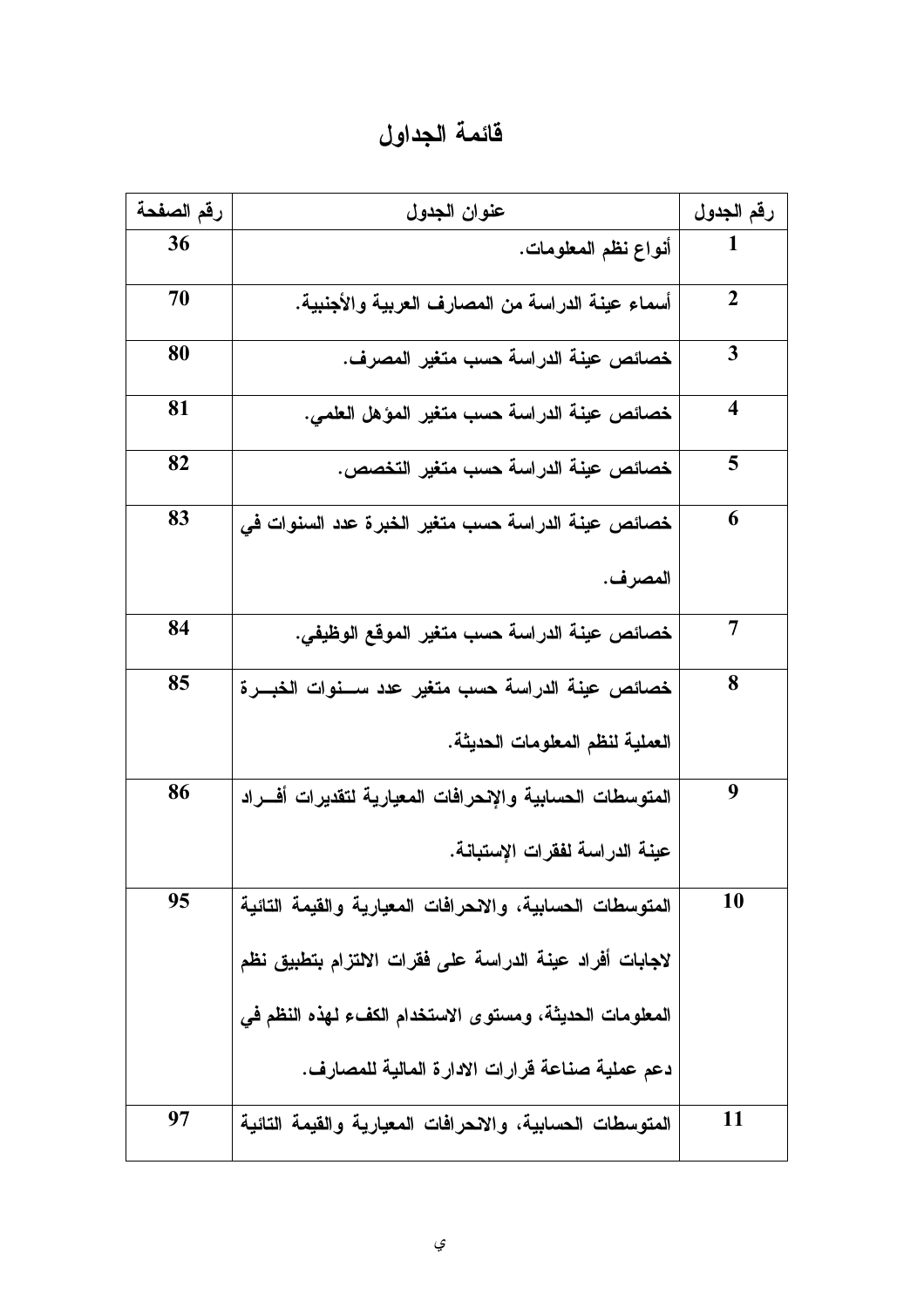|    | لاجابات أفراد عينة الدراسة على فقرات الالتزام بتطبيق نظم         |            |
|----|------------------------------------------------------------------|------------|
|    | المعلومات الحديثة، ومستوى استيعاب التطور التكنولسوجى             |            |
|    | السريع في دعم عمليــــة صــــناعة قــــرارات الادارة الماليــــة |            |
|    | للمصار ف قيد البحث .                                             |            |
| 12 | المتوسطات الحسابية، والانحرافات المعيارية والقيمة التائية        | 99         |
|    | لاجابات أفراد عينة الدراسة على فقرات الالتزام بتطبيق نظم         |            |
|    | المعلومات الحديثة تبعا لمتغير المؤهل العلمي.                     |            |
| 13 | تحليل التباين للفروق  بين اجابات أفراد عينة الدراسة علــــ,      | <b>100</b> |
|    | فقرات الالتزام بتطبيق نظم المعلومات الحديثة تبعــا لمتغيــر      |            |
|    | المؤهل العلمي.                                                   |            |
| 14 | المتوسطات الحسابية، والانحرافات المعيارية والقيمة التائية        | <b>101</b> |
|    | لاجابات أفراد عينة الدراسة على فقرات الالتزام بتطبيق نظم         |            |
|    | المعلومات الحديثة تبعا لمتغير الخبرة العملية لنظم المعلومات      |            |
|    | الحديثة.                                                         |            |
| 15 | تحليل التباين للفروق  بين أداء أفراد عينة الدراســــة علـــــى   | 102        |
|    | فقرات الالتزام بتطبيق نظم المعلومات الحديثة تبعسا لمتغيس         |            |
|    | الخبر ة العملية لنظم المعلومات الحديثة.                          |            |
|    |                                                                  |            |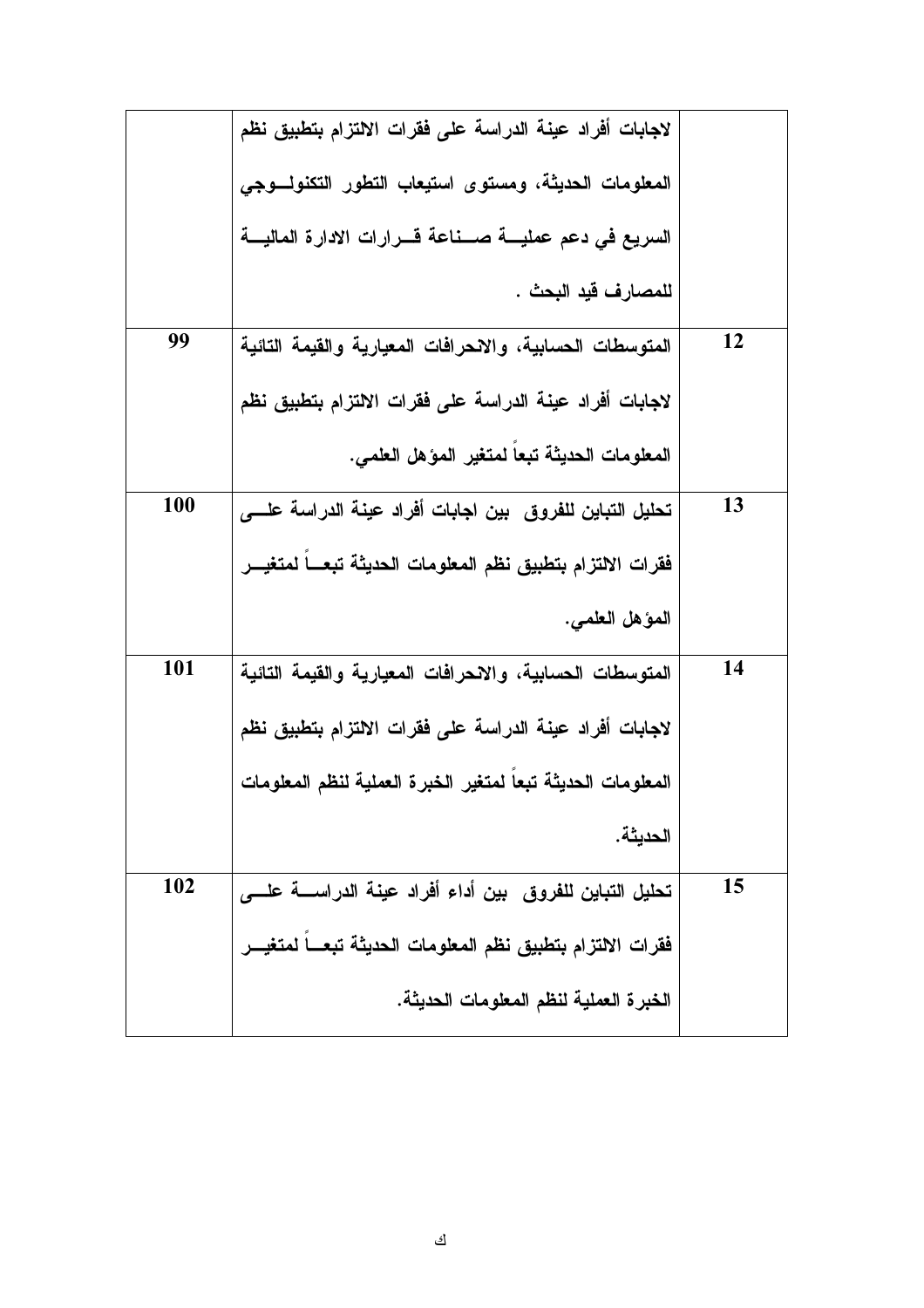# فآئمة الأشكال

| الصفحة | اسم الشكل     | رسم الشكل |
|--------|---------------|-----------|
|        | نموذج الدراسة |           |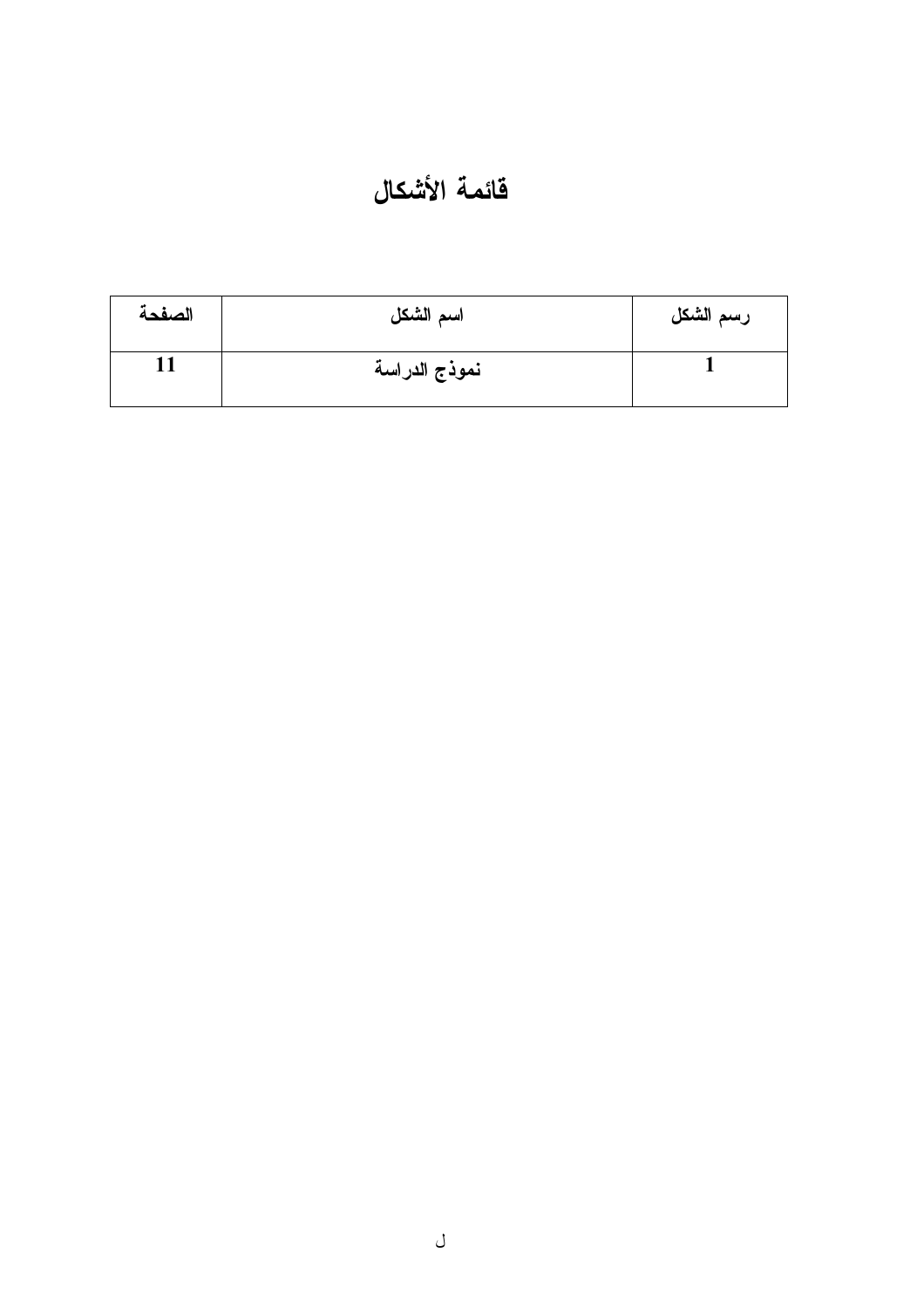# فائمة الملاحق

| الصفحة | عنوان الملحق                                          | رقم الملحق |
|--------|-------------------------------------------------------|------------|
| 122    | الاستبانة                                             |            |
| 131    | السادة المحكمين لأداة القياس لاستبانة الدراسة الحالية |            |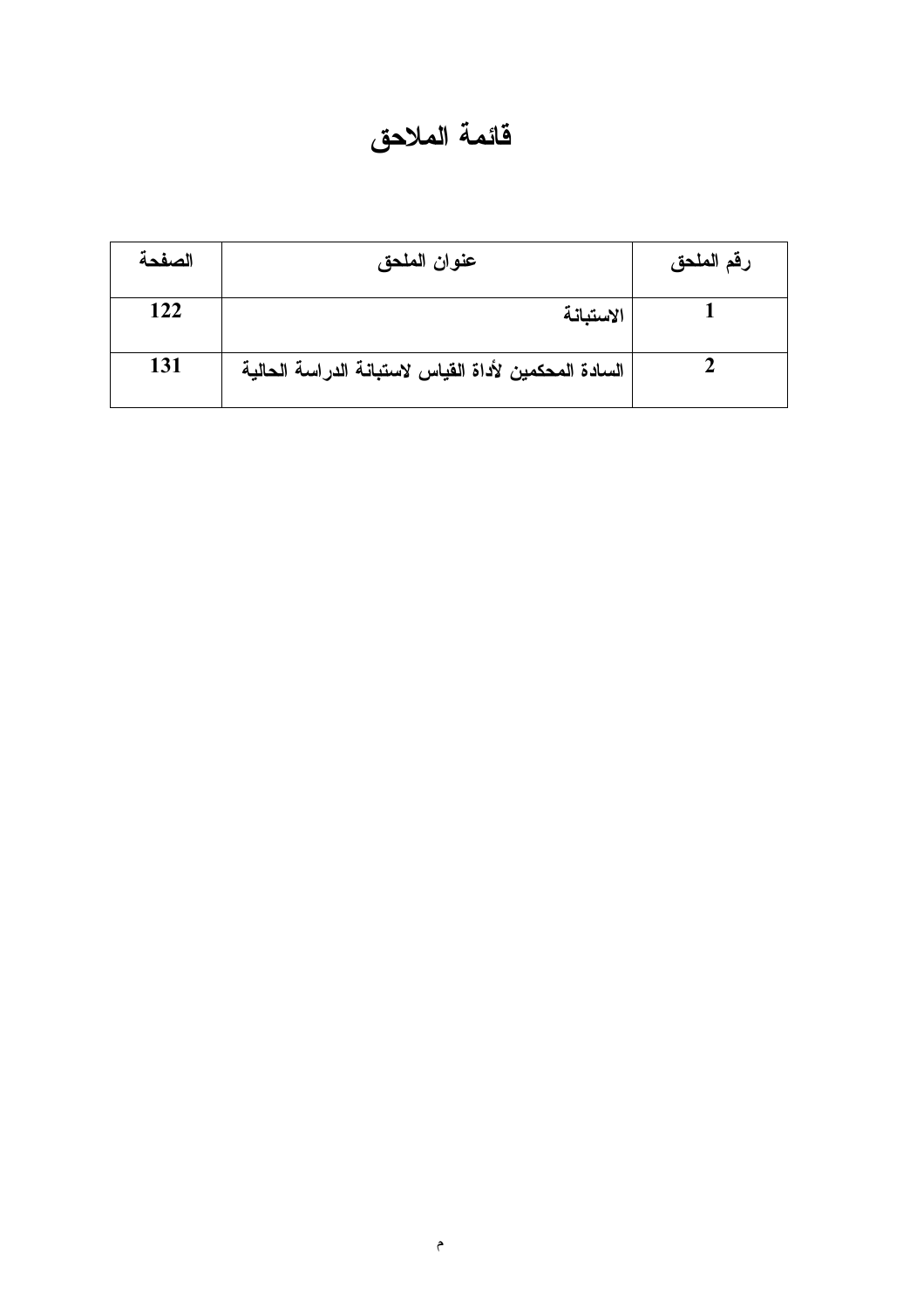أثر نظم المعلومات الحديثة على عملية صناعة قرارات الإدارة المالية

دراسة ميدانية في قطاع المصارف العربية والأجنبية

عمان – الأردن

إعداد

عدنان رحيم عبيد الكناني

#### المشرف

الاستاذ الدكتور محمد عبدالعال النعيمي

الملخص

#### الملخص باللغة العرببة

تهدف هذه الدراسة إلى تحديد عن أثر التطورات والاتجاهات الحديثة لنظم المعلومات وواقع نبني المديرون الرئيسيون (المدراء العامون ونوابهم ومساعديهم ومدراء الأقسام) في المصارف قيد البحث لهذه النظم وأثرها في دعم عملية صناعة قــــرارات الإدارة الماليـــة، ومناقشة مدى نطبيق نظم المعلومات الحديثة التي يعتمدها المديرون فسي عمليـــة صــــناعة القرارات المالية في المصارف قيد البحث، وكذلك معرفة أهم المشكلات التي تسؤثر علسي عملية صناعة قر ار ات الإدار ة المالية تبعا لمتغير المؤهل العلمي أو الخبر ة العملية.

اقترحت الدر اسة نموذجا لاختبار العلاقات بين عناصر مسستوى نظه المعلومسات الحديثة وما بين عملية صناعة قرارات الإدارة المالية وفقا لمراحلها المختلفة.

لقد اعتمدت هذه الدراسة على البيانات التي جمعت من خلال الاســـتبانة التــــي تـــم نوزيعها على (7) مصارف عربية وأجنبية في عمان– الأردن خلال شهري تموز وأب من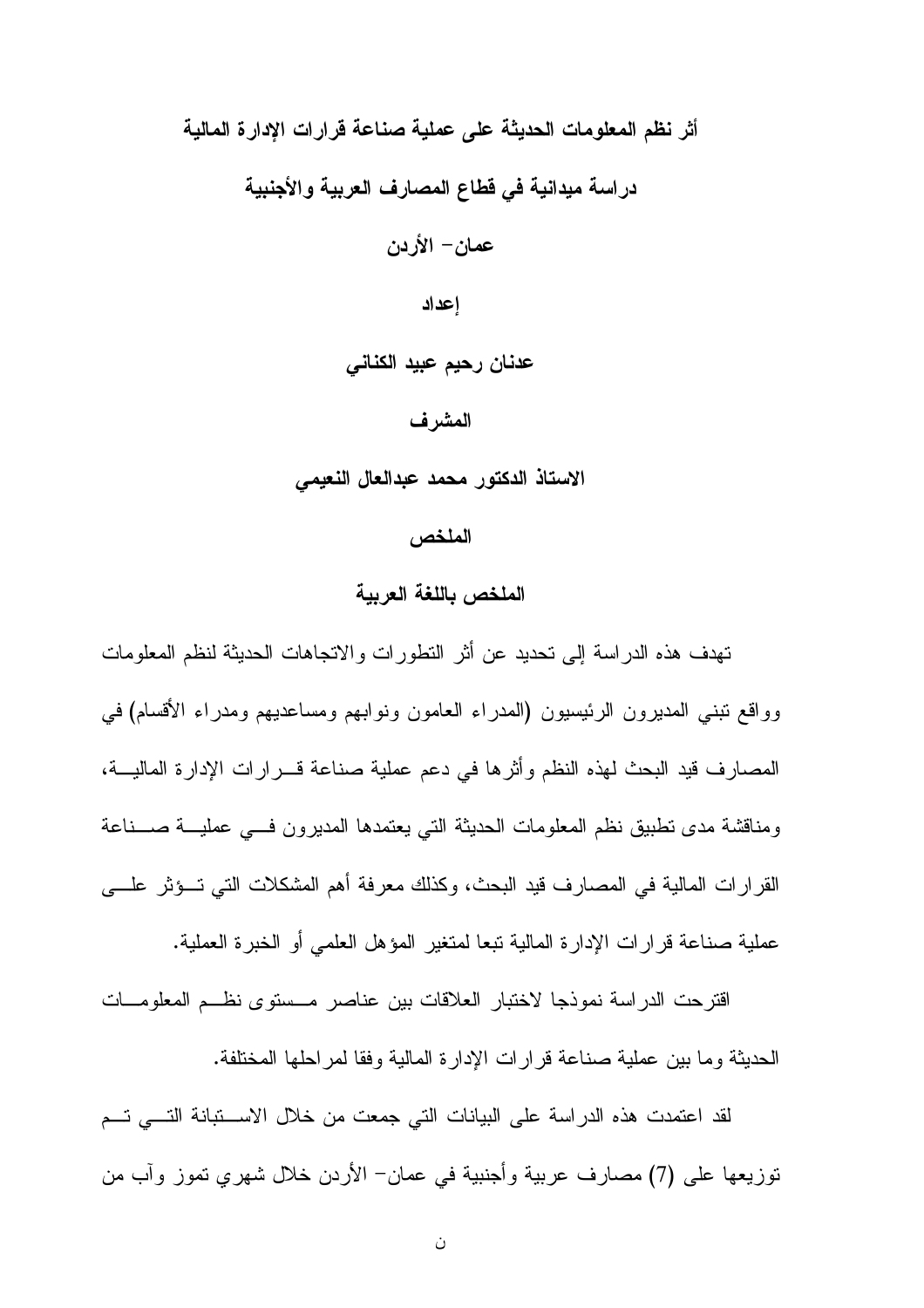العام الحالي 2008، وتم إجراء التحليل على (125) استبانة مـن الاسـتبانات الموزعـة والصالحة والملائمة والمستكملة لجميع البيانات المطلوبة ، وذلك لاختبار العلاقات المفترضة من الناحبة العملبة.

خلصت الدراسة للنتائج التالية:

- 1– هناك مشاكل تواجه عملية تطبيق نظم المعلومات الحديثة خصوصا الاستقادة مسن مزايا إدخال نقنيات النكنولوجية الحديثة والسريعة في دعم عملةي صناعة قـــرارات الإدارة المالية.
- 2– لم نركز مصارف قيد الدراسة على الاستخدامات المثلي لنظم دعم القـــرار والـــنظم الخبيرة نتيجة عدم الثقة بها، وهو ما اتفق مع ما نوصلت إليــــه بعـــض الدراســــات السابقة ذات الصلة .

وعليه، قدمت الدراسة توصيات موضوعية ركزت على معالجة الجوانب الضعيفة في استخدام نظم المعلومات الحديثة، والنَّاكيد على ضرورة الاهتمام بتفاديهـــا، والعمـــل علــــي صباغة خطة استراتيجية لتطوير هذه النظم في تحسين أداء عملية صناعة قـــرارات الإدارة المالية.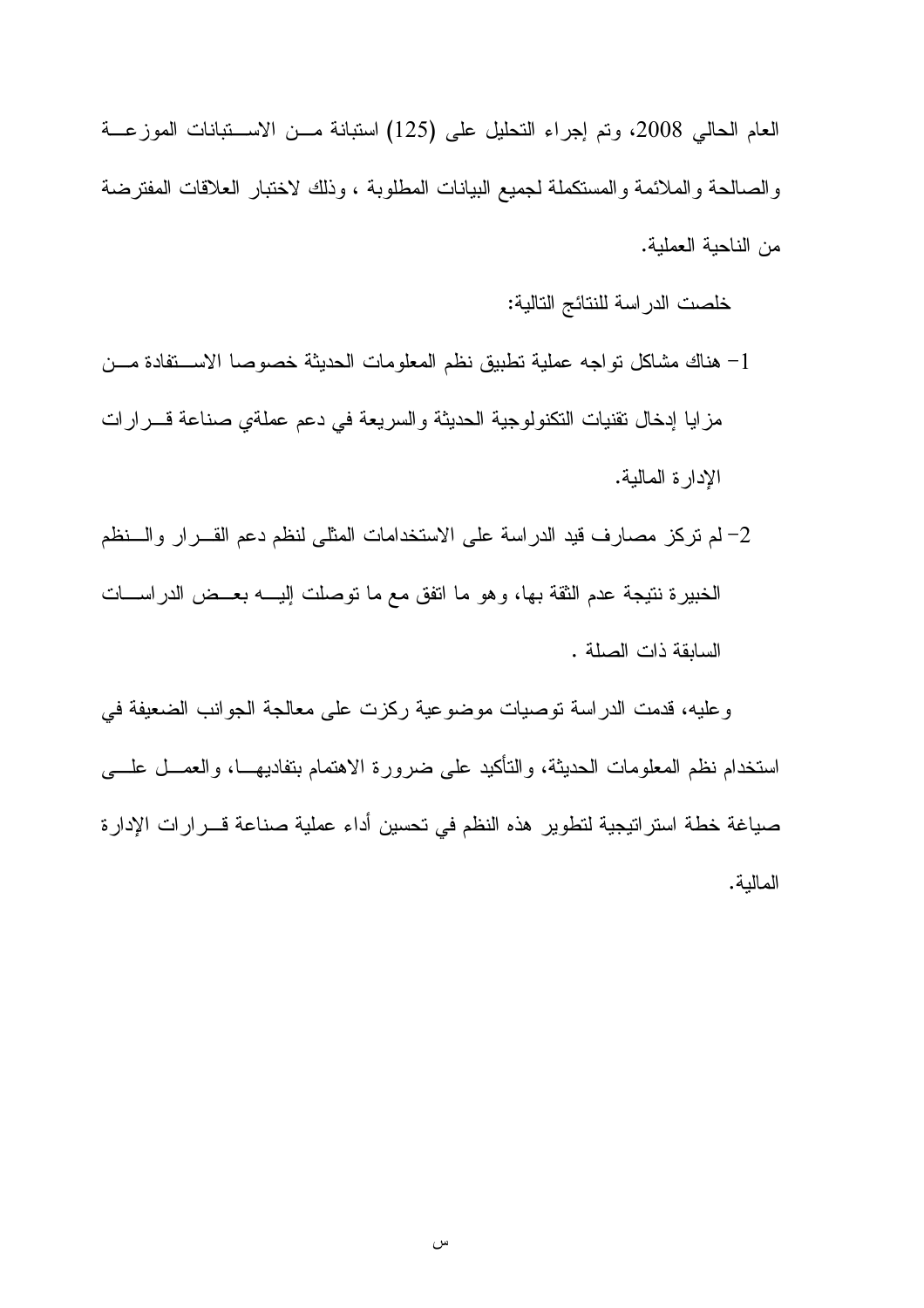### **The Impact of Modern Information Systems on the Decisions Making Process of the Financial Management.**

**Prepared by: Anan Raheem Al-Kinani** 

**Supervised by: Prof. Mohammad Al-Nuiami** 

#### **Abstract**

The study aimed to specify the developments and modern orientations of the information systems, and Its real adoption of the main managers (General managers, assistances, sections directors) in the banks for these systems, and its impact on which the managers are depending on the financial decisions process, and also, the important problems which affected on the decisions making process of the financial management followed by the variable of the qualification and practical experience.

This study suggested a model in order to make the examination of the relationship between the level of the modern information systems, and the decision making process of the financial management according to the different stages.

This study is also depending on the data which gathering from the questionnaires, and distributed to the seventh Arabic and foreign banks in Amman- Jordan, through the July and August 2008.

The data gathering tools that were used to obtain the data and information needed for the evaluation model, were by personal interviews and questionnaires in order to make the analysis for the (125) questionnaires

ع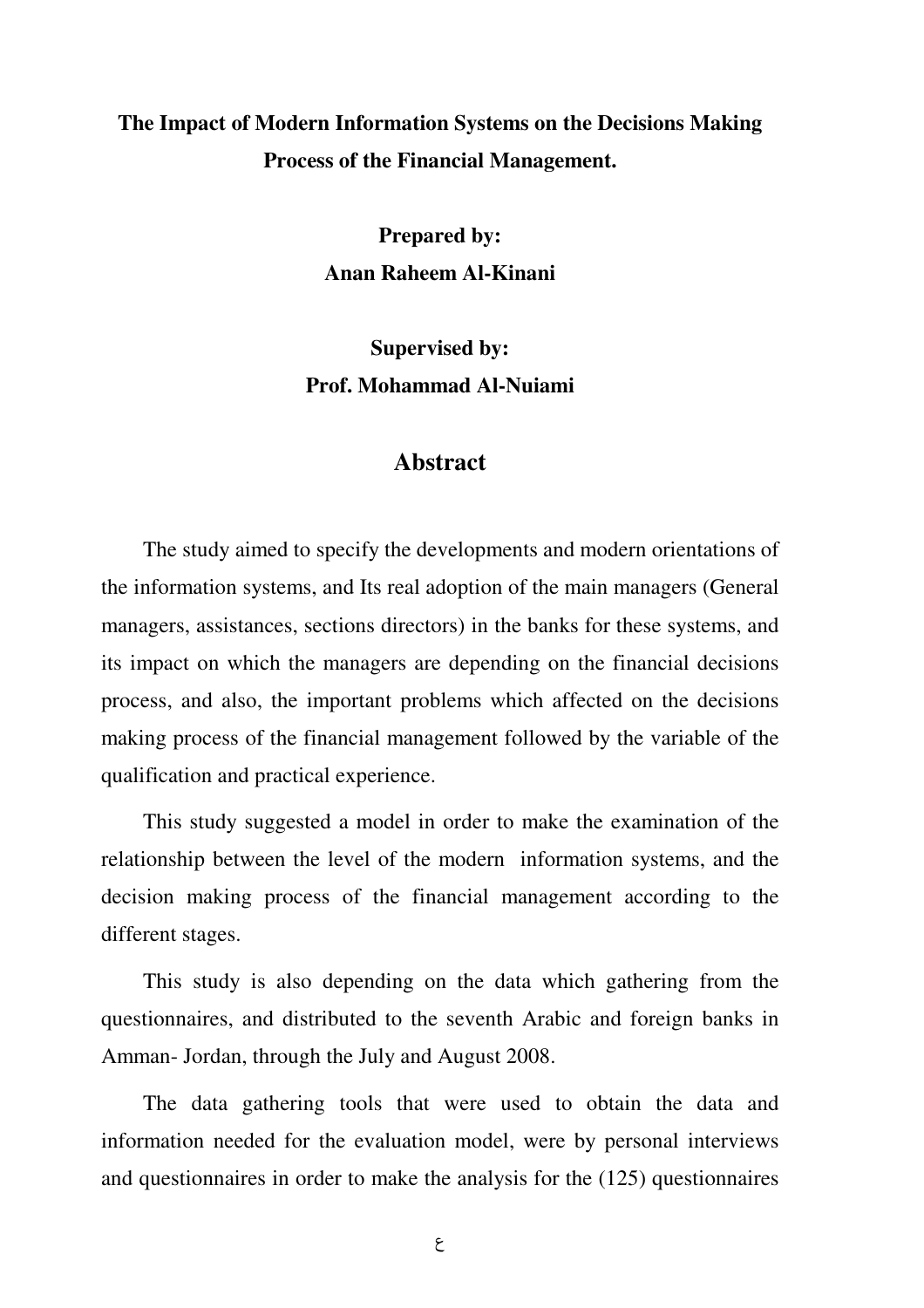which distributed and obtained the appropriate and fill the completed data, which have got from the suppose relations and the practical side.

The main conclusions of this study were the following:

- There are many problems which faced the applied process of the modern information systems, specially, the conclude of the advantages of entering the rapid and modern technology techniques for supporting the decision making process of the financial management.
- The seventh banks didn't focus on the idealism usages for supporting decisions making systems and experience systems, resulting that, these banks have not a confidence on its, which the former studies were reached before.

According to the results of this study, which presented objectivity resolutions which focused on treating the weaken sides in the usage of the modern information systems, affirmation on the necessity for avoiding these, and then will work to formulate strategic scheme in order to develop these systems for improving the performance of the decision making process of the financial management.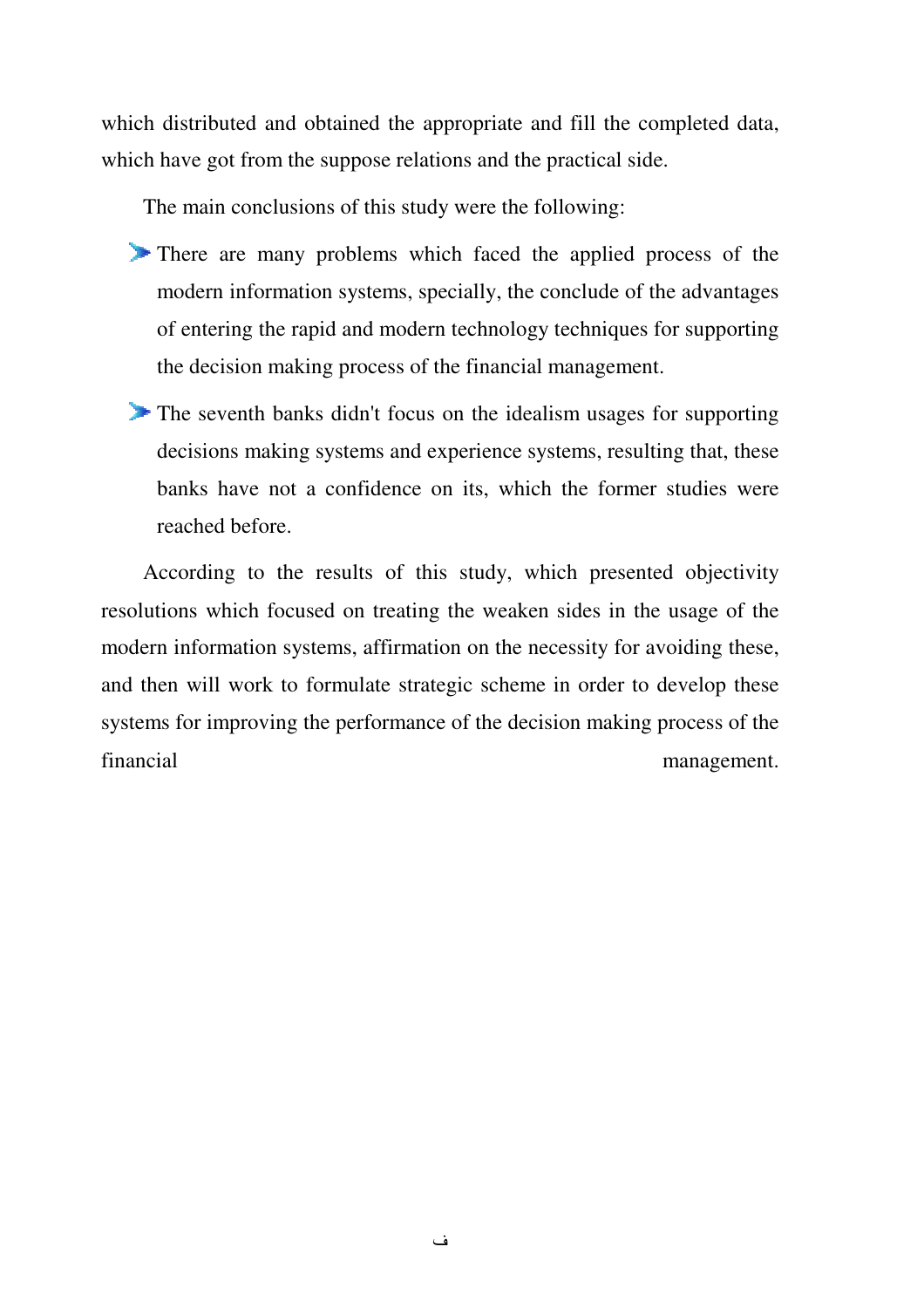# الفصل الأول الإطار العام للدراسة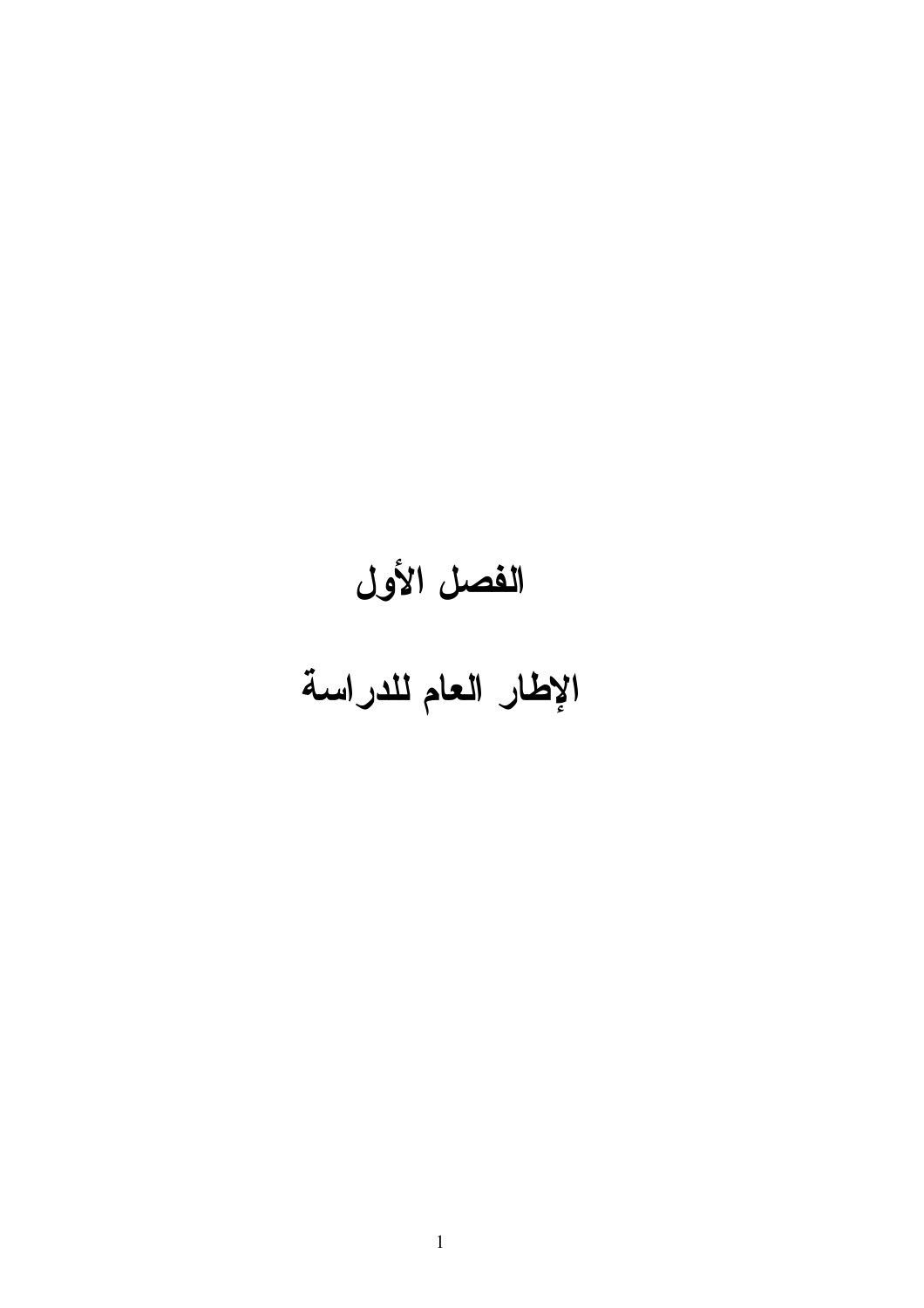المقدمـــــــــــة

إن ما يشهده العالم اليوم، من النطورات العلمية الكبيرة في كثير مـــن المجــــالات، وخصوصا النغيرات السريعة والمدهشة في نظم المعلومات الحديثة واستخداماتها، التسي يطلق عليها (عصر المعلومات)، والتي نؤدي فيها نكنولوجيا المعلومات والانصالات دوراً بارز! و هاما، قد ألقت بظلالها على نطوير شتى مناحى الحياة، مما أدى إلى نحويل العالم بِأَسِرِهِ إِلَى قَرِيةٍ صغيرِةٍ يتَأْثِرِ جِمِيعٍ أَفِرِادِهِ بِما يحصل فيها مِن تطورِاتِ، كذلك أدى إلــــي خلق شر و طا و اليات عمل جديدة تختلف اختلافا كبير ا عما كانت عليه في العقد الماضي.

وقد حتمت هذه التغيرات السريعة والتحديات الكبيرة على القطاع المــصرفي فـــي الأردن بشكل خاص، الاستجابة لها برؤية واضحة تمكنهــا مـــن استــشراف المــستقبل لاكتشاف الفرص واغتنامها ومعرفة النهديدات والمخاطر والعمل علىي تجنبها، وهذا يعنبي أن نظم المعلومات الحديثة تلعب دورا أساسيا في تحسين أداء هذه المصارف، وسيساعدها في استثمار نلك التطورات التقنية لنظم المعلومات الحديثة للاســـتفادة منهـــا اســـتراتيجيا للحصول على ميزة تنافسية، وستكون حتما أحد المسوارد الأساســـية لنلـــك الأجهـــزة ، وسلاحها الاستراتيجي في التعامل مع الظروف الحالية التي تتــصف بـــالتغير الواســـع واشتداد هذه المنافسة ليس فقط على المستوى المحلي، وإنما أيضا على المستوى الدولي، إضافة للاستفادة منها في تحسين إداراتها المالية وتفعيل دورها المؤثر في مجال أعمالهـــا الأساسية: الإيداع و الائتمان، و حسابات الودائع المختلفة و القر و ض، و أنـــو اع التـــسهيلات الائتمانية من اعتمادات مستندية وخطابات ضــمان وكفــالات، والتحويــل الخـــارجي، واستثمارات المصارف والعمليات المصرفية الخارجية، وعناصر التحليل فسي عناصـــر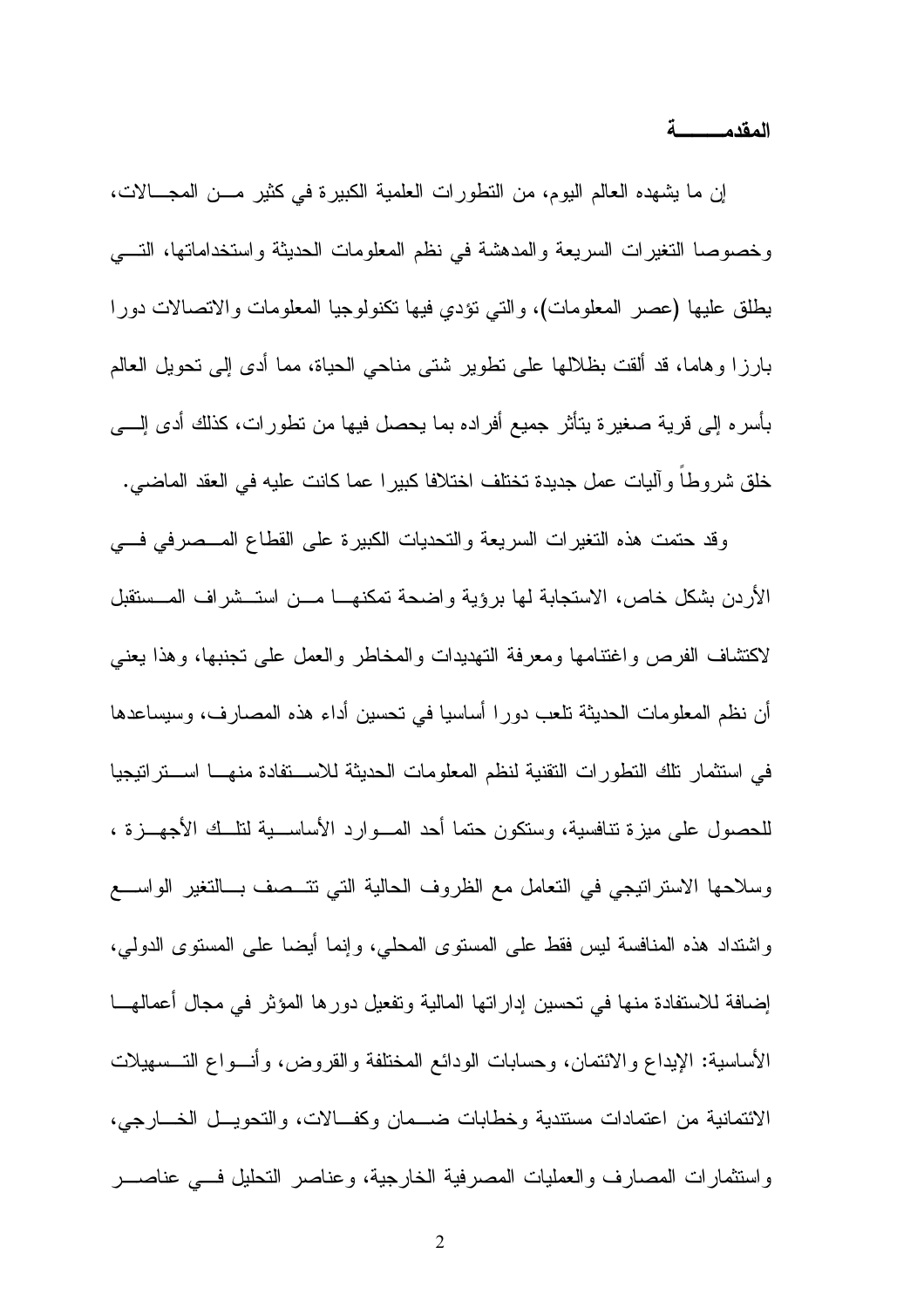الاستثمار وأهدافه ومخاطره، وانخاذ قرارات الاستثمار في ظروف التأكد وطرق نقيـــيم الاستثمار وتحديد قيمة الاستثمار، وتحليل الاستثمار في الأوراق المالية، وإصــدار أدوات الدفع و التعامل بأدو ات السوق النقدي وسوق ر أس المال و غير ها.

وتعد نظم المعلومات الحديثة من الحقول العلمية الحيوية، نتيجـــة ســـرعة تغير هـــا وانتشارها واستخدامها، ولكونها قضية دائمة للجهد البشرى والاتصالات، فقد تم تطويرها عبر سنوات طويلة، وبهذا فإن حقل نظم المعلومات الحديثة، حقـــل واســــع الانتـــشار والشمولية، ويساعد في النعامل مع الحالات التي لها إجراءات وقواعــد محـــددة بـــشكل أونوماتيكي باستخدام البرامج المحوسبة، إضافة لمساعدة المديرين في التعامل مع الحالات التي تعتمد بدرجة كبيرة على الخبرة، باستخدام النظم الخبيرة، ونظم دعم القرارات، ونظم دعم المديرين وغيرها.

فهناك نظم الانترنت واستخداماتها، ونظم معلومات دعم الشركات الرقمية، ونظام إدارة علاقسة العمسلاء - Customer Relationship Management Systems) (CRM) ونظام إدارة سلسلة التوريــد ( - Supply Chain Management Systems SCM)، والتجــارة الالكترونيـــة (E- commerce)، والحكومـــة الالكترونيـــة ( -E) Government)، ونظـــام المعلومــــات الاســــتر انيجية Strategic Information) (System ونظم دعم القـــرارات (Decisions Support Systems – DSS) ونظــم التسويق والمبيعات (Sales and Marketing Systems) ونظم المحاسـبة والتمويـــل (Finance and Accounting Systems) ونظم المسوارد البسشرية (Human (Resources Systems) ونظـم معالجــة العمليــات (Transaction Processing)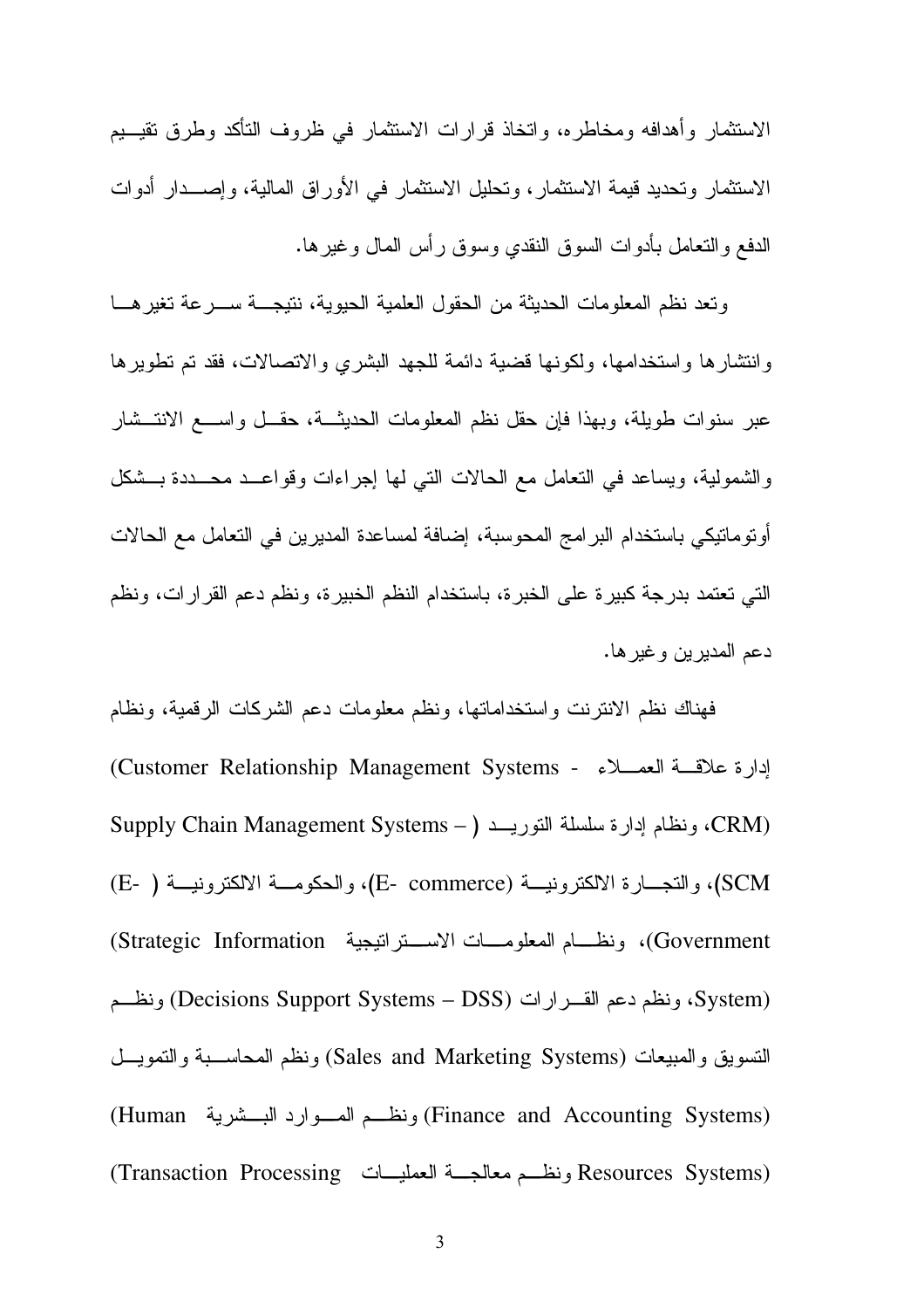(Systems) ونظم إدارة المعرفة (Knowledge Management Systems – KMS) ونظم معلومات الاقتصاد والتجارة والصناعة والزراعـة والـسياحة والنقافـة والتربيــة و الصبحة، إضبافة إلى نظم المعلومات الفردية و العائلية، و هناك أيضبا نظم التكاليف لإعداد النقارير المختلفة التي تفيد متخذ القرار.

من خلال ما نقدم، يهدف الباحث في هذه الدراسة، إلى الكشف عن أثر مفاهيم نظم المعلومات الحديثة ونطور نقنياتها وأدواتها وأساليبها الفنية ونشعبها وإنعكاســـاتها علــــي كفاءة وأداء هذه النظم المتواصلة على التعاملات الحكومية وغيسر الحكوميسة لتحسسين وتطوير إجراءات العمل في الإدارات المالية مما يعود بالنفع على المصارف.

#### مشكلة الدر اسة و أسئلتها:

يمثل القطاع المصرفي الأردني ركيزة اساسية في دعم الاقتصاد الوطني ونتميتـــه، وبالتالي كان لا بد من الاهتمام بهذا القطاع، والحفاظ على سلامة العمل المــصرفي مـــن المخاطر التبي قد يتعرض لها، وخاصة بعد انساع قاعدة التعامل الالكتروني بشكل كبيـــر في المستويات التشغيلية والتكتيكية والاستراتيجية، حيث سهلت نظم المعلومـــات الحديثـــة كثيرٍ! من العمل المصرفي وقللت من كلفته، ليكون مؤهلا أكثر من أي وقت مضبي فـــي استيعاب نحديات واستحقاقات المرحلة المقبلة والنوافق مع الانجاهات الراهنة والمرنقبة في الصناعة المصر فية.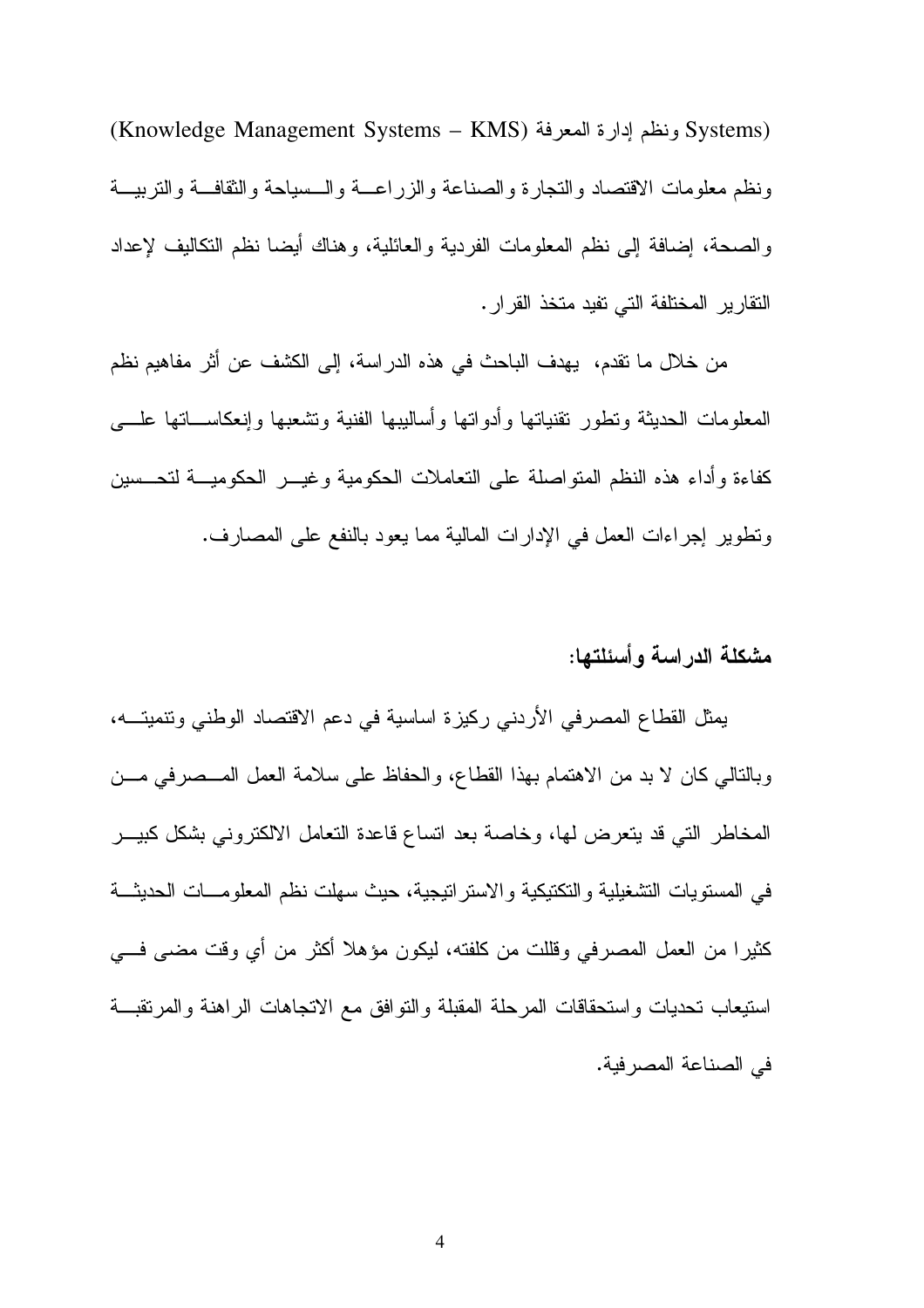وبناء عليه، فإن مشكلة الدراسة نتمثل في إن الإدارات الماليــة فــي المــصارف الأردنية تعاني من معوقات رئيسية تتعلق بضعف في التعامل مع متطلبات النظم الحديثـــة و أساليبها المنطورة، كما أن هذه المصارف نبدي ضعفا في الاستخدام الكفء لهذه الـــنظم من أجل دعم عملية صناعة القرارات الإدارية والمالية، وبالنالبي نقلل من جودة الخدمات، وإضاف كفاءة وفاعلية قرارات التمويل والاستثمار وتوزيع الأرباح.

ولذلك بحاول الباحث، نقيبم أثر هذه النظم الحديثة وفوائدها في تعزيز كفاءة وفاعلية قرارات الإدارة المالية في هذه المصارف، كون هذا الموضوع الحيوي تحتاجه الدراسات الحالية في المصارف بغية فحص كفاءة وفاعلية قراراتها الإدارية والمالية المستندة إلسي نظم المعلومات الحديثة، وقد شكل ذلك دافعا للباحث في إجراء المزيد من الدراسة لتحديد هذه الإشكاليات هي الأساس لمواقف صعبة ستؤثر حتما على دعم عملية صناعة القرارات المالية السليمة للإدارات المالية في هذه المصارف، وتحقيق واجباتها المطلوبة نحو دعــم الاقتصاد الوطني الأردني.

و عليه، يمكن صياغة مشكلة الدراسة في الإجابة على التساؤلات التالية:

- 1– هل تلتزم الإدارات المالية في المصارف بتطبيق نظم المعلومات الحديثة من أجل دعم عملية صناعة قر ار اتها، من وجهة نظر المديرين للوظائف الرئيسية؟
- 2– هل تختلف وجهات نظر المديرين حول تطبيق نظم المعلومسات الحديثــة داخـــل الإدارات المالية في المصارف قيد البحث لدعم عملية صـــناعة قـــرارات الإدارة المالية تبعا لاختلاف المؤهل العلمي؟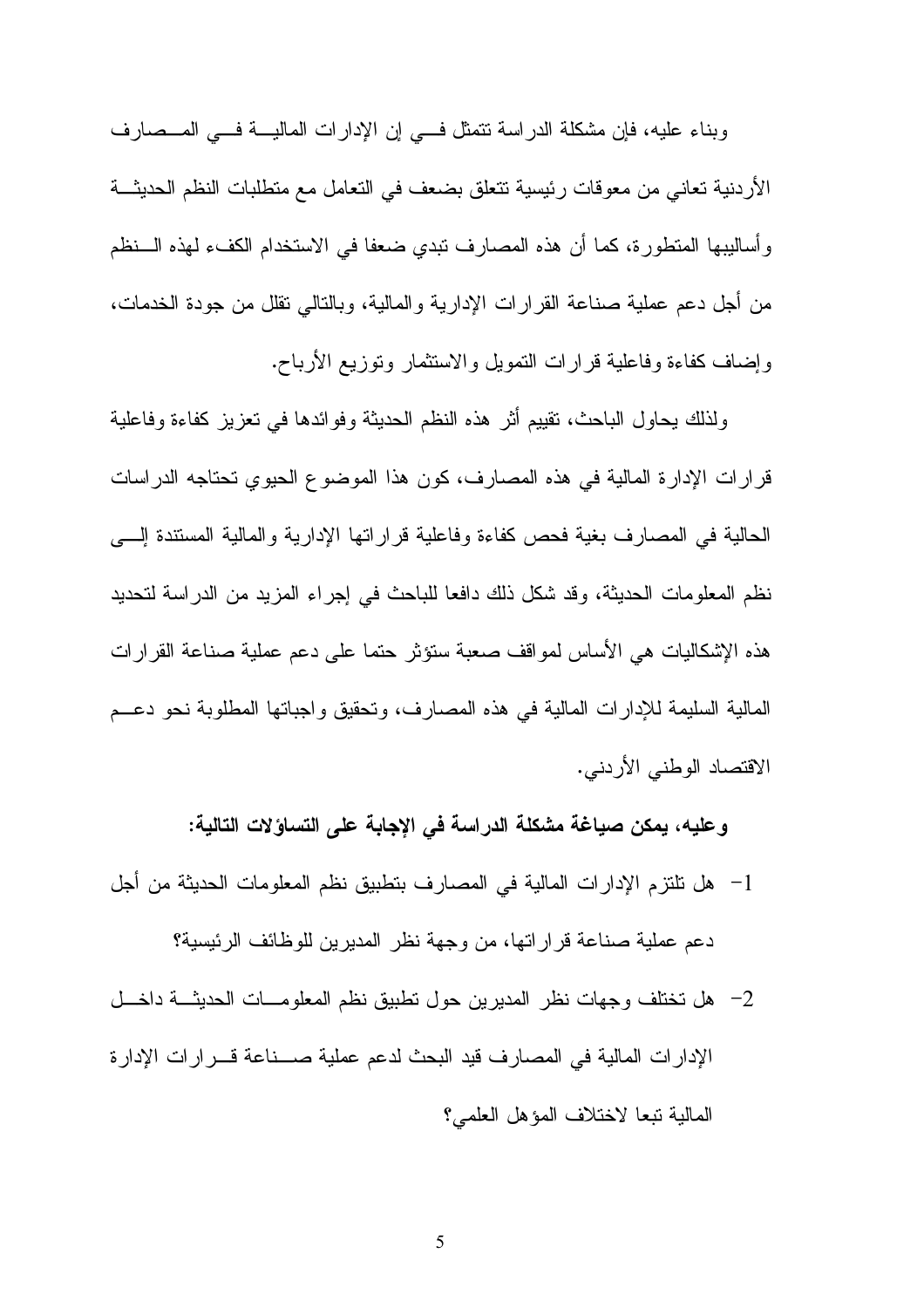4– هل للمشكلات التنظيمية (التأهيل والندريب، وضعف نقافة المديرين في الالتـــزام بتطبيق نظم المعلومات الحديثة، ومدى استيعابهم لأدوات النطور الـــسريع)، أثــــر على عميلة صناعة قرارات الادارة المالية؟

فرضيات الدراسة :

في ضوع مشكلة الدراسة وأسئلتها، تم صياغة الفرضيات الرئيسة التالية، التسي سيجري اختبار ها:

الفرضية الرئيسية الأولى: HO −1 : لا نوجد فروق ذات دلالة اِحصائية عند مستوى دلالة معنوية (0.05) فأقسل بين وجهات نظر المديرين في تطبيق نظم المعلومات الحديثة، ومستوى الاستخدام الكفء لهذه النظم.

ويتفرع عنها، الفرضيات الفرعية الأتية:

الفرضية الفرعية الأولى:

لا نوجد فروق ذات دلالة احصائية عند مستوى دلالة معنوية (0.05) فأقسل : $\mathbf{HO}_1$ بين ضعف ثقافة المديرين في تطبيق نظم المعلومات الحديثة، ومدى استيعابهم للتطور النكنولوجي السريع في دعم عملية صناعة قرارات الإدارة المالية.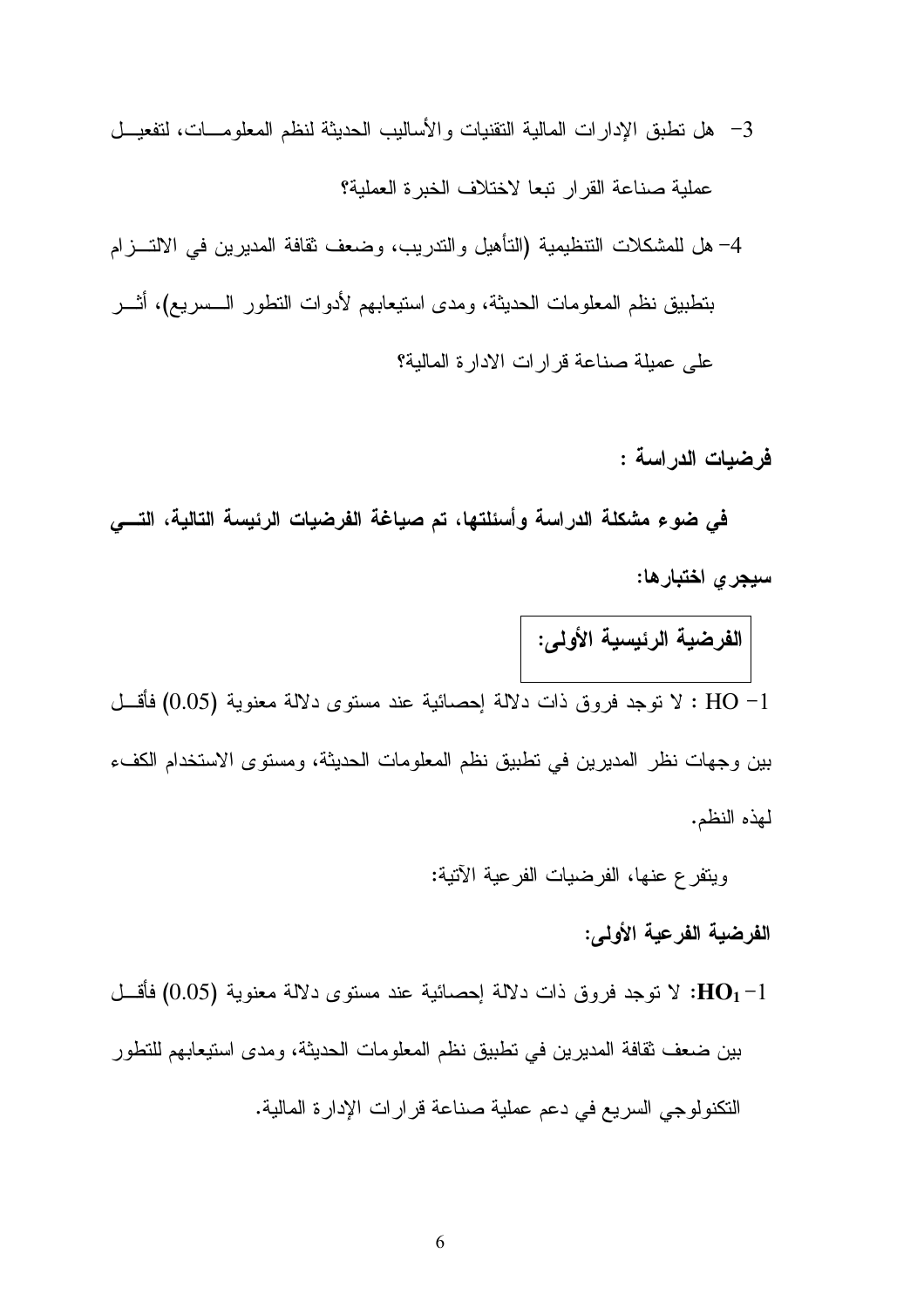الفرضية الفرعية الثانية:

لا توجد فروق ذات دلالة إحصائية عند مستوى دلالة معنوية  $(0.05)$  فأقسل : $\mathbf{HO_1}$ بين تطبيق نظم المعلومات الحديثة المستخدمة في المصارف قيد الدراســـة، وتقويـــة الميزة التنافسية وإدامتها لدعم عملية صناعة قرارات الإدارة المالية.

# الفرضية الرئيسية الثانية:

لا توجد فروق ذات دلالة احصائية عند مستوى دلالة معنوية  $(0.05)$  فأقسل : $\rm HO_2$  7 في نطبيق نظم المعلومات الحديثة التي يستخدمها المديرون في دعــم عمليـــة صــــناعة قرارات الادارة المالية تبعا لاختلاف خصائص الأفراد المبحوثين مــن حيــث المؤهــل العلمي، والخبرة العملية.

ويتفرع منها الفرضيات الفرعية الآتية:

الفرضية الفرعية الأولى:

لا توجد فروق ذات دلالة اِحصائية عند مستوى دلالة معنوية (0.05) فأقسل : $\rm{HO_2-1}$ في تطبيق نظم المعلومات الحديثة في المصارف قيد الدراسة تبعــا لاخــتلاف المؤهل العلمي لتخفيض تكلفة الاستثمار .

لا نوجد فروق ذات دلالة إحصائية عند مستوى دلالة معنوية (0.05) فأقسل : $\rm{HO_2-2}$ في تطبيق نظم المعلومات الحديثة في المصارف قيد الدر اسة تبعـــا لاخـــتلاف الخبر ة العملية في نوليد القيمة القيمة الاقتصادية.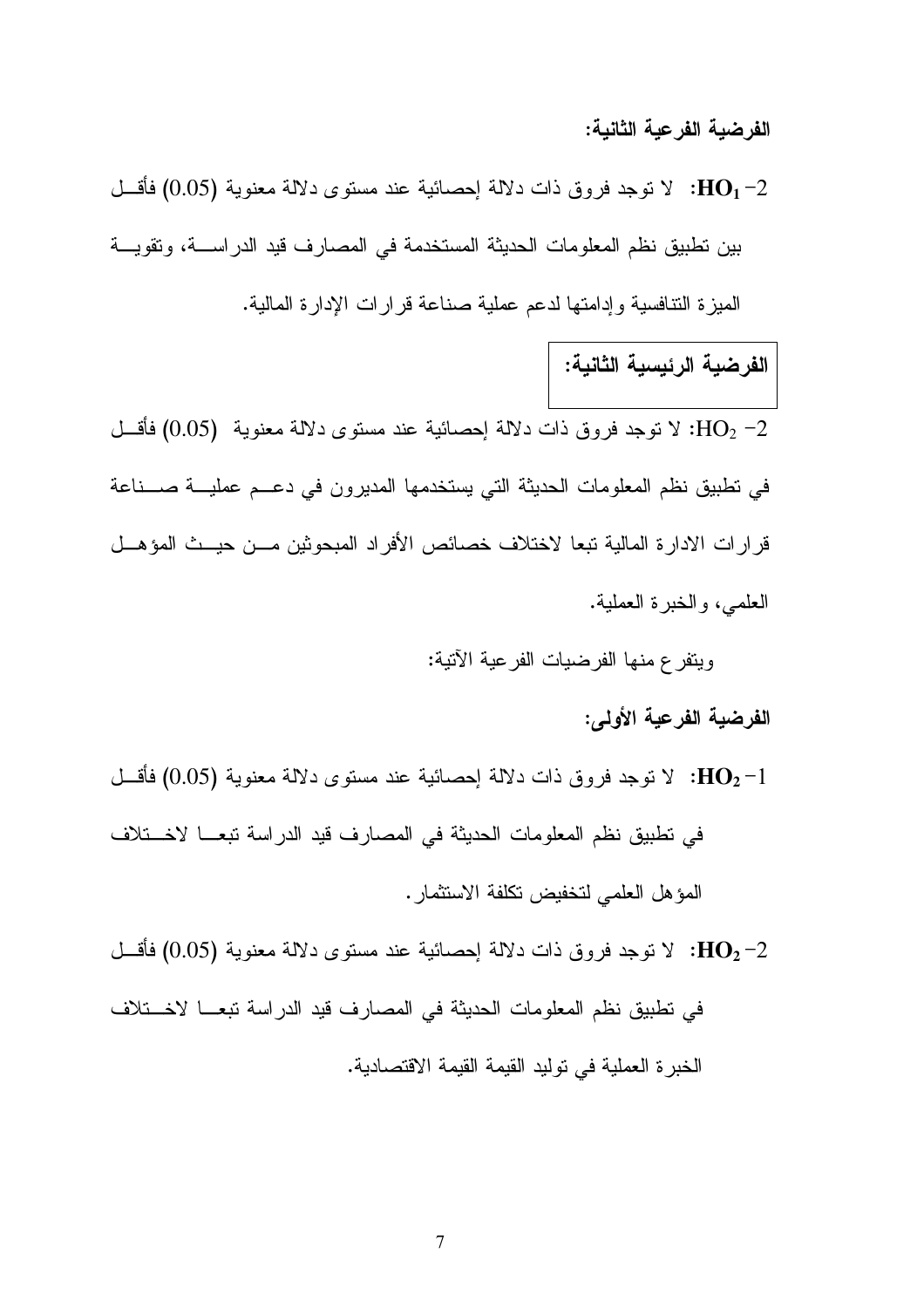أهمية وأهداف الدر اسة:

إن أهمية الدراسة تنبع من معطياتها المتوقعة، التي يمكن حصر جوانبها بالآتي: 1– إلقاء مزيد من الضوء على أثر نظم المعلومات الحديثة وانعكاساتها على عمليـــة صناعة قرارات الإدارة المالية في قطاع المصارف قيد الدراسة، حيث يتم التركيز على مدى استيعاب النطورات والنغيرات النكنولوجية والمعلوماتيسة المنواصسلة والمنز ايدة والمتجددة لهذه النظم واستخداماتها الواسعة من أجل صياغة أهداف هذا القطاع وفقا لذلك.

- 2– بيان أثر نظم المعلومات الحديثة في بلورة استراتيجية تتافسية تستند عناصرها إلى هذه النظم في المصارف قيد الدراسة.
- 3– ينتظر أن تكون نتائج هذه الدراسة ذات نفع للمديرين الممارسين بما تقدمــــه مـــن معلومات ونتائج وتوصيات حول طبيعة العلاقة بين اســـتخدام نظـــم المعلومـــات الحديثة وأثر ها في تحسين كفاءة الإدارات المالية وزيادة فاعلية قراراتهــا ممـــا يساعد في تعظيم استخدام هذه النظم لبلوغ أداء متميز لهذه المصارف.

وتهدف الدراسة الحالية، من بين ما تهدف إليه، إلى ما يأتي:

1- إبراز أثر التطورات والاتجاهات الحديثة لنظم المعلومات، وواقع تبنـــي المـــديرون الرئيسيّون في إدارات هذه المصارف لهذه النظم وما نلعبه من دور كبير في دعــم عملية صناعة قرارات الإدارة المالية، واثبات أن هذه المصارف لا يمكن استمرارها بالعمل أو النتافس، إذا لم نوظف هذه الـنظم الحديثــة بنوعيهــا (المعلومانيـــة – الاتصالات) بالفاعلية المطلوبة.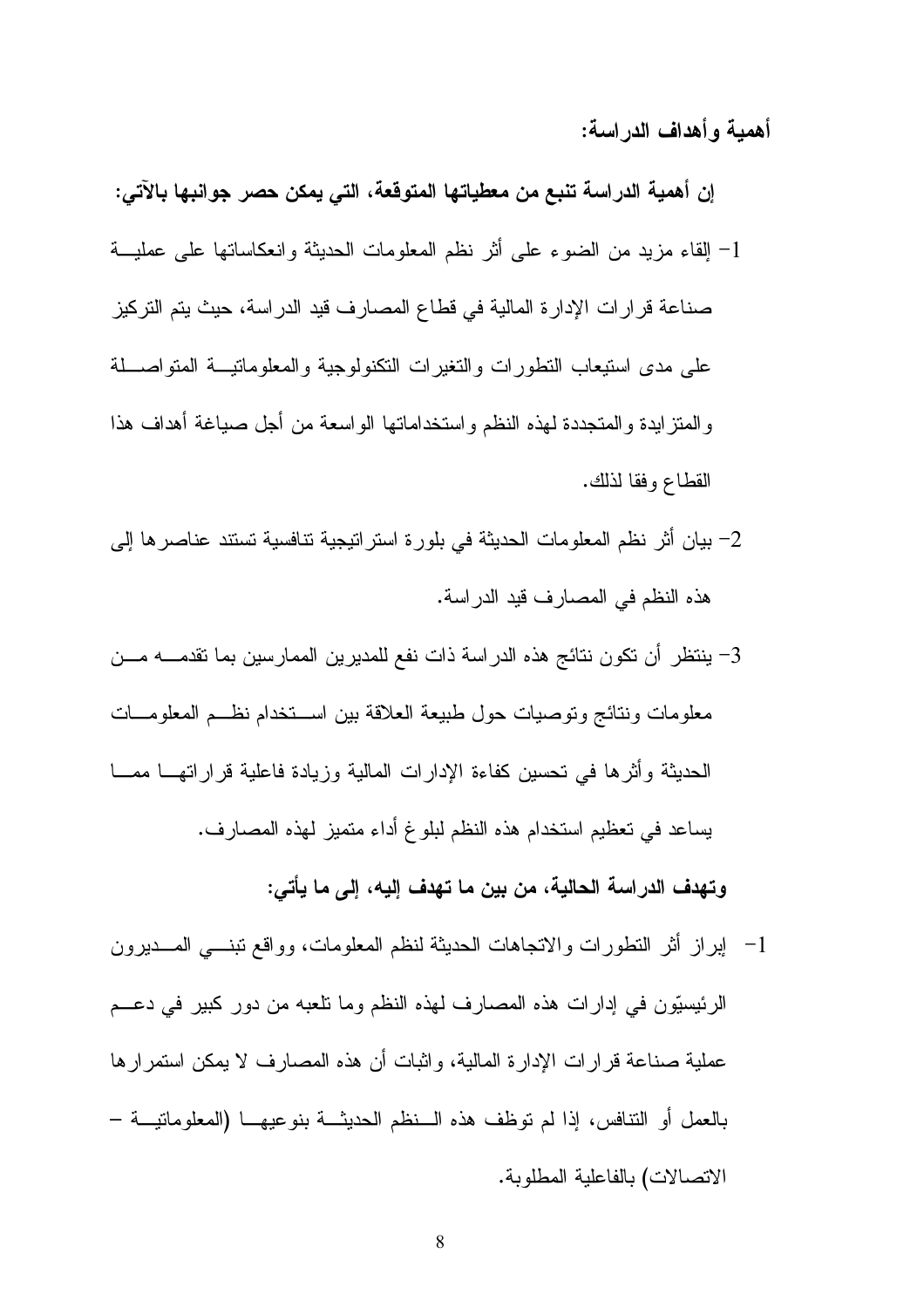- 2– نشخيص ومعرفة أهم المشاكل والمعوفات التي نؤثر على عملية صناعة قسرارات الإدارة المالية في المصارف قيد البحث، تبعا لاختلاف المؤهل العلمي، أو الخبـــرة العملبة.
- 3- الكشف عن مكونات نظم وتكنولوجيا المعلومات المستخدمة في هذه المصارف قيــد الدراسة، ومدى تأثيرها على دعم عملية صناعة قرارات الإدارة المالية فيها، وكذلك دعم مسعى صانعي القرارات لتحقيق أهداف هذه المصارف ودورها المنشود فسي تتمية الاقتصاد الوطني الأردني.

محددات الدراسة:

نتحصر هذه الدراسة في المحددات الآتية:

1– الحدود البشربة:

اقتصرت الدراسة على العاملين في الإدارة العليـــا (المــــديرون العــــامون نــــوابـهم ومساعديهم، المديريون الرئيسيون للأقسام)، كونهم المعنيون بعمليـــة صــــناعة واتخـــاذ قرارات الإدارة المالية المهمة في المصارف قيد الدراسة.

2– الحدود الزمانية:

إن الدراسة أجريت في عام 2008 .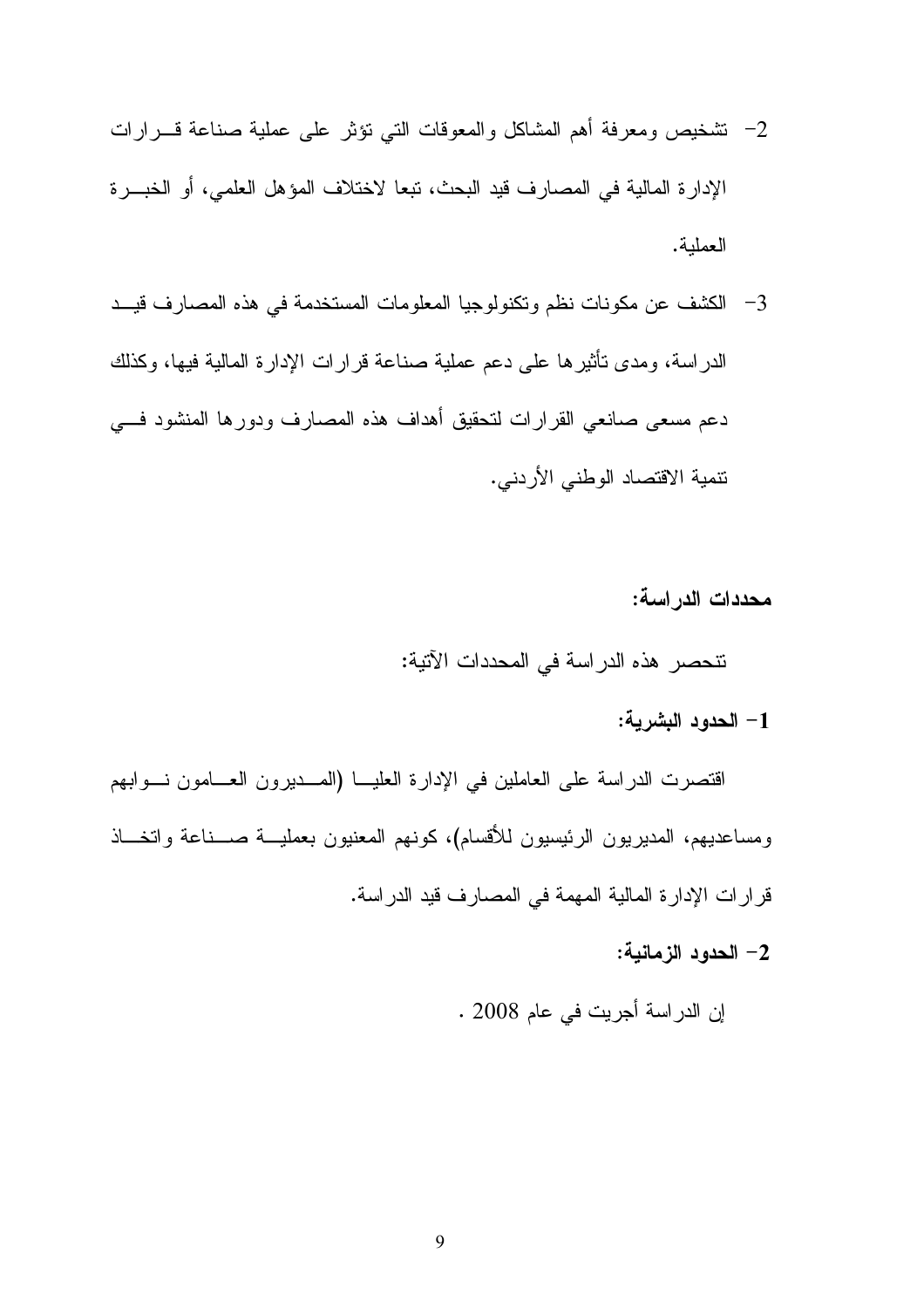3– الحدود المكانية:

اقتصرت على (7) مصارف عربية وأجنبية، تم اختيارها حصرا، السبب في ذلك نشابه بيئة العمل، ووجود عوامل مشتركة تجمع ببنها، وممن قطعوا شوطا طـــويلا فــــي طريق استخدام نظم المعلومات الحديثة، إضافة لخضوعها لــنفس الــسياسات والأنظمـــة والقوانين التي نتظم عملها في السوق الأردني.

أنموذج الدراسة:

يعكس أنموذج الدراسة الحالية مجموعة من المتغيرات التي سعى الباحث لفحــصها واختبارها، من خلال مراجعة الأدبيات السابقة وما أفرزتـــه مـــن نتـــائج واســـتتتاجات ونوصيات، وفي ضوء مشكلة الدراسة وأهدافها، تم تحديد مجموعـــة مـــن المتغيــــرات المستقلة والمتغير التابع وما نفرع عنها من متغيرات فرعية، وذلك على النحو الأتبي: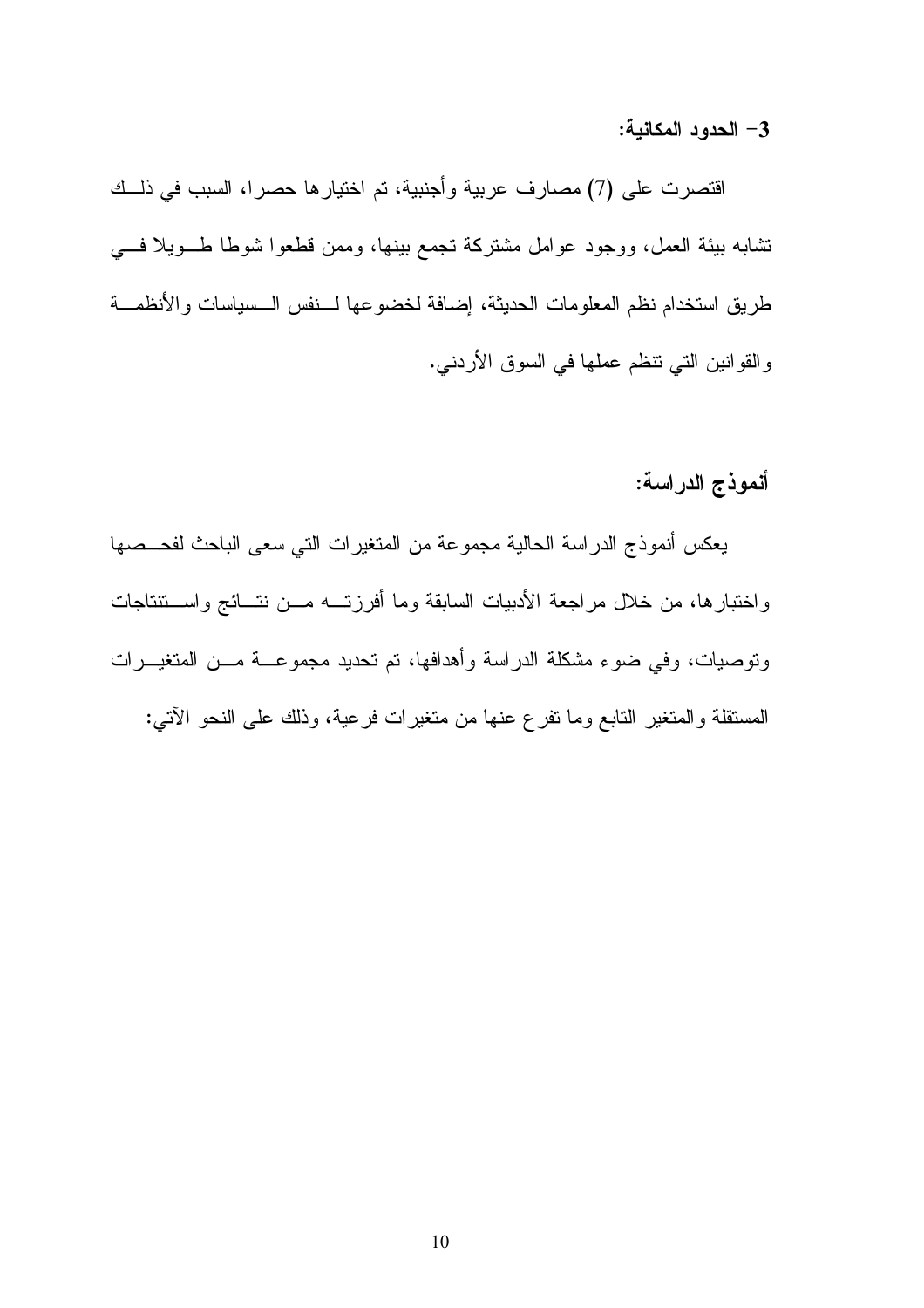نموذج الدراسة

الشكل رقم (1)

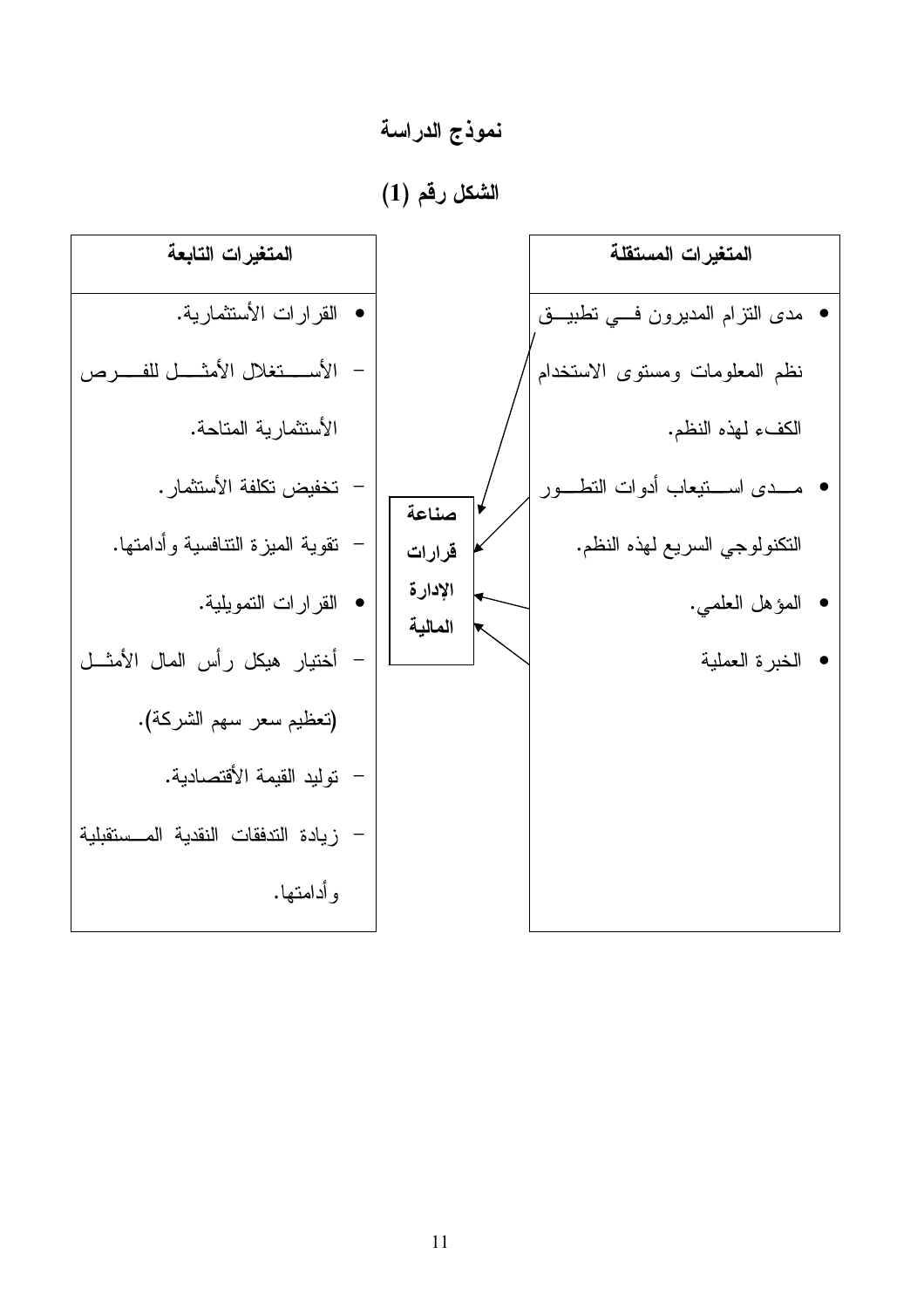#### التعريفات الاجر ائية:

#### 1– نظم المعلومات الحديثة: (Modern Information Systems)

هو نظام متكامل لكل من العنصر البشري والألة، والذي يهدف إلى نزويد المنظمة بالمعلومات اللازمة لتعميم واستمرار العمليات العادية واليومية للمسشروع، ولإدارة هسذا المشروع ولعملية اتخاذ القرارات الإدارية داخل المنظمة، ويعتمد هذا النظام على العديــد من العناصر مثل الحاسب الآلي بأجهزته اللازمة لتحضير وإعداد وتحليل جمع البيانات، (عدس، 2000، ص 11).

تعتمد نظم المعلومات الحديثة على تكنولوجيا المعلومـــات بخاصــــة الحاســـوبية، والمعالجة الالكترونية للبيانات (Electronic data processing)، بالإضافة إلى الوسائل الآلبة المتقدمة الأخرى والانتزنت وأقمار البث الفضائية، وهذا ما بطلَّــق علبــه (نظــم المعلومات الحديثة أو الالكترونية) Modern Infromation Systems or Electronic) (Information Systems، وهي نظم أكثر وضوحا ودقة وإنتاجية عندما يستم بناؤهــا واستثمارها، (الحسنية، 2006، ص28).

#### (Financial Management) : إلادارة المالية: (Financial Management)

تعد (الإدارة المالية) ، إحدى الوظائف الأساســية للمؤســسات الحكوميـــة وغيـــر الحكومية التي يمكن من خلالها النعرف على المراكز المالية والتشغيلية، كمـــا يتـــضمن الطر و حات النظر ية للمو ضو عات المالية الى جانب العديد من الأمثلة و التطبيقــات التــــى تهدف إلى إيصال فكرة كل موضوع من مواضيع الإدارة المالية التسي نتمحــور حــول المو ازنة بين المحافظة على وجود المؤسسة وحمايتها من خطر الإفلاس والتصفية وبسين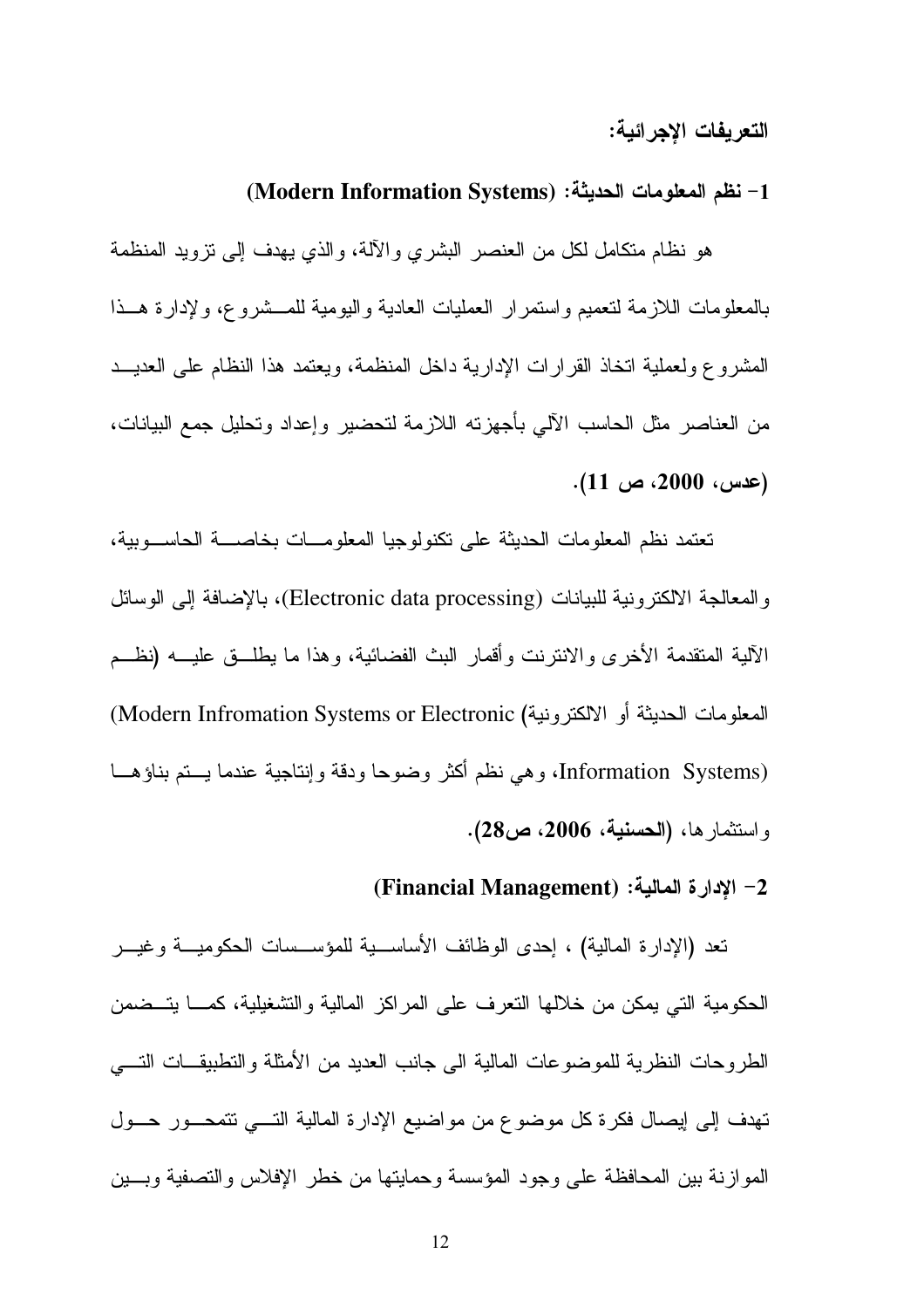تحقيق اهداف المؤسسة (تعظيم القيمة الحالية للمؤسسة – السيولة – الربحية– العائد على الاستثمار)، إضافة لمسؤولياتها وموقعها في الهيكل التنظيمي ووظيفة التخطيط المالي من خلال إبراز أهمية التخطيط بإطارها العام، ومن التخطيط المالي بشكل خـــاص (حففـــي، 2003، ص 259). كذلك معرفة واقع الهيكل المالي ومكوناته التي تشكل مصادر التمويل المتاحة قصير الأجل، ومصادر التمويل المقترض متوسط وطويل الأجل، إضافة لهياكـــل الاستثمار (قرارات الاستثمار) والنقارير المالية التي تساهم في مساعدة الإدارة العليا فسي عملية صناعة القرارات المناسبة من أجل نطور نظم المعلومات الحديثة المستخدمة فسي وحدات الإدار ة المالية، لأن النقص في البيانات و المعلومات يؤثر سلبا على قدر ة صـــناع القرار على نبني السياسات والاستراتيجيات المتمثلة بدعم عملية صناعة القرارات المالية.

ومن جانب آخر، فالبيانات المالية المنشورة ذات طبيعة كميسة (Quantitative)، ومع أن البيانات الكمية عنصر هام من مــدخلات القـــرار ، ألا إن البيانــــات الوصــــفية (Qualitative) خاصــة في مـجـال التـحليل المـالـي لأغر اض الائتمـان لا نقل أهميـة إن لــــم نزد عنها في كثير من الأحوال، (مطر، 2006، ص 14).

إن المنهج الحديث للإدارة المالية، يعتمد على التخطيط المالي، الذي يهــدف إلـــي استقر اء ماضيي المنظمة من الناحية المالية، ودر اسة الحاضر والتنبؤ باحتاجاتها المالية في المستقبل وتحديد أهدافها ورسم سياساتها المالية، وصياغة برامجها وقواعــدها الماليـــة، بنوع من التخطيط والرقابة وتتظيم تدفق الأموال إلى داخل المنظمة، (الزبيــدي، 2005، ص 25).

3- عملية صنع القرار (Making Decision Process)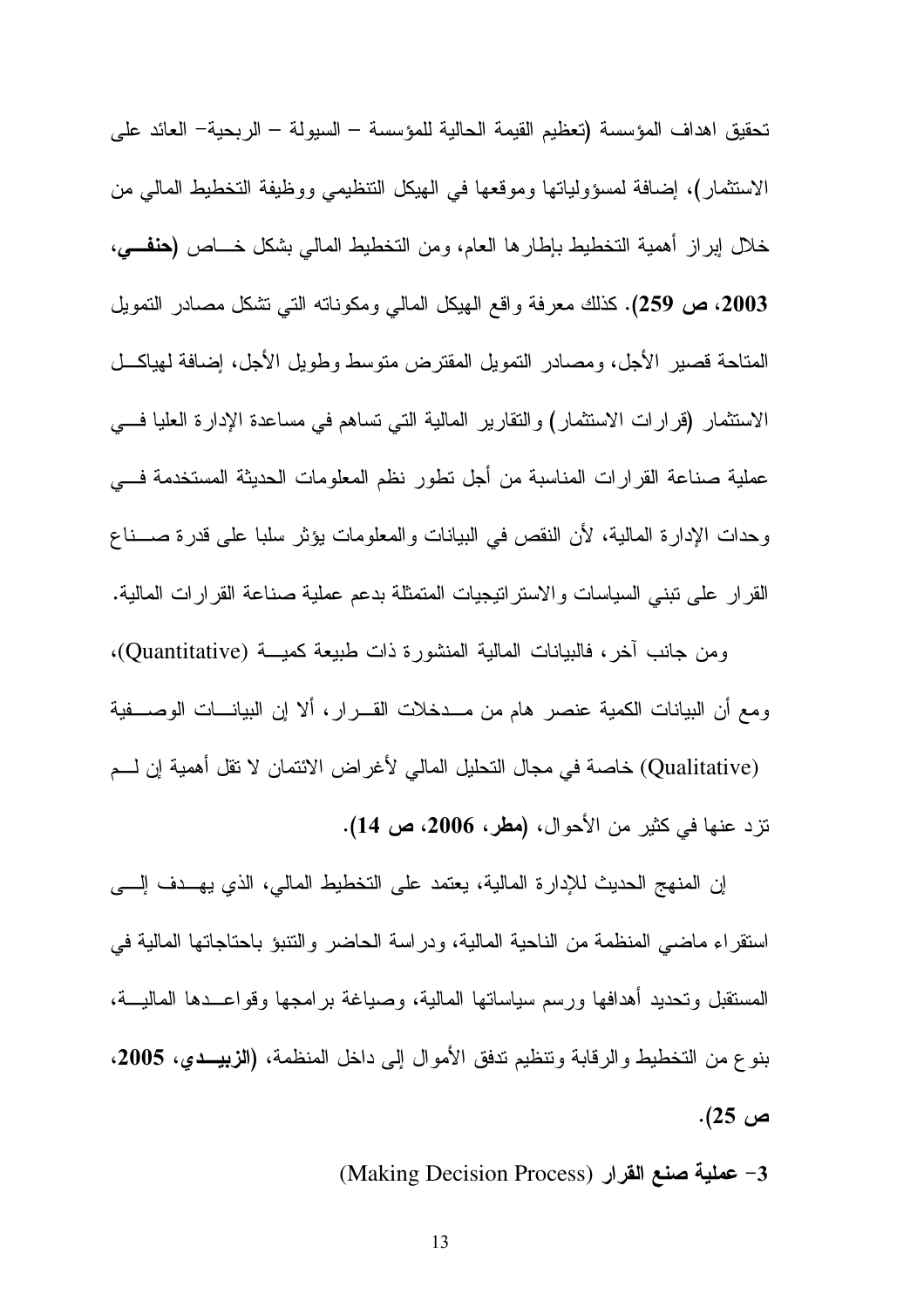عملية صنع القرار، عملية واسعة تتضمن أكثر من مرحلة، وتتمثَّل في البحث فـــي البيئة المحيطة التى تستدعى اتخاذ القرار لأن أعضاء التنظيم يـــستمدون معــــابيير وقـــيم الاختيار من التنظيم (المغربي، 1988، ص 208)، البحث عن الظروف التي تــستدعى اتخاذ القرار وتحديد الإجراءات البديلة أو البدائل الممكنة، ثم اختيـــار أحـــد البـــدائل أو الإجر اءات.

لقد تعددت النماذج التحليلية لعملية صنع القرار ، كونــــه يمـــر بمجموعـــة مراحـــل وخطوات نتراوح ما بين اربع خطوات ونسع خطوات أساسية يجب أن نتم فـــي ترتيـــب محدد، كما أن نظام دعم القرارات يتميز بتطوره عن نظم المعلومات الأخــــرى بدمجــــه لتكنولوجيا المعلومات مع بحوث العمليات في إطار نفاعلي بما يسهم في دعم متخذ القرار في جميع مراحل صنع القرار ، والتي نؤدي إلى حل مشاكل المنظمة، وهناك عدة مبادىء وشروط يجب مراعاتها عند نصميم نظام دعم القرار منها: الذكاء والكفاءة والكلفة وخبرة المديرين في فهم ما يعني هذا النظام، وما يتضمن من بيانات ونمـــاذج وقـــدرات علــــي العرض ووسيط لتمثيل عملية صنع القرار.

ومن مستلزمات صنع القرار، وجود أرضية واسعة من المعلومات عـــن الواقــــع، الحقائق الموضوعية لا الرؤية والانطباعات الشخصية التي غالبا ما نكون ناقصة وغيــر صحيحة، لأن انتظام تدفق المعلومات إلى صانع القـــرار يمكنــــه مـــن متابعــــة مختلفـــة التطورات وما يجري في نطاق مجال اختصاصه ويجعله فسادرا علسى اكتــشاف أيـــة انحرافات قد تحدث، وإدراكا للخطة المناسبة التي يتعين عليها اتخاذ القرار اللازم عندها، (الصباغ، 2000، ص 13).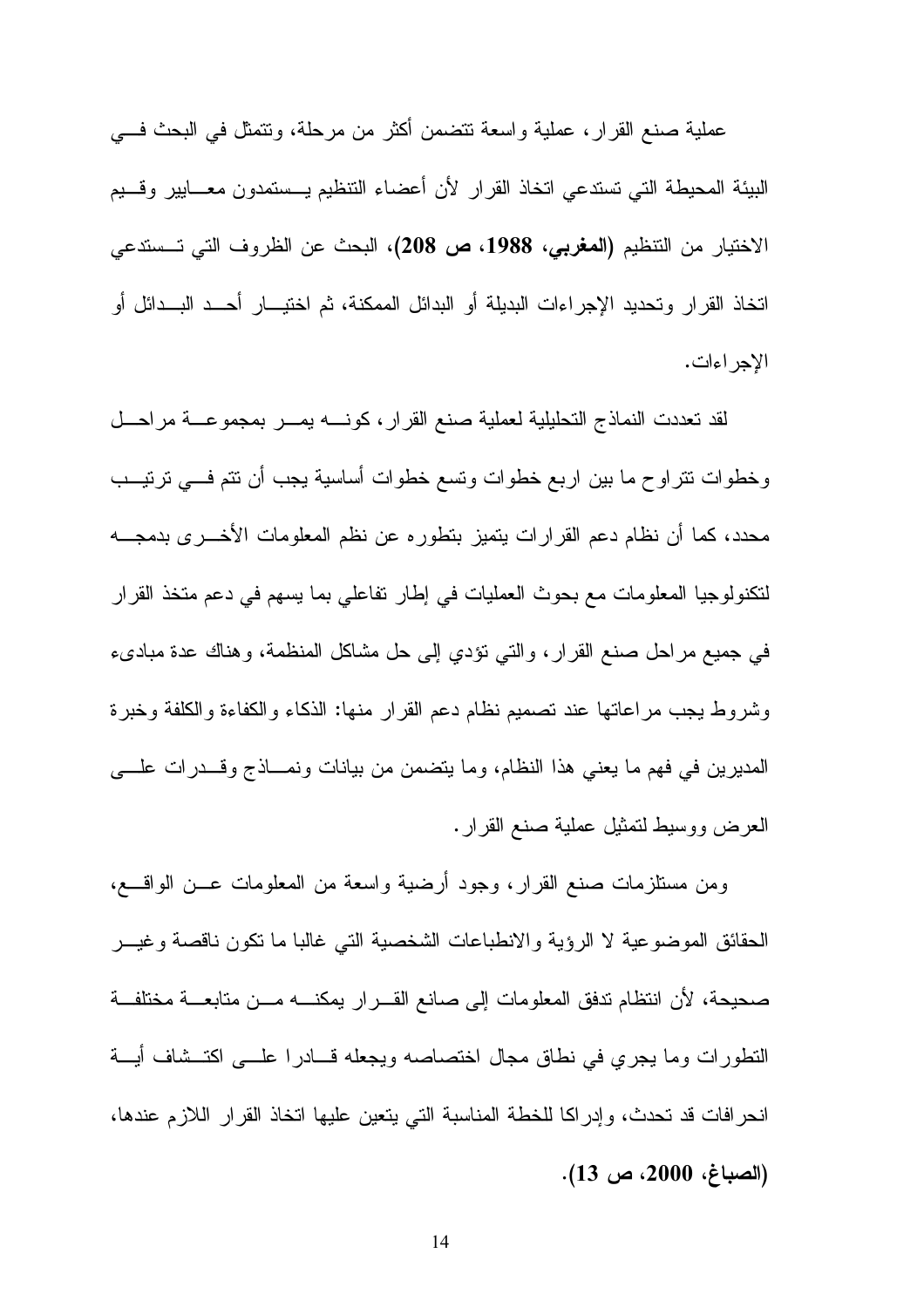#### هبكـــل الرسالــــة:

وفق منهجية الدراسة، فقد تضمنت محتوياتها ما يلي:

الفصــــل الأول (الإطار الـعام للدراسة):

يتضمن هذا الفصل، والذي يتضمن مقدمة للموضوع، ومشكلة الدراســـة وأســـئلتها وفرضياتها وأهميتها وأهدافها ونموذج الدراسة المقترح، كما يحتـــوى علــــي التعريفـــات الإجر ائية للمصطلحات الو ار دة في الدر اسة.

الفصــــل الثانــى (الإطار النظر ي) :

ويتضمن الإطار النظري الذي انطلقت منه مشكلة الدراسة، والذي احتسوى علسى المقدمة، ودور وأهمية المعلومات والخصائص النوعية للمعلومات المحاسبية، ومفهوم نظم المعلومات الحديثة ووظائفها، وأنواع نظم المعلومات واستخداماتها في العمل المـــصرفي، وأثر نظم المعلومات في دعم عملية صناعة قرارات الإدارة المالية في المــصارف قيــد البحث، كما احتوى الفصل على المشاكل والمعوقات التي نواجه استخدامات ونطبيقــات نظم المعلومات الحديثة في المصارف قيد البحث، وكذلك نتاول الباحث المخـــاطر التـــي تعمل في ظلها هذه المصارف، إضافة لمراجعة الأدبيات السسابقة التسي نتاولت نظــم المعلومات الحديثة والإدار ة المالية وعملية صناعة قر ار ات الإدار ة المالية والتي لمها علاقة بموضوع الدارسة، وقد تم في نهاية الفصل بيان مدى تميز هذه الدراسة عن الدراســـات السابقة ذات الصلة.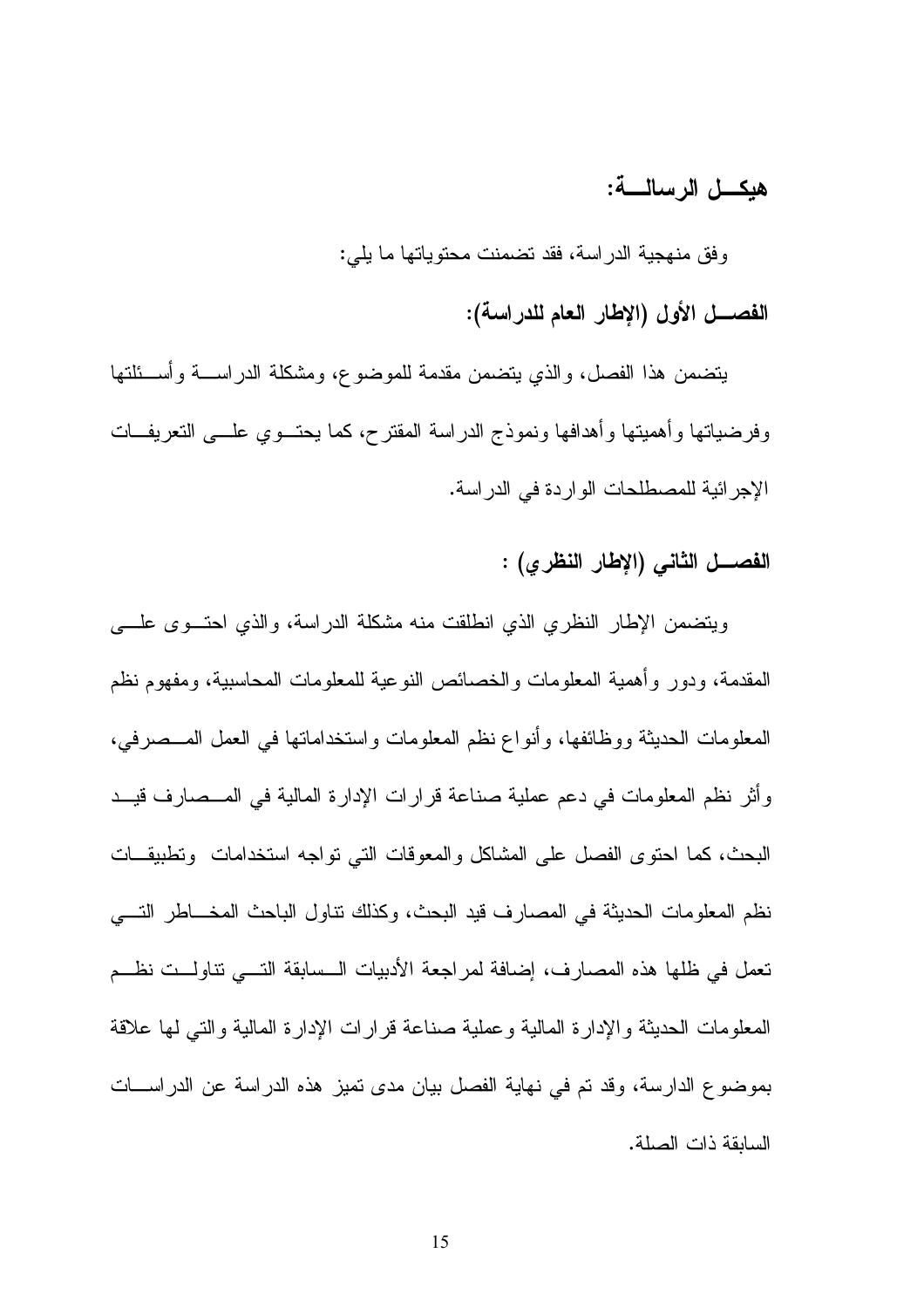الفصــــل الثالث (أسلوب الدراسـة) :

ويشمل، منهجية الدراسة، الطريقة والإجراءات التبي اعتمدتها، من حيث التعريــف بمجتمع الدراسة ، ووحدة المعاينة والتحليل، وأسلوب جمع البينـــات والمعلومـــات، وأداة الدراسة، كما نتاول، أساليب التحاليل الإحصائية واختبار الصدق والثبات.

#### الفصــــل الرابـع (مناقشة نتائـج التحليل الإحصائـي، واختبار الفرضيات) :

يتضمن هذا الفصل مقدمة، وعرض لبيانات الدراسة، والاختبارات الخاصـــة بـــإداة القياس (الاستبانة)، و اختبار الفرضيات، و عرض النتائج التي تم التوصل إليها.

#### الفصل الخامس (الاستنتاجات والتوصيات) :

يتناول هذا الفصل، مقدمة، وأهم الاستنتاجات التبي حصل عليها الباحث، ومحاولـــة إسنادها إلى الأدبيات السابقة، كما سعى الباحث في هذا الفصل، إلى افتراح مجموعة من التوصيات التي يأمل من ورائها أن نتمكن المصارف قيد الدراسة مـــن الاســـتفادة منهـــا لتحقبق أهدافها.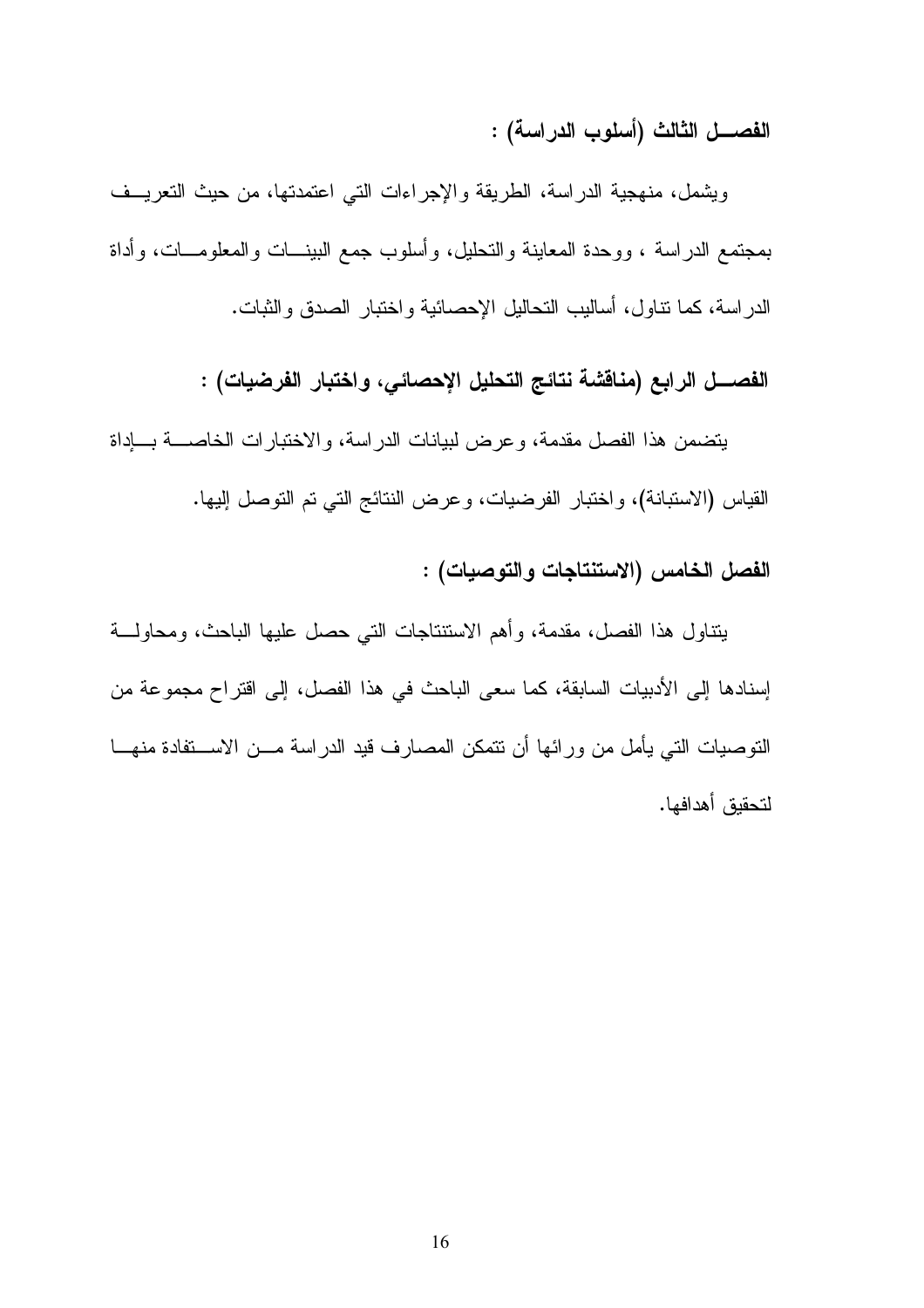# الفصل الثاني

الإطار النظري والدراسات السابقة ذات الصلة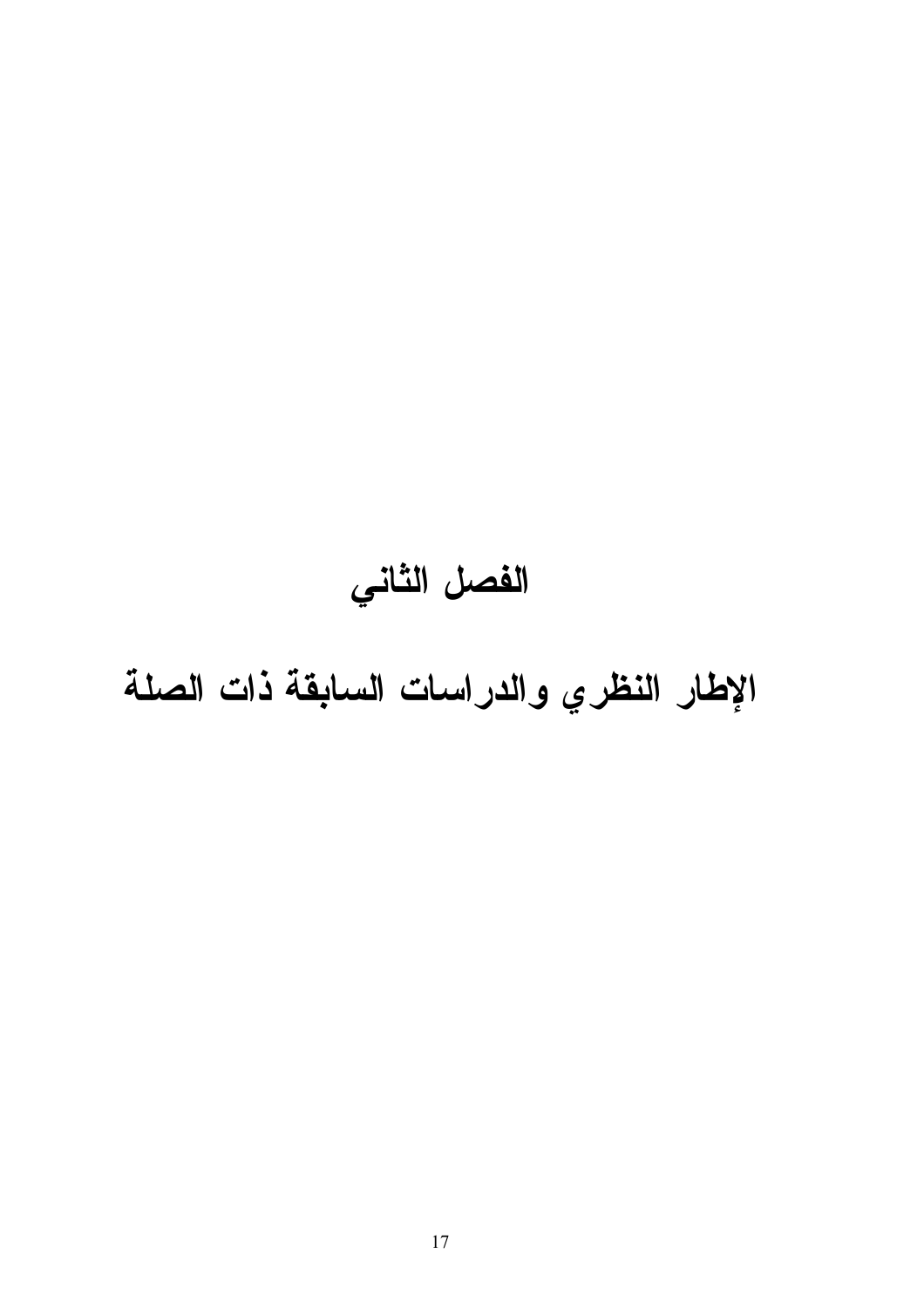المقدمة:

من الواضح أن الانفجار المعرفي والمعلوماتي والنكنولوجي الضخم، ألقـــي بثقلـــه الكبير على الإنسان منذ منتصف القرن العشرين، وأجبره علـــي البحـــث عـــن وســــائل وإجراءات كثيرة للنأقلم والنكيف معه، بل والقيام بنطبيقات عديدة له في حيانه اليومية، فما أن بدأت المحاو لات الأولى لاختراع الحاسوب في الأربعينات من القرن العشرين حتـــي ازداد اهتمام الإنسان بها للاستفادة منها في تسهيل أمور حياته، وقد تضاعفت نسبة هــذا الاهتمام في ضوء حمى المنافسة الشديدة لغزو الفضاء بين الولايات المتحــدة الامريكيـــة والاتحاد السوفياتي السابق طبلة العقود الخمسة الأخيرة من القرن العشرين، مما أدى إلى اختراع أجيال عديدة ومتطورة من الحواسيب التي دخلت فورا في الخدمة العسكرية أولا، ثم انتقلت إلى الخدمة الاقتصادية ثانيا، ثم الخدمات التعليمية وغيرها (رضـوان، 2000، ص 92).

وفي ظل هذا التحول الكبير نحو الاستخدام الأمثل لنظم المعلومات الحديثـــة، فتعـــد عملية تحويل الإدارات الحكومية وغير الحكومية إلى أن تعمل بشكل كامل باستخدام هذه النظم الحديثة والاتصالات، ومن بين هـذه الإدارات والوحـدات، الإدارة الماليـــة فـــي المصارف، لتختص بانجاز كافة الإجراءات المالية المتعلقة بالصرف، إضافة إلى وضـــع الاقتراحات والخطط والبرامج اللازمة لتتفيذ السياسات المالية للمصارف في إطار قرارات الجمعية العمومية، وما يصدر عن وزارة المالية من قرارات تنفيذية لمها وفقــا للقـــوانين واللوائح والنظم المحاسبية المعمول بها في المصارف، واتخاذ الإجراءات اللازمــــة بمـــا يضمن سلامة التطبيق، (حسنى، 1993، ص 17).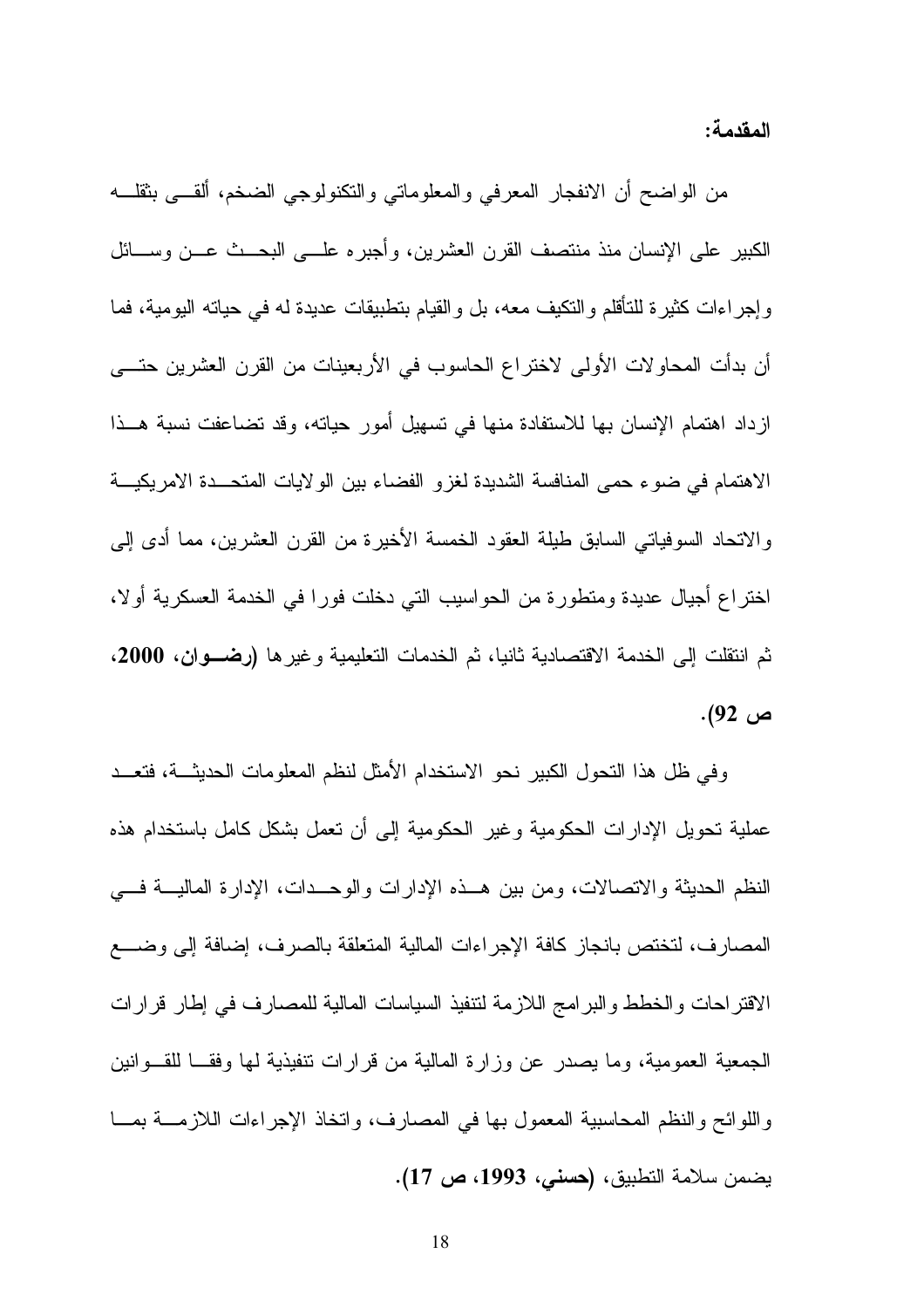كما تختص بإعداد الميزانيات النقديرية بالنتسيق مع باقي إدارات المصارف واقتراح الموارد المالية لمها والإشراف على تحصيلها والصرف منها وفقا للميزانيات المعتمــدة ، ومتابعة حسابات المصرف والاعتمادات المستندية المفتوحة وتقديم النقارير الدورية عنها وإعداد الحسابات الختامية والمبز انيات العمومية للصرف والمشاركة في أعمـــال اللجـــان وممارسة المهام والاختصاصات الأخرى مــن خـــلل أقــسام (الحــسابات– الخزينـــة– والمعيز انبة)، (بني مرتضى، 2000، ص 25).

وقد شهد القطاع المصرفي عبر سنوات مسيرته نطورات متلاحقة أثبتــت حيويـــة وديناميكية هذا القطاع، حيث طرأت العديد من النحو لات الجو هرية كان لهـــا انعكاســـات لِيجابِية على مجمل الفعاليات والأنشطة التي يمارسها ليكون مؤهلا في أي وقت لاستيعاب تحديات واستحقاقات المرحلة المقبلة والنوافق مع الانجاهــات الراهنـــة والمرتقبـــة فــــى الصناعة المصرفية، ساعيا إلى إدخال واستخدام النقنيات الحديثة في السياسة المــصرفية الشاملة ورفع كفاءة أدائه استعدادا لاستقبال عصر التكنولوجيا المنقدمة فسي المعلوماتيـــة والاتصالات.

إن هذه النماذج لنظم المعلومات المستخدمة فسي الإدارة الماليسة، توضسح دقتهــا وشموليتها في تغطية معظم نشاطات الإدارة المالية مثل النظم الخبيــــرة، ونظـــم قواعـــد المعرفة، ونظم المعلومات الوظيفية والمتقاطعة التي تغطي أكثر من وظيفة واحدة، ونظم معلومات دعم الإدارة في عملية صناعة قراراتها الهامسة والاسستراتيجية والمسستقبلية، (الحميدي،2005، ص 96).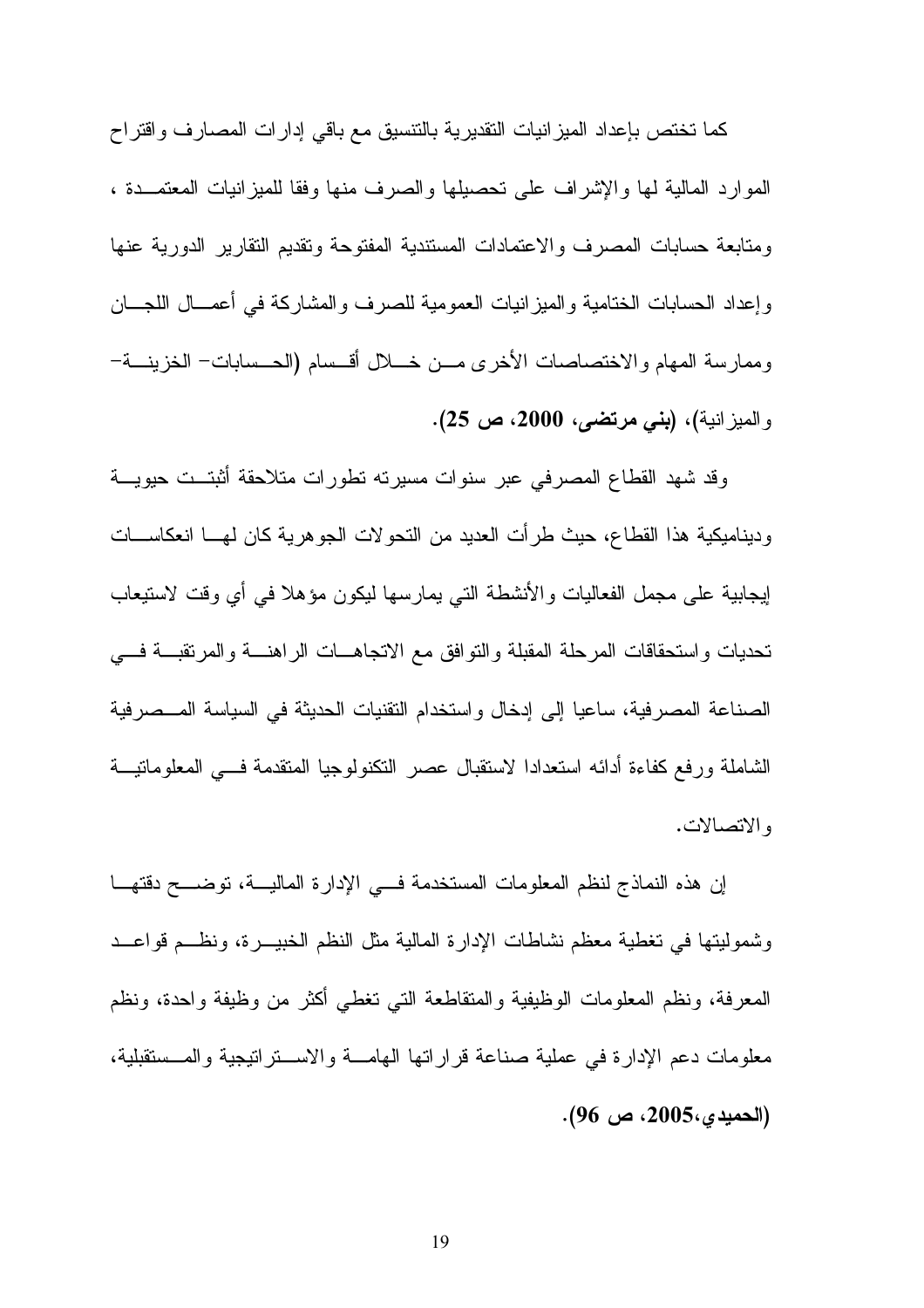وعليه من خلال قراءة الأدبيات والدراسات المتعلقة بواقع نظم المعلومات الحديثة ونوجهاتها المستقبلية، وأثَّرها على كفاءة وإنتاجية الإدارة المالية، فإنه يمكن الحصول على البيانات والمعلومات والإخبار من مختلف المصادر العلمية والتجارية والحكومية من خلال نظم اتصال خاصة، وبموجب برونوكولات خاصة نتظم هذه الحركة ، وكلهـــا ستــساعد العاملين في الإدارة المالية لدعم عملية قراراتها في النمويل والاستثمار وتوزيع الأرباح،  $(263 \nightharpoonup 2003)$  ص(263).

ومن هنا بدأ السعي في قيادة هندسة العمل المصرفي نكنولوجيا بشكل منسارع نحو التحديث والتطوير المتواصل لخدماته بصيغ نتتاغم مع رغبات الزبائن في أجواء نتحقــق فيها الفائدة وتنخفض بموجبها نكاليف العمل لتعزيز قدراته التنافسية ورفع كفاءته التشغيلية وتفعيل ادارته ورقابته وصموده في عالم نتراجع فيه ثورة البرمجيات والتقنيات الحديثة باعتبارها المحرك الرئيس لنموه ونفوقه، (خشبة، 2004، ص 191).

وبات من الواضح في ضوء ما نقدم أن موضوع إدارة المـــصارف فـــي الوقـــت الحاضر أصبح أكثر تعقيدا من ذي قبل بسبب نمو ونز ايد حجـــم المـــصـارف المتطـــورة وتعددها ونتوع أنشطتها وانساع أســـاليب وأنمــــاط الخـــدمات المـــؤداة (إدارة الأعمــــال و الممتلكات للعملاء – تقديم الاستثمار ات الاقتصادية و المالية– تمويل الإسكان الشخصبي– سداد المدفو عات نيابة عن الغير – خـــدمات البطاقـــات الائتمانيـــة (Credit Cards) – تحصيل فواتير الماء والكهرباء والهاتف– تحصيل الأوراق النجارية– المساهمة في تمويل مشروعات النتمية– إصدار خطابات الضمان– شراء وبيسع الأوراق الماليسة وحفظهــا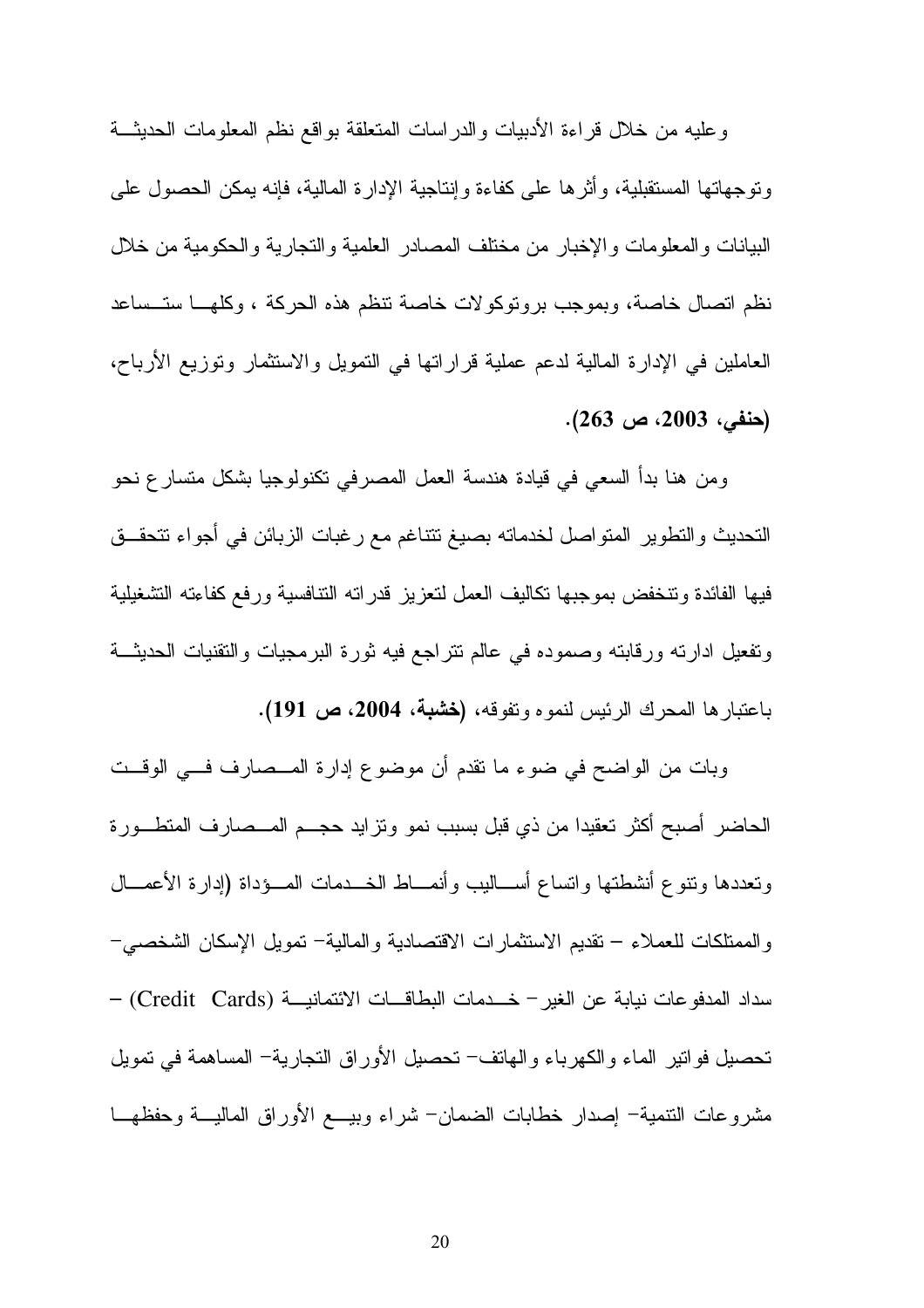لحساب المتعاملين معها– تحول العملة إلى الخارج– تحويل نفقات السسفر والسسياحة – الاعتمادات المستندية)، (الهوارى، 1975، ص 257-261).

#### أولا: دور وأهمية المعلومات:(Information Importance and Role)

لقد نتامي الوعي بأهمية المعلومات وحيوية دورها في صناعة القـــرار المــــدروس، كونها مورد اقتصادي له تكلفة، وله عائد مثل غير ه من الموارد، وللحصول على أفسضل استخدام للمعلومات يجب المقارنة بين قيمة المعلومات وتكلفتها باستخدام أساليب تقريبية، و أظهر ت الخبر ة العملية في شتى حقول السياسة و الإدار ة و البناء التتموية الحاجة الملحـــة للمعلومات في سياق عملية رسم السياسات وصياغة الخطط والبرامج وانخاذ ما يلزم من قرارات وتقييم سير الأداء.

والبوم، في ظل عالمنا المعاصر، أخذت المعلومات دورا أكثـــر عمقـــا وشـــمولية، واكتسبت بفعل ذلك قدرًا يفوق كثيرًا ما كانت تمثله من أهمية فيما مضيي، فلقد أدى اندماج تكنولوجيا الاتصالات مع تكنولوجيا (الحاسوب) إلى إحداث تغيـــر جـــذري فـــي مجـــال المعلوماتية لم يكن مسبوقا في التاريخ بكامله، وغدت المعلومات بتكنولوجيتهــا ونظمهـــا صناعة العصر الرائدة وثروته المتميزة التي تمكن من يمتلكها امتلاك زمام التطور، حيث لم تعد المعلومات محصورة في حدود الرصد المعرفي للظــواهر والمتغيــرات وحركـــة النطور الناريخي ونتمية المعرفة الانسانية في هذا السياق، بل أصبحت إضافة إلى ذلــك أداة فعالة يعتمد عليها في إدارة نشغيل الحاضر ورسم صورة المستقبل، وصار بمقدورنا القول أن ما يجري في الواقع الراهن هو تحول بناء المجتمع في عـــالم يعـــيش عـــصر المعلو مات.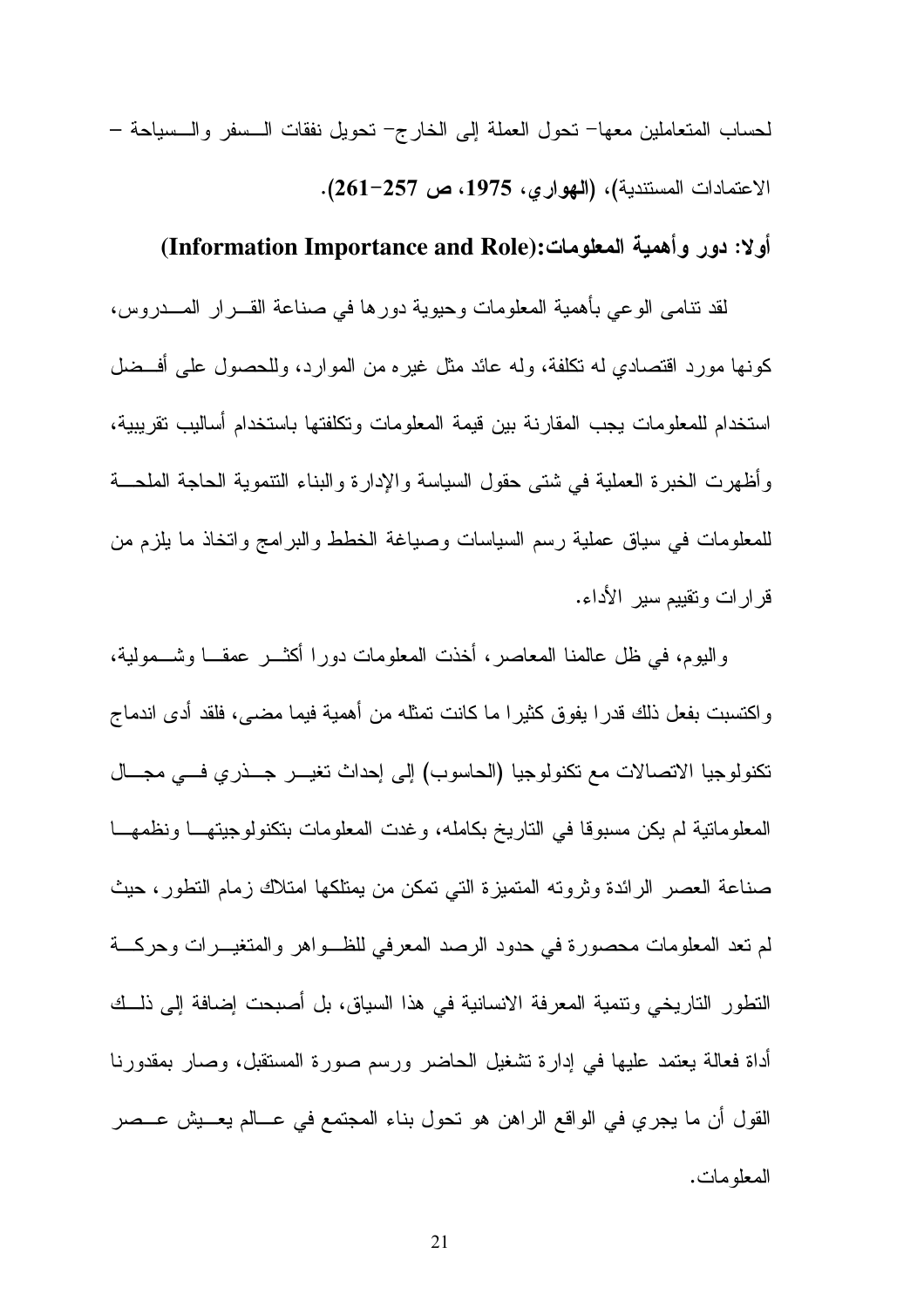كما أن انتظام ندفق المعلومات إلى صانع القرار يمكنه من متابعة مختلف النطورات وما يجري في نطاق مجال اختصاصه ويجعله قادرا على اكتشاف أية انحرافات قد تحدث وإداركا للحظة المناسبة التى يتعين عليها انخاذ القرار اللازم عندها.

وبشكل عام، فإن الاهتمام بالمعلومات اللازمة لتحقيق دورها الفاعل في دعم عملية صناعة القرار سوف يكون له نتائج إيجابية بالغة الأهمية وعلىي نحو شامل وفي مقدمتها، الإفصاح في النقارير المالية ، وشمولها على جميع المعلومـــات اللازمــــة والـــضرورية لإعطاء مستخدمي هذه النقارير صورة واضحة صريحة عن الوحدة الحسابية والتي تعتبر مهمة بما فيه الكفاية لتؤثر على قرارات مستخدمي القوائم ، وتعتبر الأهمية النسبية معيار كمي لجمع المعلومات الواجبة الإفصاح، بينما نعتبر الملائمة معيار نوعي لطبيعة ونسوع المعلومات، والملائمة نعني أن المعلومة ملائمة لمستخدم معين إذا كان مـــن المتوقــــع أن يستفيد منها في غرض معين ويختلف العرض باختلاف المستخدم)، (حنفي، 2003، ص  $. (268)$ 

إن المعلومات المالية، هي عبارة عن المعلومات المالية المتمثلة في القوائم المالية للمصارف، أو في كشوف حساباتها، وفي كل المعلومات المالية التي نزوده الإدارة المالية إلى الجهة أو الإدارة التي نطلب هذه المعلومات حسب صلاحيات هذه الإدارة، وتختلــف هذه القرارات حسب حاجة الإدارة لنوع المعلومات المالية مثل طلب الإدارة العليسا عسن الاحتياطي أو الأرباح المحتجزة.

ونبقى المعلومات نلعب دورا هاما في نحقيق النكامل بين المنغيرات الخارجية وبين احتياجات وإمكانيات وقدرات الأجهزة الإدارية ، وهناك عديد من الاتجاهات في الأجهزة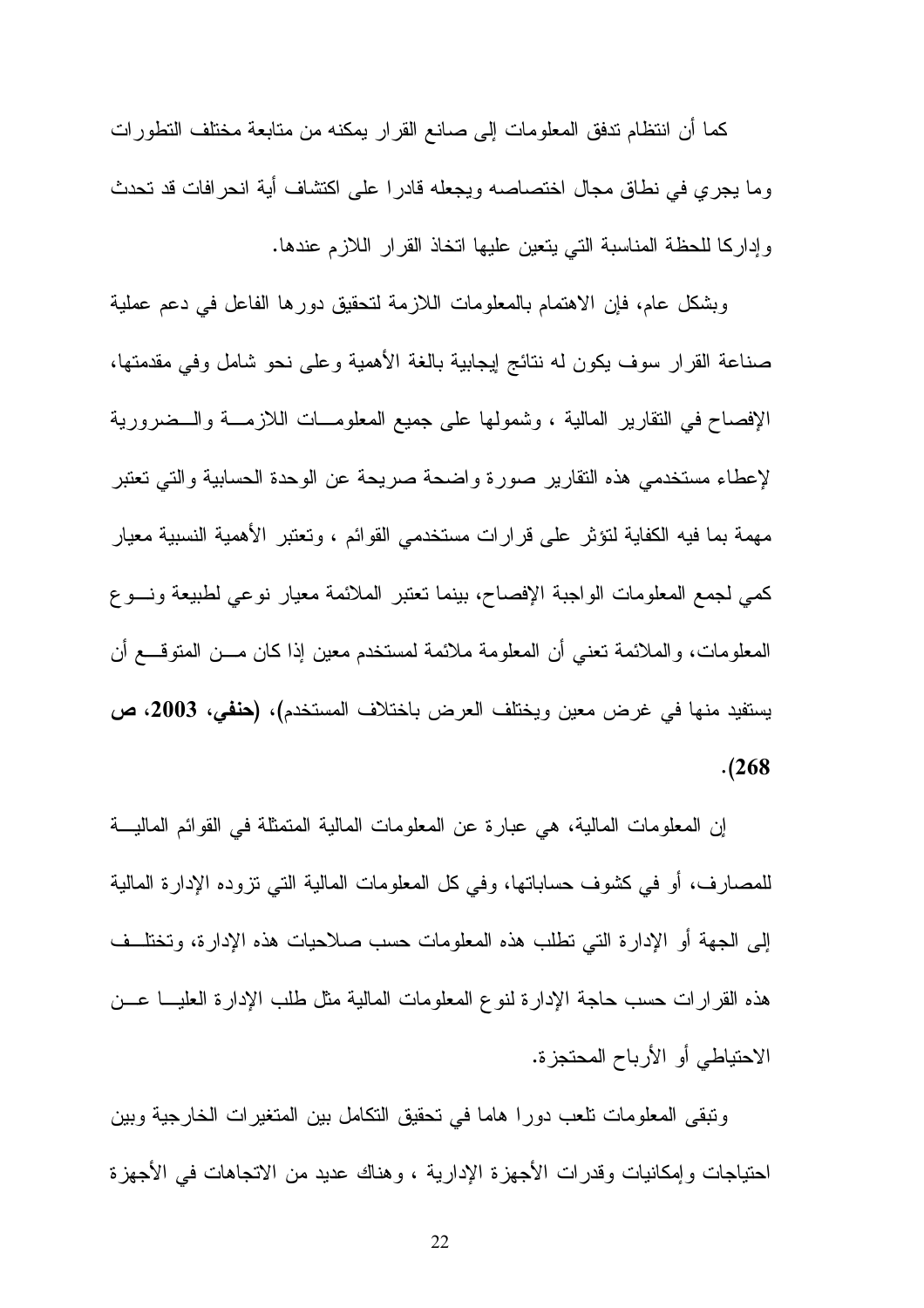الإدارية نبرز الحاجة إلى ضرورة وجود نظام للمعلومات من أهمها الاتجاه إلـــي زيــــادة التخصص وتقسيم العمل، وظهور أساليب جديدة في اتخاذ القرارات.

وتمثَّل المعلومات أحد الموارد المستخدمة في نحقيق أهداف مشروع ما، تماما مثـــل النقود والمواد الخام والألات وغيرها من الموارد التبي يعمل المـــسؤولين علــــي حـــسن استغلالها والتتسيق بينها بما يحقق صالح المشروع، كما تعتبر المعلومات كأصــــل مـــن الأصول وسلعة من السلع التي تنتجها الإدارة، وتحتسب قيمة المعلومات من الفرق بسين القيمة المضافة و تكلفة هذه القيمة، فإذا وجدت مجمو عة من البدائل أو الخيار ات أمام متخذ القر ار ، فإنه سيختار أحدها في ضو ء المعلومات المتوفر ة لديه، فإذا حصل على معلومات جديدة أكثر دقة أدت إلى تغيير قرار ه، فإن قيمة المعلومات تعتبر هامة جداً.

# ثانيا: الخصائص النوعية للمعلومات المحاسبية: Oualitive Characteristic) of Accounting Information)

تعتبر وظيفة نظم المعلومات وإعدادها واستخدامها وظيفة هامة فسي أي منظمــــة ، حيث أن إدار ة نظم المعلومات هي التي نتولى عملية البحث عن المعلومـــات واســـتيعابها وتفهمها. وتكمن أهمية نظم المعلومات في قدرتها على تحقيق الكثير من المنافع للمنظمات مثل المرونة والسرعة في الإنجاز ونقليل النكاليف وإمكانية نقديم معلومات مفيــدة وفـــي الوقت المناسب، إضافة إلى استخدامها على مستوى العمليات والأنشطة المختلفة للمنظمة.

إن التطورات الحالية في مفاهيم قيمة المعلومات قد اتصفت بالتركيز علمي قيمة المعلومات من ناحية محددة وهي القرار . بمعنى أن نظام المعلومات المحاسبي يكون لــــه قيمة فقط عندما نؤثر المعلومات المتولدة عنه في القرارات التي يتم اتخاذها ، أي تـــسهل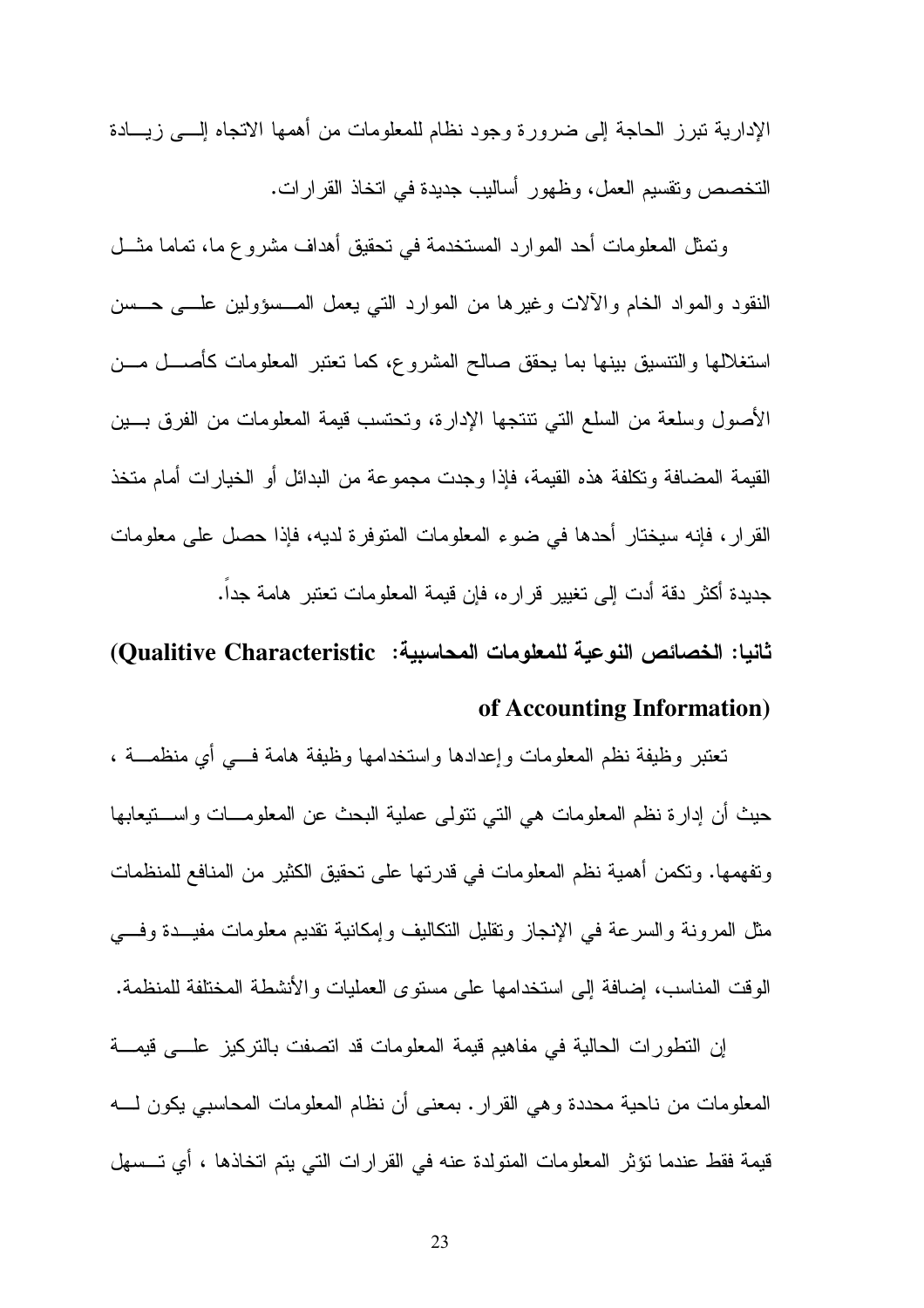اتخاذ القرار وتحسن العوائد المتوقعة منه، وهذا يعني أن منفعة نظام المعلومات المحاسبي تتوقف على قدرته في تخفيض عنصر عدم التأكد.

إن التسجيل التاريخي للأحداث ما زال هو الأساس، وأن البيانـــات المقـــدرة هــــي الاستثناء. وهذا يعني أن البيانات المحاسبية سوف تفتقر إلى القيمة طالما إنهـــا لا نركـــز بطريقة مباشرة على القاء الضوء على الأحداث الجارية والمستقبلية، ومن ثم فسان قيمسة النظام المحاسبي للمعلومات لا تستمد من قيمته الاقتصادية في تسهيل اتخـــاذ القـــرارات (اتخاذ قرار أفضل) بل يستمد قيمته أيضا ما يوفره من معلومات محاسبية تفيد في مجـــال النعلم وبناء النموذج ، حيث أن نظرية القرار يمكن استخدامها في نقديم نظم المعلومـــات المحاسبية بناءا على القيمة الاقتصادية للنظام في مجال اتخاذ القـــرارات أو فـــي مجـــال النعليم وذلك حسب طبيعة نظام المعلومات المحاسبي والهدف منه. فإذا لم نؤخذ المنسافع الأخرى بالحسبان عند المقارنة بين نكلفة النظام والعائد منه، فقد لا يتم التقيـــيم بـــصورة صحيحة باعتبار أن بعض النظم المحاسبية قد لا يكون لها قيمة اقتصادية من وجهة نظر حل المشاكل وانخاذ القرارات فقط.

وأن نظام المعلومات بنطلب نكلفة وهذه النكلفة بمكن نقسيمها إلىي نكساليف، بمكـــن قياسها، وأخرى يصعب قياسها بشكل مادي ملموس. فالنكاليف المقاســــة مثـــل نكــــاليف الاجهزة والمعدات والبرامج ونكلفة العمالة والتشغيل والندريب، أما النكاليف التي يصعب قياسها أو غير قابلة للقياس مثل عدم الولاء وعدم الرضاء وعدم الكفاءة النشغيلية.

ولكي تحقق المعلومات المحاسبية المستخدمة في المصارف الفائدة المرجوة لها من قبل مستخدميها ، فإن هناك مجموعة من الخواص (السمات أو الصفات) التي يجـــب أن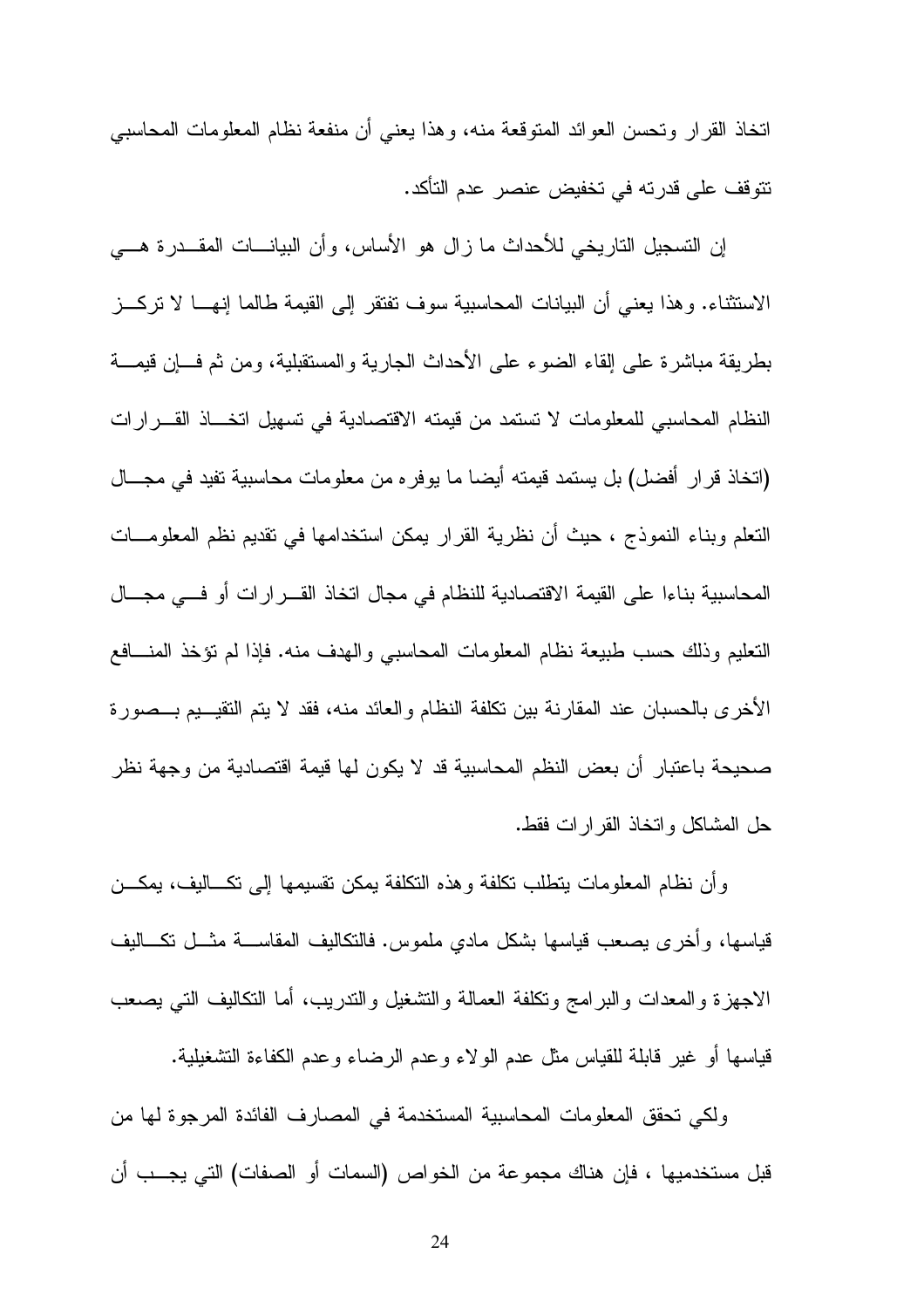نتسم بها المعلومات المحاسبية، ونتعلق هذه الخواص بمعايير نوعية بمكن مـــن خلالهـــا الحكم على مدى تحقيق الفائدة من المعلومات المحاسبية.

وقد قام مجلس معايير المحاسبة المالية (FASB) بإصدار قائمة المفاهيم رقسم (2) في سنة 1980 بعنوان الخـصائص النوعيــة للمعلومــات المحاســبية Qualititive) (Characteristic of Accounting Information ، أوضح من خلالها مجموعة مسن الخواص الرئيسية والفرعية للمعلومات المحاسبية إضافة إلى القيود أو المحـــددات علــــي إنتاج المعلومات المحاسببة.

وبما أن مستخدمي المعلومات المحاسبية هم – في الغالب– متخذو القـــرارات مـــن حيث أنهم يعتمدون على المعلومات المحاسبية في مساعدتهم في اتخاذ القرارات المختلفة، ولكي يكون الحكم عادلا على المعلومات المحاسبية فإن هناك مجموعة من الصفات التسي يجب أن يتسم بها متخذ القرار الذي يقوم باستخدام المعلومات المحاسـبية، ومـــن هــذه الصفات:

1– القدرة على فهم المعلومات (الإدراك). 2– القدرة على الاستخدام الصحيح للمعلومات في القرارات المناسبة والملائمة التي أعدت من أجلها تلك المعلومات. 3– الخبرة النوعية والزمنية المتعلقة بالتعامل مع أنواع المعلومات المحاسبية خلال فتر ۃ ز منبة سابقة.

وعليه، فإن استخدام المعلومات المحاسبية يجب أن يتحدد بمتخذ قرار مناسب ومهيأ لذلك الاستخدام ، فمن غير المعقول أن تستخدم المعلومات المحاسبية من قبل شـــخص لا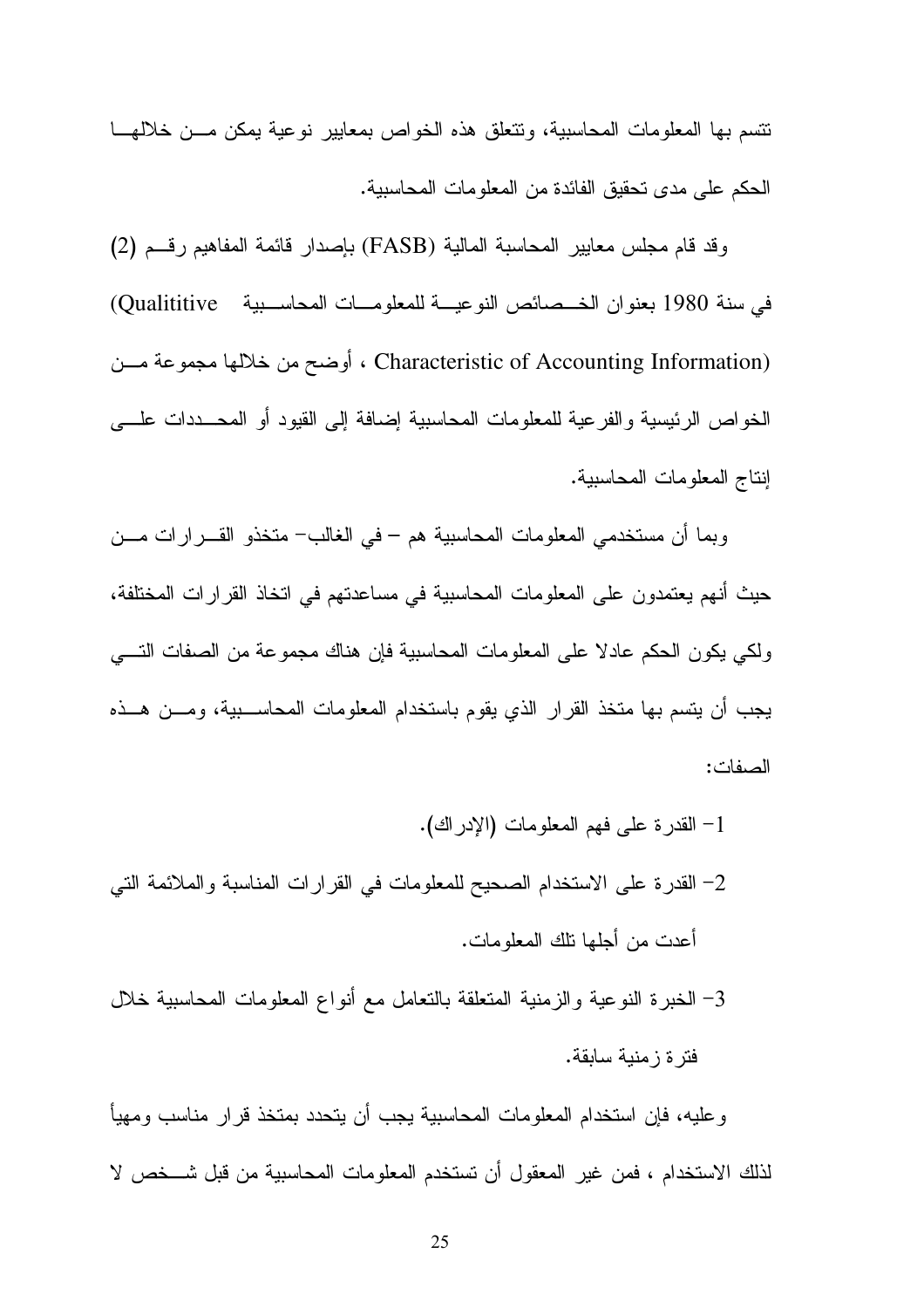يتمتع بالحد الأدنى لما يمكن أن تعبر عنه المعلومات المحاسبية (من حيث المــصطلحات المستخدمة أو كيفية نشوء نلك المعلومات .. الـخ)، ومن ثم يتم الـحكم علـــي المعلومــــات المحاسبية من خلال ذلك المستخدم بأنها غير جيدة أو غير مفيدة.

كما يلاحظ أن هناك فيدين (شرطين) رئيـــسيين يحـــددان إمكانيــــة القيــــام بانتــــاج المعلومات المحاسبية هما:

- 1– الجدوى الاقتصادية التي تتحدد من خلال قدرة المعلومات المحاسبية على تحقيق عائد أكبر ًمن تكلفة إنتاجها.
- 2–الأهمية النسبية للمعلومات المنتجة ومدى قدرتها على التأثير على إتخاذ القرار من قبل شخص معين دون آخر ، مع الأخذ بنظر الاعتبار إمكانية اختلاف ذلـــك التأثير من شخص إلى أخر، اعتمادا على نوعية المعلومات ووزنهـــا النـــسببي ضمن المجموعة التي نتتمي إليها ومدى علاقتها بمعلومات أو قرارات أخرى... الخ.

ولمناقشة الخواص النو عية للمعلومات المحاسبية، يمكن تصنيف هذه الخواص مـــن خلال:

# أولا: الخاصبة الاساسبة (The Basic Characteristic)

وهي نتعلق بفائدة المعلومــات المحاســبية فـــي اتخــاذ القـــرارات Decision) usefulness) و فائدة هذه المعلومات يمكن أن يتحقق من خلال المساهمة في تقليل حالات عدم التأكد لدى متخذ القرار أو المساهمة في زيادة درجة المعرفة لدى متخذ القرار .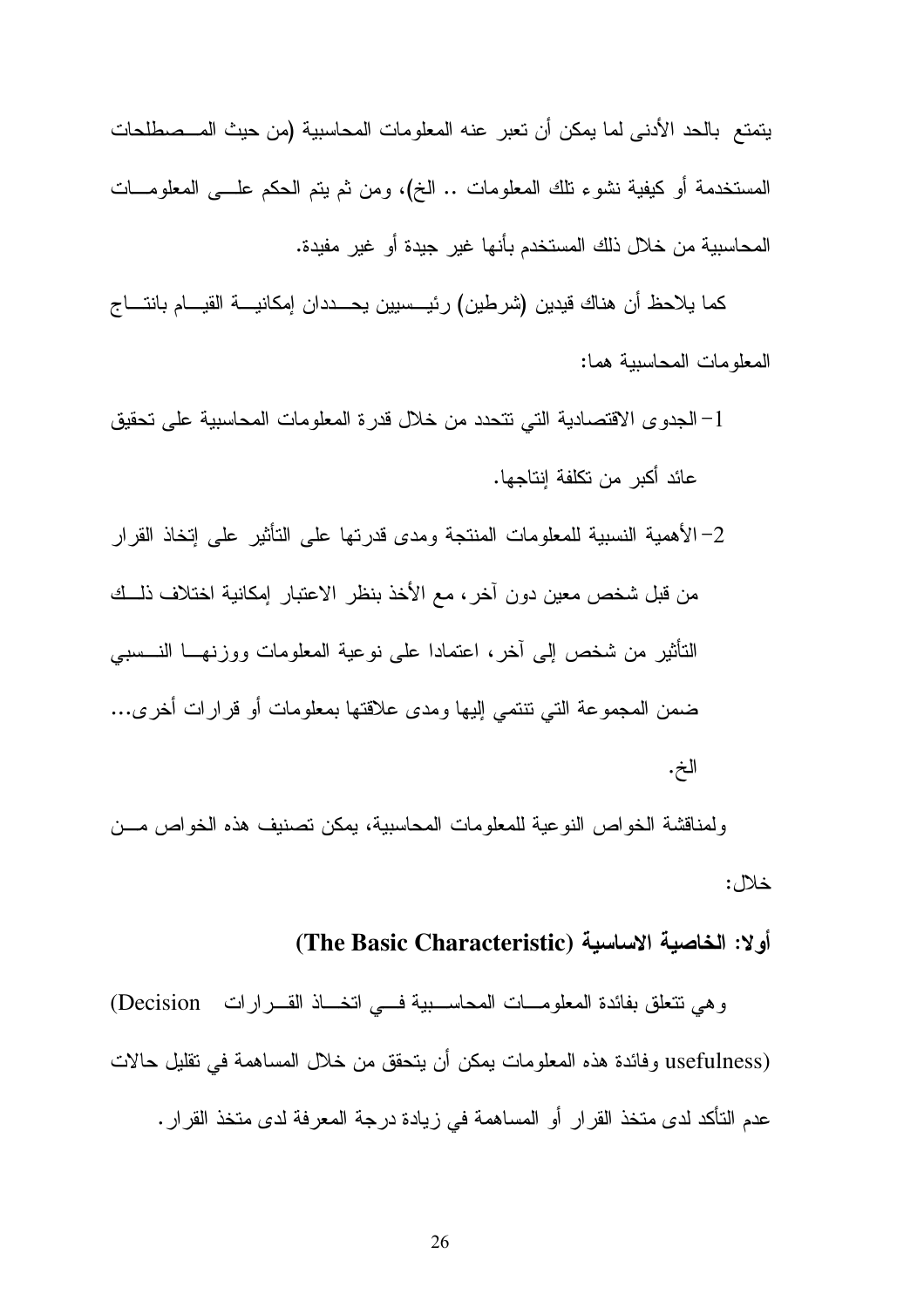### ثانيا: الخصائص الرئيسية(The Main Characteristics)

وهي نتعلق بخاصيتين رئيسيتين هما:

#### (Relevance) الملائمة (Relevance)

يجب أن نكون المعلومات المحاسبية ملائمة ومناسبة لاستخدامات متخــذ القـــرار ، ويمكن تحقيق هذه الخاصية من خلال معرفة مدى استفادة متخذ القرار مسن المعلومسات المحاسبية عندما نساهم نلك المعلومات في نقليل البدائل المتاحة أمامــــه والمـــساهمة فـــي تحديد البديل الأمثل الذي يمثل القر ار المتخذ.

و عليه بمكن تحقيق خاصية الملائمة من خلال الآتي:

أ– التوفّيت الزمني المناسب (Timeliness)

أي أنه يجب توفير المعلومات المحاسبية في فترة زمنية مناســـبة يمكـــن تحديـــدها بالفترة الزمنية اللازمة لاتخاذ قرار معين من قبل مستخدمها (متخذ القرار) لكي لا تفقــد قيمتها أو قدرتها على التأثير في عملية اتخاذ القرار .

# ب- القيمة التنبؤية (Predictive Value)

أي أن تكون للمعلومات المحاسبية إمكانية تحقيق استفادة منها في اتخاذ القـــرارت التي لها علاقة بالنتبوات المستقبلية.

# 7- القيمة الرقابية (Feed Back Value)

أي أن نكون للمعلومات المحاسبية إمكانية الاستخدام في الرقابة والتقييم من خــــلال التغذية العكسية (Feedback) وتصحيح الأخطاء التي يمكن أن نتتج عن سوء الاستخدام أو عدم الكفاية...الخ.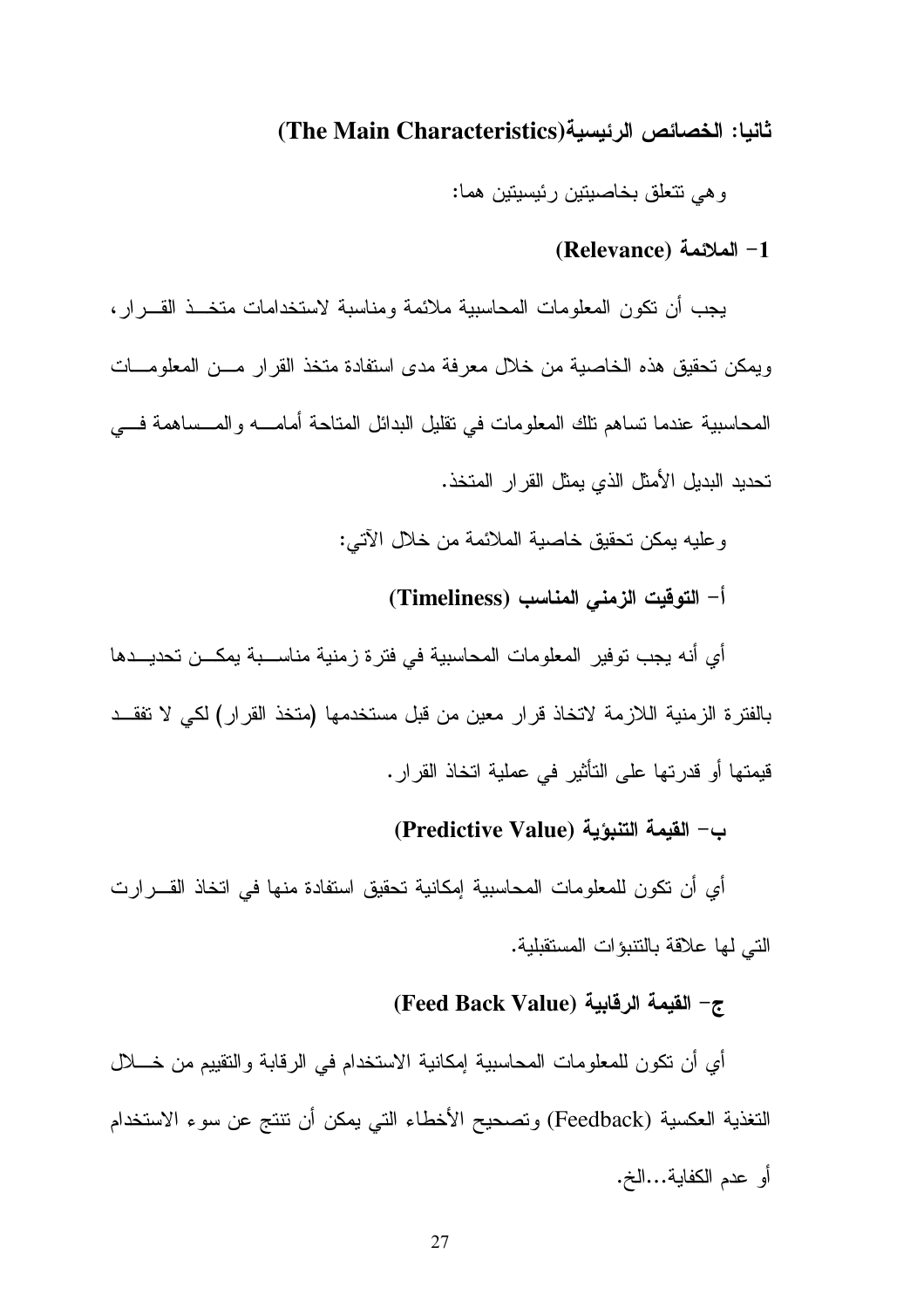#### (Reliability) ⊔لثبات (CReliability

وهي نتعلق بمدى إمكانية خلق حالة الإطمئنان لدى مستخدم المعلومات المحاسبية (متخذ القرار) لكي تعتمد عليها في اتخاذ قراراته المختلفة. ويمكن تحقيق هذه الخاصية من خلال الآتي:

# أ- صدق التعبير (Repreentational Faithfulness (Validity))

أي أن تكون المعلومات المحاسبية معبرة عن الأحداث الخاصة بها بصورة سـليمة وِ أمينة وخالية من أي نلاعب متعمد.

ب- الحياد (عدم التحيز) (Neutrality)

أي عدم التأثير على عملية الحصول على المعلومات وتهيئتها بـــصورة مقـــصودة يمكن أن تساهم في خدمة مستخدم معين دون آخر .

# ج- فَابِلْية التحقق (Verifiability)

أي القدرة على الوصول إلى نفس النتائج من قبل أكثر من شـــخص، إذا مــــا تـــم استخدام نفس الطرق والأساليب التبي استخدمت في قياس المعلومات المحاسبية، وغالبا ما يستخدم مصطلح مرادف للتحقيق وهو الموضوعية (Objectivity).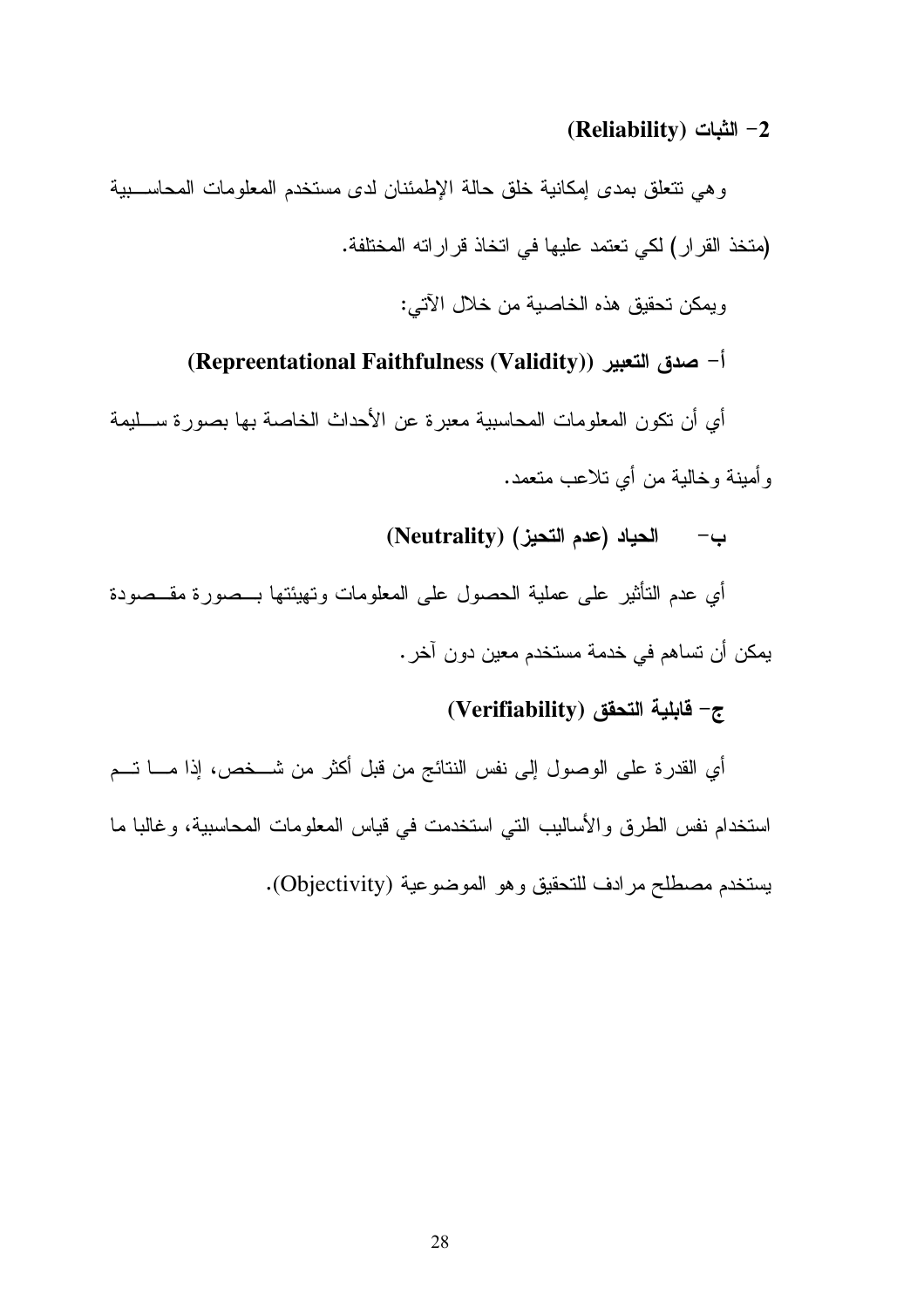ثالثا: الخصائص الثانوية (The Secondary Characteristics)

1− الإتساق (الثبات) (Consistency)

وهي نعني الثبات على استخدام نفس الطرق والأساليب المعتمدة في قياس ونوصيل المعلومات المحاسبية من فترة لأخرى.

(Comparability) قابلية المقارنة (Comparability

أي أن يكون للمعلومات المحاسبية القدرة على إجراء المقارنات بين فتـــرة ماليــــة وأخرى لنفس الوحدة الاقتصادية أو المقارنة مع وحدات اقتصادية أخرى ضـــمن نفــس الشروط. ومن الواضح إنه كلما كانت الطرق والأساليب المحاسبية متميزة بالثبات كلمـــا تحققت فائدة أكبر ٍ من المعلومات المحاسبية لأغر اض المقار نة.

ثالثـــــا: مفهــــوم نظــــم المعلومـــــات الحديثــــة ووظائفهـــــا: The Modern) **Infroamation Systems Concept and Functions)** 

أن مفهوم نظم المعلومات الحديثة من المصطلحات العلمية الشائعة الاســـتخدام فــــى الوقت الحاضر ، وله مدلو لات علمية مختلفة، والذي يتــضمن مجموعـــة مـــن الأفـــر اد والمعدات والبر امج وشبكات الاتصالات وموارد البيانات والتبي تقسوم بتجميسع وتسشغيل وتخزين وتوزيع المعلومات اللازمة لاتخاذ القرارات والتنسبق والرقابة داخل المنظمـــة، (المهادى، 2001، ص 94-101).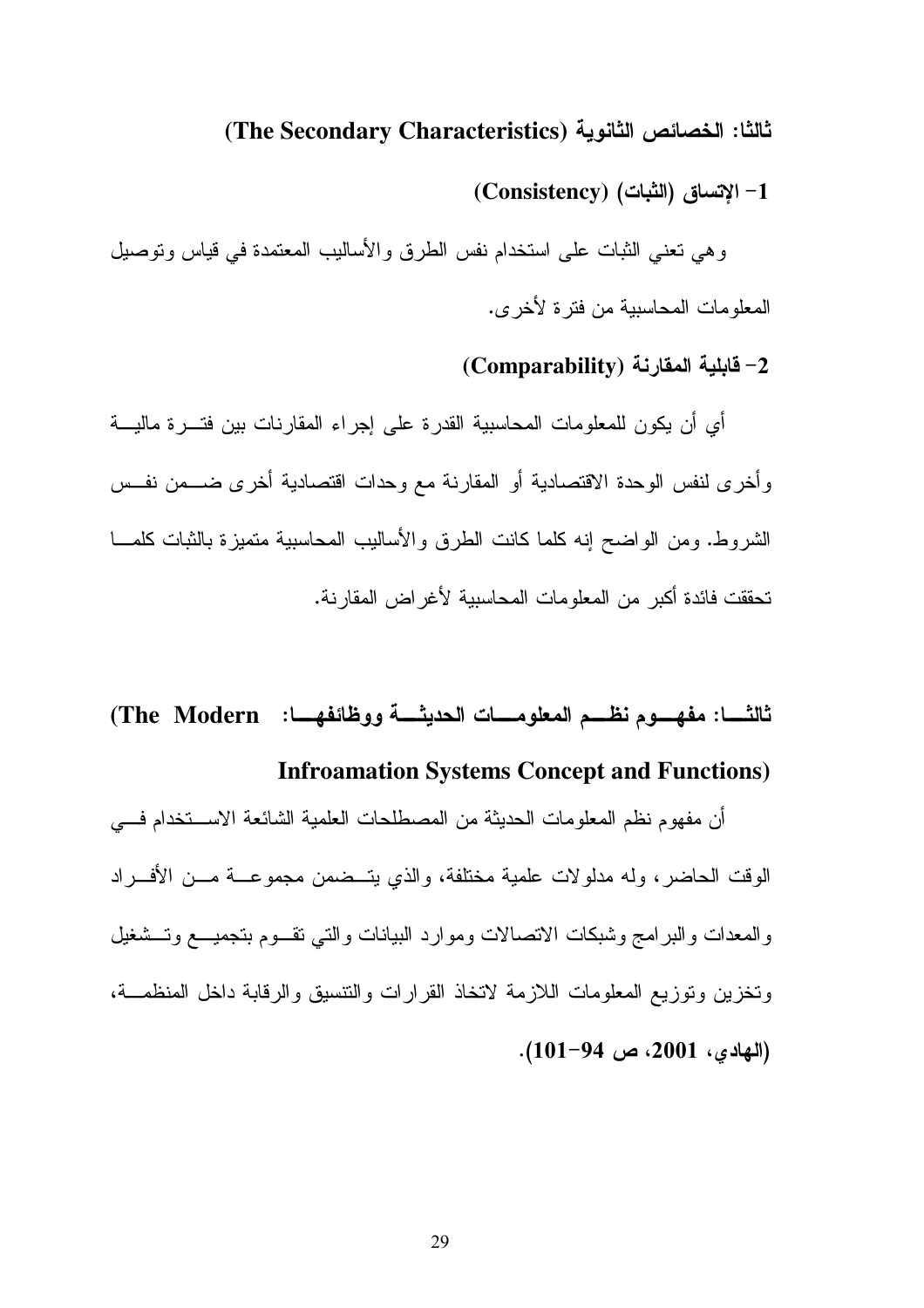وإنها " المكونات المادية والبرمجيات ووسائل الاتصال عن بعــد، وإدارة قواعــد البيانات وتقنيات معالجة المعلومات الأخرى المستخدمة فى نظم المعلومـــات المعتمـــدة على المحاسب"، (حلمي، 2005، ص 99).

وقد استخدمت نظم المعلومات وتكنولوجيتها في العمـــل المـــصرفي منـــذ أوائـــل الستينات، وقد غيرت الكثير من اساليب إنتاج وتقديم الخـــدمات المـــصرفية، وتعـــددت استخدامات تكنولوجيا المعلومات في المصارف، حيث استخدمت تقنيسات مثـــل: تبــــادل البيانــــات الالكترونــــي (EDI) ، ومعالجــــة صــــور الوثــــائق Document Image) Processing – DIP) ، والقيام بالعمل المصرفي عن بعد (Tele Banking) ، وتمييز صورة الحرف (Image Character Recognition) ، ونظـم التحويــل الالكترونيــة للأموال منذ نقطة الشراء (EF TOPS) .

وكان ذلك من بداية الثمانينات وحتى الآن ، حيث يشهد القطاع المــصرفي يوميــا نطور الوسائل النكنولوجية نتيجة احتدام المنافسة، ودخول منافسون جسدد إلسي القطاع المصرفي بغية نعزيز القدرات البيعية والتسويقية، والتغيير المستمر في هياكل المصارف (المؤسسة المالية) وإصلاح النظم الإدارية من حيث تسريع عملية صنع القرار ، وإعطاء هذه النظم مر ونة اكبر في القيام بو اجباتها.

هذا وتعد نظم المعلومات الحديثة، بأنها الاستخدام المتطور لتكنولوجيا المعلومـــات، حيث نعد تكنولوجيـــا المعلومـــات مـــن مكونــــات نظـــم المعلومـــات Carrado and) Bradforal, 2002, P. 2). ووفقا للاستخدام الحسديث لسنظم المعلومسات وتقنياتهما المتطورة، فقد انتهج القطاع المصرفي تبني أساليب عمل جديدة تعتمد على هـــذه الــــنظم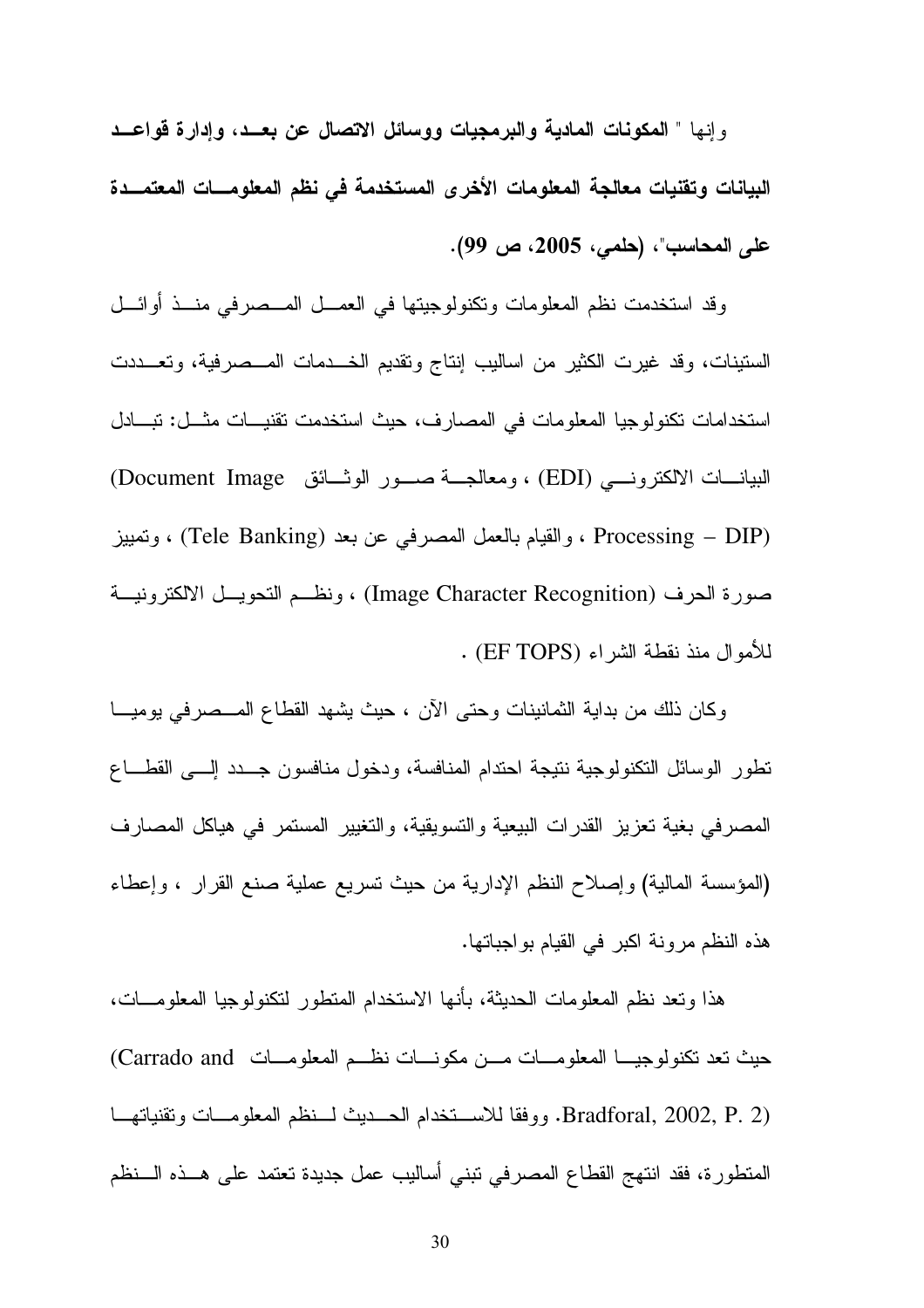لقدرتها الفائقة على توفير معلومات دقيقة ومنظمة وقيمة تساعد الإدارات المالية لصناعة قر ار اتها المالية، وتلبية احتياجات عملائها بأفضل شكل ممكن، وتسهيل عمليــــة التغييــــر و التحديث المستمر .

وتلعب نظم المعلومات الحديثة دورا رئيسيا في الأثر الذي تحدثه في عملية صــــنع قراراتها في قطاع المصارف قيد البحث، وتساعد المديرين في الاكتشاف بصورة مبكـــرة عن الانحر افات في سير العمليات و النتبوَ بـالمشكلات التي يمكن أن تحدث في المـــستقبل، كما تساعد الإدارة العليا في وضع الخطط والبرامج الاستراتيجية الداعمــة للتخطــيط الاسترانيجي، وإمكانية نقديم خدمات جديدة في عمليات وأنشطة هذه المـــصـارف، وكلمـــا كانت المعلومات دقيقة كان القرار أقرب إلى الواقع، أما إذا كانت المعلومات غير دقيقة أو احتمالية، فإن القرارات الناتجة تكون متوقعة أو احتمالية، حيث سيكون للمعلومات قيمــــة اقتصادية بقدر التقليل من احتمالات المخاطرة بشرط أن تكون التكلفة المضافة أقـــل مـــن العائد المضاف.

وعليه، فقد أصبحت الفوائد التبي تعطيها نظم المعلومات للعمليات والأنشطة واضحة في مساعدتها على نحقيق الأهداف المرجوة في البقاء والنمو والربحية ,Sturat, 2000) (P. 301 ، إضافة إلى قدرتها الفائقة في ربط العالم بعــضه بــبعض بــصورة مذهلـــة، فتحركت رؤوس الأموال بين الدول، وانتقلت شركات من بلدانها الأصلية إلى بلدان أخرى بحثًا عن مواد الخام، والعمالة الرخيصة، بل إن المهنيين بدأوا ينتقلون من بلدانهم إلى أي بلد آخر ، إذ يمكن أن يوفر لمم فرص عمل أفضل من نلك التي يجـــدونها فـــي بلـــدانهم، (عدس، 2000، ص 9).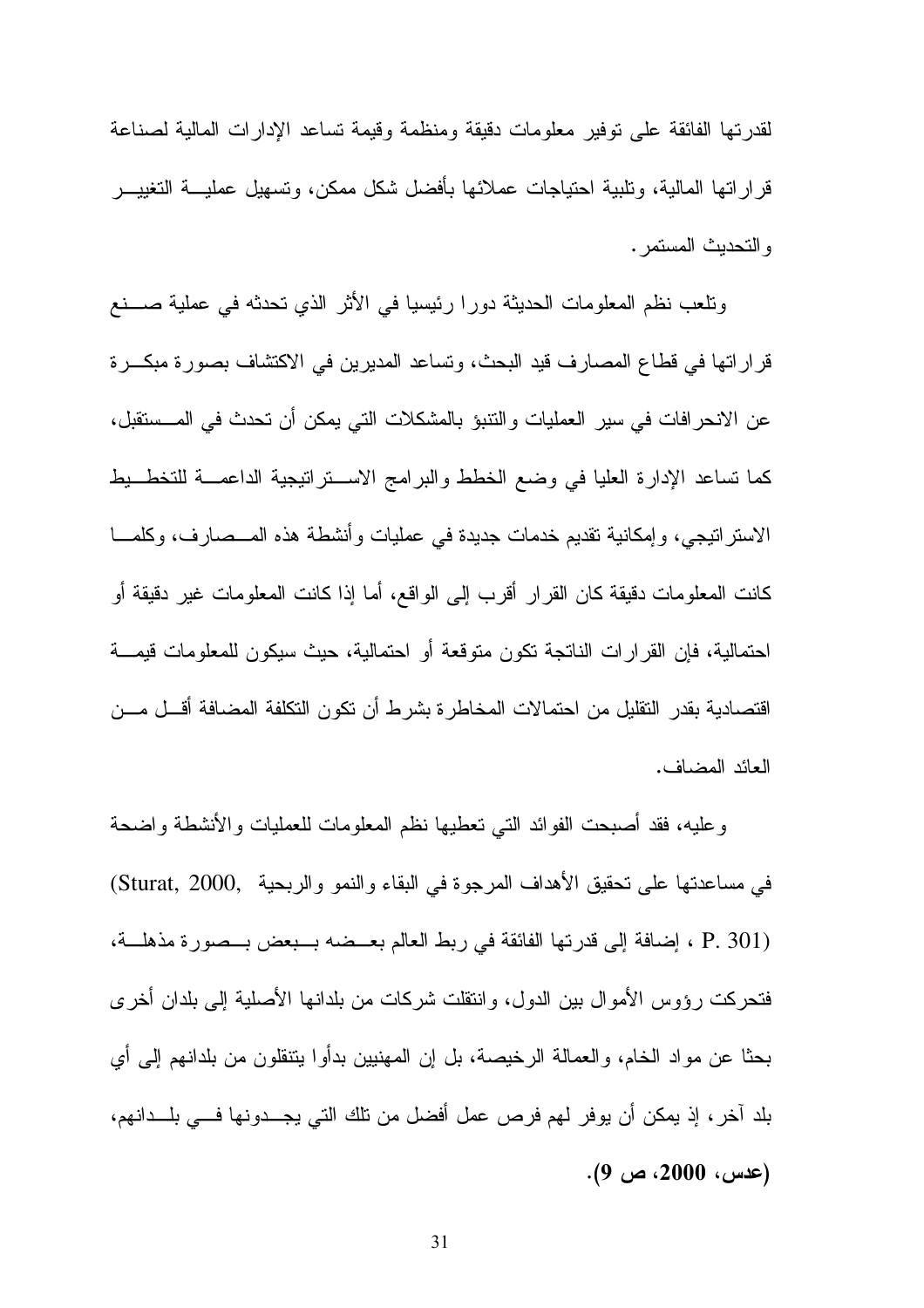رابعا: أنواع نظم المعلومات واستخداماتها: The Kinds of Infromation ) **Systems and Useges)** 

نظم المعلومات، هي نظم ألية ، نتكون من مجموعة من المكونات التـــي تـــستخدم لاستقبال موارد البيانات ونحويلها إلى منتجات معلومانية، وتتعامل نظم المعلومـــات مـــع جميع الأنشطة المتصلة في عملية صناعة واتخاذ القــرارات لتــشغيل الجهـــاز الإداري بغرض رفع كفاءته وفاعليته عن طريق توفير المعلومات وندعيم قسرارات المسسؤولين، (Walley, 2006, P. 210) . وتشمل مكونات النظام الرئيسة على أربعة عناصر هي: (المدخلات (Inputs) – التشغيل (Processing) المخرجات (Outputs) ، المعلومـــات المرتدة (FeedBack) ، وأخبر ا حدود النظام).

ويمكن نقسيم نظم المعلومات التي تستخدم داخل الأجهزة الإدارية الحكومية وغيسر الحكومية للمعاونة في عمليات المستويات الإدارية إلى ستة أنواع رئيسية كما يلي:

### 1- نظم معالجة العمليات (Transaction Processing Systems)

نظم معالجة ألية للعمليات الروتينية الأساسية لدعم أنشطة التشغيل المختلفة، وأهـــم وظائف هذه النظم، هي معالجة البيانات وانتاج النقارير ، ومن أمثلة نظم معالجة العمليات، نظام شؤون الموظفين ، نظام الشؤون المالية، نظام المستودعات ، ومتابعـــة المخـــزون،  $\cdot$ (Ross, 2005, P. 89)

#### (Management Information Systems- MIS) انظم المعلومات الإدارية

تتألف من مجموعة من العمليات المنتظمة التي ندعم المستويات الإدارية المختلفة بالمعلومات اللازمة لمساعدتها في تنفيذ الأعمال واتخاذ القر ار ات داخل الجهاز الإدار ي،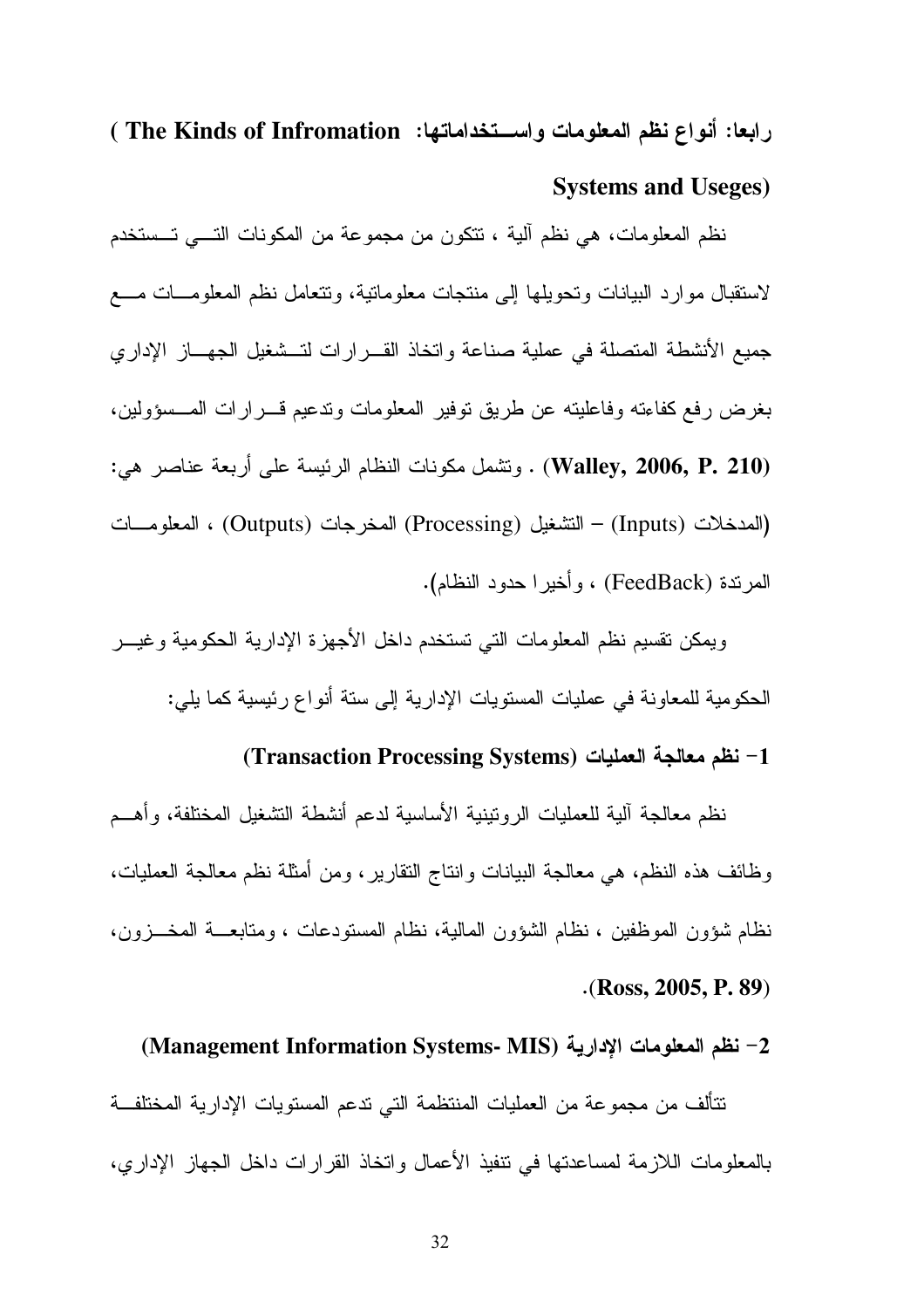ومن أمثلة هذه النظم: نظام معلومات التسويق، نظام معلومات التمويل، نظام معلومـــات الإدارة العليا، (كردي، 2003، ص 213).

### 3– نظم دعم القرارات (Decisions Support System- DSS)

تقوم بدعم أنشطة اتخاذ القرارات داخل الجهاز الإداري، حيث تعتبر عملية اتخاذ القرار أساس العملية الإدارية ، حيث يواجه الإداريون في الأجهزة الحكومية العديد مـــن المشكلات المتعلقة بالتخطيط وتحليل البدائل واختيار أفضل الحلول للاستخلال الأمثسل للموارد المتاحة وغيرها ، (عدس، 2000، ص 9).

# 4– نظم المعلومات المكتبية (Library Information Systems)

تهدف إلى تحسين كفاءة أعمال السكر تارية و العاملين في الجهاز الإدار ي عن طريق إمكانية إجراء تعديل أو تغيير في هياكل أنشطة المكتب، وتستخدم هذه النظم تقنيات حديثة لتسهيل عملية تجهيز المعلومات، تخزين واسترجاع المعلومات، نقل المعلومات، **(الـهادي**،  $. (101-94 \omega. 2001)$ 

# 5- نظم الذكاء الإصطناعي (Artificial Intelligence Systems)

وهي نظم هدفها تصميم وتطوير نظم حاسوبية تحاكي الذكاء البشري لدى الأفسراد ومحاولة استخدام هذا الذكاء الاصطناعي في حل المشكلات واتخاذ القرارات المختلفة، وجاءت كمحاولات لمنح الآلات قدرة من حيث إجراء العمليات الذكية التي يقوم بها العمل البشرى، (Walker, 2006, P. 250).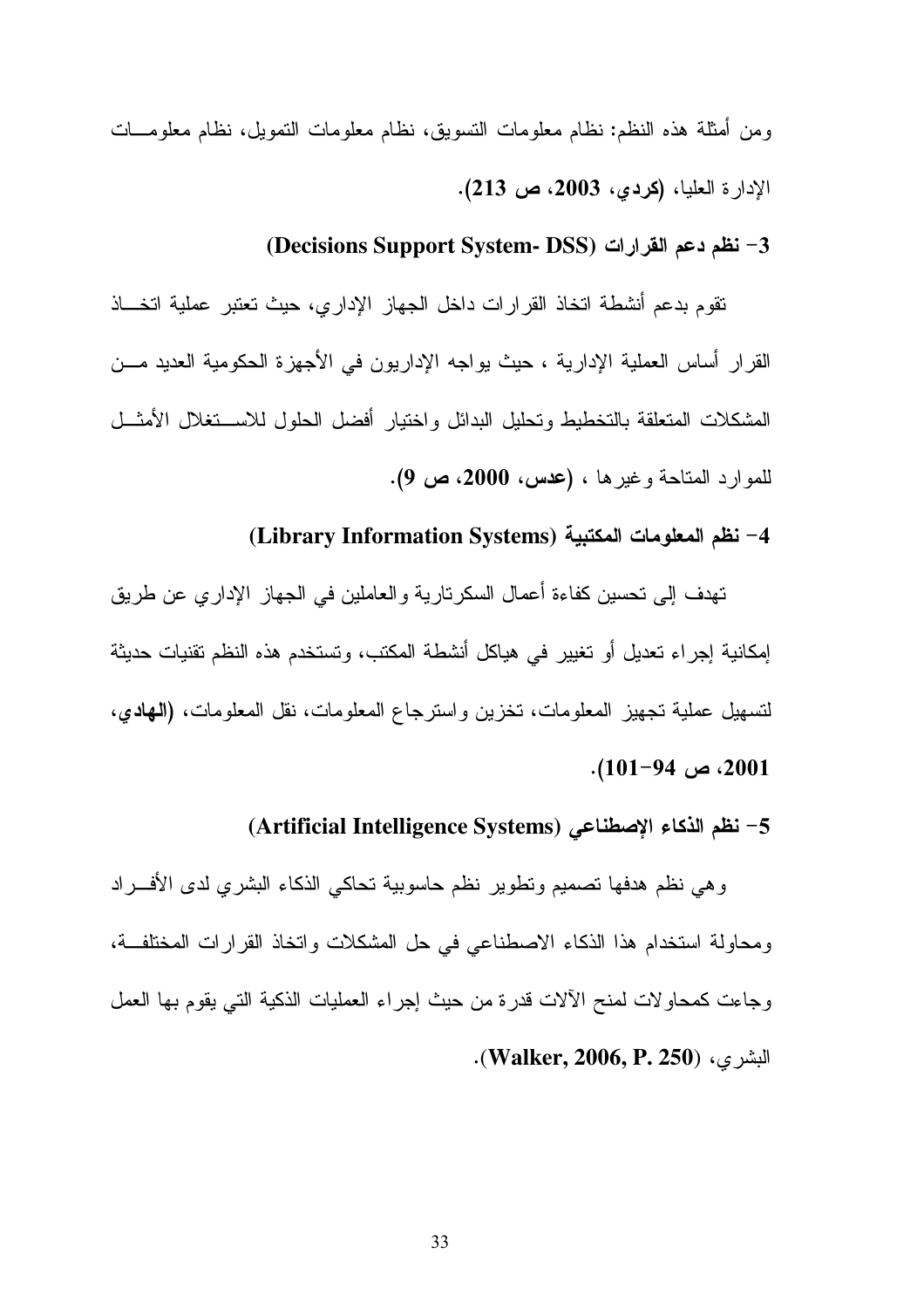#### (Expert Systems) النظم الخبيرة (Expert Systems)

إنها إحدى فروع الذكاء الاصطناعي التبي نعمل علىي دمج المعرفة ومهارات حـــل المشكلات كوسيلة للوصول إلىى مهارة الخبير البشري مثسل الطبيــب والعـــالم النـــووي و المهندس الذر ى و تعامله مع حل المشكلات المختلفة لاتخاذ قر ار ات استر اتيجية هي جيدة لحل المشكلات شبه المهيكلة وغير المهيكلة، كما أنها تستطيع التعامل مع المشكلات التي بحاجة إلى المعرفة النظرية والخبرة العملية، والأكثر أهمية أنها نساعد المنظمــات فـــي اكتساب المعرفة الضرورية وإعادة هيكلتها من أجل المنافسة ونجاح المنظمة Wright)

#### and Rhodes, 2001, P. 120)

ونقوم النظم الخبيرة بتخزين المعلومات بشكل حقائق وقواعد في قاعــدة معرفيـــة (تحاكي عمليات اتخاذ القرار التي يقوم بها الإنسان الخبير ، وتتعامـــل هـــذه الـــنظم مــــع الحالات التبي نتعلق بأقصبي حالات عدم التأكــد مـــن عمليـــات الاســـنتناج والاســـندلال المنطقي).

وهناك نظم معلومات حديثة بتم التخطيط والتصميم لها في عملية ممارسة أعمـــال الندقيق والمراجعة الخارجية، وإجراء المراجعة التحليلية واختبارات الأرصدة التفــصيلية وندقيق القوائم المالية وتحليلها باستخدام السنظم المحاسسبية والبر مجيسات والتطبيقات النكنولوجية لقياس كفاءة الأداء المالي للمصارف، إضافة إلى ظهور ما يعرف بالحكومـــة الالكترونية التي تأخذ بالاساليب الحديثة من تكنولوجيا ونظم المعلومات بهــدف تبــسيط الإجراءات الإدارية في الحصول على الوثائق والقرارات والخدمات المختلفة للمــستفيدين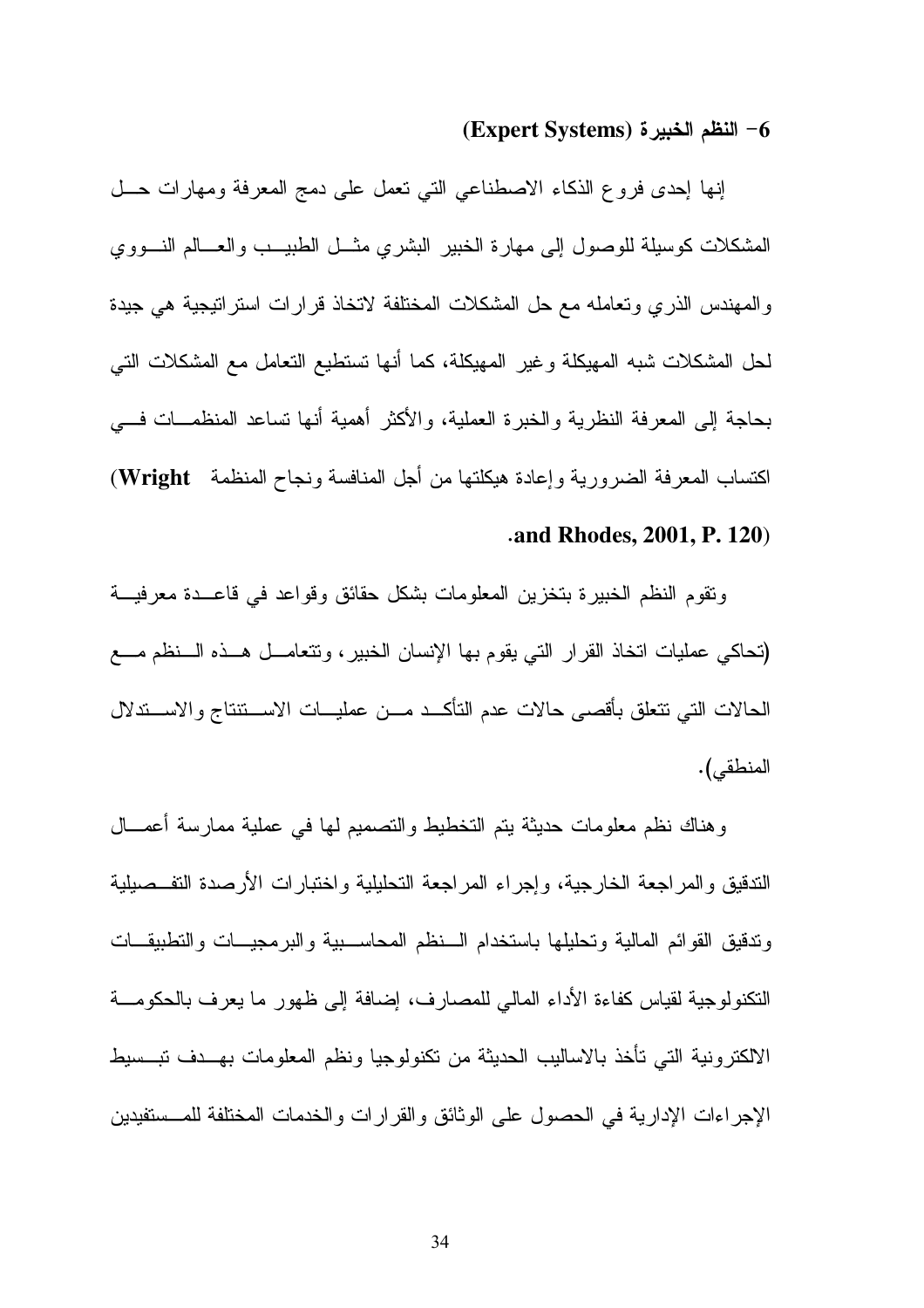ومساعدة أصحاب القرار في الأجهزة الحكومية وغير الحكومية على صــناعة واتخــاذ القرار في الوقت المناسب، (السيد اسماعيل، 2002، ص 212).

إن المعلومات المحاسبية مهمة جدا في صـــناعة واتخـــاذ القـــرارات الاســـتثمارية والإدارية والمالية والنمويلية، كما أن المعلومات المالية، هي عبارة عن المعلومات المالية المتمثلة في القوائم المالية أو في كشوف الحسابات، وفي كل المعلومات المالية التي نزوده الإدارة المالية إلى الجهة أو الإدارة التي نطلب هذه المعلومات حـــسب صـــــلاحية هـــذه الإدارة، (الهواري، 1975، ص 257-261).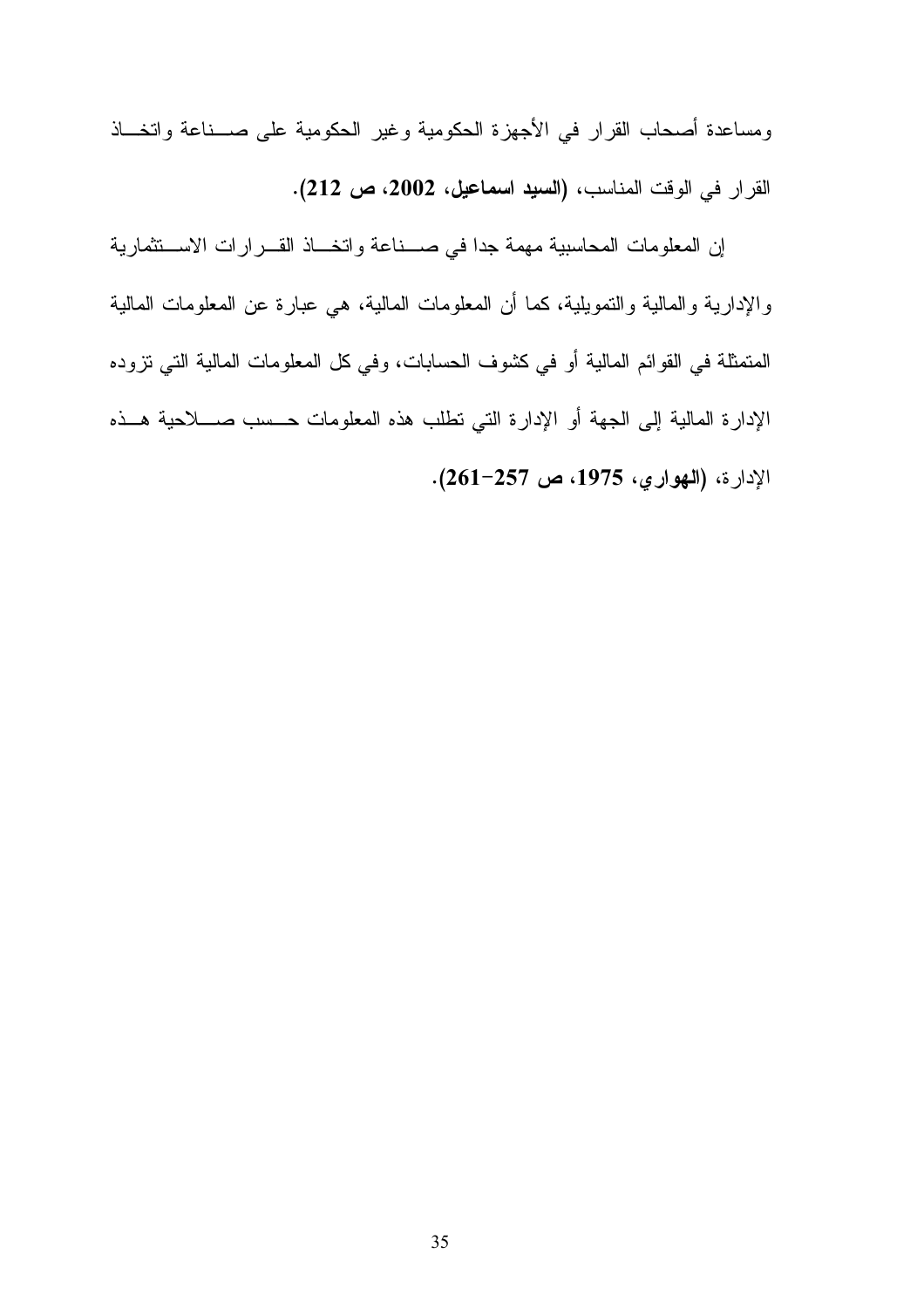الجدول (1)<br>أنواع نظم المعلومات

| مثال                          | التعريف                                                          | النظام                   |
|-------------------------------|------------------------------------------------------------------|--------------------------|
| المبيعات، العملاء، التسأمين،  | (1) نظام معلومات المستوى   هو نظام بساعد المديرين فسي            |                          |
| الإئتمان، مواعيد الحــضور     | التشغيلي -Operational) المستوى التشغيلبي على متابعة              |                          |
| إلى العمل، الرقابة الألية على | ونقيسسيم الأداء للأنسسشطة                                        | level System)            |
| المخزون …الخ.                 | والمعاملات الخاصة بالمنظمة                                       |                          |
|                               | وندفق المواد الخام ومستلزمات                                     |                          |
|                               | الانتاج وحركة الأمـــوال مـــن                                   |                          |
|                               | مصروفات وإيرادات.                                                |                          |
|                               | نظام يدعم المسوظفين السذين  نظسـام التـــــسجيل والـحفــــظ      | (2) نظام معلومات مستوى   |
|                               | المعرفـــة  -Knowledge)  يعملون في مجـــال المعرفـــة  والنوثيق. |                          |
|                               | والبيانات في المنظمة.                                            | level System)            |
|                               | نظام يستخدم فسي العمليسات   النوجيسه والرقابسة واتخساذ           | (3) نظام معلومات مستوى   |
|                               | الإدارية على مـــستوى الإدارة القرارات.                          | الإدارة - Management)    |
|                               | الوسطى.                                                          | level System)            |
| أي نظام يستخدم لتنبؤ واتخاذ   | نظام بساعد الإدارة العليا فسي                                    | (4) نظام معلومات المسنوى |
| القرارات المستقبلية.          | المنظمة على نحديد ومعالجــة                                      | الاستراتيجي -Strategic)  |
|                               | القضايا الاستراتيجية طويلة                                       | level System)            |
|                               | الاجل سواء داخـــل أم خـــــارج                                  |                          |
|                               | المنظمة                                                          |                          |

Kevin, 2001, " The Economic Impact of Information Technology", P. 144.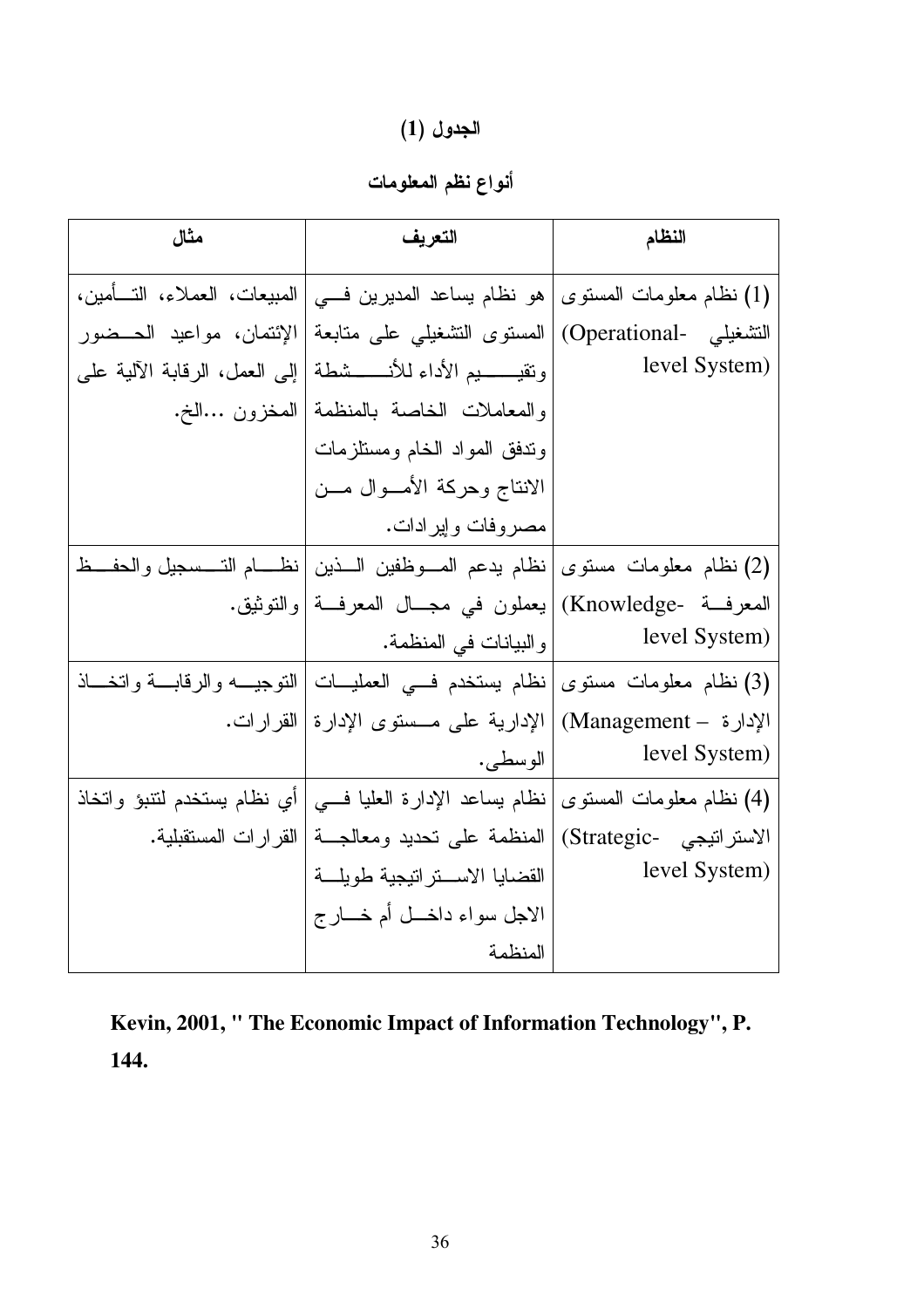خامسا: أثر نظم المعلومات في دعم عملية صناعة قرارات الإدارة المالية: (The Impact of Information Systems In Supporting the Making **Decisions Process of The Financial Management)** 

يشهد العالم اليوم نغير ات هامة نشكل نظم المعلومات الحديثة وتقنياتهــا المتطــورة الأداة الرئيسة والعامل المؤثر على البيئات التي تعمل فيها المنظمات، فقد ازدادت سرعة النغير النكنولوجي في قطاعات الانتاج والخدمات ازديادا كبيرا خلال العقدين الأخيرين.. و هذا يعني أن نظم المعلومات الحديثة تتيح مجالا كبير ا للابتكار ات و التحسينات في العديد من القطاعات التي يمكن أن تستخدم فيها، حيث لعبت دورا أساسيا في تطوير وتحـــسين أداء وتطوير المنظمات المختلفة، وقد ساعد ذلك العديد من الأجهـــز ة الحكوميـــة و غيـــر الحكومية باستثمار تلك التطورات والاستفادة منها في تحسين الأداء **(الطبيـــشات، 2004،** ص 29).

ويعد قطاع المصارف من القطاعات المهمة في الأردن، حيث شهد وما زال يـــشهد نطورا ملموسا في مجال العمل المصرفي وذلك استجابة لحاجات اقتصادية وتكنولوجيــة و عالمية وقد تبلورت النتيجة بظهور زيادة في عدد المصارف الخاصة فـــي الأردن (23 مصر فا).

ونتيجة لأهمية نظم المعلومات والاتصالات ودورها الحاسم فبي النهوض بقـــدرتها الإدارية ومن ثم النتافسية في القطاع المصرفي، فقد قامــت فــي الاســتثمار فـــي هــذه التكنولوجيا المتسارعة في التجديد والابتكار مبالغ ضخمة من أجل الحصول على المنافع المختلفة، وقامت ببناء وتصميم نظم معلومات حديثة بما يستلائم والنطسور النكنولسوجي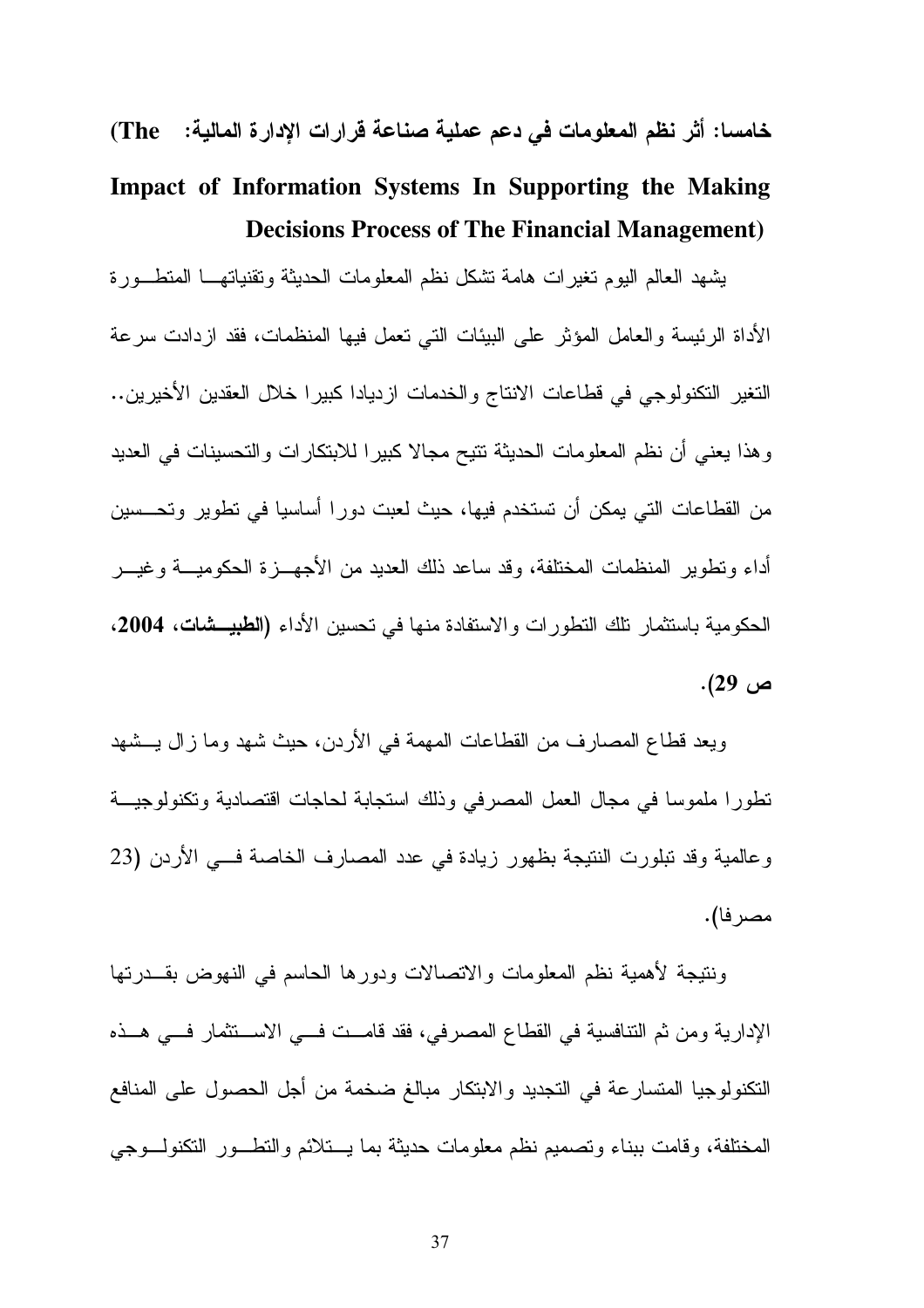السريع، لأن الخدمة بالنسبة للمصارف هي النكنولوجيا، والنكنولوجيا هي الخدمة **(بنـــي** مرتضى، 2000، ص 25).

وتلعب نظم المعلومات الحديثة في المصارف عدة أدوار استراتيجية، منها تحـــسين الكفاءة التشغيلية بأقل الكلف الممكنة مع إعطاء أفضل أداء ونوعية ممكنة من خلال ربط عملياتها التشغيلية ضمن شبكة من نظم المعلومات بحيث بزداد تأكيد المعلومات ودقتهـــا ببنهم واختصار الوقت ونقليل الكلف وبالنالبي نحقيق الكفاءة، ونعم الفوائــد علـــي جميــــع الأطر اف.

كما أن نظم المعلومات تساعد في بناء قاعدة المعلومات الاستراتيجية \_ Strategic) (Information Base والتبي تستخدم أساسا في الغرض الرئيسي لنظم المعلومات، إلا أن هذه القاعدة تستخدم في العديد من وظائف المصارف كالتسويق مـــثلا وعلـــي مـــستوى التخطيط الاستر انبجى وإيجاد أساليب أفضل لابقاء عملائه ومورديه معه، وتحقيــق نمـــو أكثر فاعلية في الخدمات المصرفية الالكترونية وتغطية كافة نشاطاته وواجباته اليوميـــة وتوفير أفضل المعلومات الدقيقة والبناءة في دعم عملية صناعة قراراته المالية الــسليمة  $(203 \nightharpoonup 2003)$ (حلمي، 2003).

لذلك أصبح لزاما على هذه المصارف العمل المستمر على تحديث نظمها المصرفية من خلال نصب ونشر الشبكة الالكترونية وربطهـــا بـــين الفـــروع والإدارة المركزيـــة للاستجابة إلى متطلبات عصر فيادة النقنيات الحديثة بما يحقق تسريع وتحسسين الخدمـــة المصرفية المقدمة للزبائن وابتكار خدمات جديدة أكثر كفاءة وفاعلية عبـــر الاتـــصالات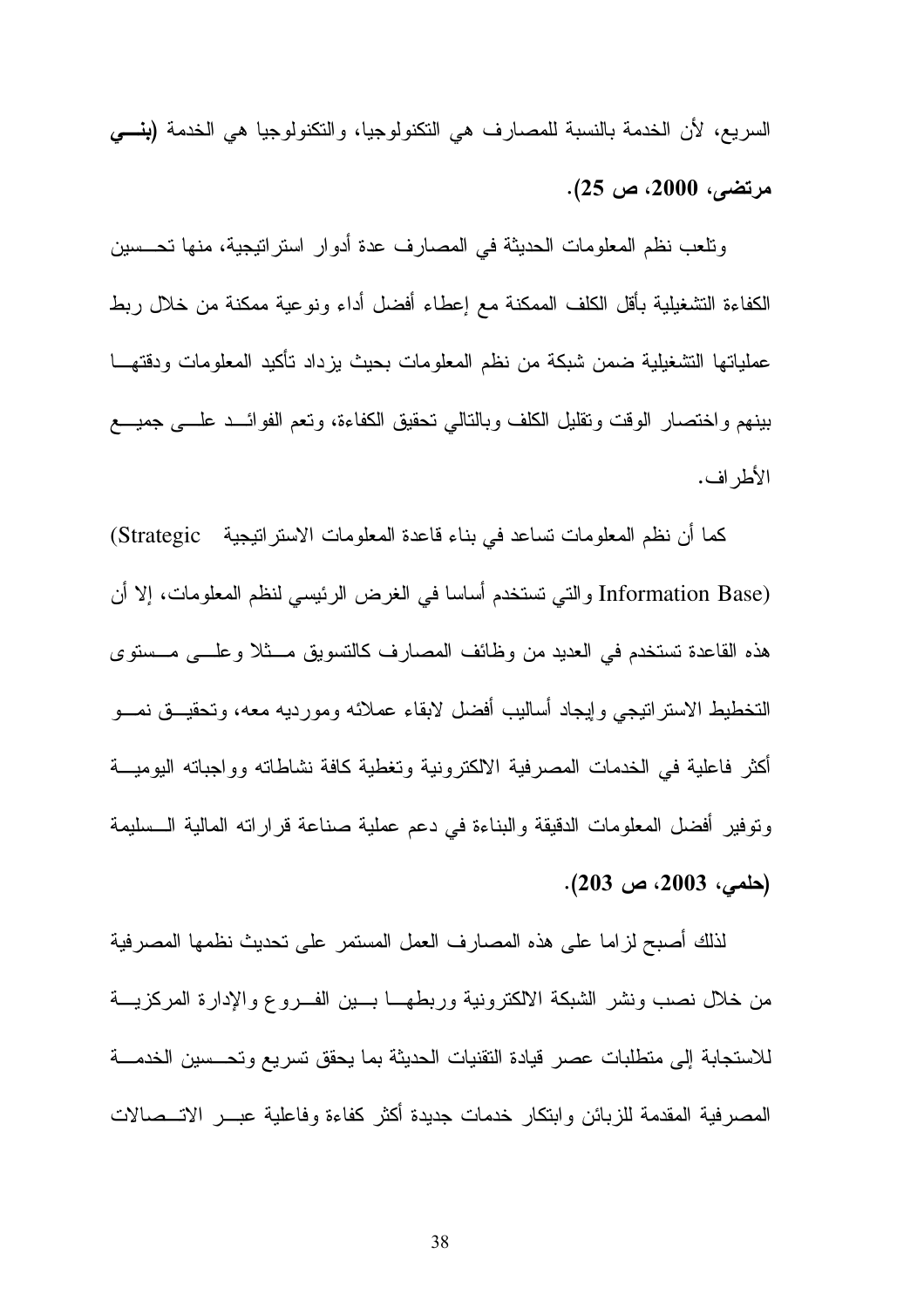الحديثة وتوفير البيانات والمعلومات المحدثة عن أنشطة الزبائن ومركزهم المالي لتمكـــين الإدارة العليا من اتخاذ القرار السريع والسليم.

ومن خلال ما نقدم، فإن المصارف عليها أن نقف عند مبدأ النكلفة والعائد والسذي يمثل أحد المبادىء الرئيسة في المحاسبة والمتعلقة بالإنفاق على أي وجـــه مـــن أوجـــه الاستثمارات سواء قصيرة أم طويلة الأجل.

سادسا: المشاكل والمعوقات التي تواجه استخدامات وتطبيقـــات نظـــم المعلومـــات الحديثة:

نتمثَّل المعوقات النقنية والفنية في ضعف انتشار نقنية نظم المعلومات والاتصالات الحديثة في الكثير من الدول العربية، فبعض هذه التقنيات دخلت إلى الدول العربيــــة فــــى وقت متأخر نسبيا مقارنة بالدول المتقدمة، إضافة إلى قلة الوعى العام بما تـــوفره هـــذه النقنيات من خدمات وهناك حاجة بلا شك إلى نوعية مستمرة بذلك.

وفي مجال انتشار الحاسبات الشخصية، أو في مجال انتشار الانترنت، أن معظــم الدول العربية لم نتجاوز المعدلات العالمية، ولا نزال نحناج إلى انخاذ خطوات ســـريعة وجادة لزيادة هذه النسب، وذلك من اجل اللحاق بركب الدول المتقدمة.

ومن المشاكل الرئيسية التي نواجه القطاع المصرفي ، هو عــدم اهتمـــام بعــض المصـارف العاملة في الأردن بأثر نظم المعلومات الحديثة والانصـالات علـى مسنوى نجاح المصارف في أداء أعمالها المصرفية المختلفة وبالتالي عدم استخدامها لأغراض التسويق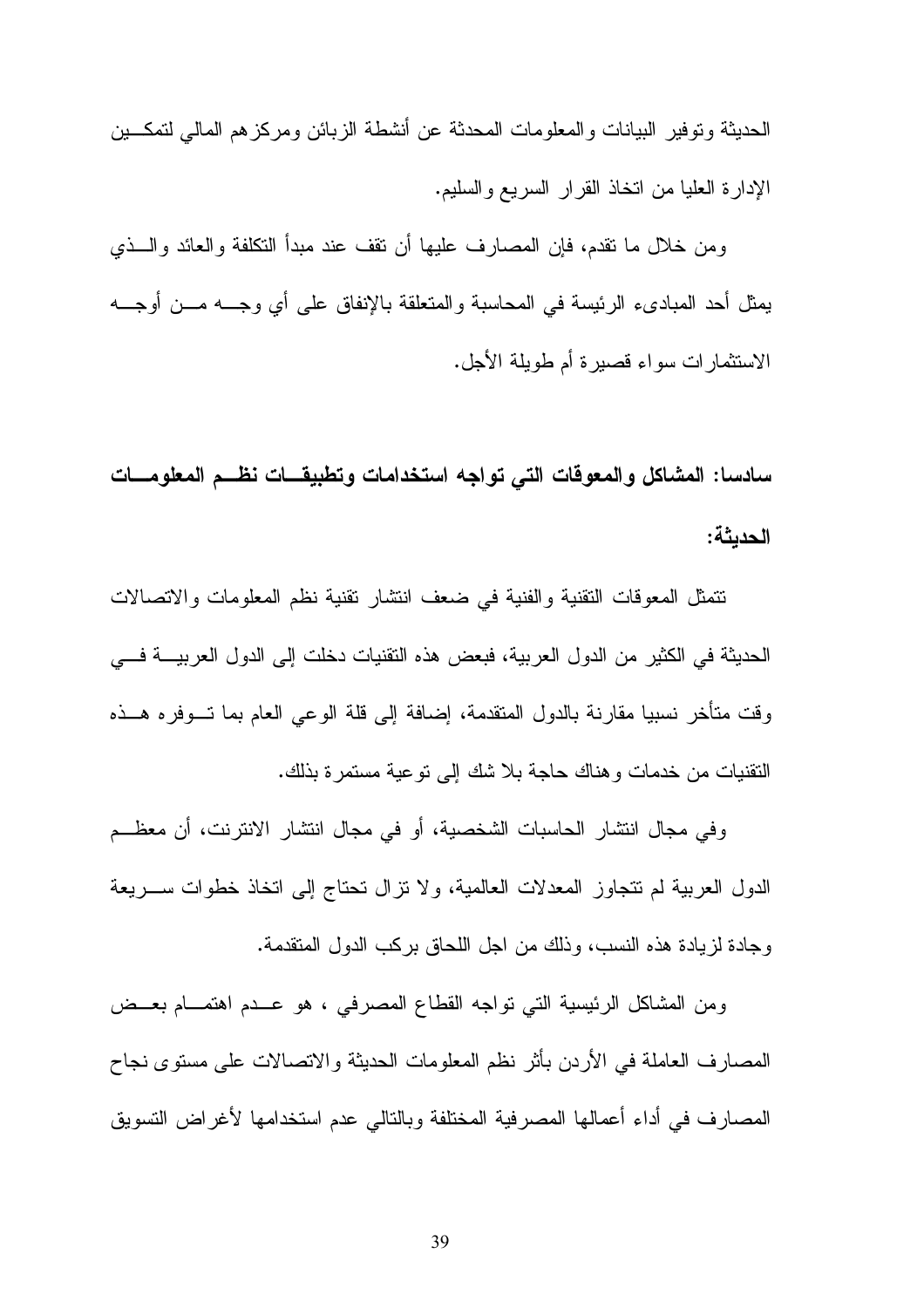المصرفي، إضافة إلى الشدة في الاهتمام بالتكنولوجيا من قبل بعض المصارف الأردنية، ولكن مع ضعف في كيفية الاستفادة من مزاياها.

ومع الوجود البارز، والدور الفعال الذي يمكن أن ناعبه شركات النظم والحاســـوب والاتصالات بالأخص (هيئة نتظيم قطاع الاتصالات) في تشكيل مستوى الأداء الخـــدمي للمصارف الأردنية، فإن عدم اهتمام هذه المصارف بالمعلوماتية والاتصالات وبتأثيرهـــا على حصنها السوقية سلبا وعلى الأداء الفعال لهذه المصارف منفردة ومجتمعـــة وعلــــي مو قفها النتافسي.

وبالرغم من قناعة الكثير من المصارف الأردنية بمدى أهمية نظم الاتصالات لأداء أعمالها البومية، إلا أنها ما زالت هناك بعض المحددات القانونية والنشريعية والتبي نفرض من هيئة تنظيم قطاع الاتصالات، والتي تحد من حرية اختيار المصارف للنظم المناســـبة لعملها، حيث تفرض هيئة تنظيم قطاع الاتصالات قوانين صارمة على مسنح تــصاريح للمصارف ولشركات النظم والكمبيونر والاتصالات بهدف نتظيم قطاع الاتصالات، وهو القطاع الذي يعتبر من أكثر القطاعات نطورا ونموا ونحديثا.

ومن هنا برزت أحدى المشاكل الحرجة للمصارف، ذلك أن حجب نكنولوجيا معينة عن المصارف تحرمها أولا من النتافس والنقدم النقنسي وحريسة الاختيـــار للـــنظم ذات النكنولوجيا المنقدمة وبتكلفة أقل، وبالتالي قدرتها النتافسية بالداخل والخسارج، (أحمسد،  $. (165 \sim 2002)$ 

كما نوجد هناك مخاطر ناشئة عن عيوب مهمة في مصداقية النظام وأمنه (مخاطر البنية التحتية للتكنولوجيا نتيجة عدم التوافق ما بين النظم والتطبيقــات الموجـــودة لـــدى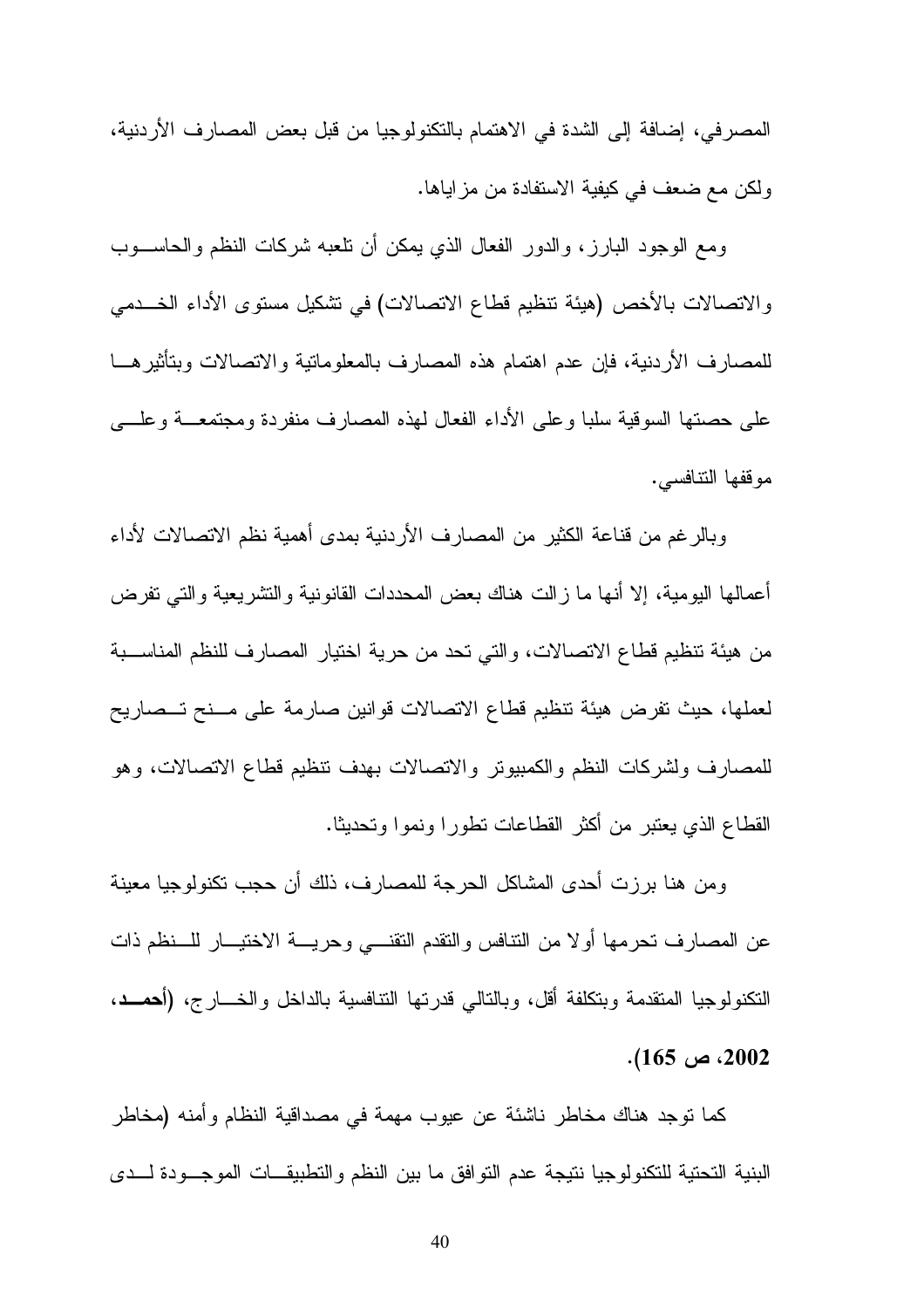المصارف مع النظم والنطبيقات الخاصة بالأعمال المصرفية الالكترونيسة أو مسع نظسم الشركات والمؤسسات التبي قد يتم ربط نظم المصارف معها، وهناك مخاطر الأمن النابعة من اختر اق نظم المصار ف).

يمكن القول ودون نردد أن المخاطر التي نعمل في ظلها المصارف المنواجدة فسي الأردن مخاطر عادية وصغيرة في مضمونها، ويسهل السيطرة عليها وإدارتهــا، ويعـــود السبب في ذلك إلى صغر السوق المالية الأردنية وعدم تعقده، نتيجة محدودية المنتجـــات، والأدوات المتداولة في هذه السوق، ويمكن أن نعدد من مخاطر العمل المصرفي الأردني ما بأتي:

أ– مخاطر الائتمان المصرفي العادي: (Normal Banking Credit Risks)

ويمكن النعرف على هذه المخاطر وضبطها بانباع سياسات ائتمانية مناسبة، والقيام بعمليات التحليل الائتماني السليم، ووضع سقوف للإئتمان، والالتزام بها إلىي جانب اتبـــاع سياسة مراجعة دورية، والقيام بإدارة القروض بالشكل المطلوب.

# ب- مخاطر السيولة:Liquidity Risks

وهذه المخاطر منخفضة نسبيا أيضا، بسبب اعتمــاد المــصارف التجاريـــة فـــى مصادرها النمويلية على قواعد واسعة من العملاء، مع اعتماد محدود جدا على الأمـــوال المشتر اة، الأمر الذي يعني اقتصار مخاطر السيولة ، بالدرجة الأولى على مدى الكفايــــة في إدارة الموجودات وتوزيعها التوزيع المناسب بين مختلف عناصر هذا الجانـــب مـــن الميز انية.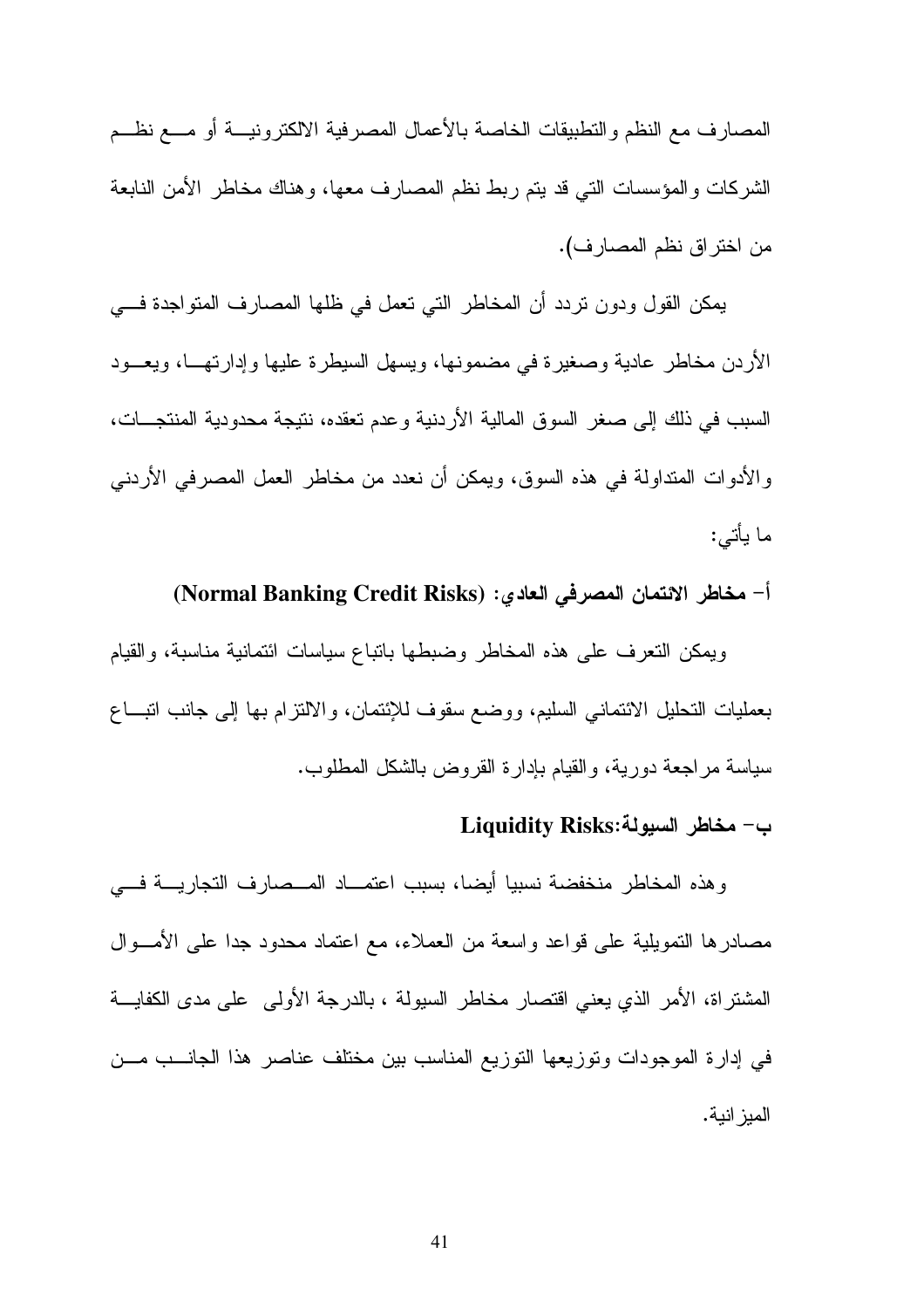#### ج- مخاطر المنافسة: Competition Risks

وهذه المخاطر المرتفعة، وقد أنت في فترة من الفترات علـــي الهـــوامش الربحيـــة للمصارف، ومما يزيد من حدة المنافسة وجود عدد كبير مــن المــصارف والمؤســسات المالية، التي تتنافس فيما بينها على جميع الأعمال المصرفية في سوق ضيقة.

#### د- مخاطر الفائدة:Interest Risks

لم تكن مخاطر الفائدة موضوع عناية من قبل المصارف التجارية فسي الأردن لأن المصارف كانت تعيش خلال الفترات الماضية في ظل أسعار فوائد محددة ، لكـــن مــــع البدايات الأولى للتعويم ، المتمثل في تعويم العملة وتوقعات التعويم الكامل للفوائد، أصبح أمام المصارف النجارية مسؤولية إدارة هذا الخطر .

الخطــر الحقيقـــي أو الفعـــال للعمــــلات الأجنبيـــة : Valid Risk of the Foreign **Currencies** 

وخلاصة القول، أن المخاطر أمر ملازم للعمل المصرفي، منــذ كانــت البــدايات الاولى، وقد كانت النظورات المستجدة في هذا العمل نضيف المزيد إلى هذه المخـــاطر، من حيث المقدار والنوع، الامر الذي فرض علـــي إدارات المـــصارف إعطـــاء قـــضية المخاطر العناية التي تستحقها لتبقى هذه ضمن الحدود القابلة للسيطرة عليهـــا، وإلا أدت الے تھدید وجودھا۔

مستندا بذلك إلى ما قاله مصرفى مشهور " إن فن العمل المصرفى هو أن تعـــرف وبكل تأكد متى تقبل بالمخاطر ، لكن المصرفي المتميز هو القادر علـــي تحديـــد وتقيـــيم المخاطر التي سيقبل بها".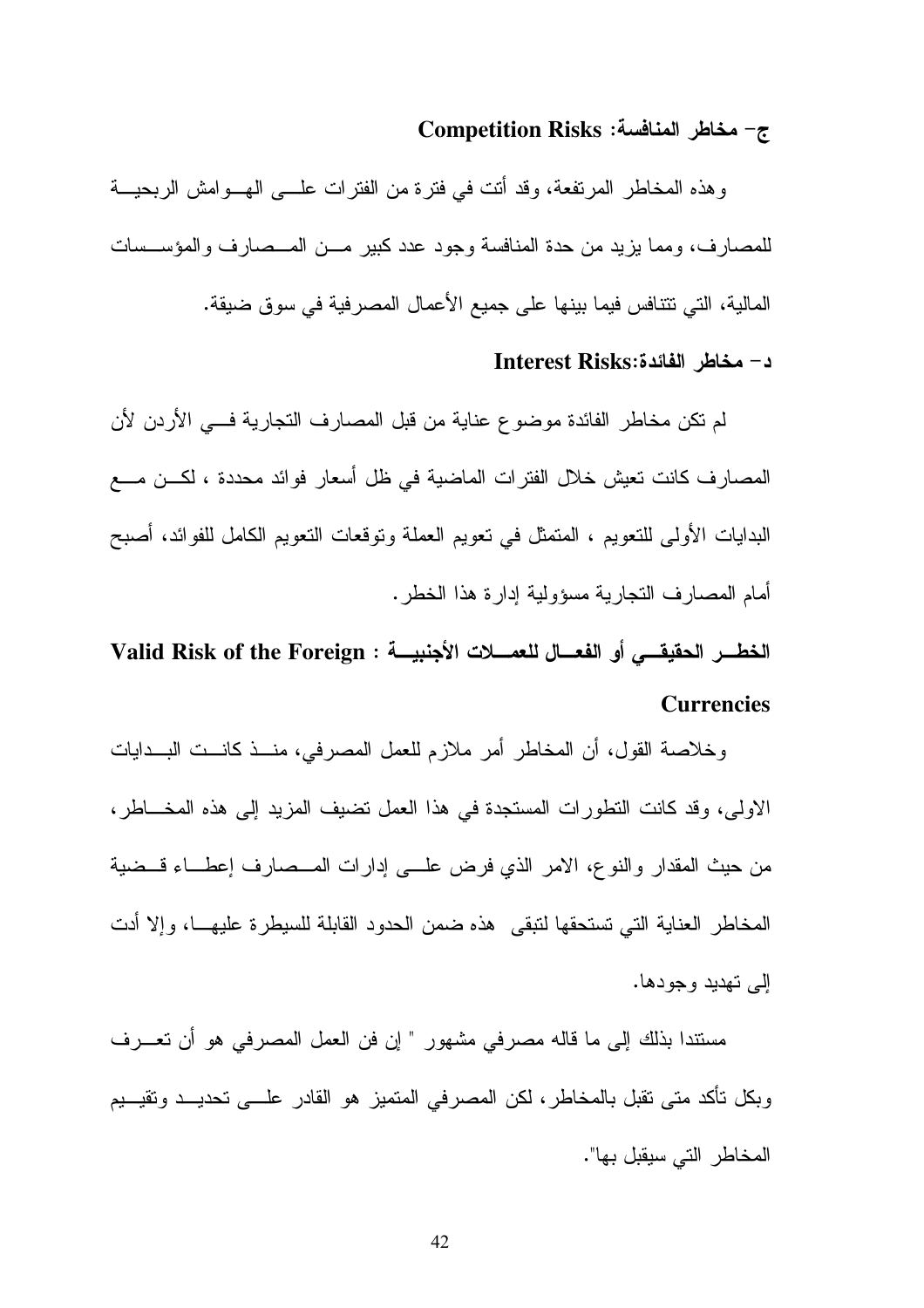الدر اسات السابقة:

يهدف هذا الجزء من الدراسة، إلى النعرف على بعض الدراســـات التـــى نتاولـــت موضوع أثر نظم المعلومات الحديثة على عملية صناعة قرارات الإدارة المالية في قطاع المصارف قيد البحث، وقد تمت مراجعة الأدبيات السابقة للتعرف علـــي جوانـــب هــذا الموضوع المهم وفق نسلسل زمني.

وفيما بلي تفصيلا لأهم الدراسات السابقة ذات الصلة:

الدر اسات العربية:

1– دراسة (عواملة، 2007) بعنوان " نموذج لتقييم المواقسع الألكترونيسة والخسدمات المصرفية عبر الانترنت التي تقدمها البنوك الأجنبية والمحلية العاملة في دولة الإمارات العربية المتحدة".

تضمنت هذه الدراسة مسحا للعوامل المؤثرة علسى رضـــا الزبـــائن المــستخدمين للخدمات المصرفية التي تقدمها هذه البنوك، كما تعرض الباحث إلى عوامــل الموثوقيــة و الأمان لهذه الخدمات وتأثير ها على رضا الزبائن المنلقين لها.

ومن أجل تحديد العوامل المؤثرة على رضا الزبائن المستخدمين للخدمات المصرفية عبر الانترنت (Internet Banking Customers) ، فقد قام الباحــث بجمـــع بيانـــات ومعلومات الدر اسة من مستخدمي هذه المعلومات.

توصل الباحث إلى النتائج عبر استخدامه أدوات إحصائية منها تحليــل الإنحـــدار المتعدد (Multiple Regression Analysis) ، ثم استنتج في نهاية دراسته أنه بالرغم من أن القطاع المصر في في دولة الإمارات قطاعا رائدا على المستو ي الإقليمـــي، إلا أن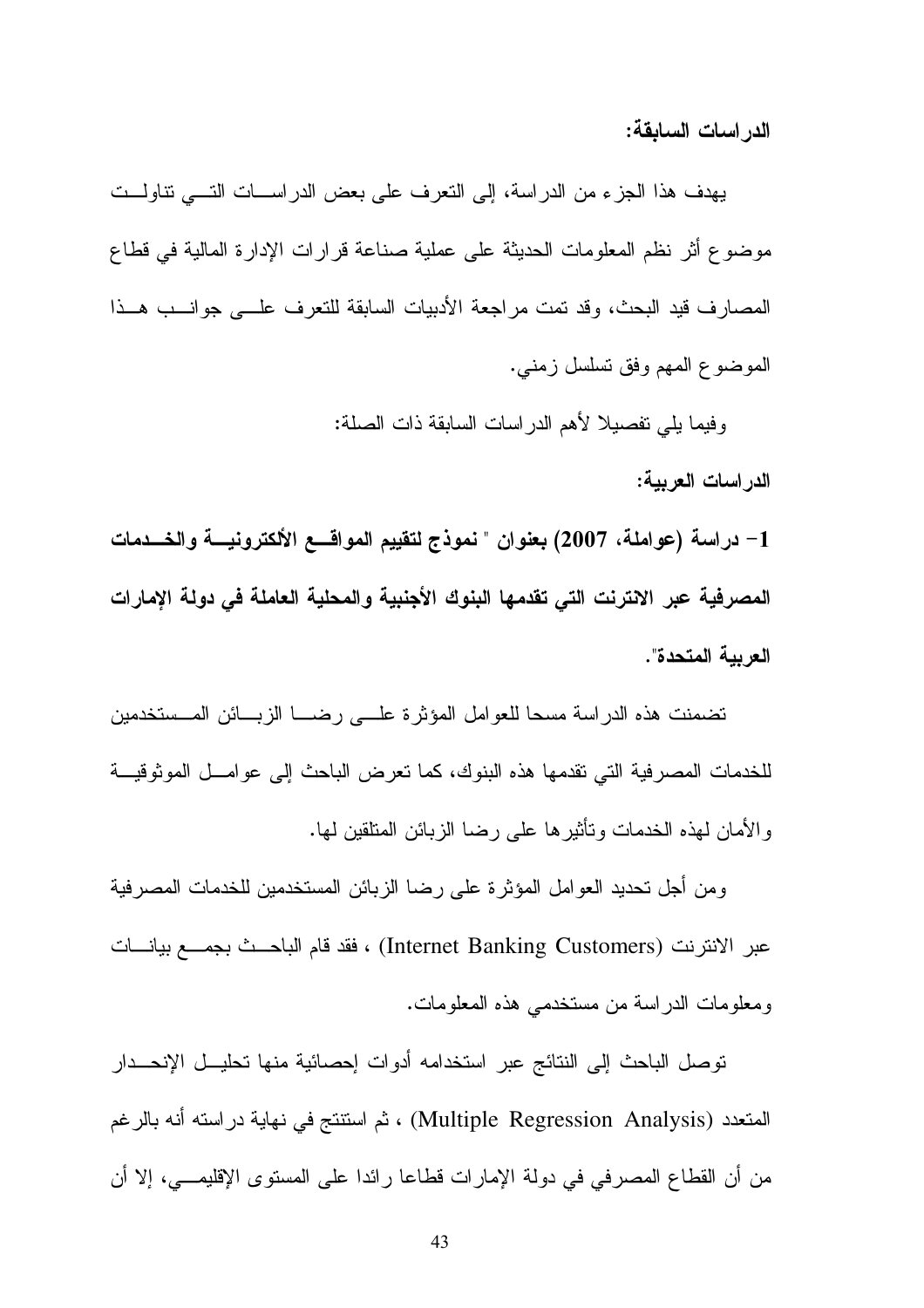الخدمات المصرفية التي يقدمها هذا القطاع عبر شبكة الانترنت لا زال قاصرا عن تحقيق منافع حقيقية وقيمة مضافة ومزايا في النكلفة وكذلك تحقيق رضا الزبائن ، كما استتنتج أيضا ، أن الموثوقية والأمان في التعاملات المصرفية عبر الانترنت لها تأثير قوي علـــي رضا الزبائن، إضافة إلى عوامل العمر والجنس وعــدد ســنوات اســتخدام الخـــدمات المصر فية عبر شبكة الانتر نت.

2– دراسة (نصار ، 2007) بعنوان " الإدارة – منهج اتخاذ قرارات المدير".

هدفت هذه الدراسة الحديثة إلىي النعرف على أهداف الإدارة المالية ولعل في مقدمتها الموازنة بين المحافظة على وجود المؤسسة وحمايتها من خطر الإفلاس والتصفية وبسين تحقيق العائد المناسب على الاستثمار، مركزًا في دراسته على ضرورة تكوين نظام مالي ورِقابي بالغ الإحكام من أجل المساهمة في مساعدة الإدارة العليا في عملية صنع القرارات المناسبة.

توصلت الدراسة إلى الدور الذي نلعبه المعلومات المحاسبية الداخلية فسى صسناعة القرار الإداري الملائم والفعال من خلال المعلومات والنوصيات والحلول المناسبة النسبي يقدمها العاملون في الإدارة المالية لصناع القرار من أجل مـــساعدته فـــي كيفيـــة اتخــــاذ القرارات المالية والتعامل بكفاءة مع المسؤولين في الإدارة المالية.

3– دراسة (القشى وكراجة، 2006) بعنوان " مدى قدرة أنظمة المعلومات المحاســـبية المحوسبة في شركات الخدمات المالية الأردنية على التكيف مع طرق القياس بوســـاطة القيمة العادلة".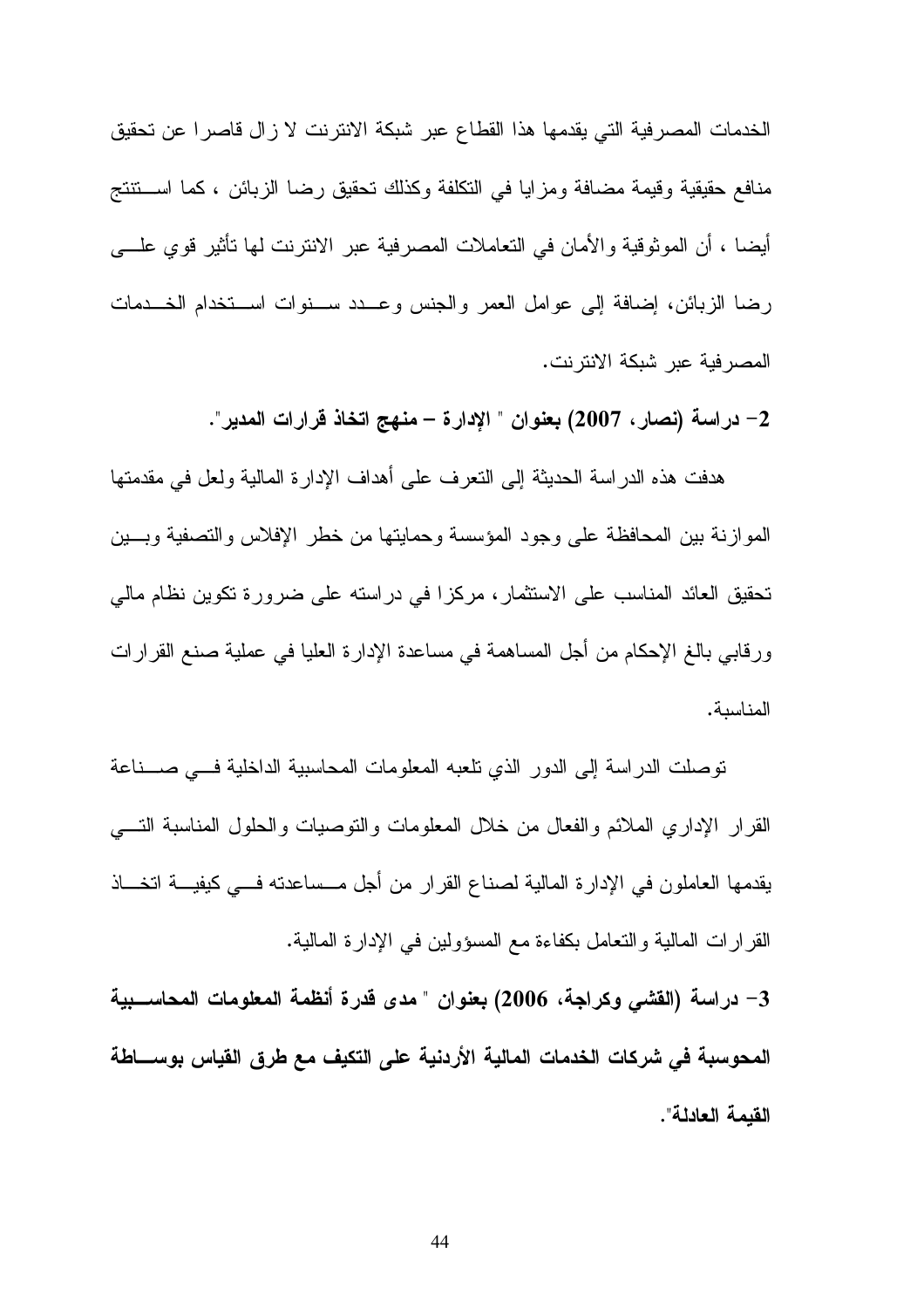هدفت الدراسة إلى التعرف على آلية التكيف مع طرق القيـــاس بوســـاطة القيمـــة العادلة، ومدى قدرة أنظمة المعلومات المحاسبية على ذلك.

### وتوصلت الدراسة لعدد من النتائج التي يمكن تلخيصها:

- إن الشركات قادر ة على تطوير أنظمتها كي تتعامل بالقيمة العادلة رغم وجود عدد من العقبات نمثلت بوجود نقص واضح بالكوادر المهنية المتخصصة للتعامل مع القيمـــة العادلة من محاسبين ومبرمجين، وعدم إدراك مالكي الشركات لأهمية تطوير البرامج المحاسبية للتعامل مع طرق القياس بواسطة القيمة العادلة.
- وإن هناك إدراكا وإضحا من قبل إدارات الشركات بضرورة تطوير نظمهـــا رغـــم العقبات السابق ذكر ها.
	- 4– دراسة (جلال، 2005) بعنوان " أهداف الإدارة المالية: مدخل تحليلي".

هدفت الدراسة إلى إبراز دور المدير المالي في تحقيق أهداف الشركة ومــصادرها المالية من خلال التحليل المالي والتخطيط والقرارات الاستثمارية وقسرارات التمويسل و هيكلة ر أس المال، و إدار ة المصادر المالية مثل ر أس المسال العامـــل و إدار ة المخــــاطر وحماية أصول الشركة وصياغة الشروط الائتمانية وإدارة محفظة الاستثمارات الماليسة، مركز ا على أهداف الإدار ة المالية في زيادة نروة حملة الأسهم وزيادة ربحيـــة الـــشركة، مشيرا إلى أن النظرية المالية الحديثة تعمل على ۖ أساس فرضية أساســـية، بـــأن الهـــدف الرئيسي للشركة هو زيادة ثروة حملة الأسهم.

#### توصلت الدراسة إلى النتائج التالية: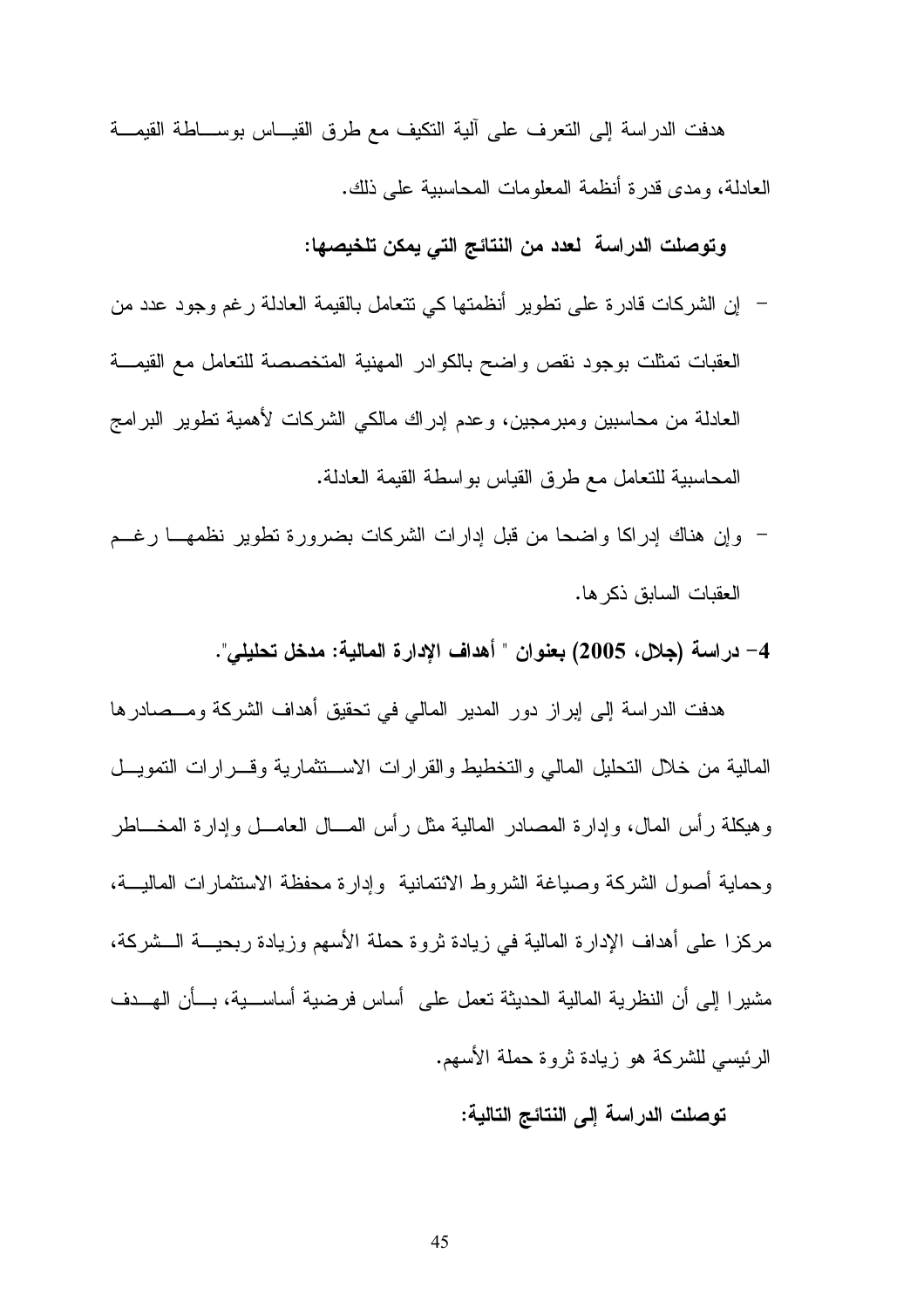- تحديد هيكل راس المال، بعد أن يحدد المدير الاستثمارات طويلة الأجل التي ســـتقوم بـها المنظمة ، لأنـه يحتاج أن يحدد الطريق إلـى تمويل هذه الاستثمارات مـــن حقـــوق الملكية على صورة أسهم وأوراق مالية.
- كيف ستدير المنظمة الأنشطة المالية اليومية ويأتى ذلك من خلال إعــداد الميزانيـــة الرأسمالية، عملية التخطيط لتحديد الاستثمارات طويلة الأجل مثل شراء آليات جديدة أو مصانع جديدة أو امتلاك مباني جديدة.
- إدارة رأس المال العام، يعني مقدار ما نملكه المنظمة من أصول جارية فسي مقابـــل الالتز مات الجار ية التي عليها.

5– دراسة (زلموط، 2004) بعنوان " مدى ملائمة بيانات القوائم الماليــــة للمـــصارف الأردنية لمعيار المحاسبة الدولي (39) من وجهة نظر المحاســب ومـــدقق الحـــسابات الخارجي.

هدفت الدراسة إلى تقييم معيار المحاسبة الدولي رقم (39) من وجهة نظر معــدي القوائم المالية، ووجهة نظر المدققين الخارجيين، ومدى ملاءمتها لبيانات القوائم المالية للمصارف الأر دنية.

ولتحقيق هدف الدراسة، تم نقسيم المعيار إلى خمسة أجزاء، الاول تضمن الاعتراف بالأدوات المالية، والثاني نضمن فياس الأدوات المالية، والثالث نضمن اعتبارات فيساس القيمة العادلة للأدوات المالية، والرابع نضمن محاسبة النحوط، أمـــا الخــــامس فتـــضمن الافصـاح عن الأدوات المـالية في القوائم المـالية.

توصلت الدراسة إلى النتائج التالية: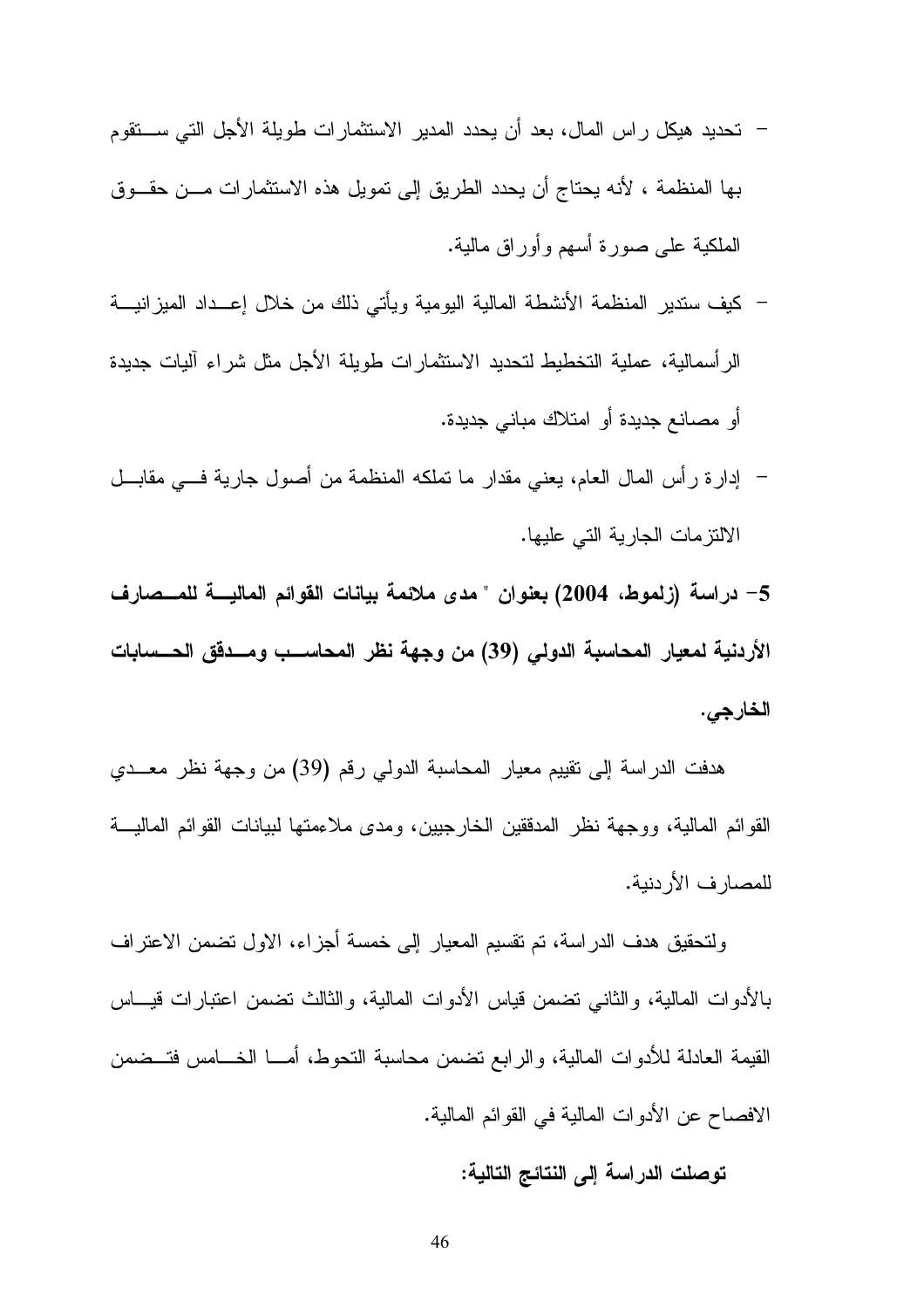- أن منطلبات معيار المحاسبة الدولمي( 39) من وجهة نظر معدي القو ائم الماليــــة فــــي المصار ف مقبولة إحصائيا .
- إن منطلبات معيار المحاسبة الدولي (39) من وجهة نظر المدفقين الخـــارجيين فـــي  $\overline{\phantom{0}}$ الأر دن مقبولة إحصائيا.
- كان هناك فروق ذات دلالة احصائية حول المنطلبات المنعلقة بـــالاعتراف وقيـــاس الأدوات المالبة.
- لم يكن هنالك فروق ذات دلالة إحصائية في أراء معدي القـــوائم الماليــــة والمــــدققين الخارجيين حول بعض منطلبات معيار المحاسبة الدولي رقم (39) مثل : المنطلبـــات المنعلقة باعتبار القيمة العادلة ، ومحاسبة التحوط، والإفصاح عن الأدوات الحالية.

كل هذه النتائج بمكن تحقيقها بشكل كفء عن طريق إدخـــال واســـتخدام التقنيـــات الحديثة في السياسة المصرفية الشاملة للمصارف الأردنية باعتبارها المحـــرك الــــرئيس لنموه وتطور ه.

6– دراسة (أبو حسان، 2003) بعنوان " المحتوى المعلوماتي للربح والتدفقات النقدية، وتسويات الاستحقاق للشركات المساهمة العامة الأردنية".

هدفت هذه الدراسة إلى النعرف على المحتوى المعلوماتي لكل من الربح ومكوناته المتمثلة بالتدفقات النقدية وتسويات الاستحقاق، وكذلك اختبار أثر عملية تقسيم الربح إلــــى مكوناته على المحتوى المعلوماتي لكل من الربح والتدفقات النقدية.

استخدمت هذه الدراسة اسلوب النماذج التقييمية وبيانات التسدفق النقسدي، وقامست الدراسة ببيان أثر كل من الربح والتدفقات النقدية كمتغيرات ظرفية مؤثرة على المحتوى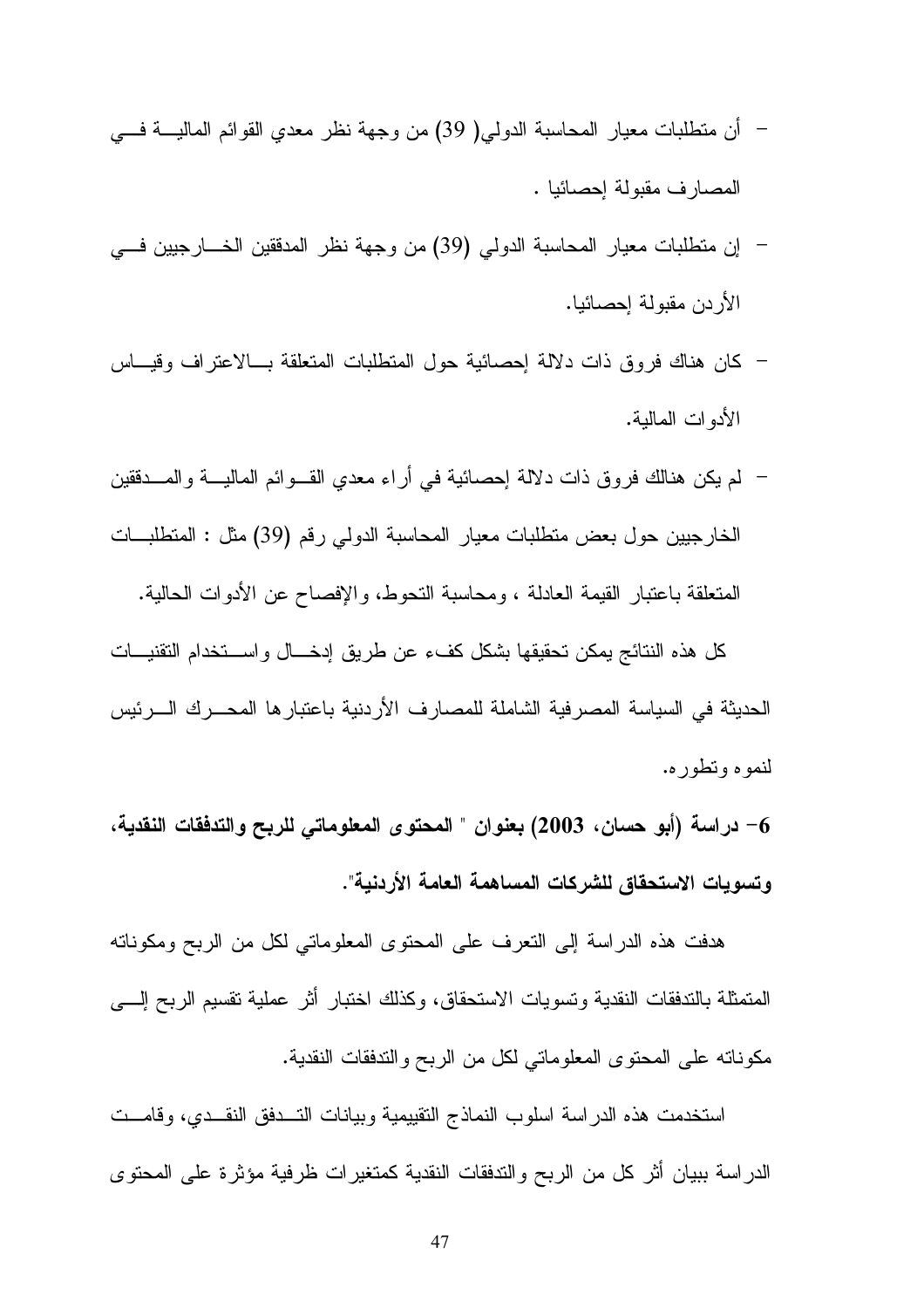المعلوماتي للربح والندفقات النقدية، وبلغت عينة الدراسة (46) شـــركة مـــن الـــشركات الصناعية المدرجة في بورصة عمان.

توصلت الدراسة إلى أنه لا يوجد فرق جوهري بين المحتوى المعلوماتي للتـــدفقات النقدية وتسويات الاستحقاق من حيث تفسيرها لقيم السهم.

7– دراسة (شحاتة، 2003) بعنوان " دراسة تطبيقية لأثر استخدام تكنولوجيا المعلومات على مهنة المراجعة بجمهورية مصر العربية".

هدفت الدراسة إلى إظهار أهمية استخدام تكنولوجيــا المعلومـــات فـــي مراجعـــة الحسابات لقباس مدى إدر اك مر اجعى الحسابات لأهمية مثل هذا الاستخدام ، وليبان مدى الاستخدام الفعلي لتكنولوجيا المعلومات في المراجعــة ، وإظهـــار أهـــم معوقـــات هـــذا الاستخدام.

واقتصر مجتمع الدراسة على مراجعي الحسابات العاملين في أكبر عشرة مكاتــب، تم اختيار عينة عشوائية بلغت (60) مراجع.

ويمكن تلخيص النتائج التي توصل إليها الباحث على النحو التالي:

- لدى مراجعي الحسابات فناعة كبيرة بأهمية استخدام نكنولوجيا المعلومات في مراجعة الحسابات والانتقال من المراجعة البدوية إلى المراجعة الآلية باســتخدام تكنولوجيـــا المعلو مات.
- يدرك مراجعو الحسابات بمجمهورية مصر العربيــة أهميــة اســتخدام تكنولوجيــا المعلومات في مراجعة الحسابات ، إذ إن ذلك يحقق وفرا في الوقت ومزيدا من دقــــة العمل وفاعلية أكبر وتكلفة منخفضة نوعا ما.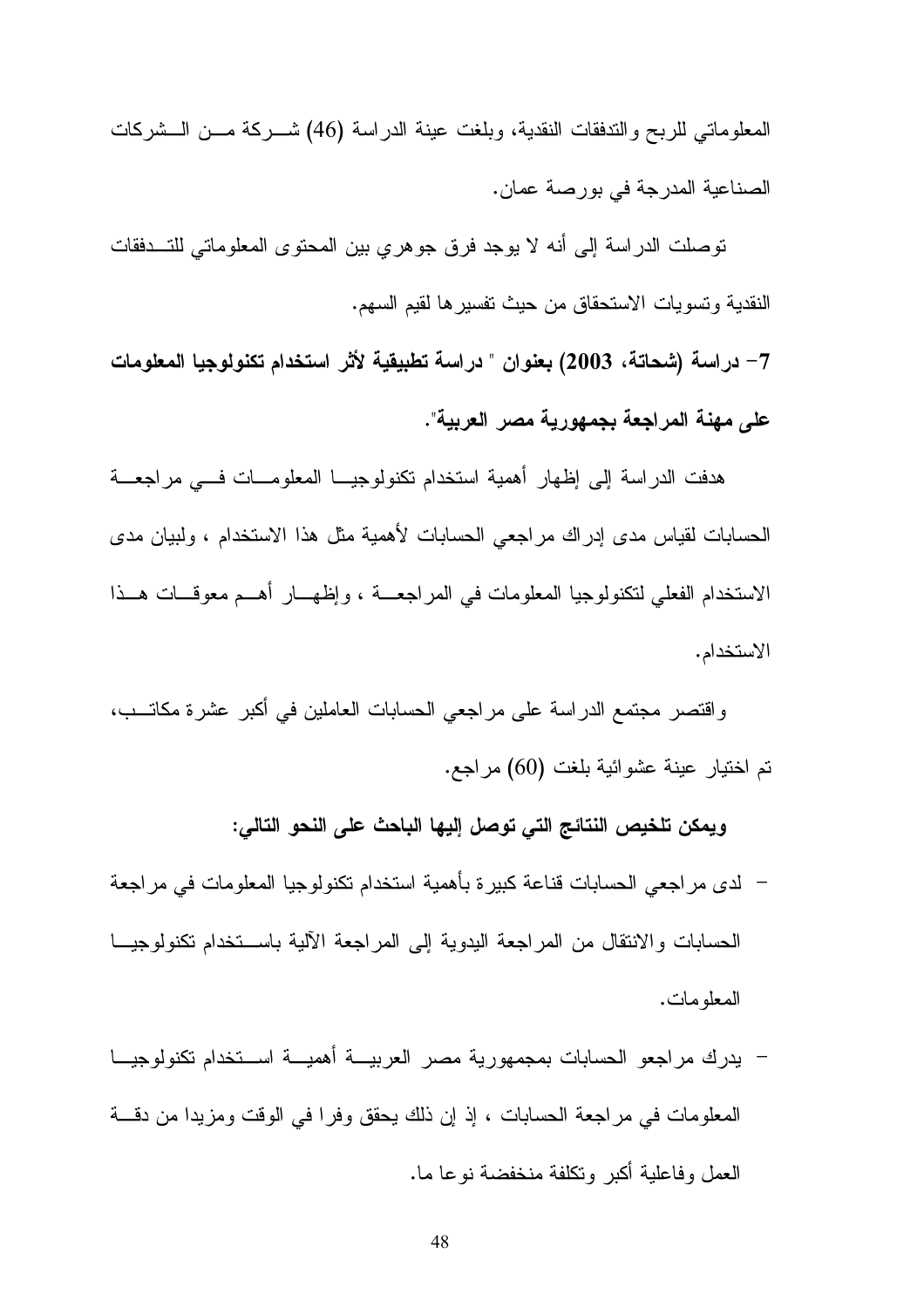– على الرغم من قناعة مراجعو الحسابات وإدراكهــم لأهميـــة اســـتخدام تكنولوجيـــا المعلومات في عملية المراجعة، إلا أن استخدامهم الفعلي لها لم يرق إلـــي المـــستوي المطلوب، حيث لا نزال نسب استخدامهم لها محدودة للغاية.

8– دراسة (الضمور، 2003) بعنوان " أثر تكنولوجيا المعلومات على الإبداع التنظيمي: دراسة تطبيقية على الشركات الصناعية المساهمة العامة الأردنية".

هدفت الدراسة إلى التعرف على واقع تكنولوجيا المعلومات في الشركات الصناعية المساهمة العامة الأردنية وتأثيرها على الإبداع التنظيمي، وذلك لمعرفة مستوى الإبــداع النتظيمي في هذه الشركات.

وقد استخدمت الباحثة، المؤشرات التالية لقياس المتغير المستقل " استخدام تكنولوجيا المعلومات" ملائمة نظم البرامج المستخدمة وصبانتها، وملائمة محتوي معلومات النظــام ودقتها، وعنصر الوقت في نقديم المعلومات، ونكامل المعلومات والحفاظ على ســـريتها، وسهولة استخدام النظام، ومدى توثيق النظام، وأثَّر استخدام النظام في إنتاجية المستفيد ، والدعم والتدريب للمستخدمين ، كما استخدمت مؤشرات النظرة الاستراتيجية نحو النمسو، ونشجيع ونبنى الإبداع، وطرق نطبيق الإبداع الفعالة، وبيئة العمـــل الداخليـــة، والثقافـــة المؤسسية ، والتسهيلات الإدارية لقياس المتغير التابع " الإبداع التنظيمي".

وقد أثبتت نتائج الدر اسة، وجود علاقة إيجابية بين تكنولوجيا المعلومات والإبــداع التنظيمي، ونظرة الشركة نحو النمو، ونشجيع ونبني الإبداع، وطرق نطبيق الإبداع الفعالة لدى الشركة، وبيئة العمل الداخلية (تصميم المؤسسة)، والثقافــة المؤســسية الــسائدة ، والتسهيلات الإدارية".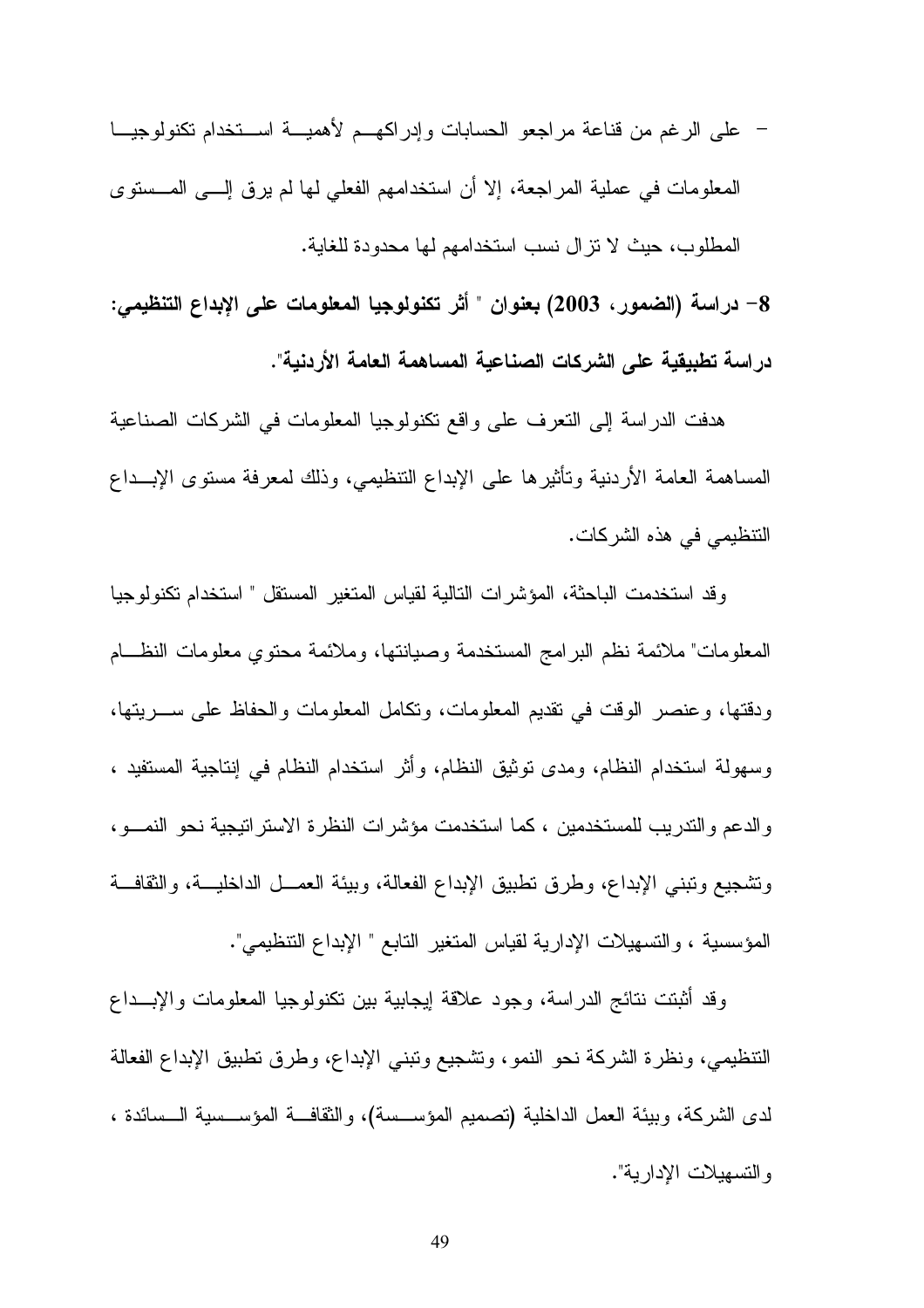9– دراسة (السبد، 2002) بعنوان " التقنيات الحديثة وأثرها على إجراءات وتعليمـــات العمل في النظام المصرفي السوري". : دراسة ميدانية مقارنة بين المـــصرف التجـــار ي السور ي ومجموعة من المصارف اللبنانية".

ركزت الدراسة على عدم رضا الزبائن عن الخدمة المصرفية المقدمة من المصرف التجاري السوري نتيجة لعدم شمول الأتمتة لإنجاز العمليات وإجراءات العمـــل، وعـــدم وجود نحويل الكتروني للحسابات بين الفروع، بالإضافة إلى جمود إجراءات العمل ونعقيد التعليمات، مقابل رضا الزبائن المتعاملين مع المصارف اللبنانية الذين يـــشعرون بتغيـــر كبير ومستمر في الخدمة المقدمة رغم أنهم يتمنون إنجاز معاملاتهم من شباك واحد ومع موظف وإحد.

10– دراسة ( الرفاعي وياسين، 2002) بعنوان " الأعمال الالكترونية في المـــصارف: حالة الأردن".

ركزت هذه الدراسة على معرفة الفرص التي نتيحها الأعمال الالكترونية للمصارف والمخاطر والتهديدات التي نواجه المصارف النقليدية التي لا نواكـب التطـورات فــي تكنولوجيا المعلومات.

وقد حاول الرفاعي وياسين بحث حالة الأردن فسي مجسال الأعمسال المسصرفية الالكترونية وذلك من خلال عينة شملت (17) مؤسسة مصرفية و (98) مديرًا ممن تسم استقصاء آرائهم بشأن الأهمية النسبية لمزايا المصرف الالكتروني ودرجة تفضيلهم لخيار تقديم الخدمات المصر فية الالكتر ونية من خلال شبكة الانترنت على خيار التحـــول إلــــى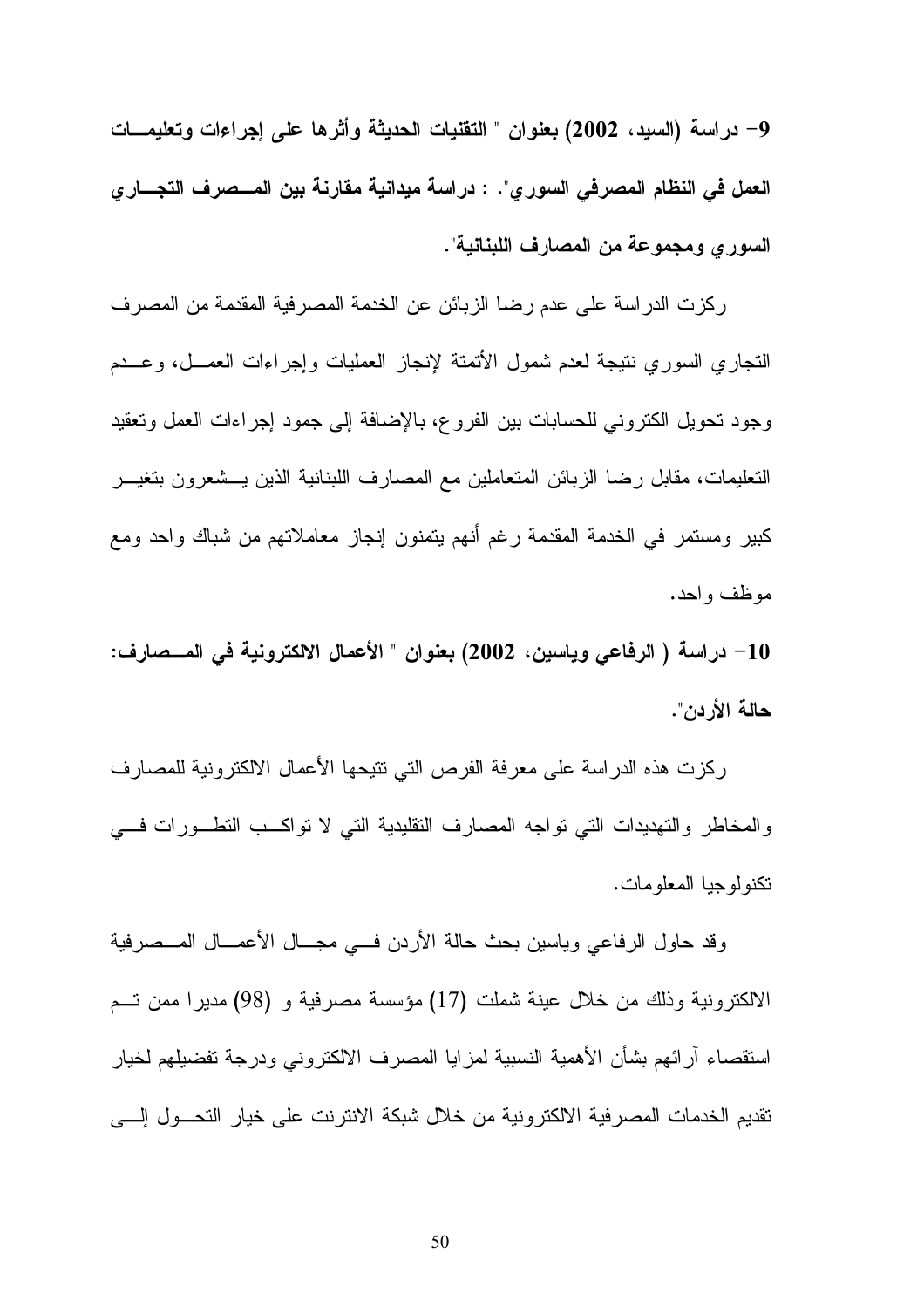المصارف الالكترونية بالإضافة إلى معرفة أرائهم حول محــددات ومــستلزمات العمــل بالمصارف الالكترونية في الأردن.

وقد خلصا إلى عدم وجود فروقات ذات دلالة إحصائية للأهميـــة النـــسبية لمزايـــا المصارف الالكترونية من وجهة نظر عينة الدراسة في المصارف التجارية ومـصارف الاستثمار ، بينما كانت هناك فروقات ذات دلالة إحصائية بسين مسديري الإدارات العليسا لمصارف العينة ومديري إدارات تكنولوجيا المعلومات بشأن تفضيل خيار تقديم الخدمات المصرفية عبر الانترنت على خيار التحول الكامل إلى المصرف الالكتروني.

11– دراسة (الصفدي، والرفاعي، 2002)، " نظم دعم القرارات وإدارة الاستثمارات في البنوك الإسلامية الأردنية، تطبيق على بيانات البنك الإسلامي الأردني".

ركزت الدراسة على ارتفاع درجة المخاطرة التي تواجسه المسصارف الاسسلامية مقارنة بالمصارف الأخرى وخاصة في أحد العقود الهامة التي نتعامل بهـــا وهـــو عقـــد المضاربة إذ يقوم البنك بالتمويل ويقوم الطرف الأخر بالجهد. لذا نلجأ البنوك الإســــلامية إلى استخدام عقد المر ابحة بصورة أكبر من عقد المضاربة لقلة مخاطرته.

وبناء على ذلك فإن البنوك الإسلامية بحاجة إلى معلومات كافية عن الطرف الثاني (صباحب المشروع). ونظر ا لما تحققه استثمار ات المضبارية من ارباح فإن على البنــوك الإسلامية أن نتجه للعمل بنظم دعم القرار ونماذجها الكمية لمساعدة صانع القـــرار فــــي المصارف الإسلامية لاتخاذ القرار الأمثل، وخاصة في عقد المضاربة.

كما أن هناك أهمية كبيرة لنظم المعلومات الإدارية في نقليل درجة المخاطر ، حيث قدمت الدراسة نماذج رياضية وأدوات علمية لتخطيط الاســـتثمار ووضــــع الموازنــــات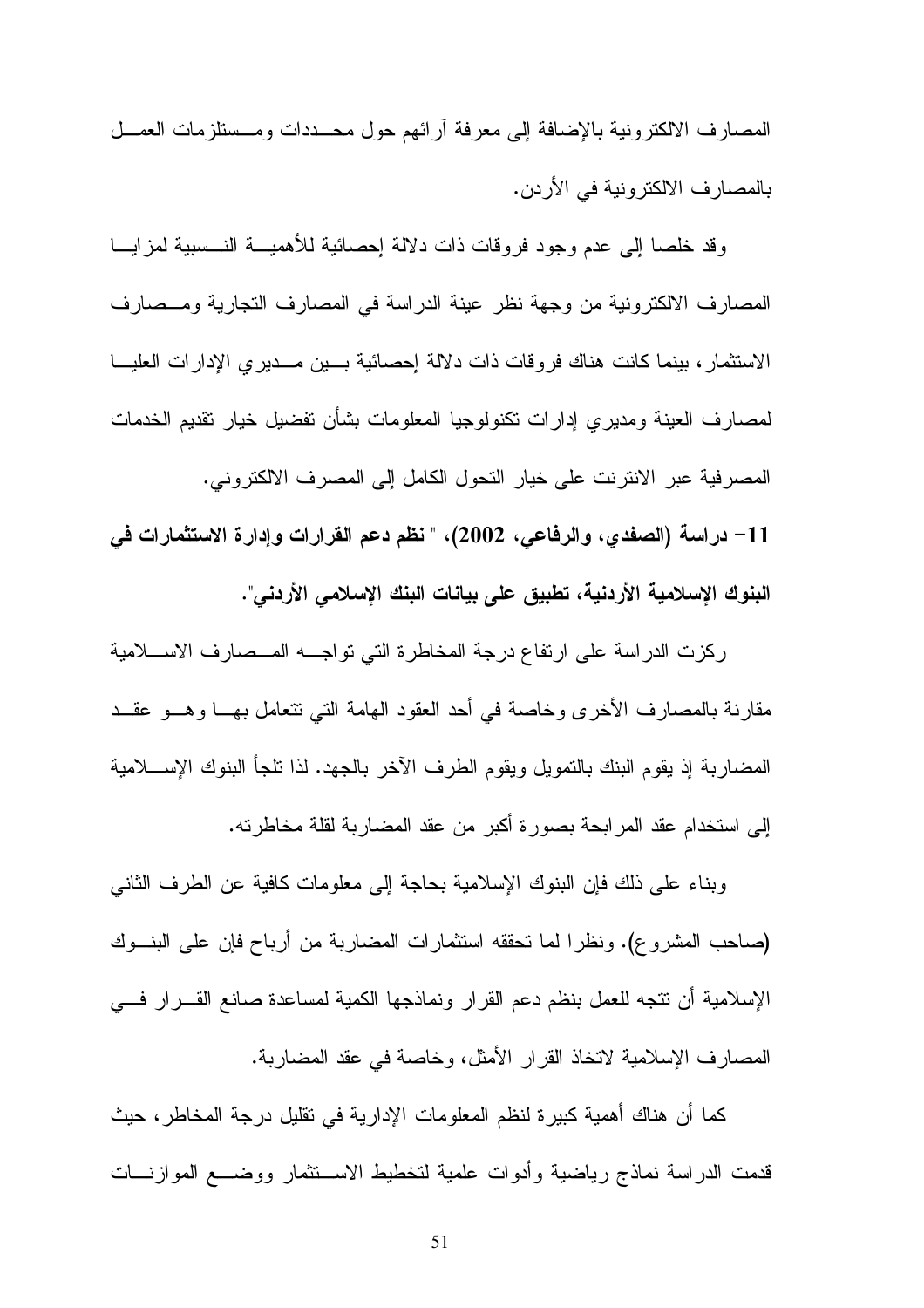التخطيطية باستخدام الأدوات التكنولوجية، ونظرية المباريات الإستراتيجية والتسى مسن شأنها زيادة ربحية البنوك الإسلامية إلى (14%) كحد أدنى بدلا من (2–4%) وهي نسبة تقار ب أو تزيد قلبلا عن الزكاة.

ونرى الدراسة الحالية أن ما نوصل إليه الباحث، جدير بالاهتمـــام والتطبيــــق فــــي البنوك الإسلامية بما نعكسه من زيادة الربحية والعائد على المستثمر وعلى البنك فسي أن و احد .

12– دراسة (الجراح، 2002) بعنوان " أثر مستوى تكنولوجيا المعلومات المــستخدمة في المصار ف التجارية الأردنية على كفاءة الأداء المالي".

هدفت الدراسة إلى بيان أثر مستوى تكنولوجيا المعلومات المستخدمة في المصارف التجارية الأردنية على كفاية الأداء المالي، وقد اعتمد الباحث في دراسته علـــي نـــسبتي العائد على الاستثمار (RO1) والعائد على حقوق الملكية (ROE) لقياس الأداء المسالمي للمصارف، وقد قام الباحث بجمع البيانات من خلال استبانة خاصة صممت لهذا الغرض وشملت عينة الدر اسة جزءا من المصارف النجارية الأردنية وعددها (8) مصارف خلال الفتر ة من 1990–2000.

### توصلت الدراسة إلى مجموعة من النتائج كما يلي:

– نتجه المصارف التجارية في الأردن إلى التوسع باستخدام نكنولوجيا المعلومات فسي عملياتها المصر فية المختلفة.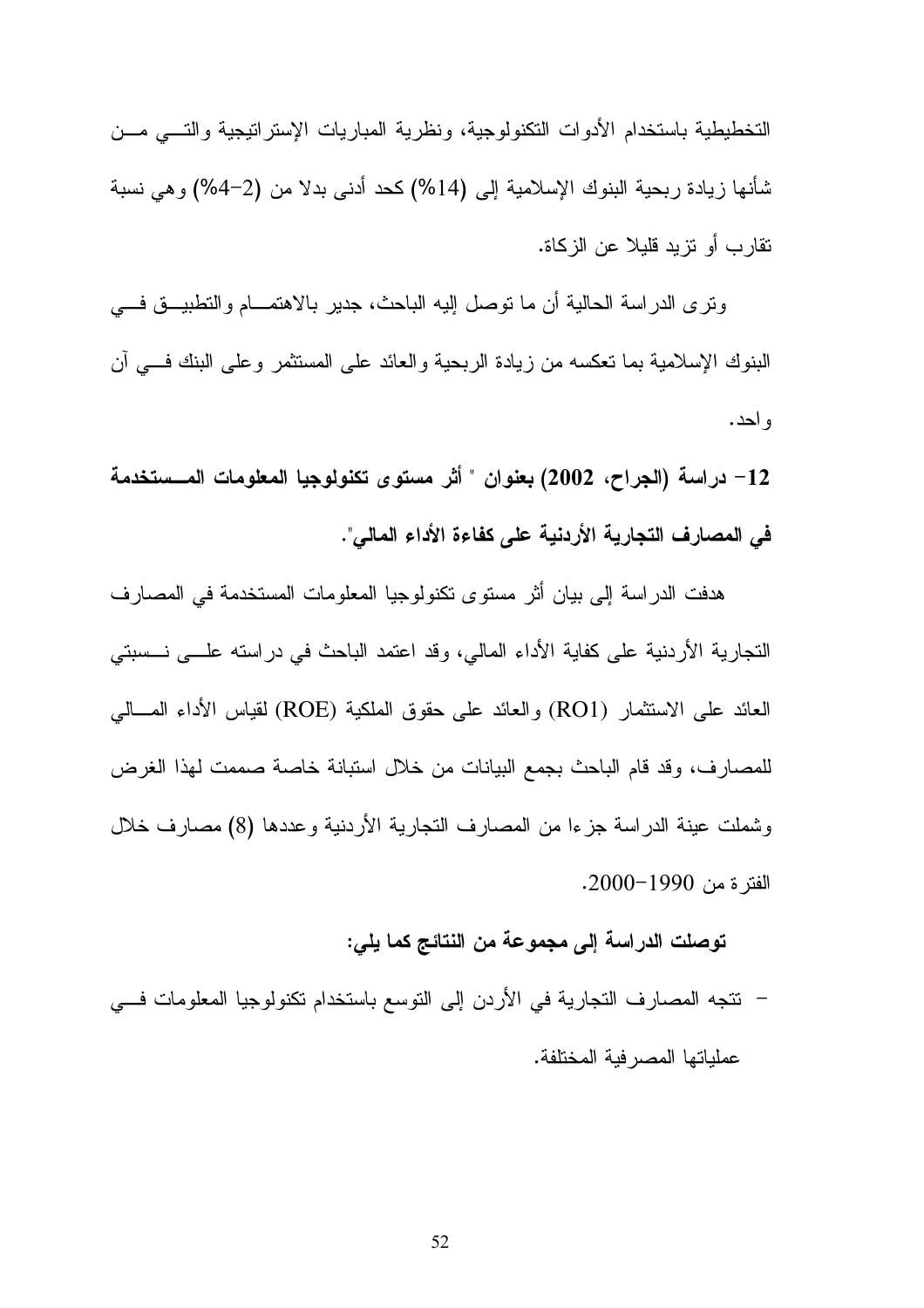- ليس هنالك علاقة ذات دلالة احصائية بين مستوى تكنولوجيا المعلومات المــستخدمة في المصارف النجارية الأردنية وبين كفاءة أدائهـــا المــــالـي مقاســــة بالعائـــد علــــي الاستثمار .
- هنالك علاقة طردية ضعيفة غير دالة إحصائيا بين مستوى تكنولوجيــا المعلومـــات المستخدمة في المصارف التجارية الأردنية وبين كفاءة أدائها المالي مقاســـة بالعائـــد على حقوق الملكية (ROE).
- 13– دراسة (رومي، 2001) بعنوان " دور تكنولوجيا المعلومات والاتصالات في تطوير إدار ة المصارف التجارية: دراسة تطبيقية على المصارف التجارية في مدينة الخليل".

هدفت الدراسة إلى النعرف على دور وأهمية نكنولوجيا المعلومات والاتصالات في تطوير العمل الإدار ي في المصارف التجارية، إذ تبين أن أهم العوامل المؤشرة في قرار الزبائن باختيار المصرف الذي سيتعاملون معه في مدينة الخليل هو دقة المعلومات التسي يحصل عليها الزبائن وسرعة الانجاز ونوفر أجهزة وشبكات حاسوبية وموظفين وصراف آلي وخدمة بطاقة الائتمان.

ومن أهم النتائج التبي توصلت إليها الدراسة، وجود علاقة ارتباط بمستويات مختلفة بين استخدام عناصر نكنولوجيا المعلومات والاتصالات في العمل مـــع نطـــوير العمـــل الإدار ي.

14– دراسة (يوئيل، 1999) بعنوان " استخدام نظم المعلومات الإدارية كأداة تنافــسية في المصارف الأردنية: دراسة حالة بنك الاستثمار العربي الوظيفي".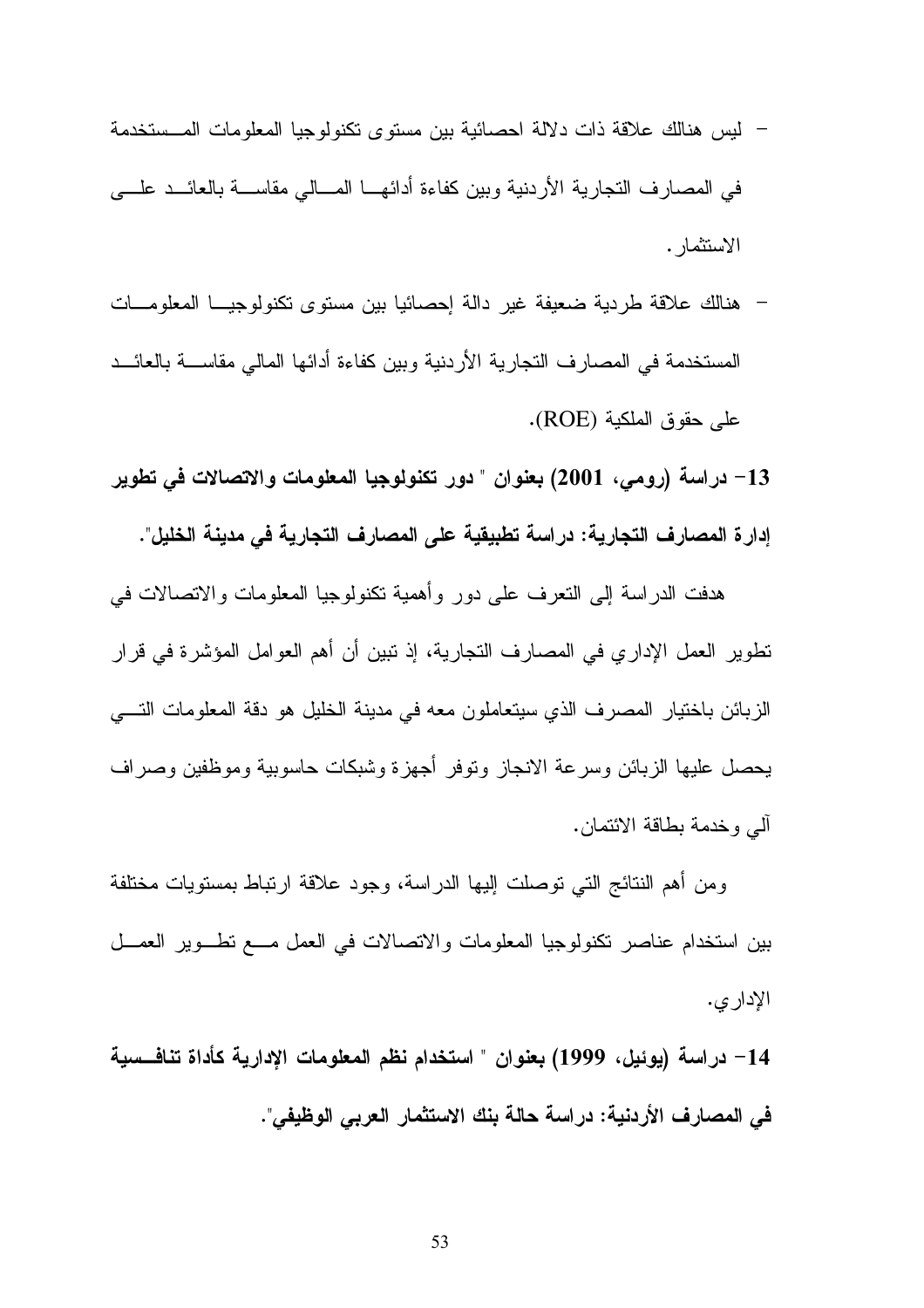توصلت الدراسة إلى نتيجة أن استخدام تكنولوجيا المعلومـــات يحـــسن الأســــاليب الإدارية ويسرع اتخاذ اقرار، ويوفر الجهد والوقت ويسهل حل المشكلات ، ويزيـــد مـــن ر ضبا الزيائن.

كما ويمكن الإشارة هنا، إلى أن هذه الدراسة أخذت الأسلوب التحليلي المقارن أثناء التعامل مع البيانات ، وذلك بهدف التوصل إلى المرتكزات التي تسبب الرضا الـــوظيفي لدى العاملين في قطاعي المصارف العام والخاص.

15– دراسة (الأعور، 1999) بعنوان " الحاسوب والأداء الوظيفي: دراسة تطبيقية على جهاز الأمن العام الأردني".

هدفت الدراسة إلى تحديد واقع استخدام الحاسوب في جهاز الأمن العام الأردنـــي، بالإضافة إلى التعرف على أثر استخدام الحاسوب على كـــل مـــن الرقابـــة والإشــــراف واستقرار العمل ودرجة رضا العاملين والإبداع والمبادرة عند العاملين والأداء الوظيفي.

وتوصف هذه الدراسة بأنها دراسة ميدانية تحليلية، ولقيـــاس المتغيـــر المـــستقل : استخدام الحاسوب"، استخدم الباحث المؤشرات التالية: (نو عيـــة الأجهـــز ة المـــستخدمة، ونحديد ونطوير الأجهزة، والبرامج، وكفاءة العاملين من حيث النأهيل والندريب، ونوافر البر امج المناسبة، ووجود مو از نة خاصة للحاسوب).

ولقياس الأداء، استخدم مؤشرات (كمية الأعمال المنجزية، والدقة في إنجاز الأعمال، وجودة الأعمال المنجزة، وزيادة المعرفة في العمل).

وقد خلصت الدراسة إلى أن استخدام الحاسوب أدى إلى تحسين الأداء الوظيفي، من خلال نحسين الرقابة والإشراف واستقرار العمل. كما أظهرت الدراسة إلــــي أن نحــــسين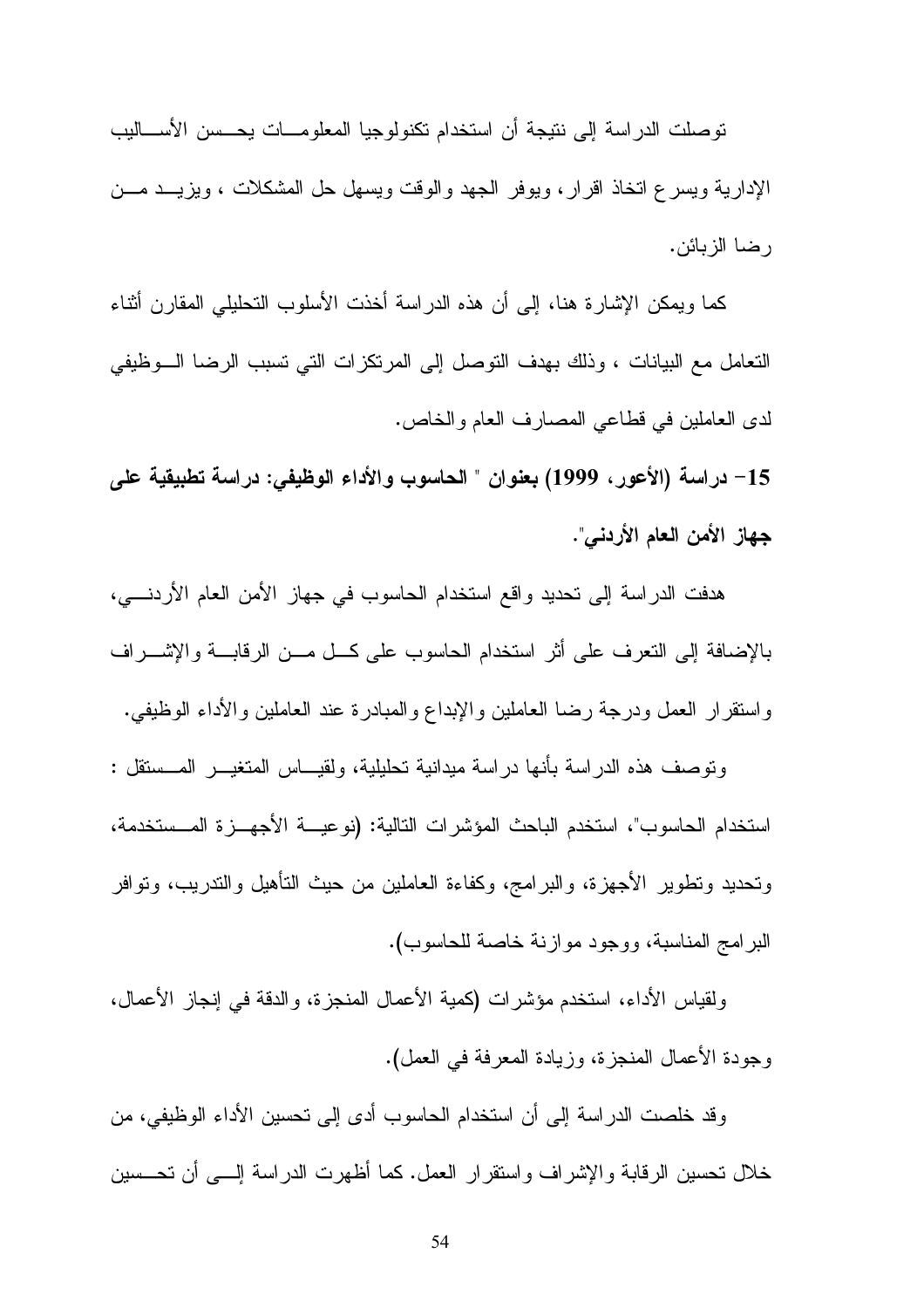الإبداع والمبادرة، لم يؤد إلى نحسين الأداء الوظيفي، وأن نحسين درجــــة الرضـــــا عنـــد العاملين لم يؤد إلى تحسين الأداء الوظيفي.

16 – دراسة (العجلوني، 1998) بعنوان " تقييم تطبيقات نظم المعلومات الإداريسة فسي شركات مختار ة من القطاعين العام والخاص: دراسة حالة عن الملكية الأردنية والبنــك العربي".

خلص الباحث إلى نتيجة بارزة توضح أن نظام المعلومات في البنك العربي كونــــه يمتاز بكفاءة عالية واستخدام كبير من متخذي القرار في المصرف، وأن المعلومات التي يوفر ها نتميز بأنها أكثر تفصيلا، وأن النظام يمتاز بمرونة عالية في حالات زيادة حجـــم العمل، بينما صممت قاعدة البيانات في المملكة الأردنية الهاشـــمية لتناســـب احتياجــــات مسنوى الإدارة العليا أكثر من غيرها، علما بأن مسنوى الإدارة التــشغيلية هـــي أكثـــر المستخدمين للنظام وعلى ضوء ذلك، فالنظام يعانـي من عدم المرونـة الكافيـة فـي التعامـــل مع حالات زيادة الحجم.

17– دراسة (مطر، 1993) بعنوان " أهمية ومتطلبات الإفصاح عــن المعلومــــات فـــى البيانـات المـاليـة المنشور ة".

هدفت الدراسة إلى إظهار مدى أهمية الإفصاح في البيانــــات الماليــــة المنـــشورة، واهتمام المجاميع المحاسبية والجهات الرقابية الأخرى بذلك، وأهميـــة تحديـــد المعيـــار المحاسبي الذي يستوجب الاسترشادية في تقييم مدى كفاية هذا الإفصاح. وإبر از الــــرأيين المختلفين فيما يتعلق بدرجة تفصيل المعلومات التي يتم عرضها في البيانات المالية، وهما الإفصاح الكامل (Full Disclosure) والإفصاح الكافي (Adequat Disclosure).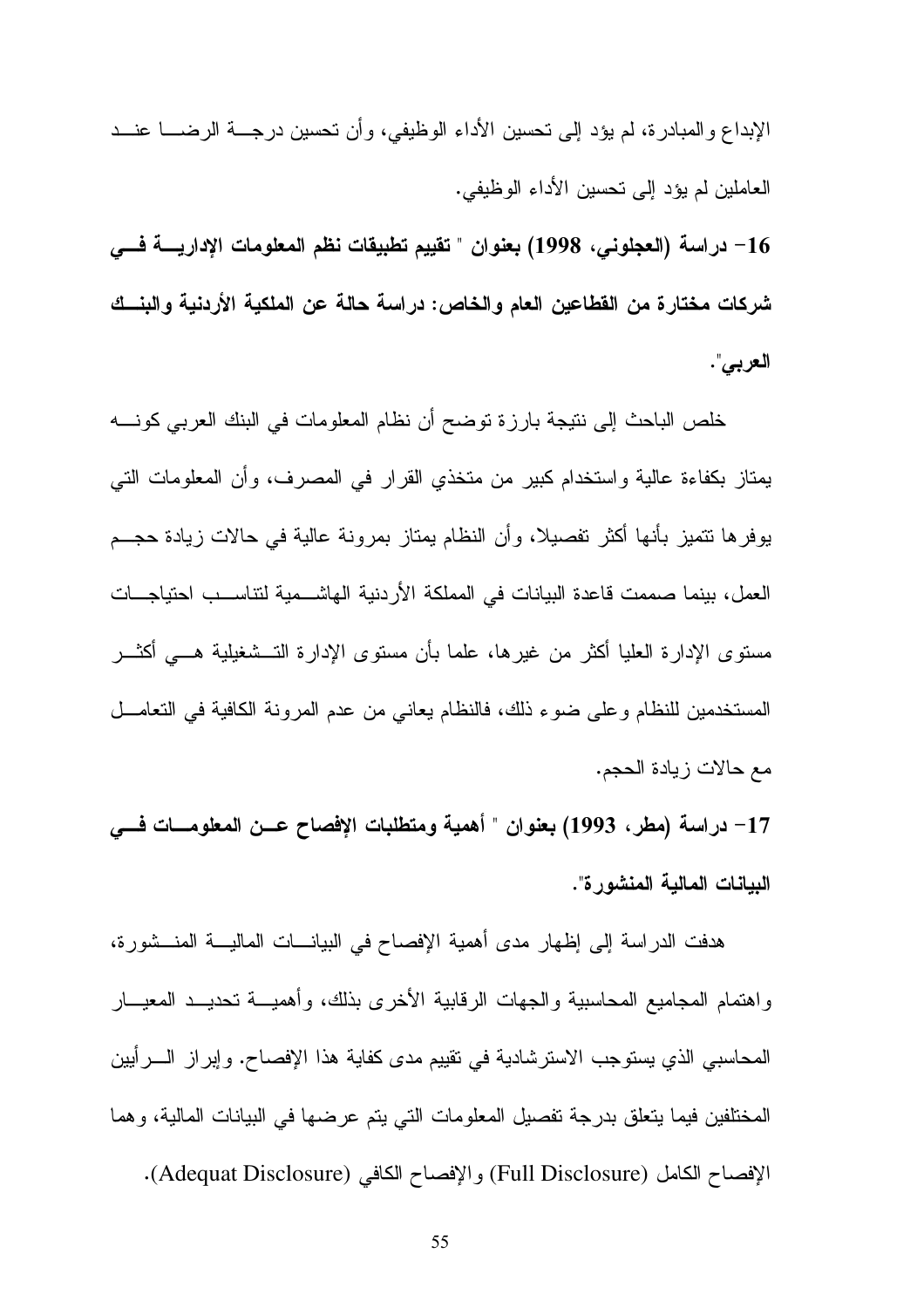وقد أظهرت الدراسة أن الإفصاح المناسب يتطلب عرض المعلومات فسي القـوائم المالية بطرق تسهل فهمها ، من خلال ترتيب وتصنيف بنود تلَّــك المعلومـــات بـــصورة منطقية، ووفق مبدأ الأهمية النسبية، بحيث يراعي معدو القوائم المالية عرض المعلومات في مكان بسهل الاهتداء إليه، وإيصال المعلومات المحاسبية لمتخذ القـــرار فـــي الوقـــت المناسب ودون تأخير .

18– دراسة (النظاري، 1990) بعنوان " نظم المعلومات وأثرها في فاعلية القرارات في المصارف التجارية الأردنية".

هدفت الدر اسة إلى بيان مدى كفاءة نظم المعلومات و أثر ها على فاعلية القر ار ات في المصـارف التجارية الأردنية ، كما اهتمت ببيان دور نظم المعلومات في تحقيق مستويات أفضل لأداء هذه المؤسسات وتحسين نوعية وسرعة الخدمات التبي تقدمها.

وتوصل الباحث إلى النتائج والتوصيات التالية:

- أن هناك علاقة إيجابية بين نظم المعلومات وفاعلية انخاذ القرارات فـــي المـــصـارف التجار بة الأر دنية، ألا أن هذه العلاقة لبست ذات علاقة إحصائية.
- أنه ليس بالضرورة أن نكون المصارف التي يوجد فيها نظم المعلومات اكثر كفــاءة محققة لنسب ربحية أعلى وإنما نتعكس كفاءة النظام فيها على نوعية وسرعة الخدمة التي تقدمها للجمهور .
- إن 20% من مجتمع الدراسة فقط نتوافر فيها إدارات مستقلة لنظم المعلومـــات، وأن النتيجة الاجمالية لدى كفاءة نظم المعلومات في مجتمع الدراسة هي 69%.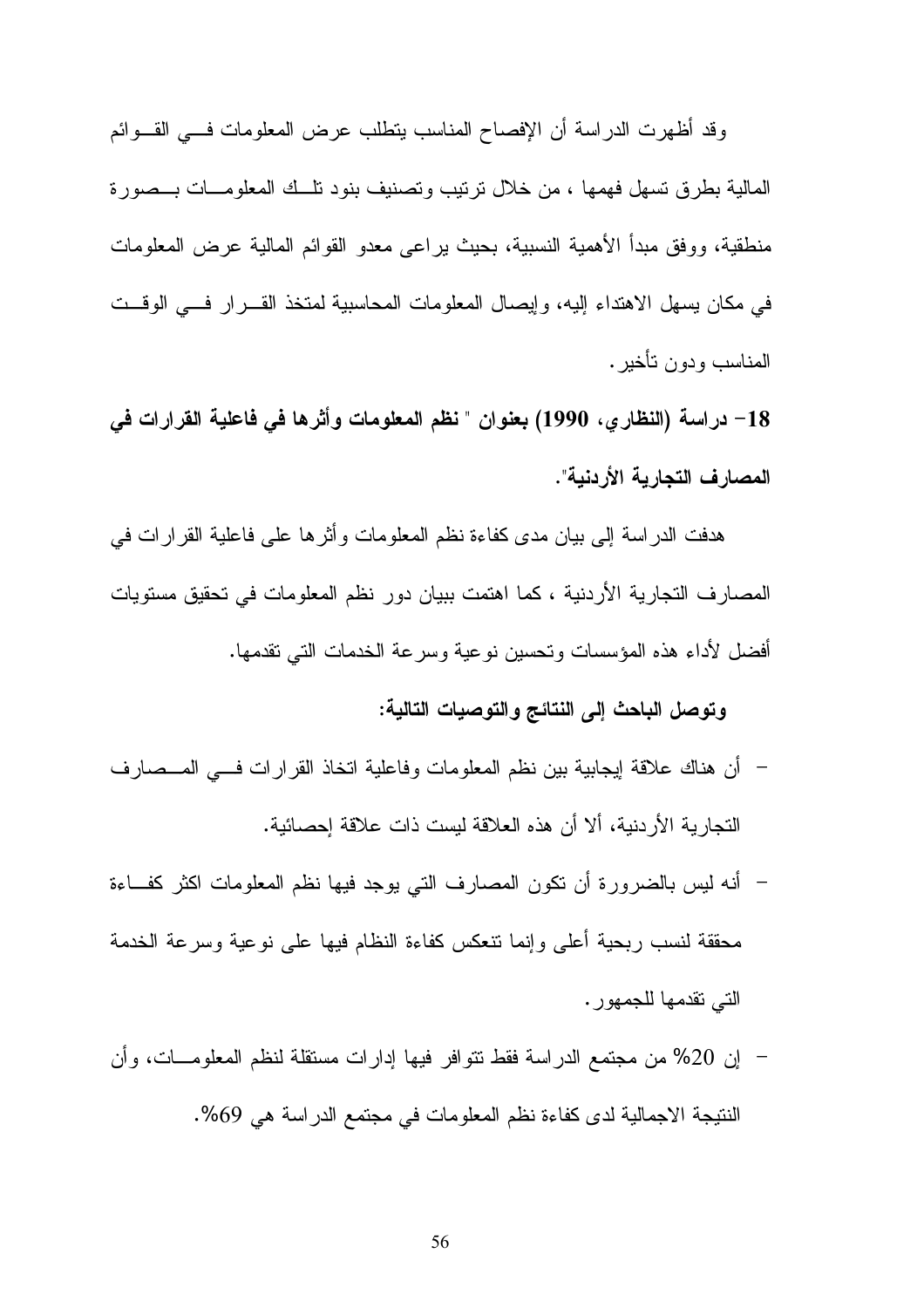– أظهرت المقابلات الشخصية التي أجراها الباحث على عينة الدراسة، إن إدخال نظـــم معلومات منطورة أدى إلى نتوع أنشطة المصارف وخلق وظائف جديدة ومنح مزيـــد من النفويض للسلطات للمستويات الإدارية، كما ز اد من قدر ة الإدار ة العليا في تحقيق الر قابة على المستويات الإدارية المختلفة.

الدر اسات الأجنبية:

1- دراســـــة (Wlaker, 2006) بعنـــــوان (Financial Leadership and) Investments)

هدفت الدراسة إلى النعرف على اختصاصات الإدارة المالية في بعض الــشركات الأمريكية وتوجهها نحو تحقيق غاياتها وأهدافها، من خلال وضع الاستراتيجيات والبرامج والسباسات المالبة والائتمانية والنقدية، وكذلك وضع المعابير والضوابط اللازمة لتسأمين حسن استخدام الموارد وإدخال الأساليب والمناهج العلمية الحديثة لتجديد الأداء وترشسيد الصرف العام وإحداث النوازن المالي بزيادة الإيرادات ونقليل النفقات.

توصلت الدراسة إلى أن الإلمام بالمفاهيم العلمية لصناعة قرار الاستثمار في الإدارة المالية، اعتمادا على القياس العلمي لكل من العائد والمخاطرة المرتبطين بتلَّــك الأوراق المالية.

وبناء على هذا القياس بمكن نحديد القيمة الحقيقية والعائدة للورقة المالية مع التأكيد على تخفيض المخاطر المرتبطة بالاستثمار في الأوراق المالية عن طريق التتويع.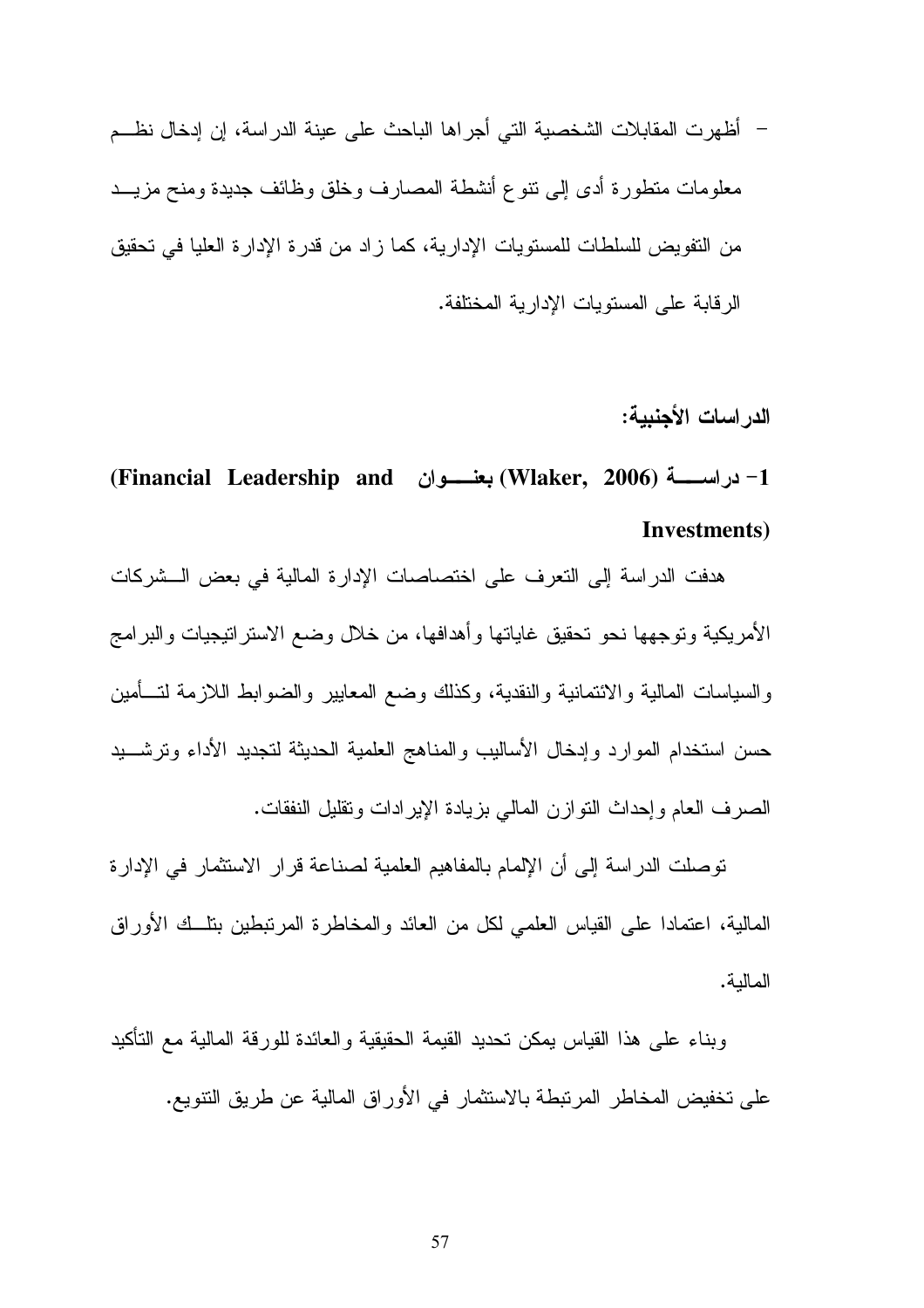خلص الباحث في در استه إلى أن البنية التحتية لتكنولوجيا المعلومـــات كــــالأجهزة وقواعد البيانات والشبكات والنجهيزات نلعب دورا مهما في نحسين أداء الإدارة المالية من خلال إسهامها في نطوير الحلول السريعة اللازمة لعمليات هذه الشركات، والمشاركة في المعلومات والمعارف بين كافة المستويات التنظيمية ونتفيذ العمليات التجاريسة والماليسة والإدارية بسرعة وكفاءة عالية.

### (Alin, 2006) (Alin, 2006) بعنسوان The Revoluation In Information) **Technology**)

هدفت الدراسة التي تركزت على قطاع المصارف البريطانية لبحث دور تكنولوجيا المعلومات المهم والحيوى في نقل المعلومات والتبي انتشرت بشكل واسع من خلال شبكات النراسل المحلية، والوطنية والعالمية، وظهــور الاتــصال النفــاعلـي متعــدد الوســـائط (Interactive Multimedia) عبر الانترنت، والبريد الالكتروني والنقود الالكترونيــة التي تفخر اليابان بأن سرعة التحويل بين مصارفها لا تستغرق أكثر من دقيقتـــين الـــذي يعني الزيادة في القدرة والفاعلية وبالتالي الانتاجية وما يترتب عن ذلك من تقدم وســبق وكسب للمنافسة.

تو صلت الدر اسة إلى أن هناك علاقة قوية بين الاستثمار ٍ في تكنو لوجيا المعلو مـــات مع المبيعات والأصول وسعر السهم، وإن الإنفاق على فريق نظم المعلومـــات وتـــدريب الفريق له علاقة إيجابية مع الأداء العام.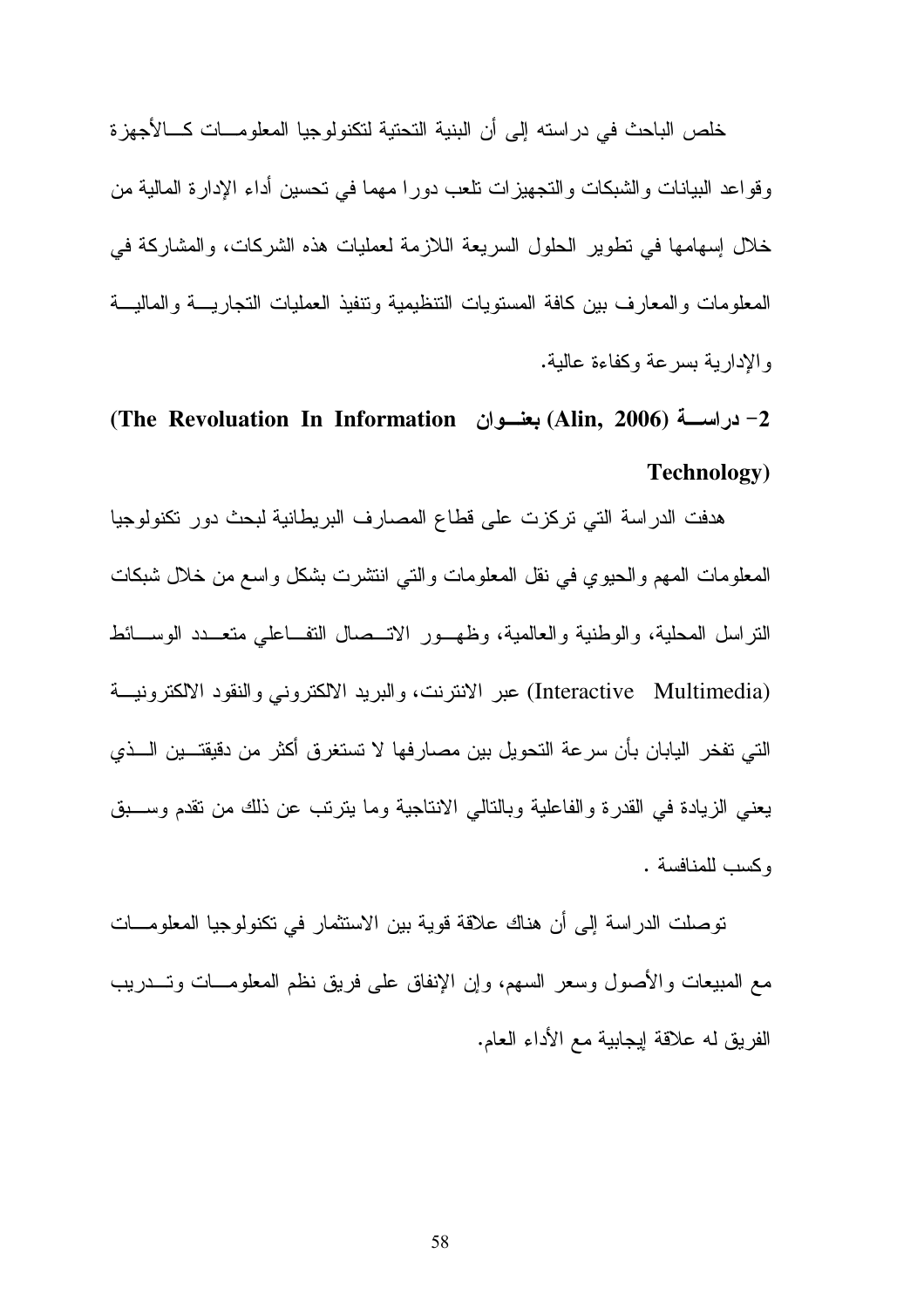### (Equity Incentives and ) بعنوان (Cheng and Warfield, 2005) -3 **Earnings Management**)

هدفت الدراسة لاختبار العلاقة ما بين إدارة الأرباح وما بين دوافع الملكية للمديرين في المنشآت التي تكون لديها خطط حوافز أسهم للمديرين وعندما تكون أيضا لديهم ملكية متاحة. وافترضت الدراسة أن المديرين الذين لديهم دوافع ملكية عالية لتملَّــك الأســــهم، ولديهم الرغبة المستقبلية لبيعها، فإنهم يقومون بممارســـة إدارة الأربــــاح بهـــدف زيــــادة الأرباح، مما يؤدي إلى رفع القيمة السوقية لأسهم الشركة.

أجريت الدر اسة على المنشآت المدرجة في قاعدة البيانــــات (Standard & Poor) للفترة الزمنية (1993–2000) وتم استثناء المؤسسات المالية والخدمات.

وخلصت الدر اسة إلى النتائج التالية:

- يكون لدى المديرين حوافز عالية لملكية أسهم في الشركات، عندما تكـــون مستويات مبيعاتها، عالية بعد إعلان هذه الشركات لأرباحها.
- نكون الأرباح المعلن للمنشآت التي لديها حوافز ملكيـــة أســـهم للمـــديرين، مطابقة لتوقعات المحللين الماليين أو قريبة منها.
- يكون لمديري الشركات الذين لديهم حوافز ملكية أسهم عالية، الرغبة ببيـــع أسهمهم بعد مقابلة نوفعات المحللين الماليين.
- يكون لدى المديرين الذين لديهم حو افز ملكية أسهم في السنة الحالية، الر غبة في دوافع مستقبلية لملكية أسهم.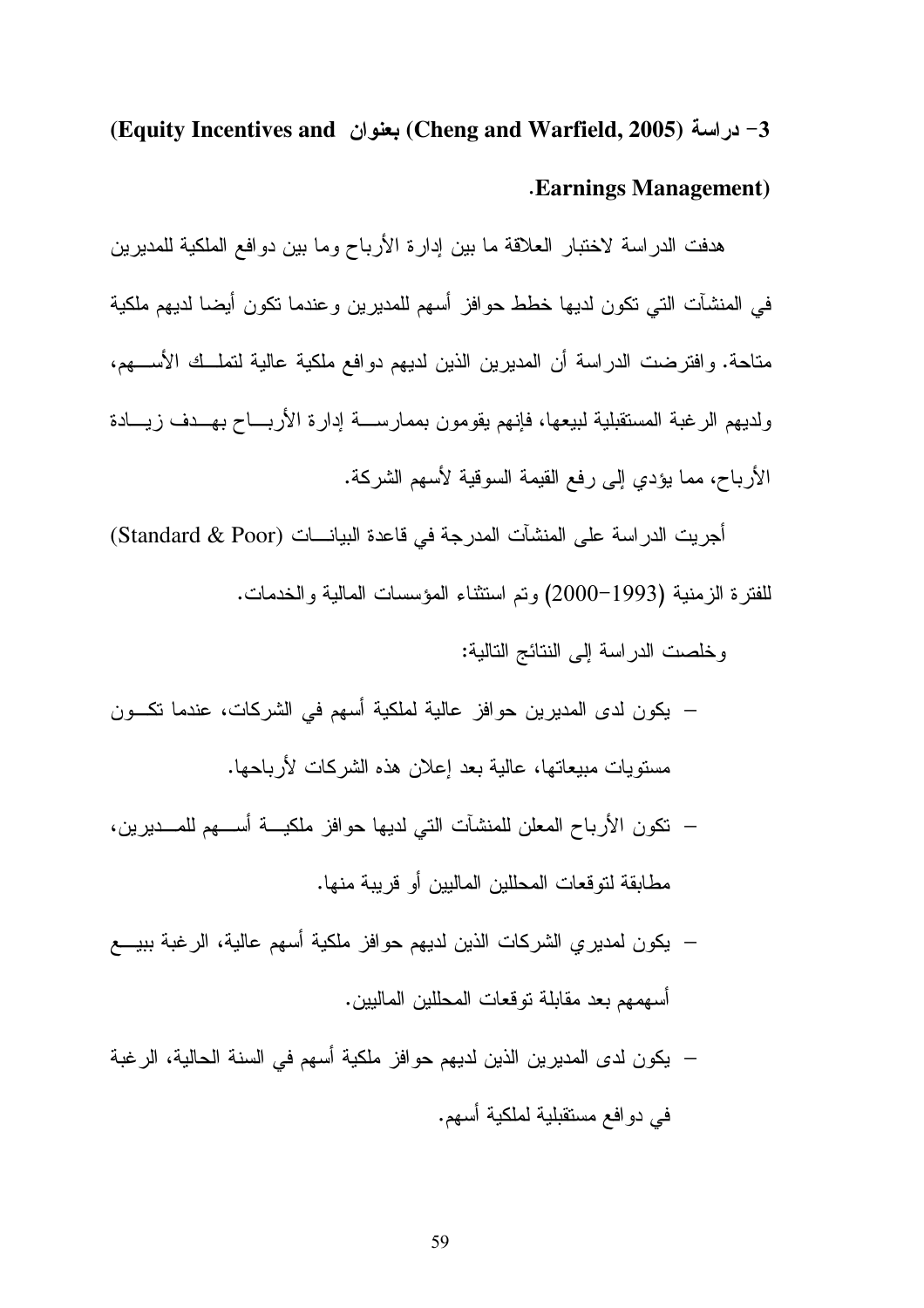— تسعى المنشآت التي لديها حوافز ملكية أسهم للمديرين، إلى زيادة أرباحهـــا الاعتيادية بصورة أكبر، مقارنة مع المنشآت التبي لا يكـــون لــــديها خطـــط حو افز للإدار ة.

4- در اسسة (Devarg and Kohli, 2003) بعنسوان (Decision Support) Systems)

تركز هذه الدراسة على بعض المستشفيات الأمريكيسة بسأن الاسستعمال الفعلسي لنكنولوجيا المعلومات هو الذي ربما يوضح أثر هذه النكنولوجيا على الأداء، وأن حـــذف هذا المتغير ( بما يكن هو الحلقة المفقودة في تحليل فوائد تكنولوجيا المعلومـــات ، لـــذلك هدفت الدر اسة إلى التركيز على أثر استعمال تكنولوجيا المعلومات وبشكل خساص نظــم دعم القرار (Decision Support System- DSS) على الأداء.

تم قياس المتغير المستقل " استعمال تكنولوجيا المعلومات" بثلاث مؤشرات، تــشمل النقارير المنفذة من قبل المستخدم، وزمن المعالجة، وعدد السجلات التي يتم الوصول إليها لكل نقرير ، أما المتغير التابع وهو " الأداء" فقد تم قياسه من خلال ثلاثة مؤشرات أيضا. و نتضمن معدل الوفيات، والدخل من كل حالة إدخال للمستشفى، والإيرادات اليومية.

من أهم النتائج التي توصلت إليها الدر اسة، أن الاستخدام الفعلي الو اسع لتكنولوجيا المعلومات بؤدي إلى أداء مالي ونوعي عالبين في المستشفيات.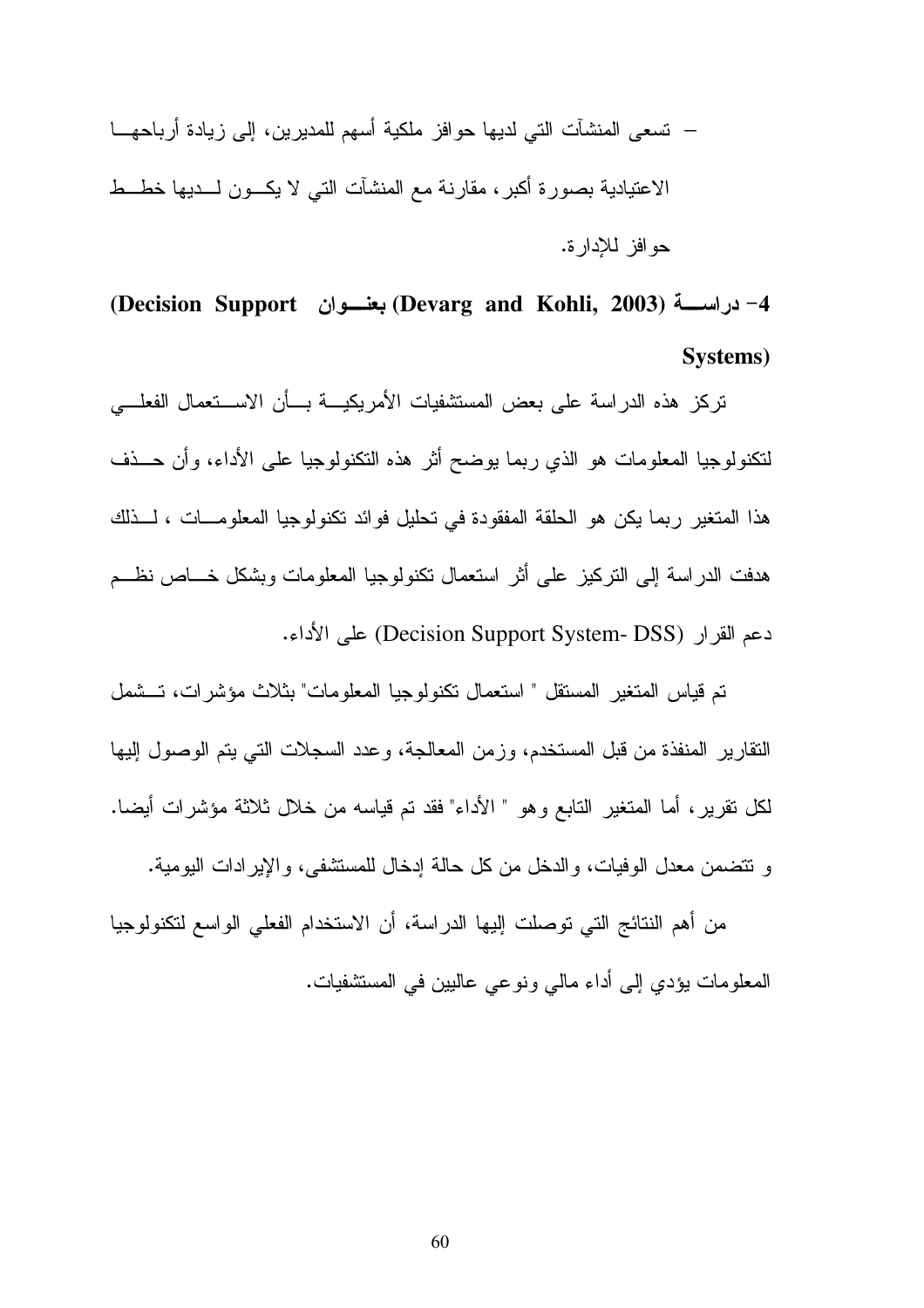5- دراســـة (Peffers and Saarinen, 2002) بعنسـوان Measuring the) Business Value of IT Investments: Inferences from a Study of **Senior Bank Executive)** 

هدفت هذه الدراسة إلى بحث المفاهيم المستعملة فعليا من قبل المديرين التنفيـــذيين لتقييم الاستثمار في تكنولوجيا المعلومات في البنوك بالنسبة للمديرين في صناعة الخدمات المالية، بسبب صعوبة ربط معظم هذه الاستثمارات مع الأهداف التنظيمية. وهي دراســـة ميدانية أجريت على البنوك في ولايـــات نيويـــورك New York ونيوجرســـي New) Jersey وينسلفانيا Pennsylvania الأمريكية.

اعتمد الباحثان على النظرية المالية في وضع نموذج الدراســــة والتــــي تقـــول أن المديرين يجب أن يستثمروا الموارد لتعظيم القيمة للشركة، والتـــي تـــأتـي مـــن القيمـــة المخصومة للتدفقات النقدية المستقبلية والمتأنية من الأصول الحالية للشركة، إضافة إلــــى القيمة المخصومة من فرص الاستثمار المستقبلية.

ولذلك فإن قيمة الاستثمار في تكنولوجيا المعلومات يتحدد من خلال نأثيراتها علــــى قيمة الشركة، كونها تسهم في التدفقات النقدية المستقبلية من خلال تخفيض التكـــاليف أو زيادة قيمة المنتج، ولكون هذا الاستثمار هو استثمار رأسمالي فيه برنبط مباشرة بالتدفقات النقدية المستقبلية.

توصلت الدراسة إلى أن المديرين التتفيذيين في البنوك يستخدمون مجموعة مفاهيم متوقعة لتقييم الاستثمار في تكنولوجيا المعلومات ، ولكن لا يـــستخدمها الأخــــرون، وأن بعض مدير ي البنوك يستخدمون مفاهيم التقييم بعد التنفيذ أكثر من استخدامها قبل التنفيذ ،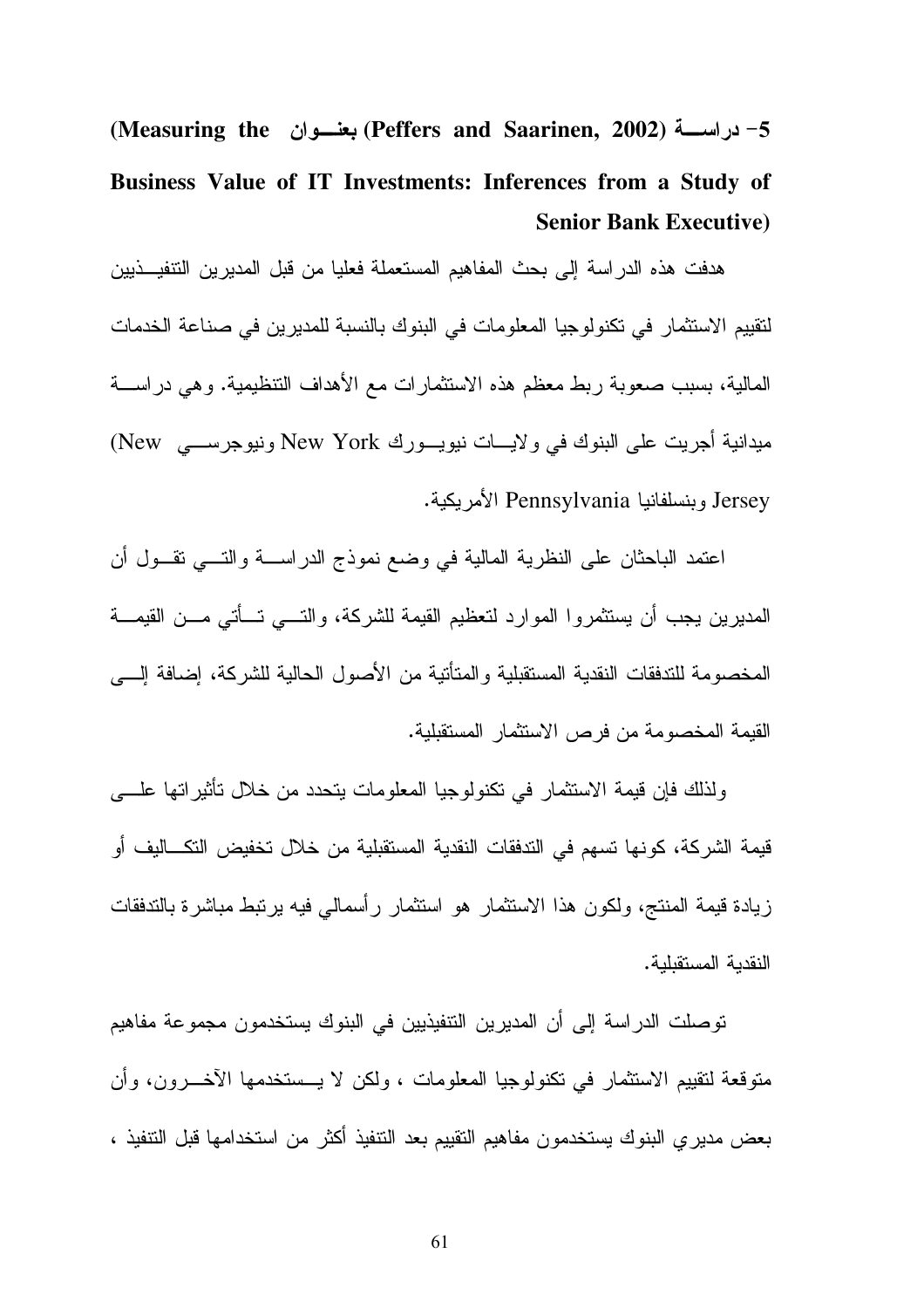إلا أن المديرين التنفيذيين الذين ينظرون إلى هذه الاســـتثمار ات كاســـتثمار اســـتراتيجي يستخدمون هذه المفاهيم بثبات بعد وقبل النتفيذ. كما نوصلت الدراسة إلىي أن العلاقة بسين مقاييس الرضا ووجهات النظر في دور تكنولوجيا المعلومات في الـــشركة تظهـــر بـــأن المديرين التتفيذيين الذين ينظرون للاستثمار في تكنولوجيا المعلومات كوســيلة لتقلــيص التكاليف، أو أنه ضرورة استراتيجية، هم أكثر رضا من عملية تقييم الاستثمار من الذين بنظرون إليه بلغة المزايا الاستراتيجية.

**Information Technology**)

هدفت الدراسة إلىي النعرف على أوجه النقدم العلمي والمعارف الجديـــدة لنطبيـــق تكنولوجيا المعلومات "الاتصالات الحديثة" ومدى النقدم في مجال المعلوماتية كنهج تعاوني نتفوق به الشركات الأمريكية (البرمجيات والاتصالات) من خلال الاســـنخدام الـــصحيح للمعلومات بغية استكشاف العلاقات السببية بين الظواهر المتعددة النطاق، حيث ركز على النتائج بأن الأساليب المعلوماتية (تكامل البينات– استخر اج المعرفة– الاتصالات و الهندسة وعلوم الحاسوب– والبحوث العلمية)، ستؤدي إلى زيادة نشاط الإنسان الاقتـــصادية مـــن تصنيع وبيع وشراء متبادل معلومات وخبرات حيث أعطى مسثلا علسى ذلسك (شسبكة المعلومات الاقتصادية المتعلقة بنشاط أسواق الأوراق المالية (البورصات)). كذلك متابعة المستثمر في أي مكان في العالم ما يجري في هذه الأسواق العالميــة، نتيجــة تطــور تكنولوجيا الاتصالات السريعة، لذلك فإنه يعقد الصفقات من خلالها ، كأنه موجود في هذه الأسو اق.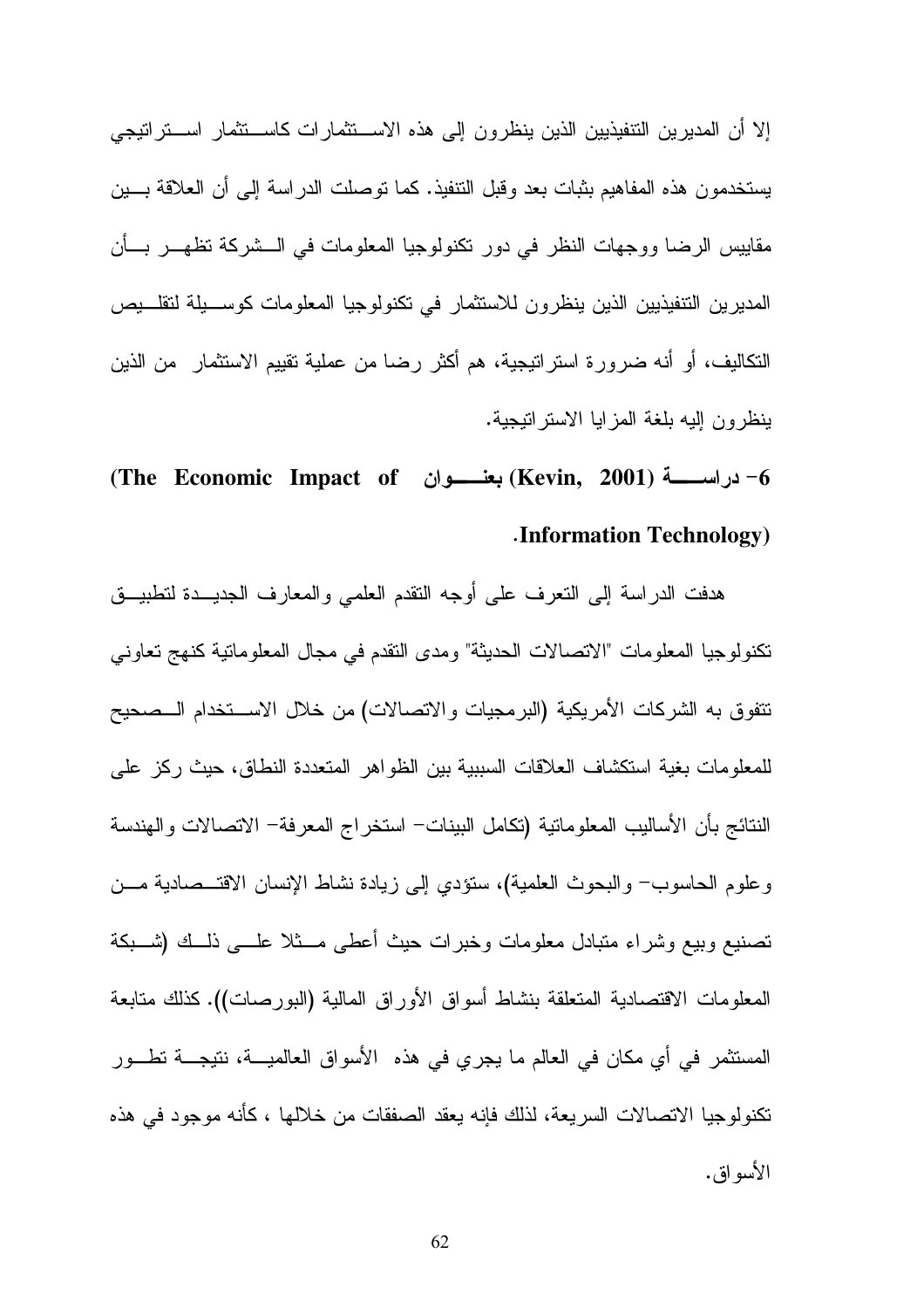7- دراســـة (Srinivasan and Dascher, 2000) بعنــوان (Access Control) **Assures Network Security)** 

هدفت الدر اسة إلى تحديد المشاكل الأمنية التي تو اجهها السنظم الالكتر و نيسة التسبي تستخدم شبكات الربط بين الأجهزة وشبكات المعلومات في البنوك ، واهتمــت الدراســـة بظاهرة تزايد وقوع المخالفات في نظام الحاسوب ، وفقدان وتحريف البيانات.

أكدت الدراسة التي أجريت على بعض البنوك الأمريكية، بضرورة تـــصميم نظـــم تحتوي على الضوابط الملائمة، بحيث تمتاز بوجود صعوبة أكبر لمحاولات اختراق هذه النظم والمحافظة على سرية المعلومات المصرفية في البنوك، وحاولت هذه الدراسة إيجاد وسائل خاصة لحل هذه المشاكل، إذ بينت أن وجود خلل يكمن في :

- مراقبة عملية الوصول لنظم المعالجة التي نتم من خـــلال الـــشاشات البعيـــدة عـــن مركز ها.
	- مراقبة البيانات التي يتم تناقلها عبر شبكة الاتصال من التغيير والاطلاع عليها. ومن نتائج الدراسة التي توصلت إليها للحد من المشاكل الأمنية هي:
- الاستفادة من نظم التشغيل في مراقبة الوصول لــنظم المعالجـــة، وحمايـــة الملفـــات و البيانات.
- وضع قواعد خاصة للمحافظة على السرية ، مثل كلمة السر للأشــخاص المخـــولين باستخدام النظام.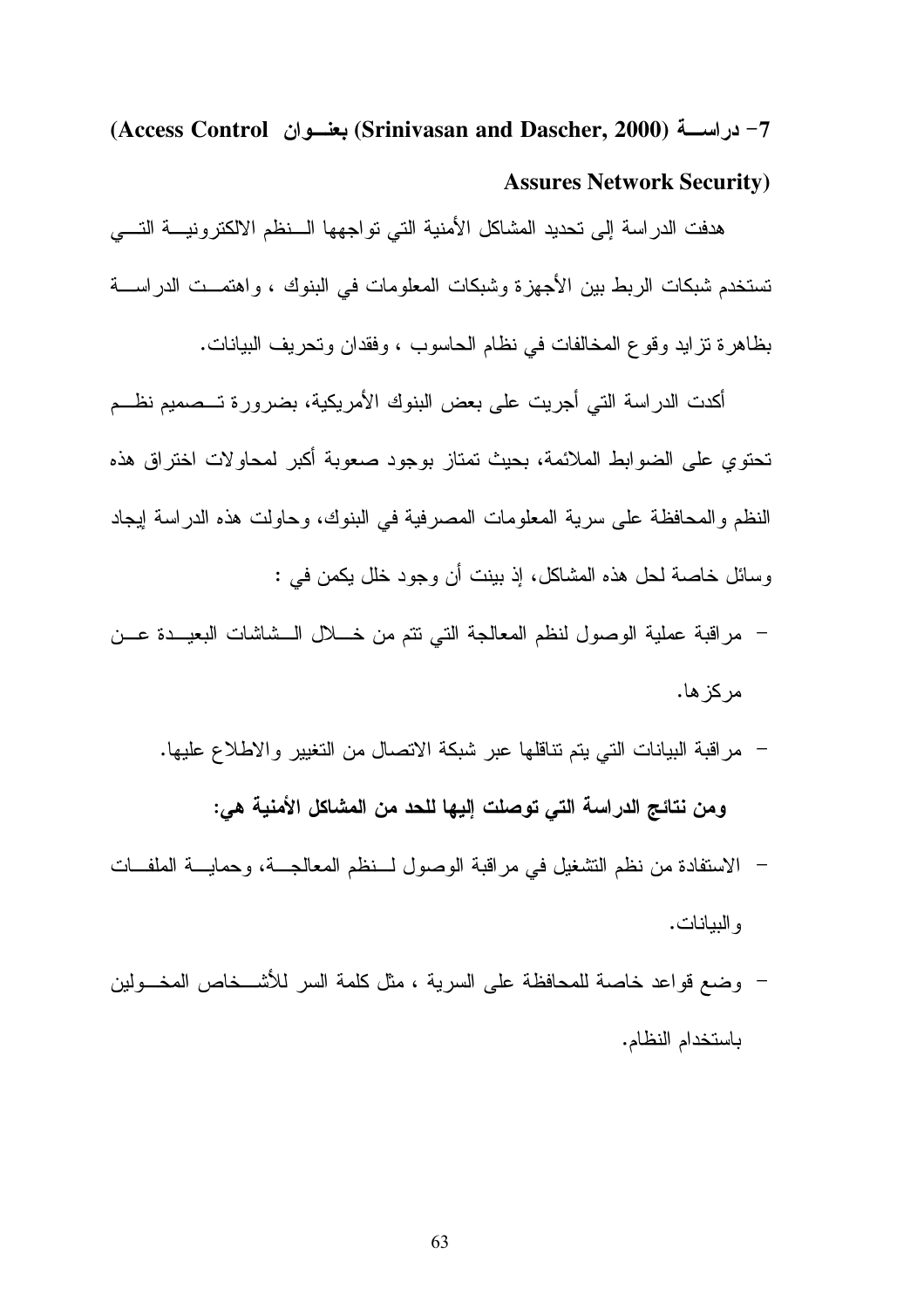8- دراســـة (Micheal, 1995) بعنـــوان Models and Requirements for) **. Using Strategic Systems)** 

مدى استخدام المعلومات في نظم المعلومات الاستر اتيجية، ومعرفة أنواع المعلومات المسخدمة ومستوى استخدامها وكيفية الاستفادة منها، وأجريت الدراسة في شركات كندية خاصة، حيث أظهرت النتائج أن هناك تأثيرات إيجابية مباشرة للمعلومات في عملية اتخاذ القر ار ات و خصوصات القر ار ات الاستر انبجية.

وأكدت الدراسة على ضرورة إشراك العاملين في مجال المعلومـــات فـــي دورات تدر ببية متخصصة من أجل تطوير مستوى الخبر ة لدى المستخدم للتعرف علـــى كبفيـــة النعامل مع نظم القر إر ات الاستر انيجية و الاستفادة منها في ظروف العمل.

9- دراسة (293 McClendon & Darrell, 1993) بعنسوان (EDA Audits Help) **Bank Protect Data & Finances**)

بينت الدراسة وجوب قيام البنوك في ولاية كاليفورنيا الأمريكية علـــي أن عمليـــة الندقيق المنتظم في معالجة بياناتها، وتدقيق البيانات الالكتر ونية يمكن أن يساعد البنوك في تطوير وتحسين الحماية لديها، كما أنه يؤدي إلى تحديد مناطق الضعف التي تحتاج إلـــي نقوية، كما أن ندقيق البيانات المعالجة الكترونيا يساعد في اكتشاف الغش والاحتيــال، أو على الأقل بساعد البنك من الناحية القانونية في الحالات التي يعاني منها العملاء نتيجـــة أخطاء الحاسوب، فالمدفقون الخارجيون يقومون بفحص واختيار رقابة البنك في الوصول إلى البيانات، ومعالجة العمليات، ومدى نوافر الحماية على الأجهزة والمعدات بالإضـــافة إلى البر مجيات.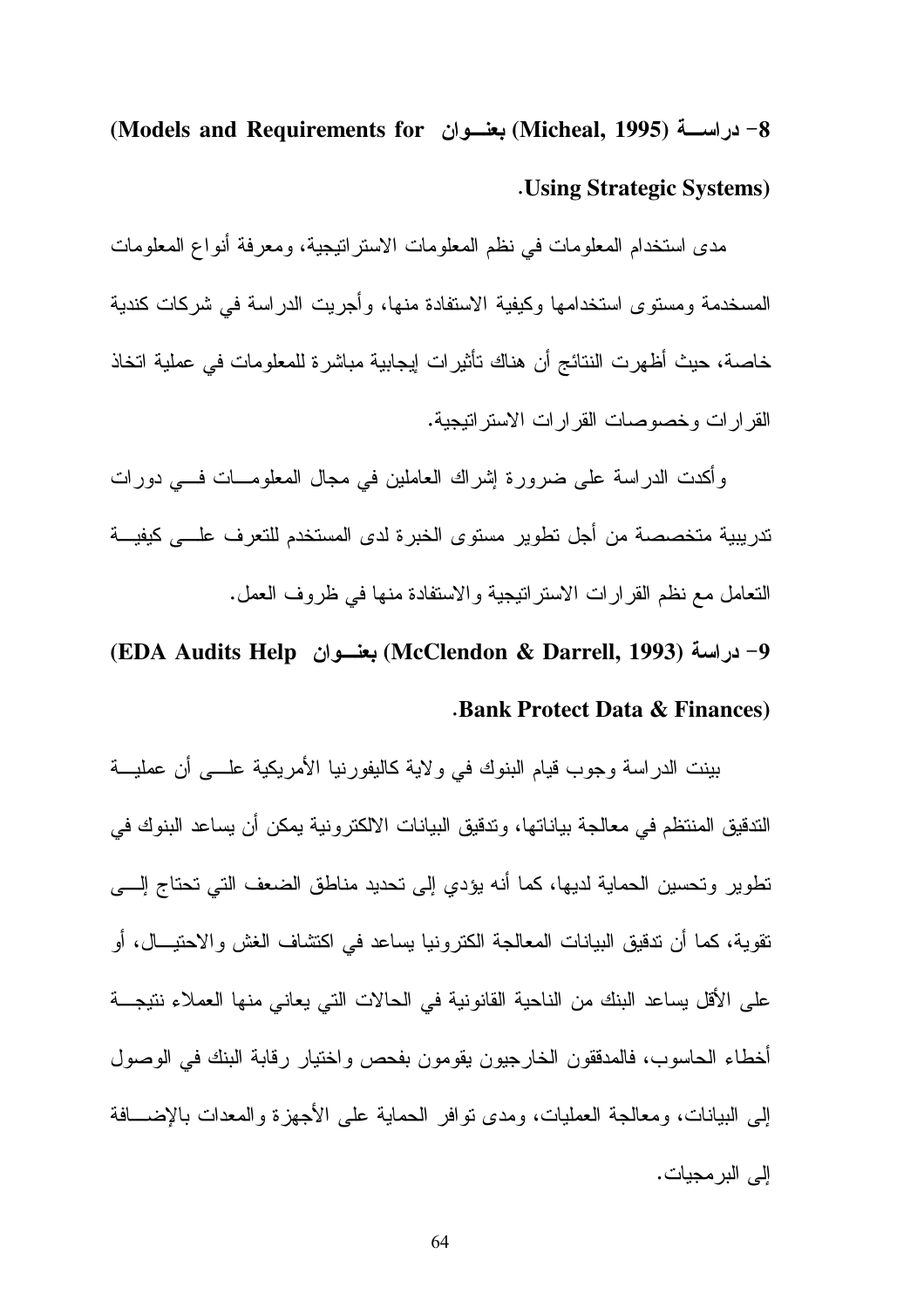### (Let's Go For I. T.) بعنوان (Walker, 1991) - دراسة (

أوضحت الدراسة أن الاستخدام الفعال نحو تكنولوجيا المعلومات يفيد المدققين، وأنه من الضروري مراجعة قائمة تعليمات المهام الصادرة من الجهات المعنيـــة وخـــصوصـا المتضمنة التوقعات المحتملة من استخدامات تكنولوجيا المعلومات، والمشاكل الحالية التي تعيق الاستخدام الفعال لتكنولوجيا المعلومات في التــدقيق، والتوصــــيات فـــي التقريــــر، و الاستخدام الأمثل لتكنولوجيا المعلومات في التدقيق يجب أن يكون جزءا مهما من هــذه الاستر انيجيات، نظرًا لأن كلاً من نكنولوجيا المعلومات والتدقيق متعلقـــان بالمعلومـــات، وعلى الرغم من الاحتمالات والتوقعــات، يبقـــي المـــدققون لا يـــستخدمون تكنولوجيـــا المعلومات بمدى كبير ، نظر الأن المشاكل الأساســـية الآن هـــي المحيطـــة بنكنولوجيـــا المعلومات والمتعلقة بالتعليم والندريب، بالإضافة إلى الفجــوة فـــي برمجبـــات التـــدقيق المناسبة، وحتى نتمكن الهيئات المهنية من المحافظة على موقعها القيادي التقليدي، فيجب عليها أن توجد استراتيجيات جديدة ، بالإضافة إلى ضرورة أن تأخذ معايير التدقيق بعين الاعتبار الفهم الكامل للمخاطر اللازمة ومخاطر الرقابة، وأثر نكنولوجيا المعلومات فسي ببئة الر قابة.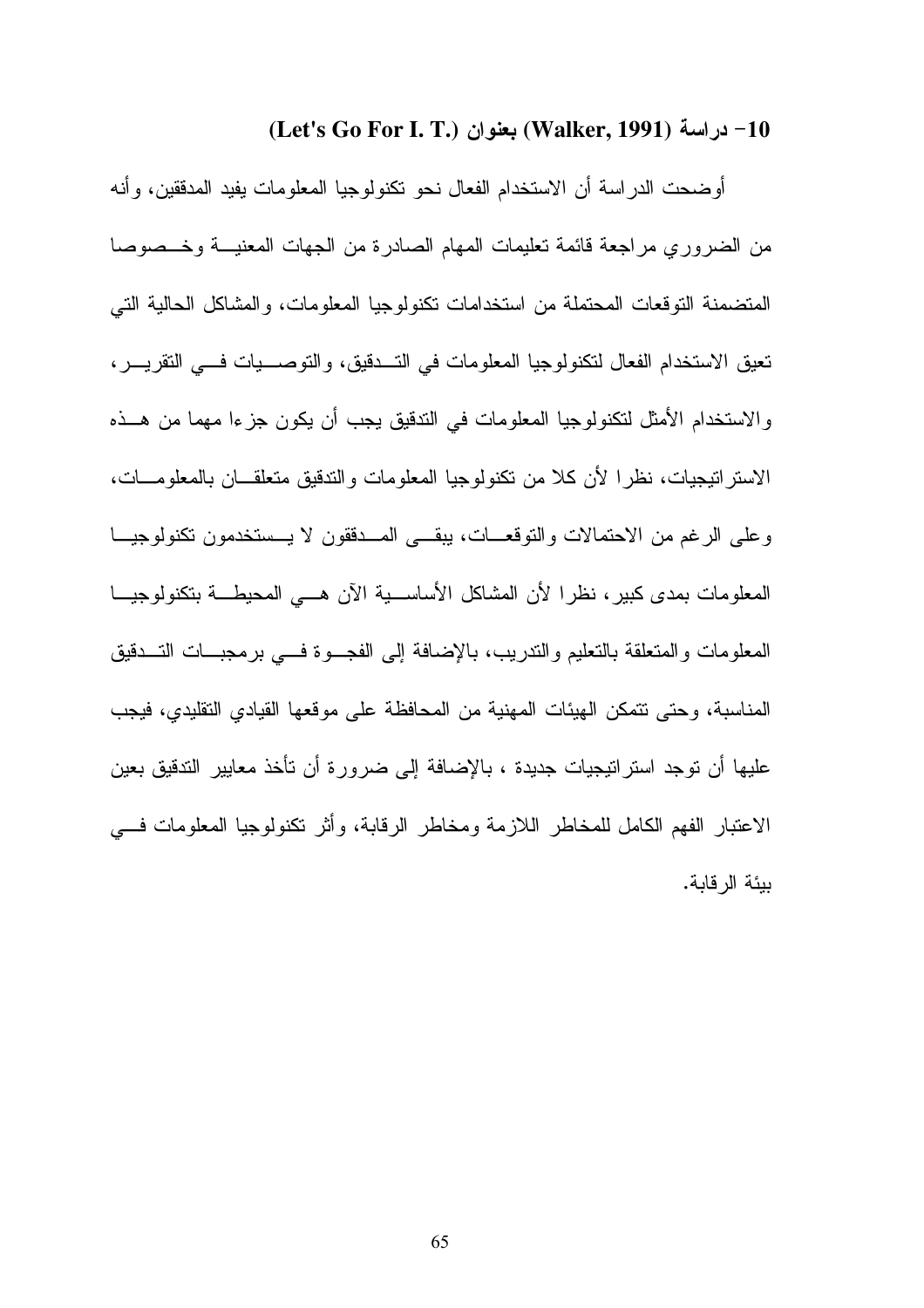تبحث هذه الدراسة دور المعلوماتية في التأثير على أداء المؤسسات بشكل عام حيث شملت الدراسة (إحدى عشر مؤسسة) تعمل في مجالات مختلفة منها البنــوك والخـــدمات الصناعبة والحكومبة.

وقد أسفرت الدراسة عن أن معظم المتعاملين مع المعلوماتيـــة يتمتعـــون بالرضـــــا ويمدحون الدور الإيجابي الذي نلعبه المعلومانية في رفع قدراتهم على الـــتحكم واتخـــاذ القر ار الصبائب.

وقد أوضحت الدراسة أنه من أهم أسباب رضا المتخصصين في مجال النظم أنهــم أصبحوا ينفذون أعمالهم بنسبة أخطاء أقل وبدون جهد، ومن ثم يؤدون أعمـــالهم بـــشكل أفضل .

وفي واقع الأمر لقد كانت هذه النتيجة مختلفة عن تلك التي تم التوصل اليهـــا بعـــد استقصاء أراء الموظفين غير المهتمين بالمعلوماتية والذين بعانون من رونين أكثر وقساوة أكثر في العمل و عدم رضا وظيفي أكثر . كما أن الدر اسة لاحظت الميزة التنافسية التـــي كانت غالبا ما ترتفع بسبب التوفير الكبير في التكاليف وبسبب الخدمة الأفــضل المقدمـــة للز بائن .

كما وأكد الباحث أنه ما زالت هناك حاجة لمزيد من البحوث فـــي هــذا الجانـــب وخصوصا في مجال در اسة طبيعة الآثار الضرورية لاستخدام نكنولوجيــا المعلومـــات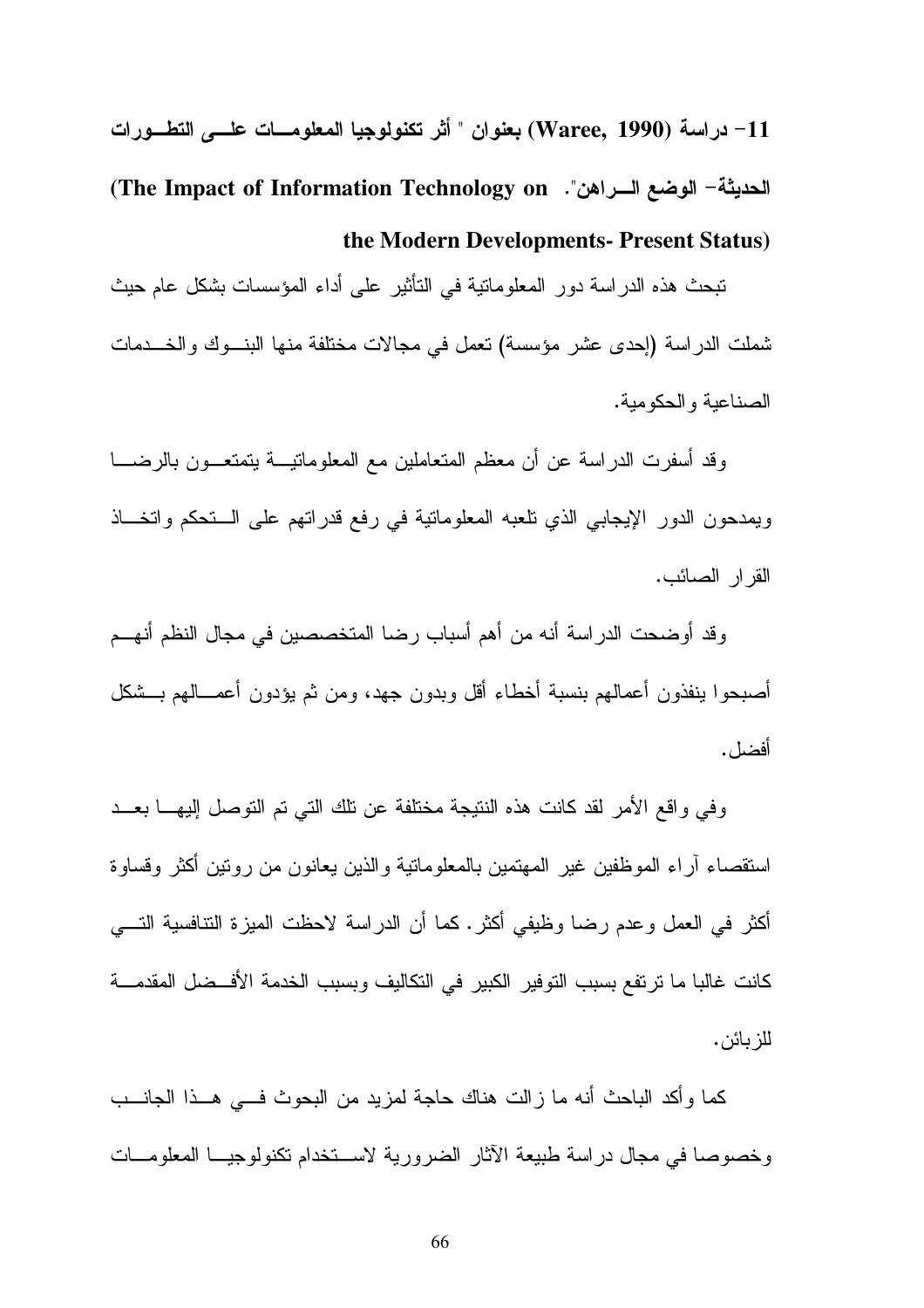والظروف المحيطة بها لما لهذه الأثار من دور أساسي في نطوير النظم وتحديد الـــسلوك الإداري لأقسام نظم المعلومات بالمنظمات.

ما يميز. هذه الدراسة عن الدراسات السابقة ذات الصلة:

من خلال مراجعة الدراسات السابقة يظهر أن بعضها قامــت بدراســة اتجاهــات المديرين في كيفية نطبيق نظم المعلومات الحديث على بعض قـــرارات الإدارة الماليـــة، وبعض الدراسات نناولت مجال المعلومانية ونظمها وأثارها على جوانب الحياة المختلفة ، إلا أنه هنالك ندر ة ملحوظة في الدر اسات المتعلقة في تغطية مر احـــل صــــناعة و اتخـــاذ قرارات الإدارة المالية في قطاع المصارف ونطبيقاتها لنظم المعلومات الحديثة وجــدواها الاقتصادية، كما إن الملاحظ أيضا أن المكتبة العربية تفتقر إلى الدر اسات الجادة في هــذا المحال.

بدأ الأردن عـــام 2008 بتطبيـــــق نظــــام إدارة المعلومــــات الماليــــة والحكوميــــة Government Finance Management Information System- GFMIS) بناء على نوصيات صندوق النقد الدولي والبنك الدولي في نقرير هما المشترك في شـــهر أذار من عام 2004، لنحقيق أداء الإدارة المالية في الأردن، وضرورة قيام وزارة المالية بتطبيق نظام (GFMIS) لما له من أثرٍ وأهمية في الحصول على معلومات دقيقة وشاملة وفي الوقت المناسب. كما أن بعض الدول العربية خاصة (القطاع الخـــاص) قـــد بـــدأت بتطبيق نظام (Mango) لقياس درجة سلامة وحسن الإدارات المالية فيهـــا، (والمــــانجو) منظمة غير حكومية مقرها في المملكة المتحدة (بريطانيا).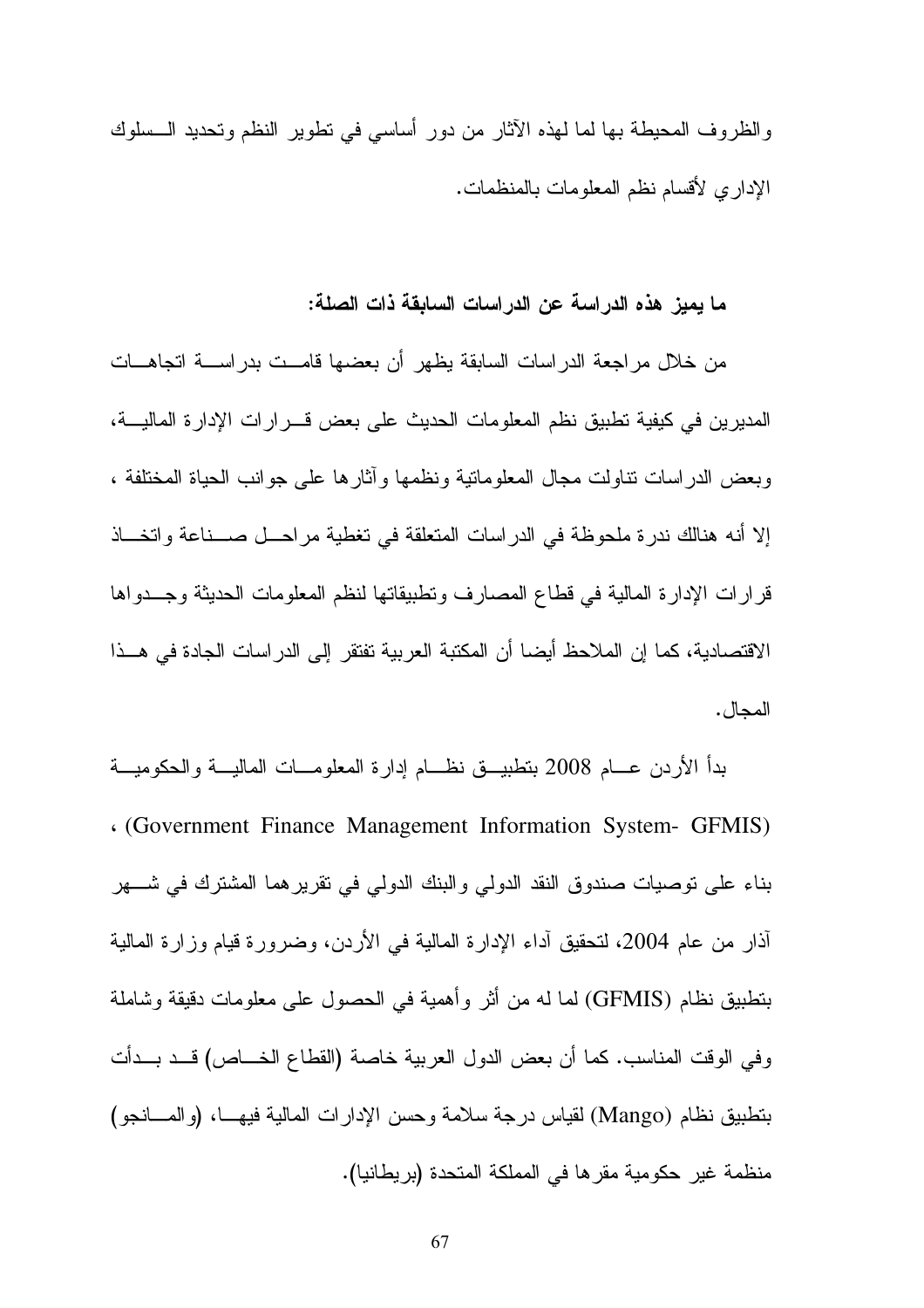والنظام الحديث، عبارة عن نظام مالي محاسبي وإداري حكومي محوسب متكامـــل بربط الوزارات والدوائر الحكومية ماليا مع وزارة المالية ومن مميزاته: 1– توفير فاعدة بيانات تساعد في زيادة كفاءة الإدالة المالية. 2– التغطية الشاملة لكافة العمليات المالية و النقدية الحكومية. 3- تبادل النقارير المالية بسهولة وبسرعة . 4– تطبيق مبدأ اكتشافية في البيانات المالية. 5– اتخاذ القرارات المناسبة في الوقت المناسب.

أما الدراسة الحالية، فإن ما يميز ها عمن سبقها من الدر اسات و الأبحاث، هي أنهـــا تبحث في جانب هام وحيوي ألا وهو أثر نظم المعلومات الحديثة على صناعة قــــرارات الإدارة المالية في قطاع المصارف الأردنية ومعرفة دورها في تحقيق الجـــودة الـــشاملة و الخدمات المميز ة لز بائنها.

والباحث برى أن هذه الدراسة نقيس أهمية الإفصاح عن المعلومات الـــواردة فــــي القوائم المالية والتدفقات النقدية، ولم يقم الباحث بقياس دقة المعلومات لأنها خارج إطـــار هذه الدر اسة.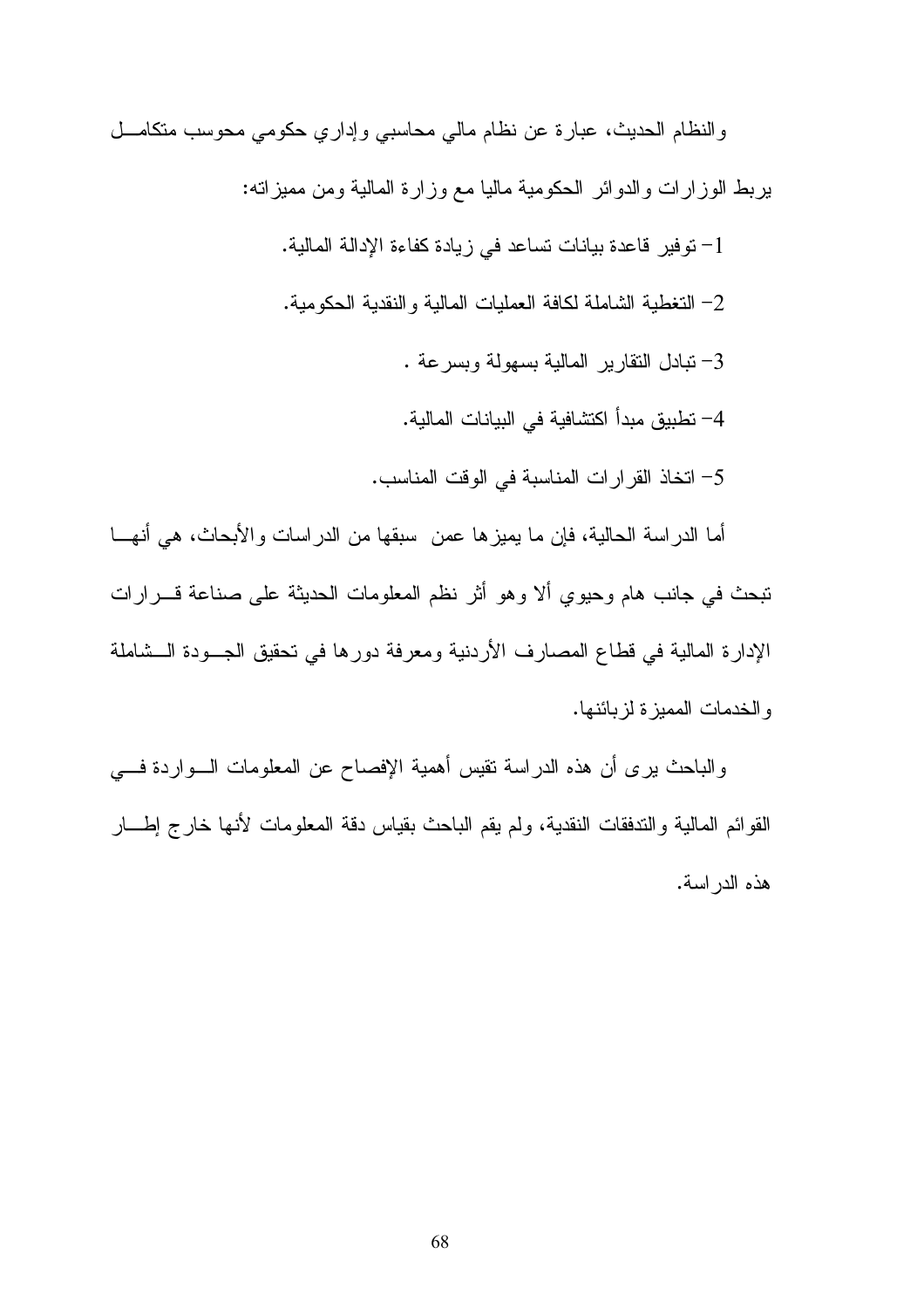# الفصل الثالث

### الطريقة والإجراءات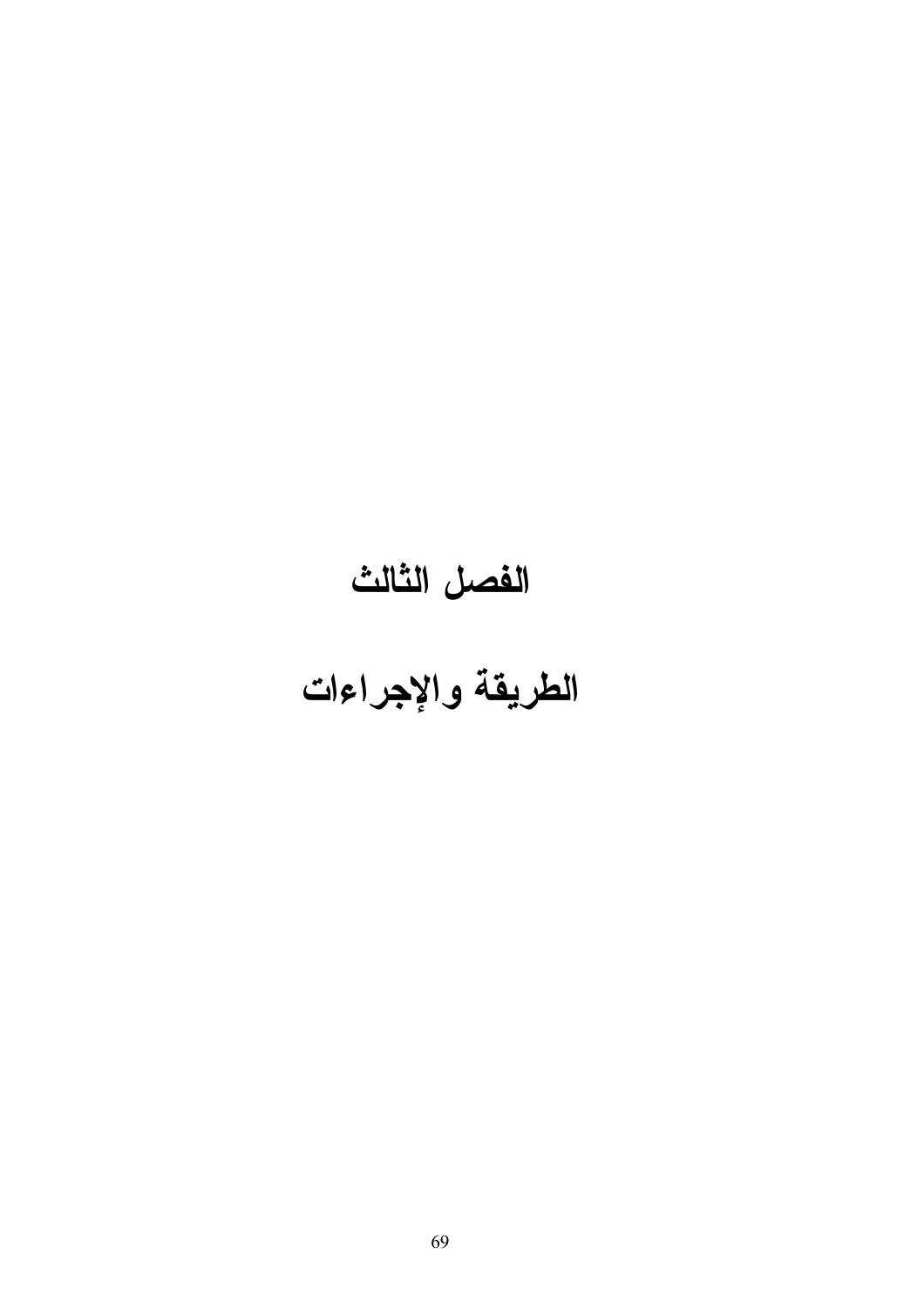أولا: منهج وإجراءات الدراسة:

1– مجتمع الدراسة:

بالنظر إلى أن مجتمع الدراسة، هو قطاع المصارف العربية والأجنبية في عمـــان-الأردن، والبالغ عددها (7) (ستاندرد نشارنرد، سيتي . إن . أي، سوسيتيه جنرال، لبنان والمهجر، عودة ، الكويت الوطني، الرافدين).

### جدول (2)

المصارف العربية والاجنبية قيد البحث والعاملة في الأردن وعدد فروعها

| عدد الفروع     | الجنسية         | اسم المصرف     | الرقم          |
|----------------|-----------------|----------------|----------------|
| 8              | بريطاني         | ستاندردتشارترد | $\mathbf{1}$   |
| $\overline{2}$ | أمريكي          | سيتي . إن . أي | $\overline{2}$ |
| 16             | أوروبي – لبناني | سوسيتيه جنرال  | 3              |
| 1              | لبناني          | لبنان والمهجر  | $\overline{4}$ |
| 8              | لبناني          | عودة           | 5              |
| 1              | كويتى           | الكويت الوطني  | 6              |
| 3              | عراقي           | الر افدين      | 7              |

المصدر : موقع النقرير السنوي للبنك المركزي نهاية عام 2007، البنك المركـــزي الأردنــــي  $.2007/7/16$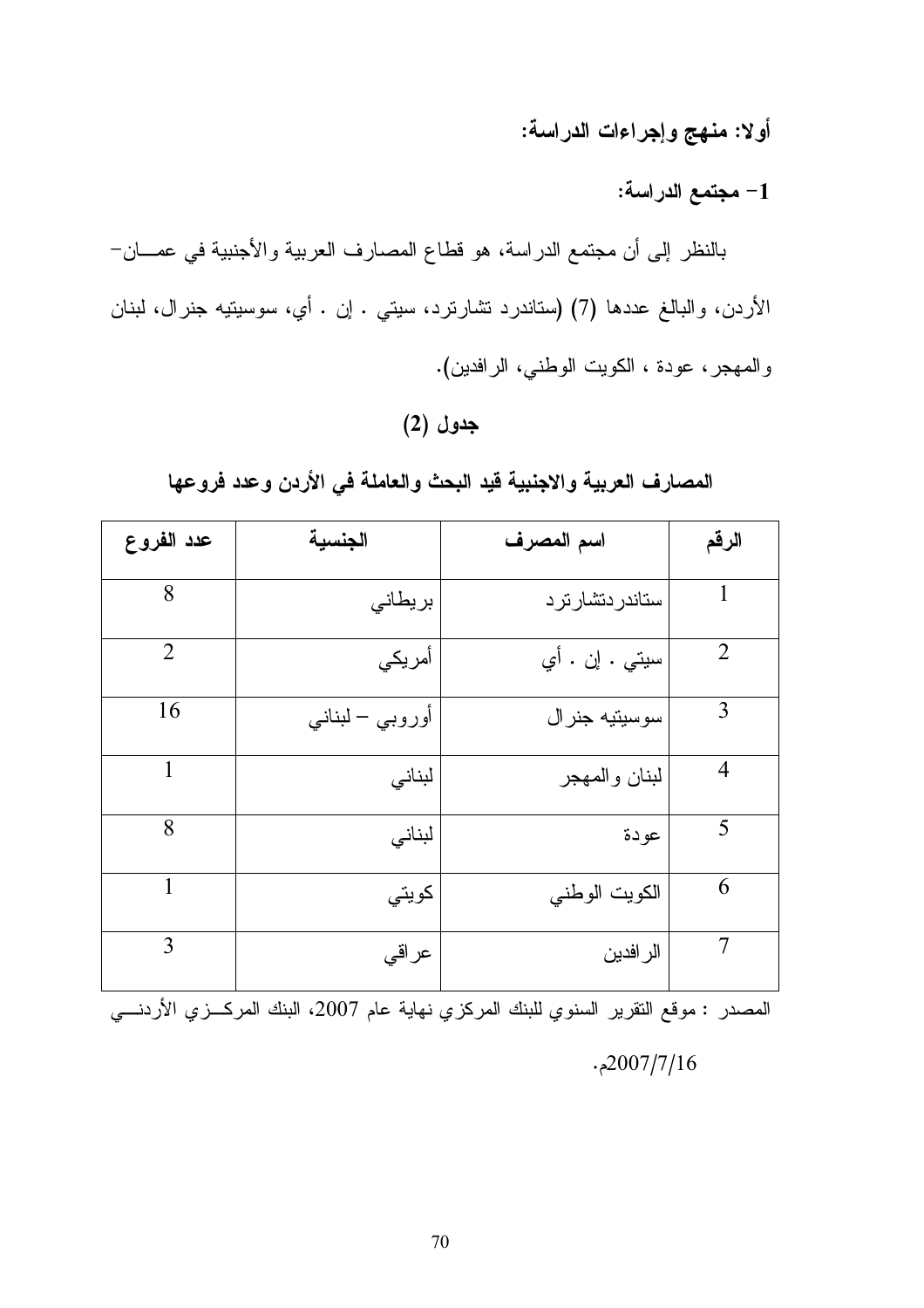2– وحدة التحليل والمعاينة:

تكونت أفراد عينة الدراسة من عينة محـسوبة مــن المــديرين التنفيــذيين (38) والمديرين للدوائر الرئيسية وعددهم (62) .

3– تصميم عينة الدراسة:

بعد تعريف وتحديد المجتمع المستهدف والذي بلغ عدده (251) تسم ســحب عينـــة عشوائية من مجتمع الدراسة بنسبة (62%) حيث ترجع هذه النسبة إلى حرص الباحــث على كون نلك العينة ممثلة لمجتمع الدراسة بشكل كبير من أجل إمكانية التوصل إلى نتائج علمية دقيقة وصلاقة بمكن تعميمها على مجتمع الدر اسة.

وقد هدف الباحث لأن يكون هناك توازن في الاختيار والانتقاء لوحدات العينة قدر الإمكان بقصد الحفاظ على وحدات ممثلة لمجتمع الدراسة.

إن مجتمع الدراسة هو المصارف العربية والأجنبية، لذلك تم توزيــــع اســـتمارات الاستبانة وعددها (140) على (7) مصارف عربية واجنبية علـــي المـــديرين العـــامين ونوابهم ومساعديهم ومن يرتبط بهم من الإدارات الرئيسة، واسترد الباحث (130) استبانة من مجموع العدد الذي تم توزيعه. وبعد المراجعة والندقيق تم استبعاد (5) استبانات لعدم الصلاحية لأغراض التحليل ليكون عدد الاستبانات التي يشملها التحليل (125) استبانة . وبالتالي فإن نسبة الاستجابة هي (3ر82%) من مجموع وحدة المعاينة مـــن المـــديرين ، وهي نسبة مقبولة إحصائيا.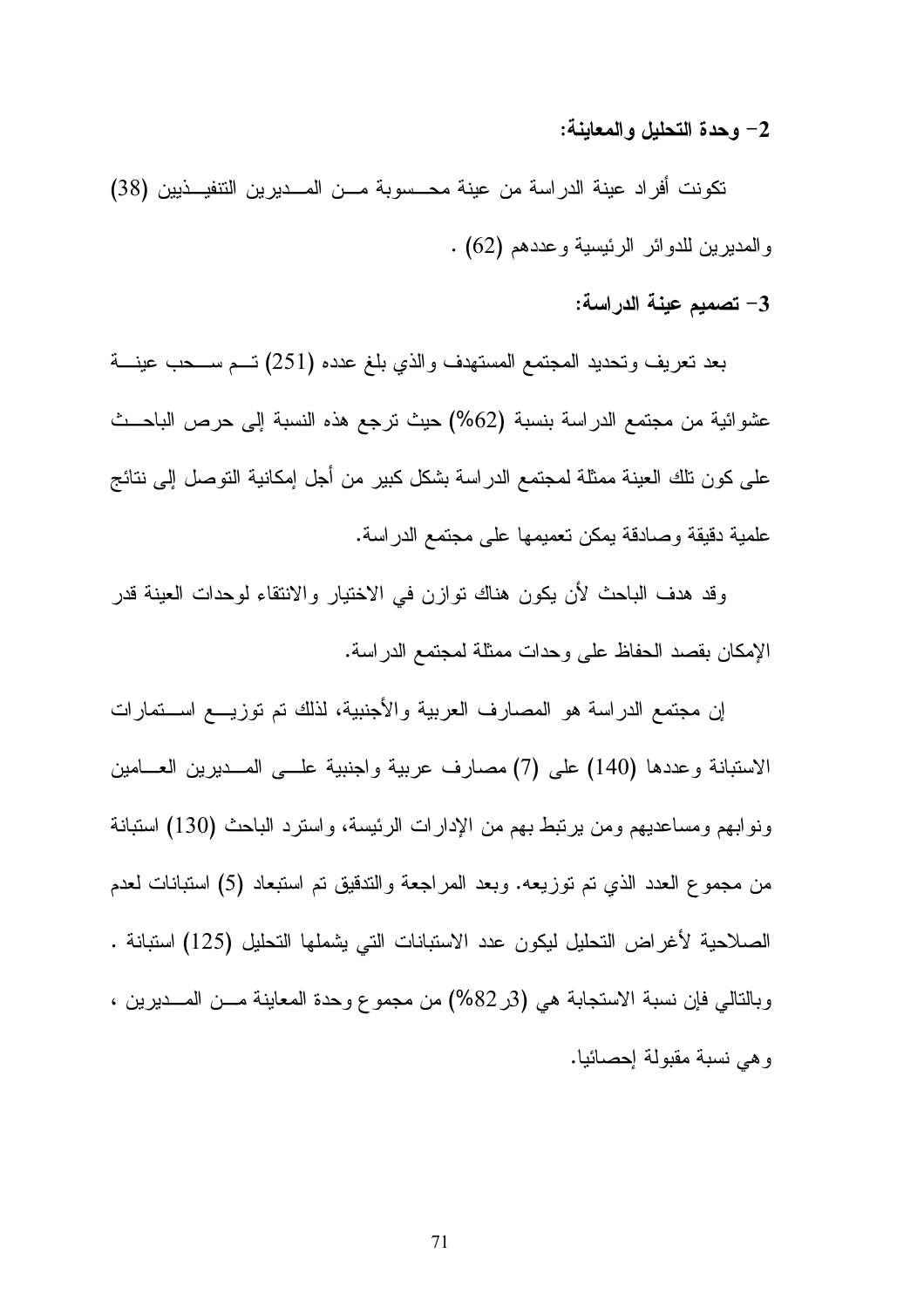### ثانيا: أساليب جمع البيانات والمعلومات:

سعي الباحث في جمعه للبيانات والمعلومات من خلال مصدرين هامين: 1– المصادر الثانوية:

وتمثِّل الجانب النظري للدراسة الحالية، من خلال المصادر الثانوية عـــن طريـــق مر اجعة مجموعة المراجع من الكتب والمؤلفات والإحصاءات والسدوريات والدر اسسات العلمية والرسائل الجامعية والمعلومات المتسوافرة علسى شسبكة المعلومسات العالميسة (الانتز نت)، هذا فضلا عما توفر للباحث من سجلات رسمية لبعض المصار ف المشمولة بالدراسة والمتعلقة بموضوع الدراسة، كالميزانيات الرسمية والتقارير والمصادر المحكمة. 2– المصادر الأولية:

قام الباحث بتصميم استبانة بهدف جمع البيانات الأولية المساعدة في تحقيق أغراض الدراسة والملحق رقم (1)، وذلك اعتمادا على ما نطلبته متغيرات الدراسة، وما استفاد من إطلاعه على ما نتاولته الدراسات السابقة، وإجرائه لبعض المقابلات مع عدد من المديرين في مصارف لبنان والمهجر وعودة والكويت الوطنبي والرافدين ونشارترد ، للاستماع إلىي أرائهم والاستفادة من خبراتهم حول النموذج المقترح، كما تم إجراء مقابلات أخرى مــــع عدد من الأساتذة الأكاديميين في عدد مـــن الجامعـــات الرســـمية والخاصــــة الأردنيـــة والمختصين في مجال نظم المعلومات والإدارة المالية والمصرفية لاستشارتهم والاستئناس بأرائهم وخبراتهم من أجل الأخذ بإرشاداتهم والوقوف على درجة الصدق والشبات الداخلي لفقرات الاستبانة وتغطيتها لتغيرات وأبعاد الدراسة ونموذجها المقترح، وقد تم الأخذ برأى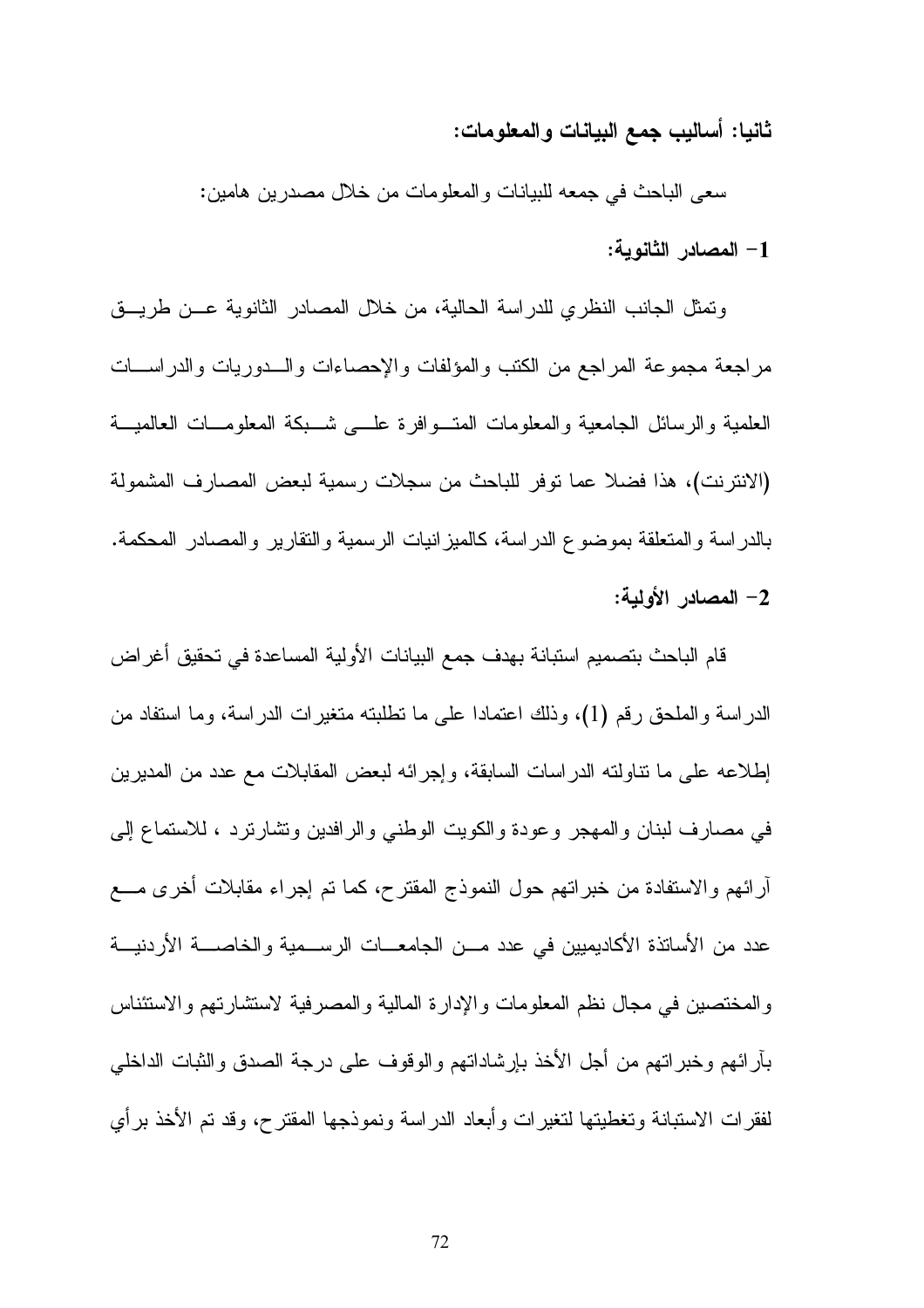الأغلبية ، عندما كان يجمع خمسة منهم على إجراء النعديل أو الحذف أو الإضـــافة لأي فقر ة من فقر ات الإستبانة.

وقد تم تصميم (الاستبانة) المشار إليها في الملحق (1) كــأداة لقيـــاس متغيـــرات الدر اسة.

ثالثًا: أداة الدراسة:

سعى الباحث في إعداد أسئلة تصميم الاستبانة إلى تحقيق الهدف المتمثل في جمـــع البيانات بالاعتماد على المدخل النظر ى للدر اسة و الدر اسات السابقة ذات الصلة، لمعر فسة مدى أثر نظم المعلومات الحديثة على عملية صناعة قرارات الإدارة الماليسة فسى هسذه المصارف، ومدى النزام المديرين بألية نطبيق هذه النظم لدعم عملية صـــناعة قـــرارات الإدارة المالية، كون الإدارات العامة هي المعنية بصناعة واتخاذ القرارات المالية المهمة.

لقد تباينت درجة تعاون المصارف مع الباحث ، فبعضها تعاون إلى أقصى الحدود الممكنة لمهم، وكانت الاستجابة عالية، ومنها مصرف لبنان والمهجر ومــصرف عــودة، ومصرف الكويت الوطني، ومصرف الرافدين، ومصرف ستاندرد تشارترد، ومــصرف سيتي ، ومصر ف سوسيتيه جنر ال.

ر ابعا: أساليب التحاليل الاحصائية:

بعد إنمام عملية نجميع البيانات ونبويبها، نم الاستعانة بالحاسب الآلبي ونشغيل إحدى نظم التطبيقات الإحصائية الجاهزة المعتمدة في بحوث العلوم الاجتماعية (SPSS V.11)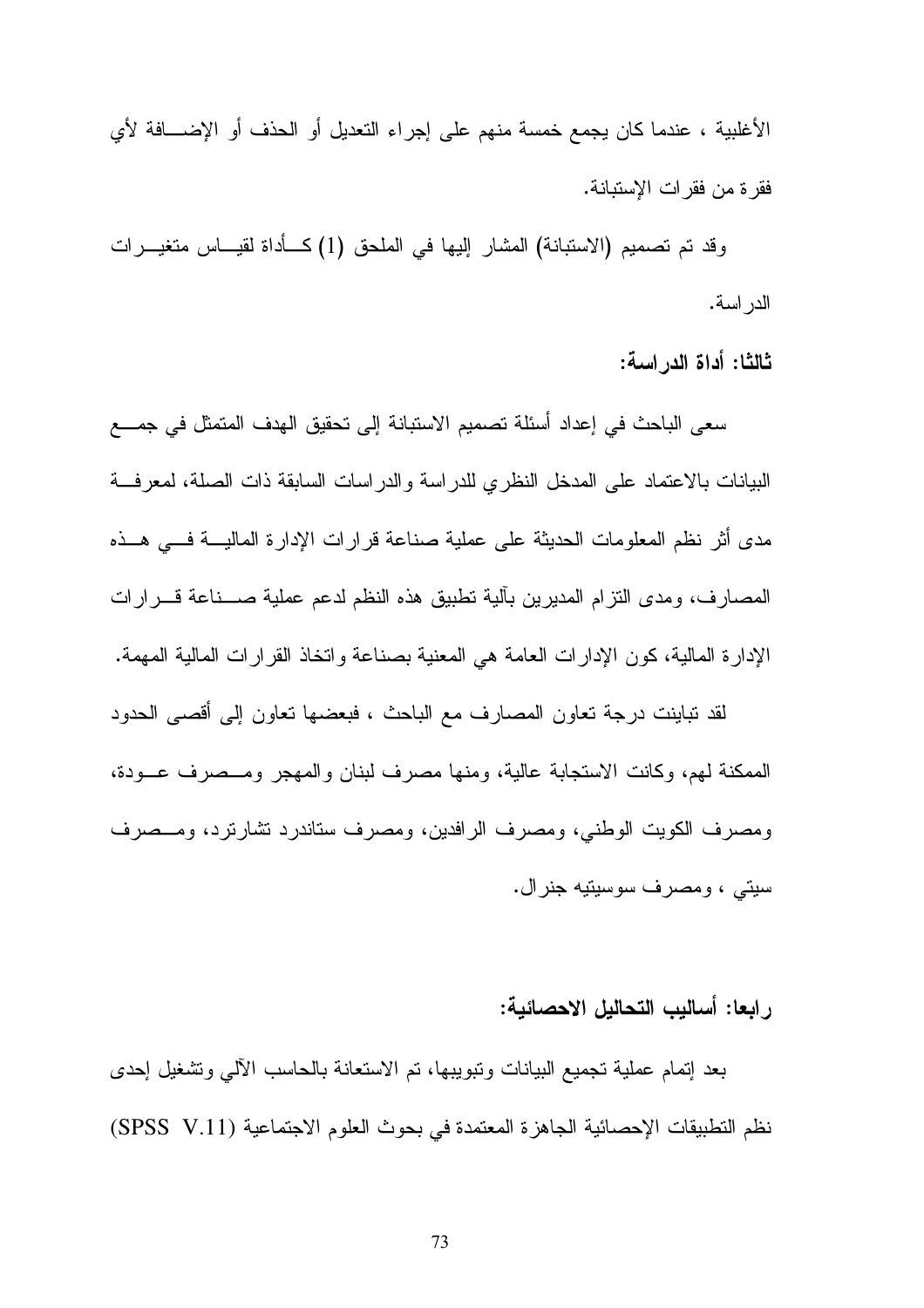لإدخال وخزن وتحليل البيانات المجمعة، في حين استخدمت بعــض أســـاليب الإحـــصـاء الوصفى والتحليل لإظهار خصائص الأفراد المبحوثين واختبار الفرضيات ونتلخص هذه الأساليب ومجالات استخدامها بما يلي:

- معيار (Cronbach's Alpha) كرونباخ ألفا، لقياس الاعتمادية.
- معامل الارتباط لبيان العلاقات الارتباطية بين المتغير ات في الدر اسة الحالية.
	- الوسط الحسابي والنسب المئوية للإجابات.
- (Sample Paired T- test) لقياس الاتجاهات و الأنماط الفكرية الإدر اكية لمتخــذي القرارات لدى الأفراد المبحوثين في الدراسة نتيجة الاختلاف في المواقــف للإنمـــاط و الاتجاهات ببنها.
	- أسلوب النتبابين (ANOVA).
	- تحليل التباين الثنائي لاختبار الفروق.

### خامسا: اختبارات الصدق والثبات

#### اختبار الصدق (Validity):

لصدق المقياس أنواع مختلفة، منها صدق المحتوى والبناء والمواجهــة وبالمجمــل يقصد منها النحقق من أن أداة القياس صـالحة لقياس ما تهدف إلى قياسه، لذلك تم الاعتماد علي قياس صدق المواجهة والمحتوى والبناء من خلال عرض المقياس على عـــدد مـــن السادة المحكمين من ذوي الاختصاص، وهم المشار إليهم في الملحق رقم (2)، حيث تسم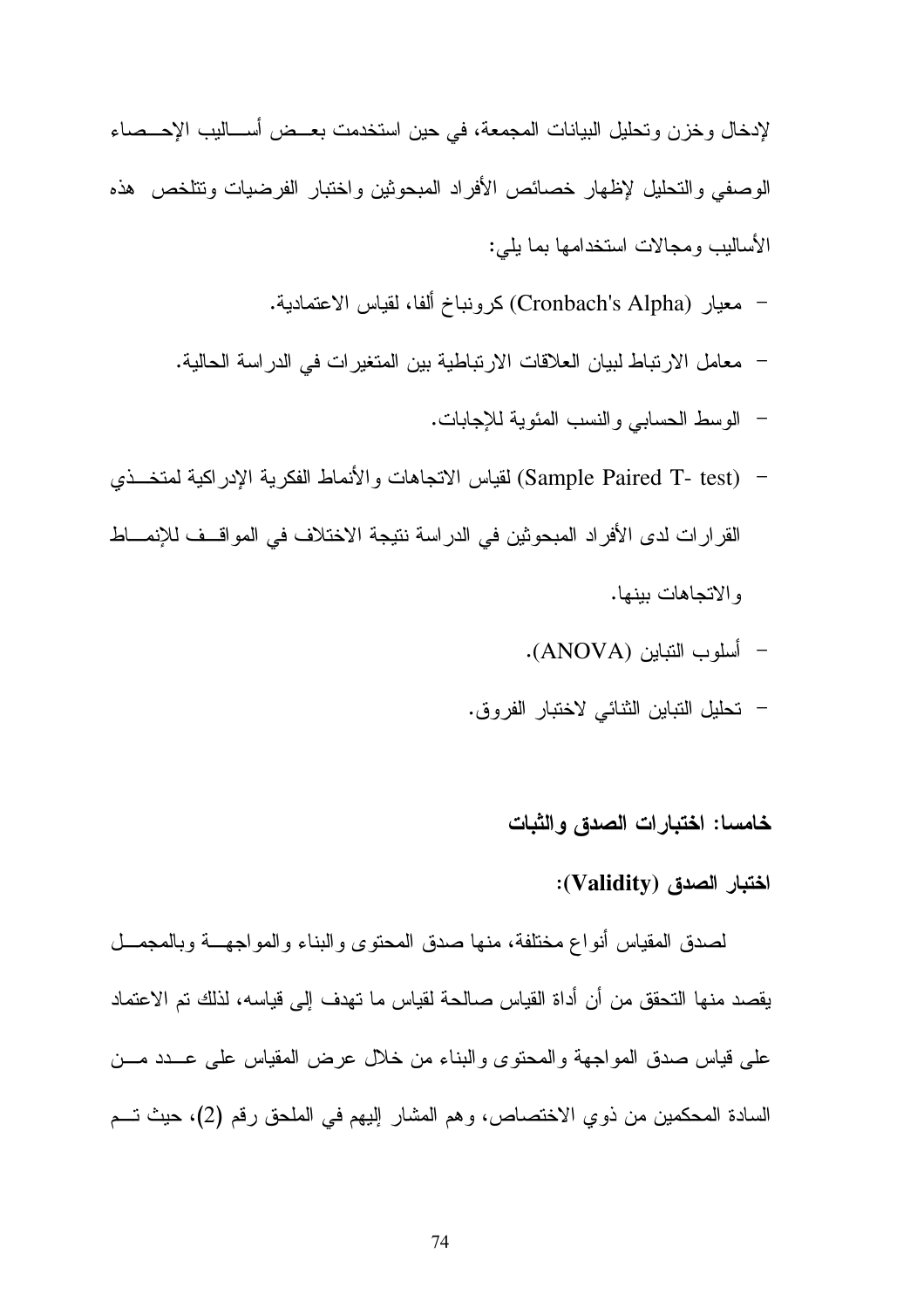إخضاع أداة القياس للاختبار للوقوف على صدقها وثباتها، يعني اختبار الصدق هو معرفة قدر ة فقر ات الاستبانة على قياس ما صممت من أجله.

كما تم الأخذ بمعظم ملاحظاتهم من حيث التعديل أو الحذف أو الإضـــافة، إلـــي أن استقر المقياس على الشكل النهائي الذي يوضحه الملحق رقم (1) ، وأخيرا تسم توزيسع العبارات بطريقة متباعدة وليست متسلسلة ، لكي نكون الإجابات عنها أكثر دقسة، وأقسل تحيز ا.

اختبار الثبات (Reliability)

يشير مصطلح الثبات إلى أن مؤشرات الاستقرار والرسوخ في الأداة متوفرة لقياس المفهوم، ويعني اختبار الثبات التأكد من المقياس المستخدم الذي يعطي النتائج ذاتهـــا إذا أعيد نطبيقه على المبحوثين أنفسهم مرة أخرى، وذلك باستخدام معامل الثبات.

تستخدم عدة طرق لفحص الثبات، وبناء عليه، قام الباحث بتوزيع أداة القياس على عينة استطلاعية تكونت من (7) مبحوثين من المصارف عينة البحث، وتم إدخالها إلــــى الحاسب الآلبي – برنامج SPSS وباستخدام معامل (Cronbach's Alpha) نبين أن ثبات المقياس نساوي 82% وهي نسبة مقبولة إحصائيا، أي أن النموذج قد نم اختياره والنحقق من مدى الموثوقية به، وهو ما دفع الباحث نحو الخطوة اللاحقة، وهي التطبيق العملـــي على المصارف قيد البحث، علما أنه تم استخدام اختبار ( الفاكرونباخ ) لإختبار درجة توافق ردود المستجيبين على أسئلة الاستبانة، حيث بلغت قيمـــة الفاكرونبـــاخ82% (48) سؤال ، وهي نسبة جيدة كونها أعلى من النسبة المقبولة 60% .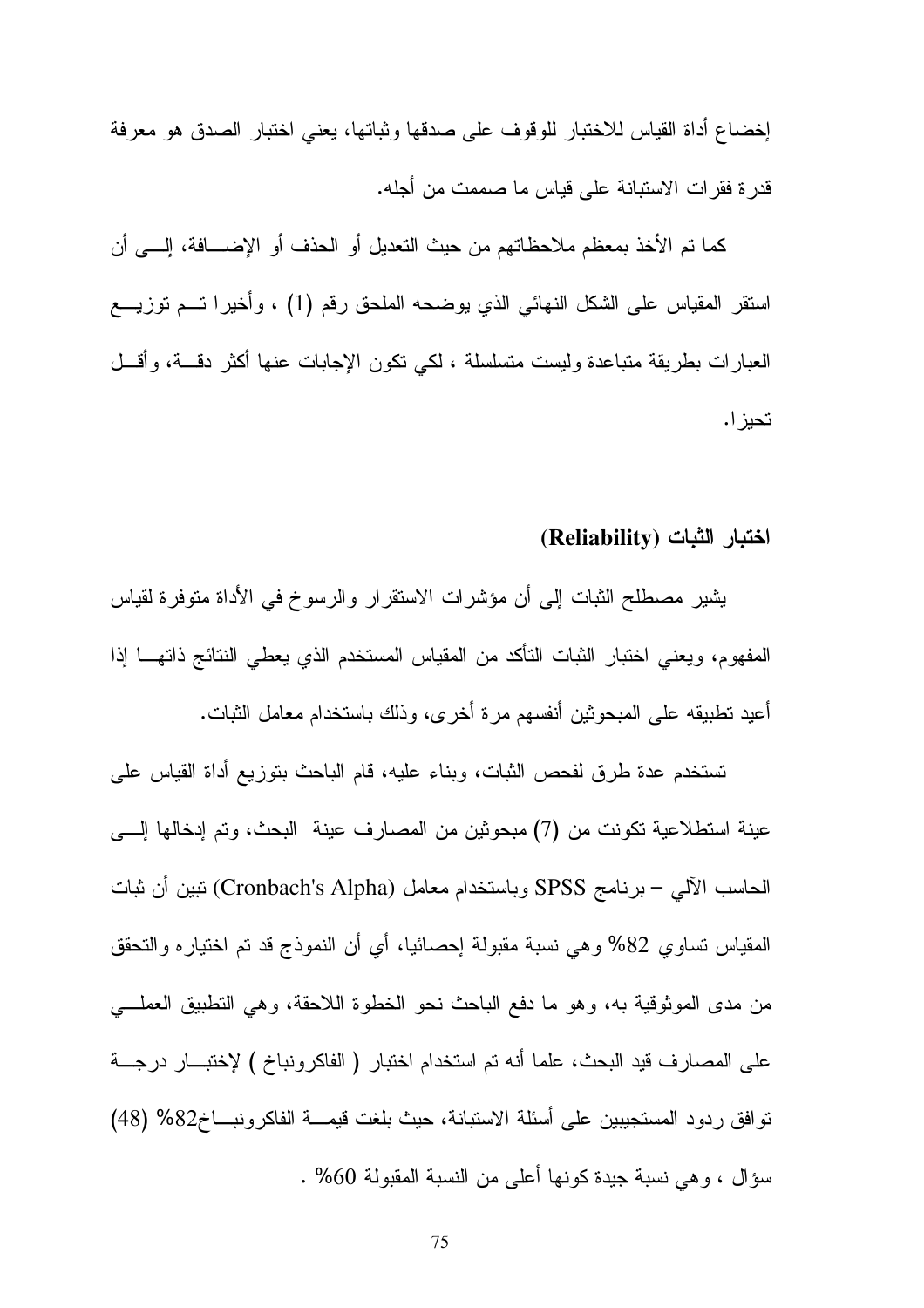## الفصل الرابع مناقشة نتائج التحليل الإحصائي واختبار الفرضيات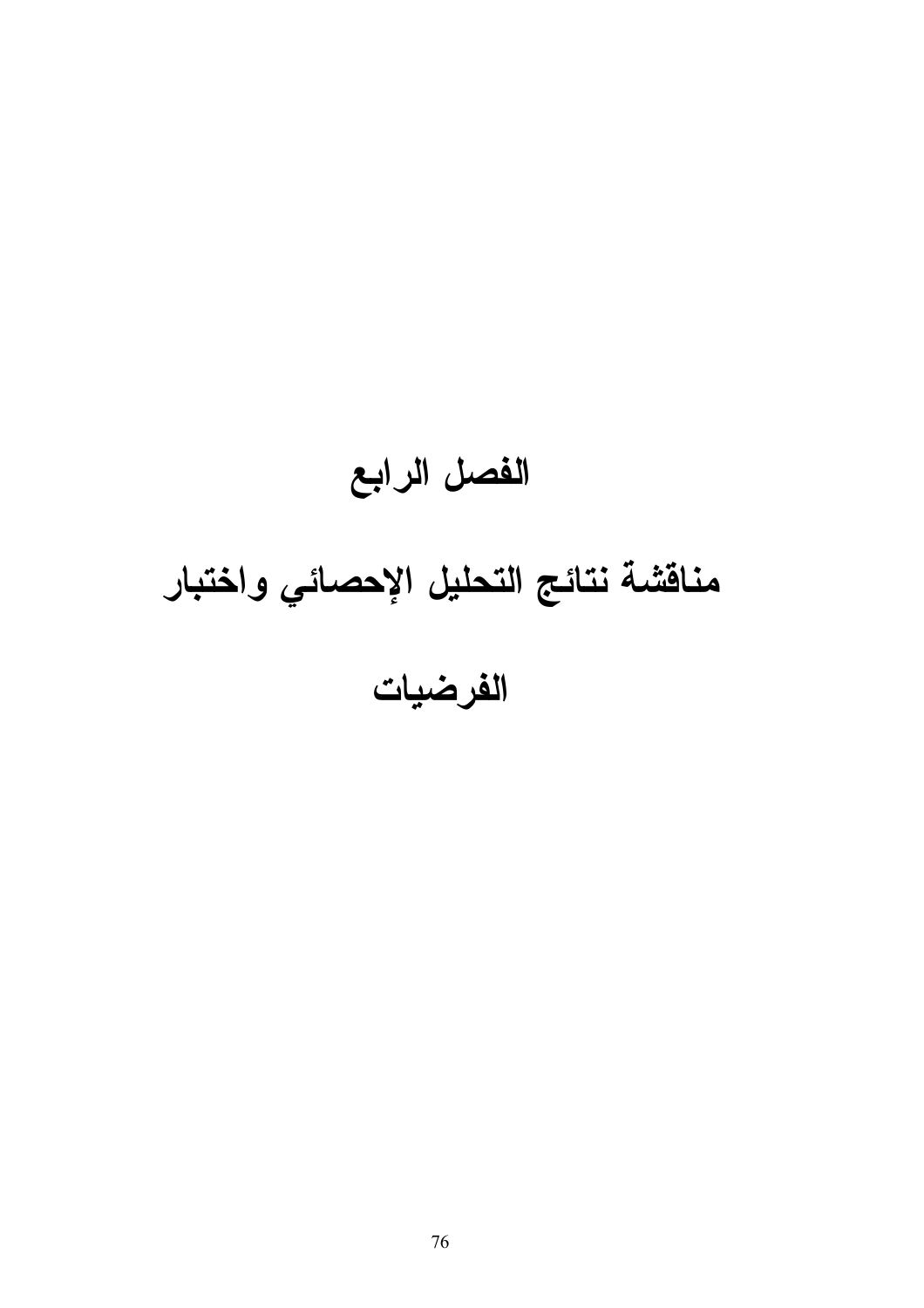أولا: المقدمة

تم عرض متغيرات الدراسة سواء منها المستقلة والتابعة، وتوضيح كيفية قياس كل منغير من هذه المتغيرات من خلال الاستبانة المرفقة ضمن ملحق الدراسة، للتعرف على مدى تأثير كل متغير من متغيرات الدراسة المستقلة عل كل متغير من المتغيرات التابعة، إضافة إلى التعرف على أثر المتغيرات المستقلة مجتمعة على المتغيرات المستقلة التابعة في هذه الدر اسة.

ويأتـي هذا الفصـل لـعرض النتائج التـي توصـل إليها البـاحث من خلال در استه هـــذه، بحيث يشتمل هذا الفصل على الإجابة عن أسئلة الدراسة بشكل مباشر ، ونقديم نتائج كـــل سؤال على حده، على ضوء ما نوصل إليه الباحث من نتائج نتعلق بأثر نظم المعلومـــات الحديثة على عملية صناعة قرارات الإدارة المالية في المصارف قيــد البحــث، وكـــذلك إجراءات وصف لخصائص عينة الدراسة.

ثانيا: عرض بيانات عينة الدراسة:

توضح النتائج أن معظم المستجيبين في المصـارف موضوع الدر اسة هم من الذكور ، حيث بلغ عددهم (90) فردا وبنسبة 2ر 74% من مجموع المـــستجيبين، ونتتاســـب هـــذه النتيجة تقريبا من نسب المشتغلين في المجتمع الأردني، حيث إن الغالبية العظمـــي مـــن الذكور (دائرة الأحصاء العامة، الأردن بالأرقام، 2007).

كما أن نسبة الأفراد ضمن أعمارهم (40) عاما فما دون كان 61% من مجمـــو ع المستجيبين ، مما يعني أن المصـارف تستقطب العمالة الشابة.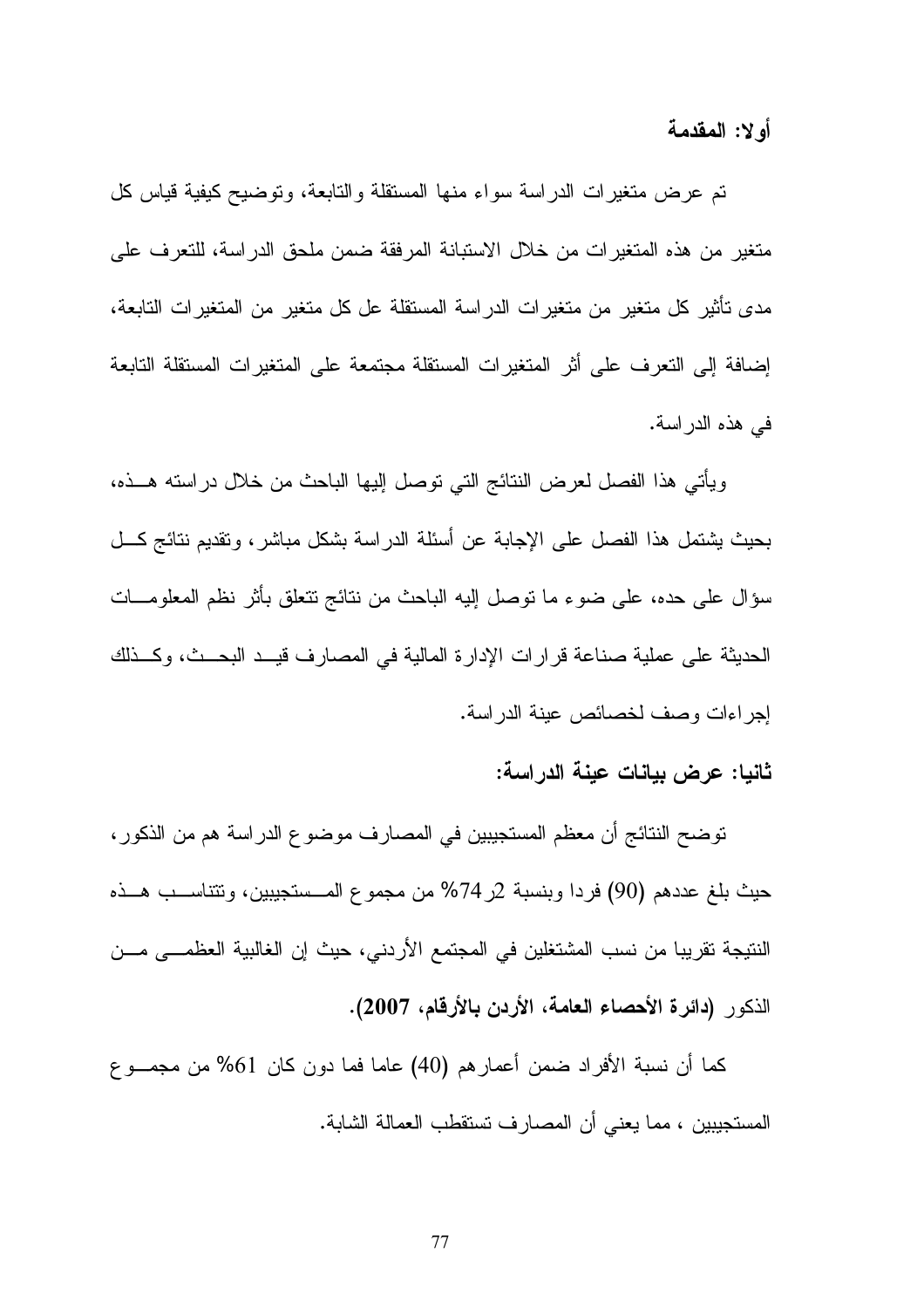وقد بلغت نسبة حملة الشهادات الجامعية الأولية والدراسات العليسا مسن الأفسراد المستجيبين 5ر 93% من المجموع الكلي للمستجيبين، مما يشير إلى أن المصارف تختار ذوى المؤهلات العلمية الجامعية الأولية والعليا لإشغال الوظائف القيادية أو أن المصارف تسهل حصول موظفيها على الدرجات العلمية العليا، مما يعكس سلوك إدارات المصارف في اختيار موظفيها المنسجم مع مبدأ " اختيار المتميزين" والذي يشكل أحد مبادىء بنساء الذكاء الجماعي في المصارف.

وبالنظر إلى سنوات الخبرة العملية في الموقع الوظيفي الحالي للأفراد المستجيبين ، يلاحظ أن النسبة الأكبر لخبرة المستجيبين كانت ضمن الفئة 1–5 سنوات وشـــكلت مـــا نسبته 8ر33% من الأفراد ، تلتها الفئة من 6–10 سنوات وبنسبة 7ر28% من مجموع المستجيبين . أي أن المديرين للإدارات ورؤساء الأقسام يقضون فترات قصيرة نسبيا في مو اقعهم الوظيفية، مما يعكس وجود سياسة تنقلات بين المواقع الوظيفية المختلفـــة تخـــدم أهدافا متعددة ، منها إكساب العاملين خبرات جديدة، ونقل الخبرات والمعلومات وتبادلهـــا ومشاركتها بين أجزاء المصرف وكذلك بين موظفيه.

وتعكس النتائج السابقة بمجملها إدراك إدارات المصارف للدور الهام والحرج الذي تلعبه الموارد البشرية، وخاصة المتميزين منهم لتحقيق غايات و أهداف تلك المصارف.

ويبدو للباحث أن استقطاب الشباب للعمل في منظمات الأعمال، ومنها المـــصـارف، مع نمتعهم بالمؤهل العلمي العالمي والخبرة العملية، قد يشكل عاملاً مساهما في زيادة فطنة هذه المصـارف. إذ لم تتطرق الدراسات السابقة لموضوع المؤهــل العلمـــي أو الخبـــرة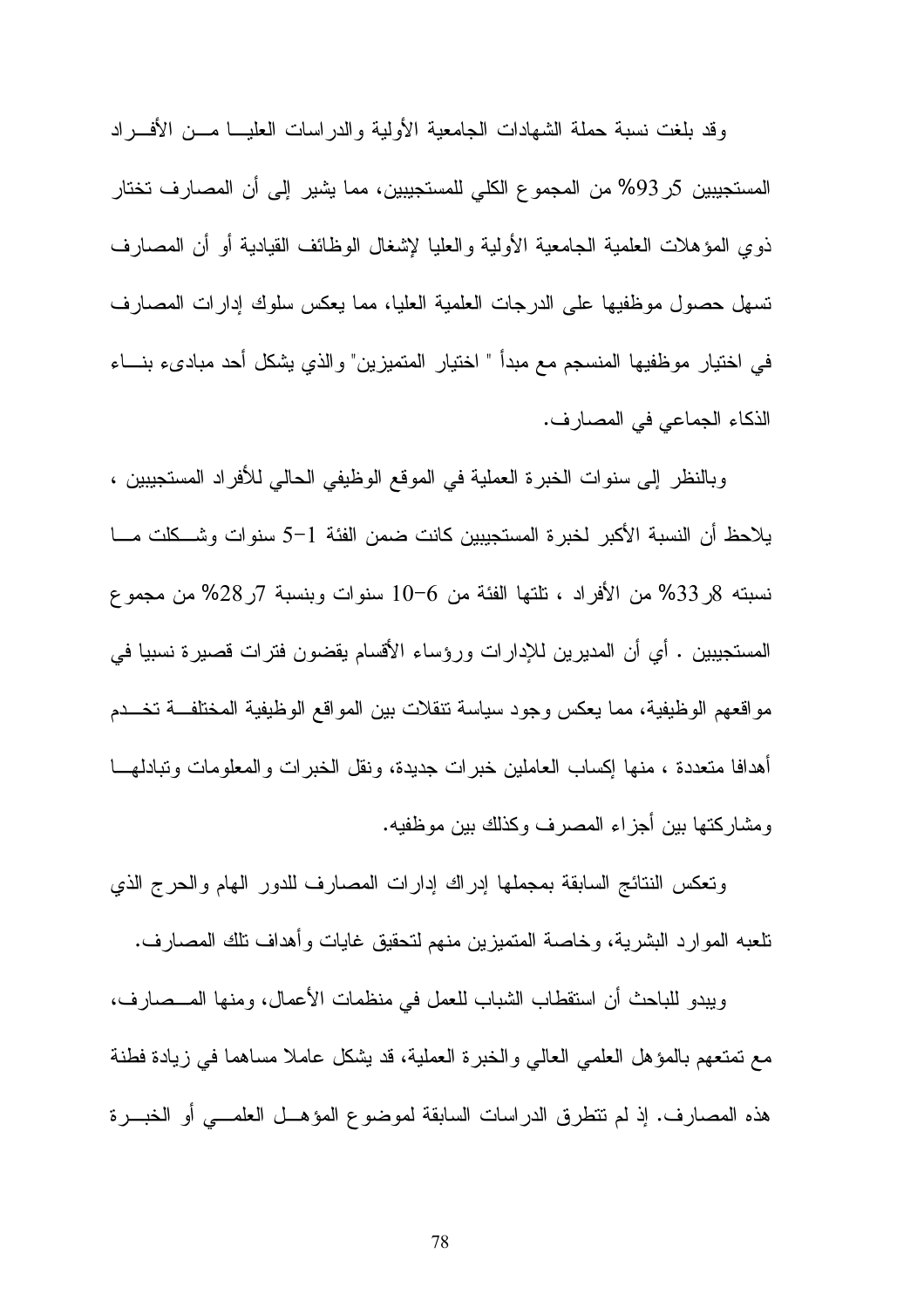العملية، وقد يحتاج هذين البعدين وتأثير هما على فطنة المصارف إلى مزيد مـــن البحـــث و الدر اسة من قبل المهتمين.

وقد نعكس النسب السابقة نوجه إدارات المصارف نحو إعطاء الشباب لنقلد مناصب إدارية قيادية ، وخاصة إذا نوافرت فيهم الكفاءة والجدارة.

لاحظ الباحث، أن معظم المديرين ورؤساء الأقسام في هذه المصارف هم من حملة شهادة البكالوريوس بنسبة 6ر 73% من المجموع الكلي، كما شكل كل من حملــــة شــــهادة الدبلوم العالي والماجستير ما نسبته 4% من المجموع الكلي للمستجيبين.

ولم يختلف الحال كثيرا بالنسبة لموقع المديرين للوظائف الرئيسة عن غيرها مـــن المواقع الوظيفية، فقد شكل حملة البكالوريوس منهم معظم من هم في موقع مدير دائــــرة، وبلغت نسبتهم 6ر73% .

أما وظيفة مدير عام فاقتصرت العينة على ثلاثة فقط وهم حملـــة الـــدكتوراه (2) ، والبكالوريوس (1).

ويلاحظ من النتائج في الجداول (4، 5، 7) أن معظم من يشغلون مواقع قيادية في المصارف هم من حملة شهادة البكالوريوس وشهادة الماجستير والدكتوراه ، حيــث بلـــغ مجموع نسبتهم 84% من المجموع الكلي لمن يشغلون مو اقع قيادية في المصار ف.

ويمكن تفسير ذلك بتوجه إدارات المصارف نحو إعطاء الاولوية للفوى المؤهل العلمي الأعلى بنبوء المواقع القيادية العليا فيها، إذ يشكل المؤهل العلمـــي أحـــد روافـــد الجدارة التي تسعى المصارف لتحقيقها لتتمكن من التصرف بفطنة وحكمة.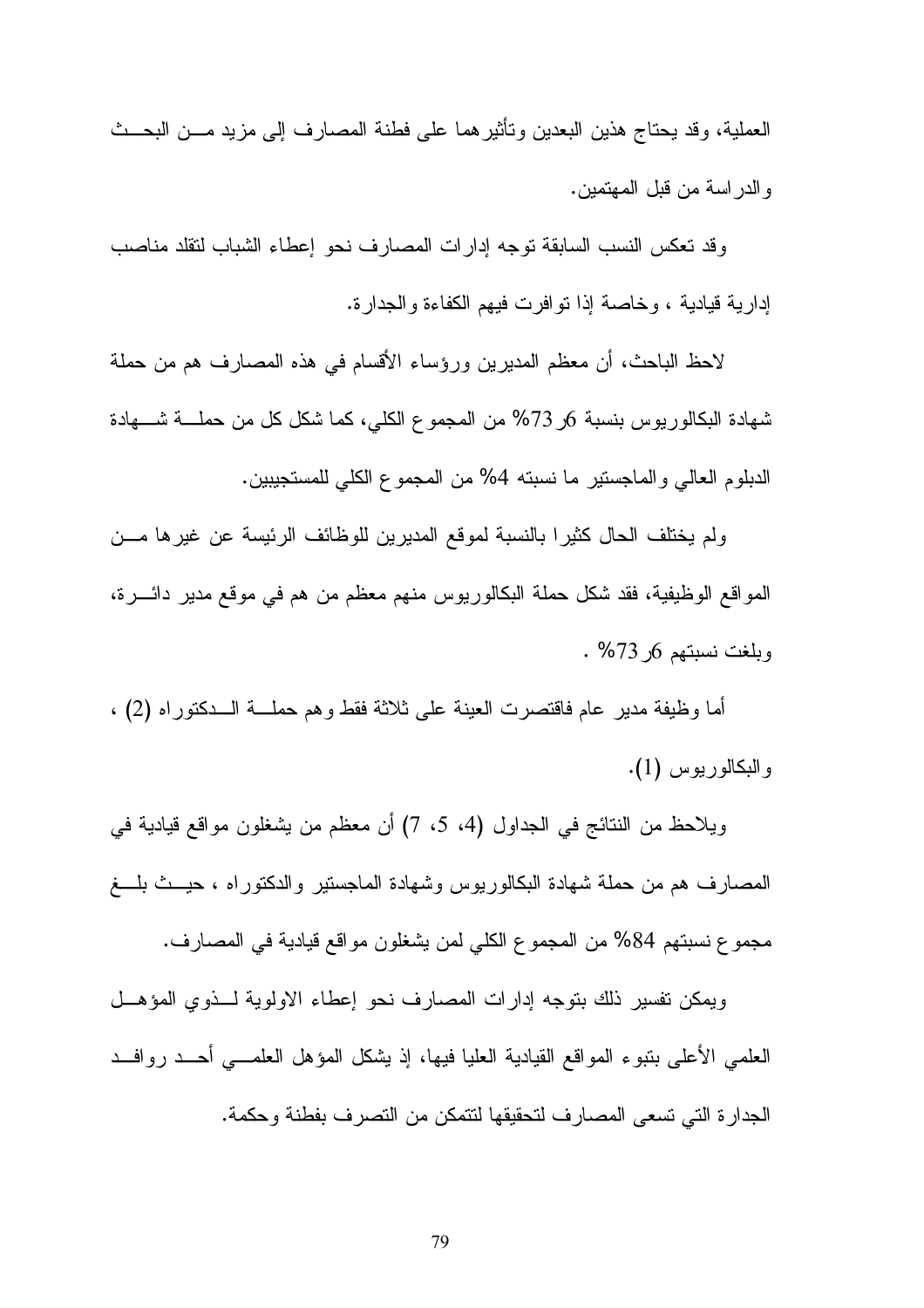أما اختيار الأفراد من حملة الدبلوم المتوسط لتولي مواقع قيادية في المصارف، وفق ما أشار بعض المديرين، فهو نتيجة الخبرة الطويلة التي اكتسبوها في العمل المـــصرفي والتي مكنتهم من الوصول ونبؤ نلك المواقع. فالمصارف كباقي منظمات الأعمال نلعـــب الموارد البشرية دورا هاما وحيويا في تحقيق غاياتها.

ولأهمية هذا الدور تستقطب المصارف المتميزين للعمل ضمن فريقها وخاصة فسى المواقع القيادية ، ونعمل على المحافظة عليهم بوسائل شتى، كَنْـــشْـجيعهم علــــى الــــسعي للحصول على درجات عليا ، وتسهيل ترقيتهم في السلم الوظيفي.

ولغرض بيان خصائص عينة الدراسة قام الباحث بتطوير الجداول التالية

### الجدول رقم (3)

| النسبة المئوية   | التكر إر | المصرف        |
|------------------|----------|---------------|
| 2ر 7             | 9        | سوستيه جنرال  |
| 2ر 7             | 9        | الكويت الوطني |
| 6ر 17            | 22       | ستاندر د      |
| 20 <sub>0</sub>  | 25       | لبنان والمهجر |
| 18 <sub>7</sub>  | 23       | الر افدين     |
| 6ر 9             | 12       | ستي           |
| 20 <sub>0</sub>  | 25       | عودة          |
| 100 <sub>0</sub> | 125      | المجموع       |

### خصائص عينة الدراسة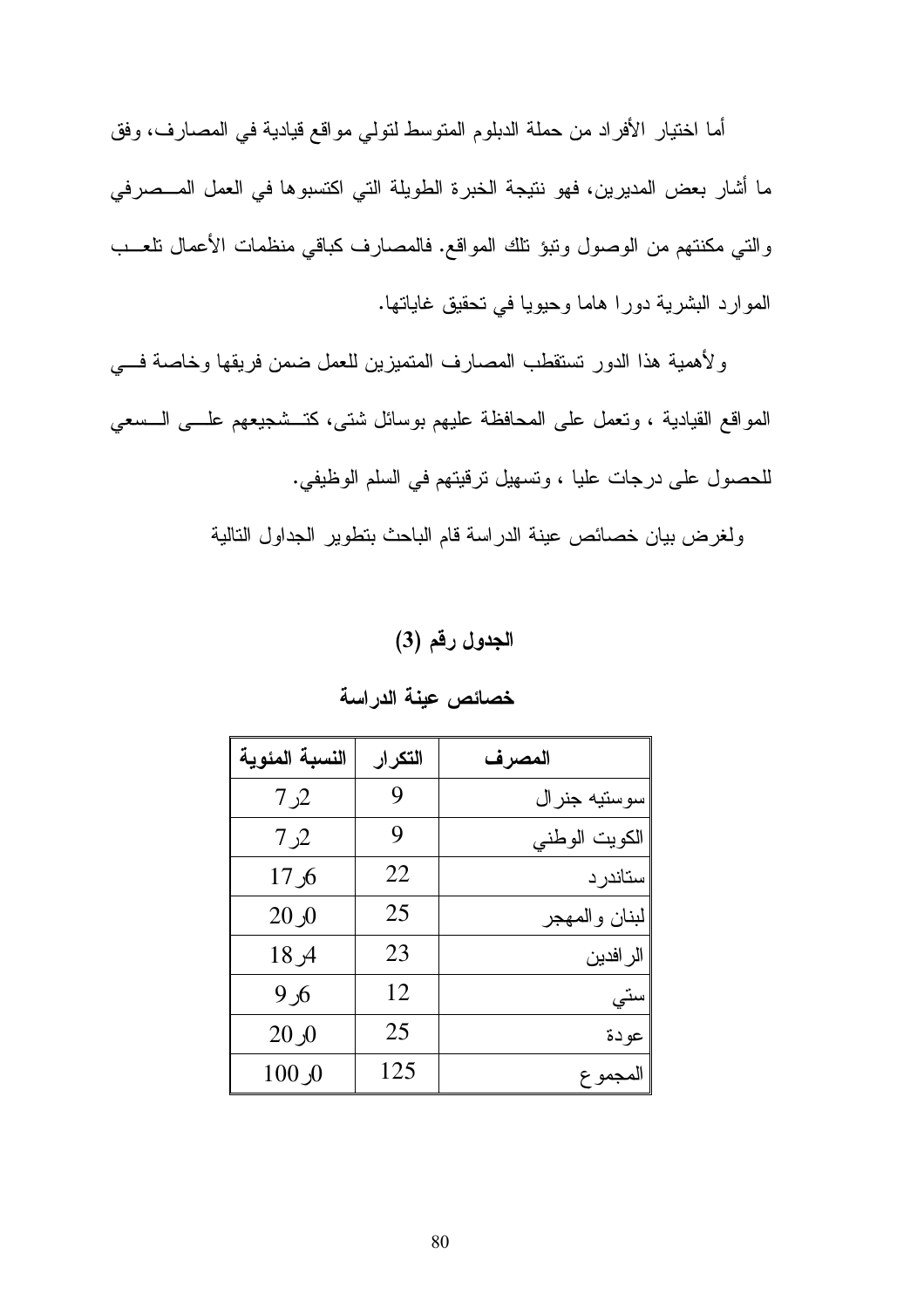يبين الجدول أعلاه أن اعلى نكرار من عينة الدراسة كان من مصرفي عـــودة ولبنــــان والمهجر حيث بلغ عددهم 25 فرد وبنسبة مقدارها 20% في حين كان أقل نكـــرار مـــن مصرفي سوستيه جنرال و الكويت الوطني إذ بلغ عددهم 9 أفـــراد وبنـــسبة مقـــدارها . %7.2

### الجدول رقم (4)

| النسبة المئوية | التكرار | المؤهل العلمى |
|----------------|---------|---------------|
| 2.4            | 3       | دكتوراه       |
| 13.6           | 17      | ماجستير       |
| 2.4            | 3       | دبلوم عاليي   |
| 73.6           | 92      | بكالوريوس     |
| 8.0            | 10      | دبلوم متوسط   |
| 100.0          | 125     | المجموع       |

خصائص عينة الدراسة حسب متغير المؤهل العلمى

يبين الجدول أعلاه أن اعلى نكرار من عينة الدراسة كان من حملة البكالوريوس حيث بلغ عددهم 92 فرد وبنسبة مقدارها 73.6% في حين كان أقل نكرار من حملة الـــدكتوراه إذ بلغ ً عددهم 3 أفراد وبنسبة مقدارها 2.4%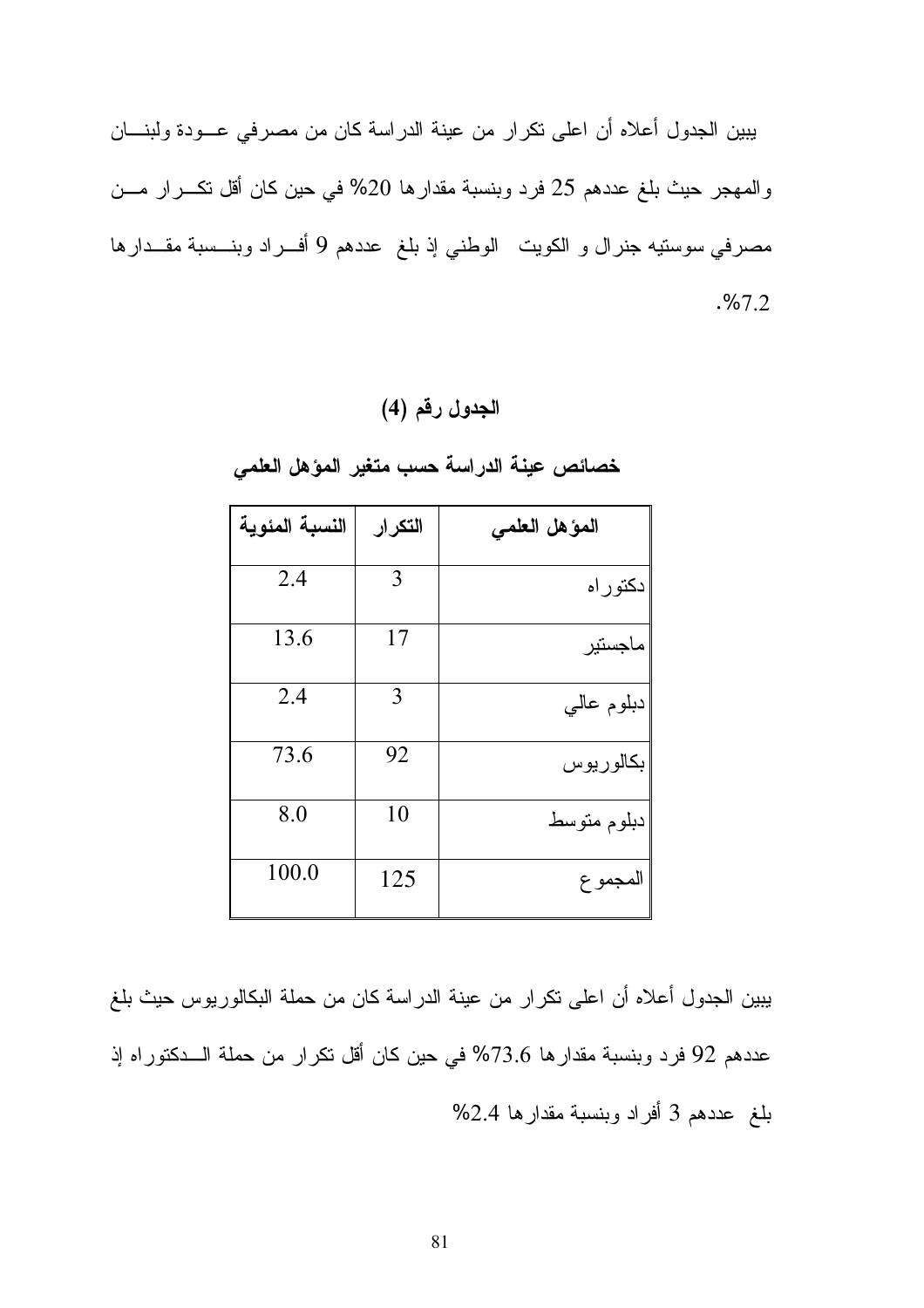### الجدول رقم (5)

| النسبة المئوية | التكرار | التخصص                           |
|----------------|---------|----------------------------------|
| 40.8           | 51      | محاسبة                           |
| 16.0           | 20      | علوم حاسوب                       |
| 28.8           | 36      | علوم ادارية                      |
| 14.4           | 18      | علوم مجتمع وبعض العلوم الانسانية |
| 100.0          | 125     | المجمو ع                         |

خصائص عينة الدراسة حسب متغير التخصص

يبين الجدول أعلاه أن اعلى نكرار من عينة الدراسة كان من من تخصص المحاسبة حيث بلغ عددهم 51 فرد وبنسبة مقدارها 40.8% في حين كان أقل تكرار من التخصــصات الاخرى إذ بلغ عددهم 18 فرداً وبنسبة مقدارها 14.4%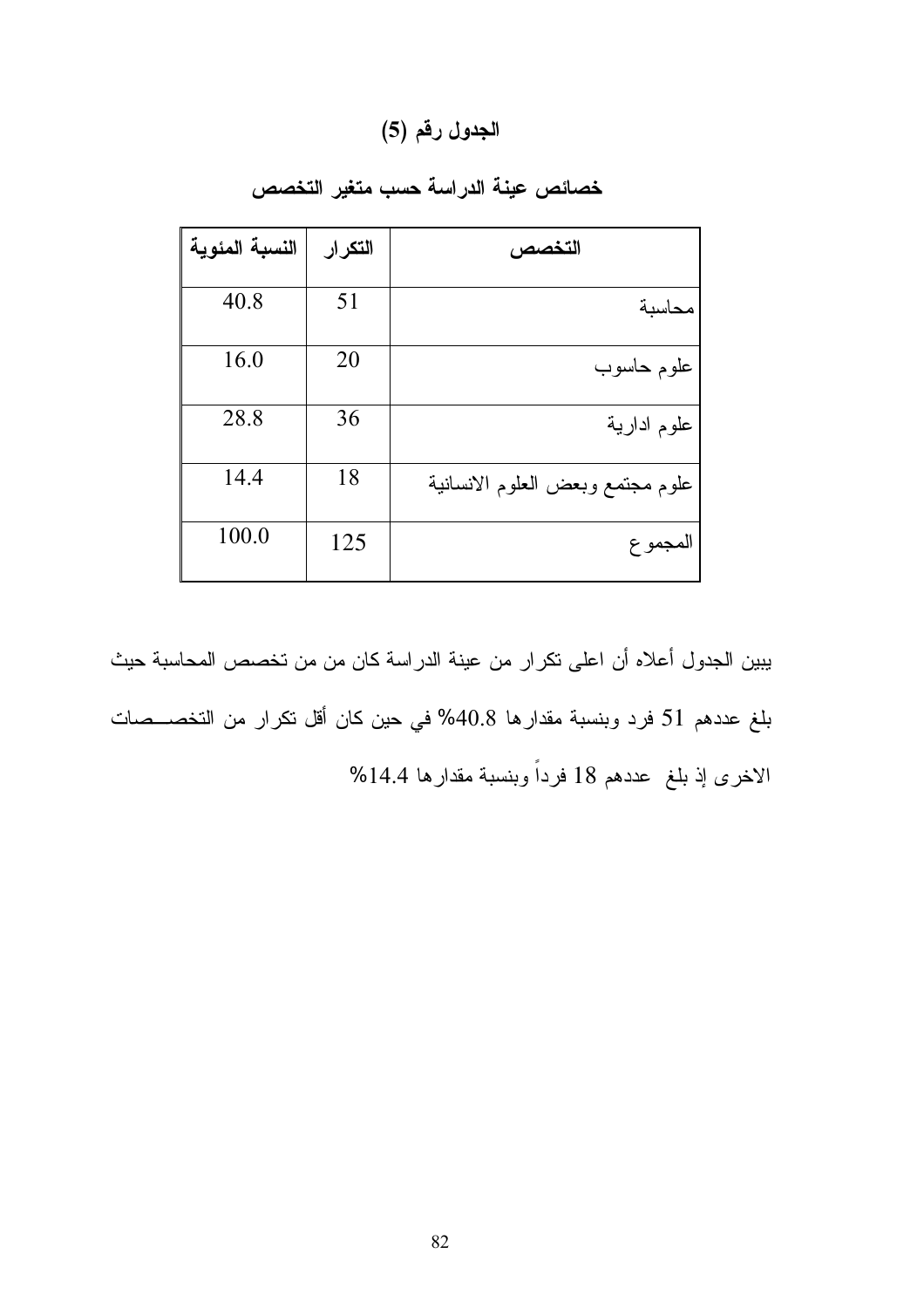### الجدول رقم (6)

| النسبة المئوية | التكرار | عدد سنوات الخبرة في المصرف |
|----------------|---------|----------------------------|
| 28.8           | 36      | 3سنوات فاقل                |
| 10.4           | 13      | من 4– 5 سنوات              |
| 16.0           | 20      | من 6–10 سنو ات             |
| 20.8           | 26      | من11–15 سنة                |
| 16.0           | 20      | من16–20 سنة                |
| 8.0            | 10      | من 21 سنة فاكثر            |
| 100.0          | 125     | المجموع                    |

خصائص عينة الدراسة حسب متغير الخبرة عدد سنوات في المصرف

يبين الجدول أعلاه أن اعلى تكرار من عينة الدراسة كان من اصحاب الخبرة 3 ســـنوات فأقل حيث بلغ عددهم 36 فرد وبنسبة مقدارها 28.8% في حين كان أقسل نكـــرار مـــن أصحاب الخبرة من 21 سنة فأكثر إذ بلغ عددهم 10 أفراد وبنسبة مقدارها 8%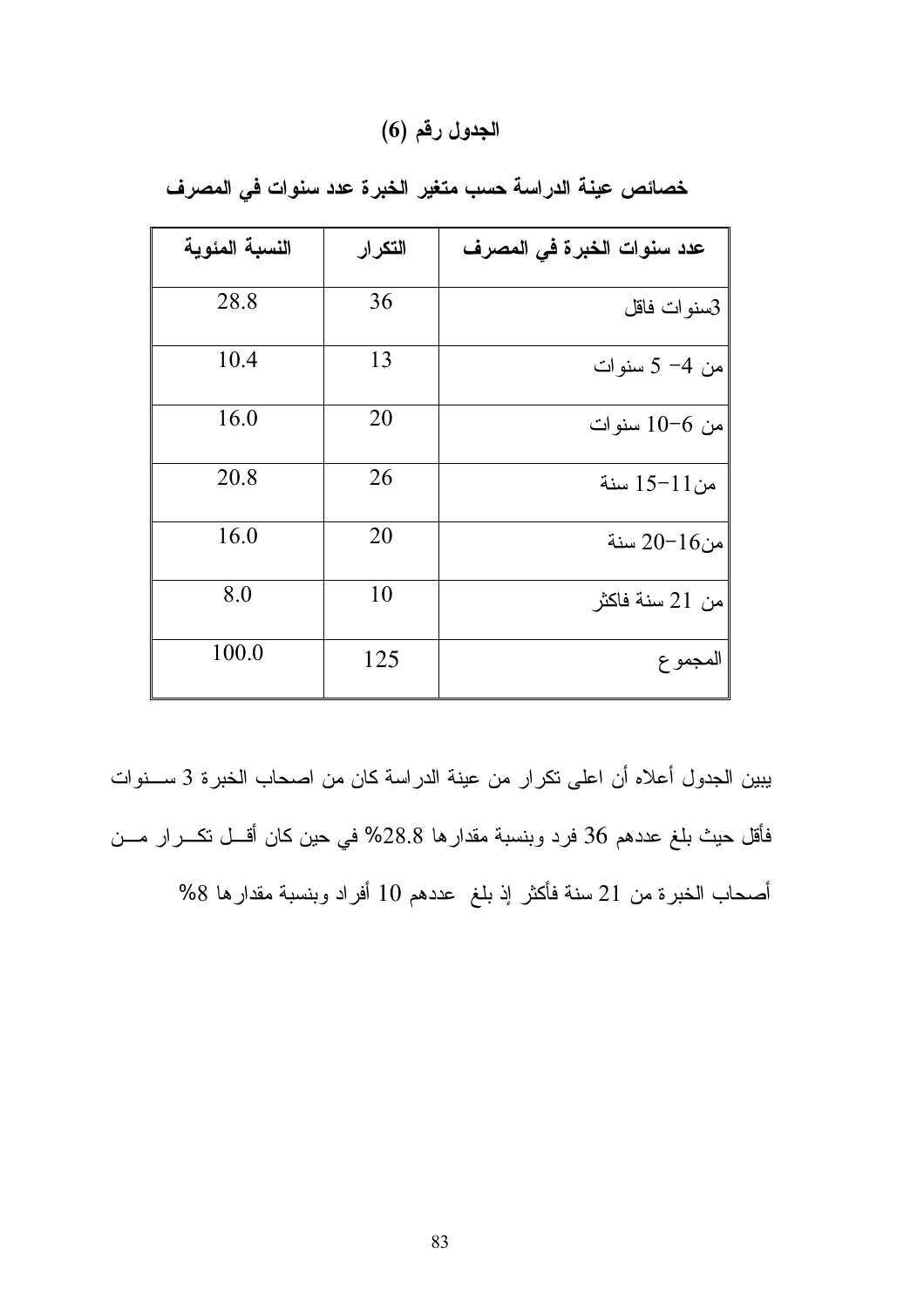### الجدول رقم (7)

| النسبة المئوية | التكرار        | الموقع الوظيفي             |
|----------------|----------------|----------------------------|
| 2.4            | 3              | مدير عام                   |
| 2.4            | 3              | نائب مدير عام              |
| 3.2            | $\overline{4}$ | مساعد مدیر عام             |
| 22.4           | 28             | مدیر دائرۃ                 |
| 27.2           | 34             | مساعد مدير                 |
| 42.4           | 53             | رؤساء أقسام ، ونظم معلومات |
| 100.0          | 125            | المجموع                    |

خصائص عينة الدراسة حسب متغير الموقع الوظيفي

يبين الجدول أعلاه أن اعلى نكرار من عينة الدراسة كان مـــن اصـــحاب المواقـــع الوظيفية الاخرى حيث بلغ عددهم 53 فرد وبنسبة مقدارها 42.4% في حين كـــان أقـــل تكرار من المديرين ونوابهم إذ بلغ عددهم 3 أفراد وبنسبة مقدارها 2.48%.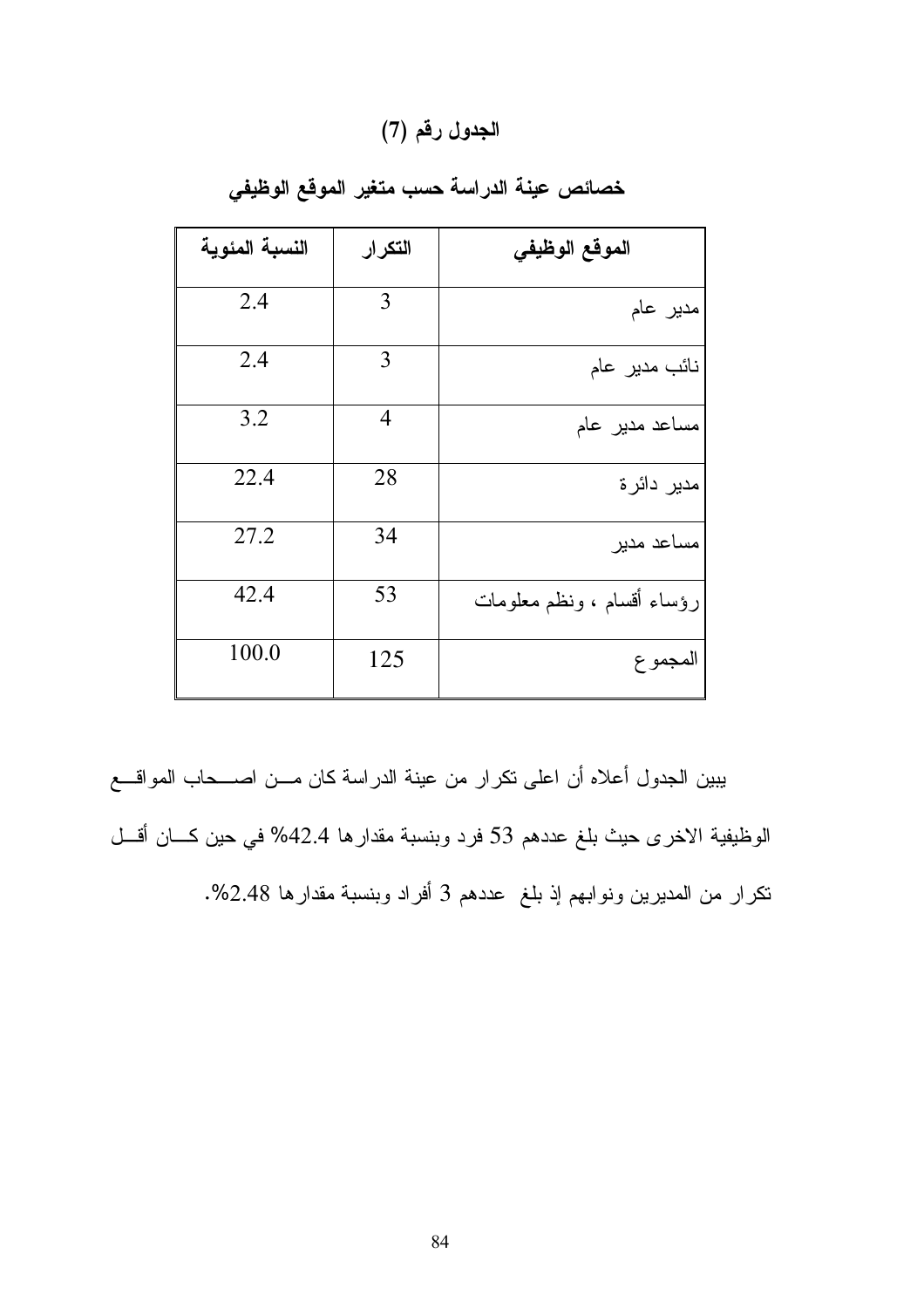### الجدول رقم (8)

خصائص عينة الدراسة حسب متغير عدد سنوات الخبرة العملية

|                |         | الخبرة العملية         |  |
|----------------|---------|------------------------|--|
| النسبة المئوية | التكرار | لنظم المعلومات الحديثة |  |
| 29.6           | 37      | 3سنوات فاقل            |  |
| 16.8           | 21      | من 4- 5 سنوات          |  |
| 19.2           | 24      | من 6–10 سنوات          |  |
| 34.4           | 43      | اكثر من 10 سنوات       |  |
| 100.0          | 125     | المجمو ع               |  |

لنظم المعلومات الحديثة

يبين الجدول أعلاه أن اعلى تكرار من عينة الدراسة كان من اصحاب الخبرة العملية لانظمة المعلومات الحديثة أكثر من 10 سنوات حيث بلغ عددهم 43 فرد وبنسبة مقدار ها 34.4% في حين كان أقل تكرار من أصحاب الخبرة من 4– 5 سنوات إذ بلغ عددهم 21 أفراد وبنسبة مقدارها 16.8%.

وتم حساب المنوسطات الحسابية والانحرافات المعيارية لكل فقرة من فقرات الاستبانة الجدول التالي يبين تلك النتائج.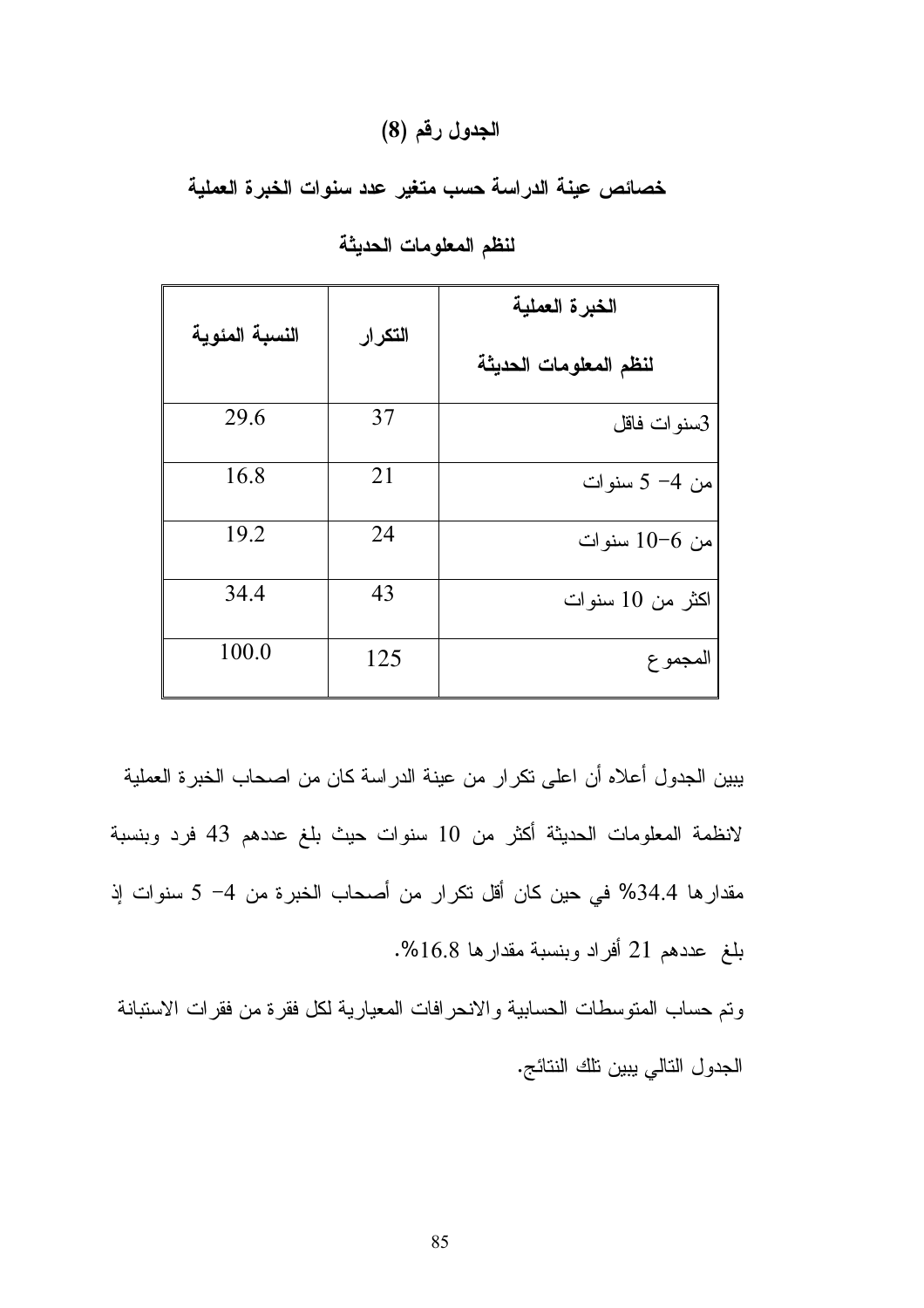### الجدول رقم (9)

المتوسطات الحسابية والإنحرافات المعيارية لتقديرات أفراد عينة الدراسة لفقرات

| مستوى          | الانحراف | المتوسط | الفقر ة                                                                                                         | رقم            |
|----------------|----------|---------|-----------------------------------------------------------------------------------------------------------------|----------------|
| الأهمية        | المعياري | الحسابى |                                                                                                                 | الفقرة         |
| 18             | 69ر0     | 03ر 4   | يستخدم المصرف نظـم معلومـــات تــستطيع<br>معالجة المعلومات الواردة في المعاملات بغية<br>إعداد البيانات المالية. | 1              |
| 6              | 75ر 0    | 10ر 4   | يستخدم المسصرف نظم قواعد البيانسات<br>لاستخراج المعلومات الإدارية والنقارير .                                   | $\overline{2}$ |
| $\overline{4}$ | 70ر 0    | 11ر4    | تعمل نظم المعلومات على تخزين المعلومات<br>وبثها لإجراء التحاليل المالية.                                        | 3              |
| 14             | 90ر 0    | 06ر 4   | (Free<br>يوفر المــصرف برمجيـــات (Wall<br>لحماية لشبكة من الاختراق.                                            | $\overline{4}$ |
| 12             | 0,93     | 07ر4    | جميع فروع المصرف مرنبطة مسع المركــز<br>الرئيسي بصورة مباشرة (On Line) .                                        | 5              |
| 6              | $0J$ 72  | 10ر4    | يستخدم المصرف النسب المالية فسى تحليــل<br>القوائم المالية لمعرفة دلالاتها.                                     | 6              |

الإستبانة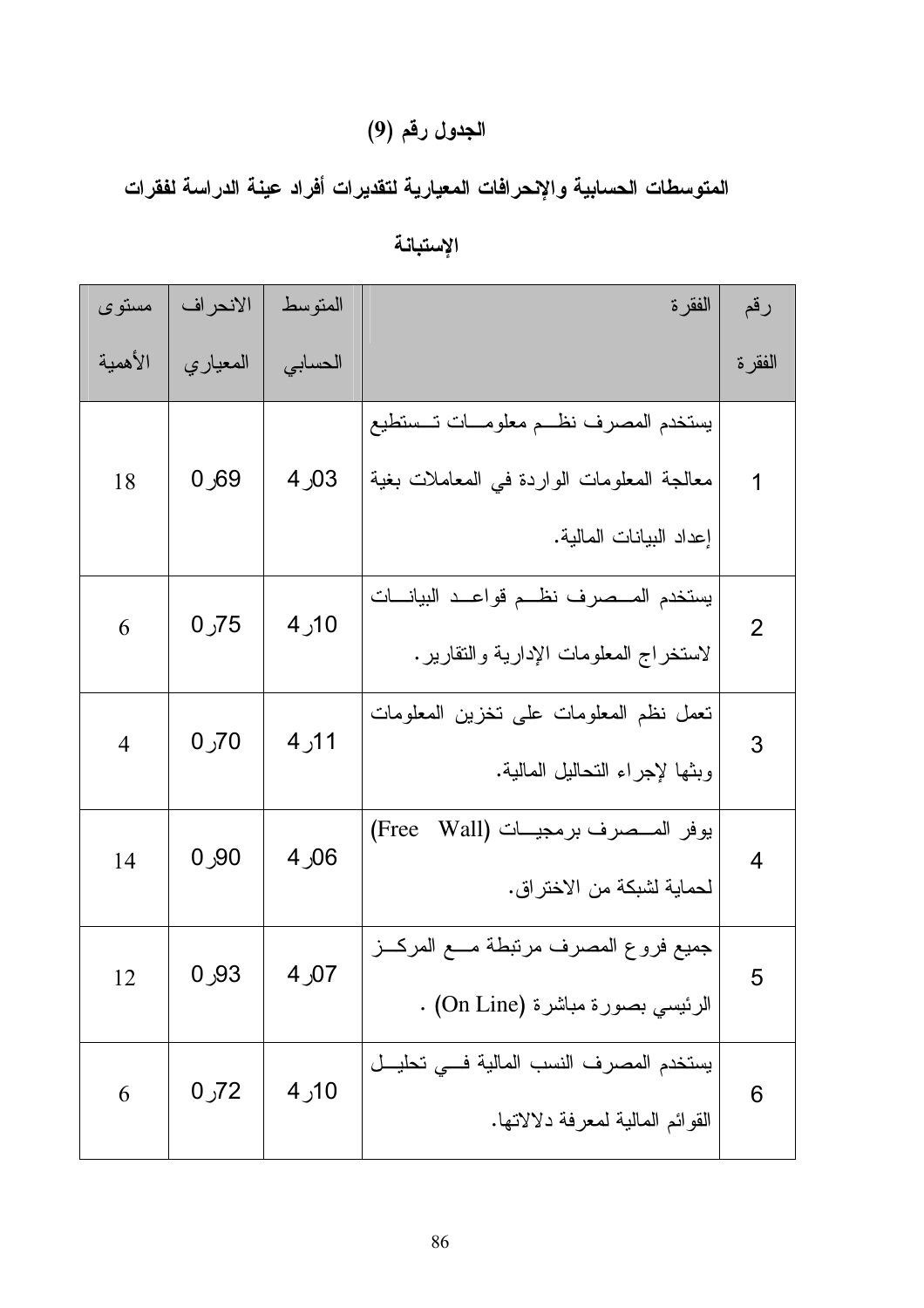| 7  | يوفر المصرف باســتمرار خــدمات البنــك<br>الخلوي (Mobile Banking) للعملاء.                                    | 86ر3  | 1 <sub>0</sub> 09 | 27             |
|----|---------------------------------------------------------------------------------------------------------------|-------|-------------------|----------------|
| 8  | بوفر المصرف باستمرار خدماته المــصرفية<br>مـــن خـــــلال شــــبكة الانترنــــت ( Internet<br>. (Banking      | 13ر4  | 0,88              | $\overline{2}$ |
| 9  | يستخدم المسصرف المسساعدات الشخسصبة<br>الرقمية ( Personal Digital Assistants)<br>(PADS)                        | 59ر3  | 0,91              | 40             |
| 10 | نوفر الإدارة العليا للمصرف أفسضل نسسة<br>ممكنة للموازنة بين المخاطرة والعائد المنوقع.                         | 93ر 3 | $0J$ 75           | 24             |
| 11 | يحرص المصرف على دقة البيانات وتحديثها<br>والنعامل معها بسرية ونمكين العـــاملين مـــن<br>التوصل اليها بسهولة. | 08ر 4 | 70ر 0             | 10             |
| 12 | يستخدم المصرف شبكات لاسلكية عــن بعــد<br>.(Wireless net work)                                                | 3,44  | 1,02              | 47             |
| 13 | يستخدم المصرف التواقيع الرقمية الالكترونية<br>(Electronic Signature) عنسد إجسراء<br>معاملاته المصرفية.        | 51ر3  | 1,08              | 44             |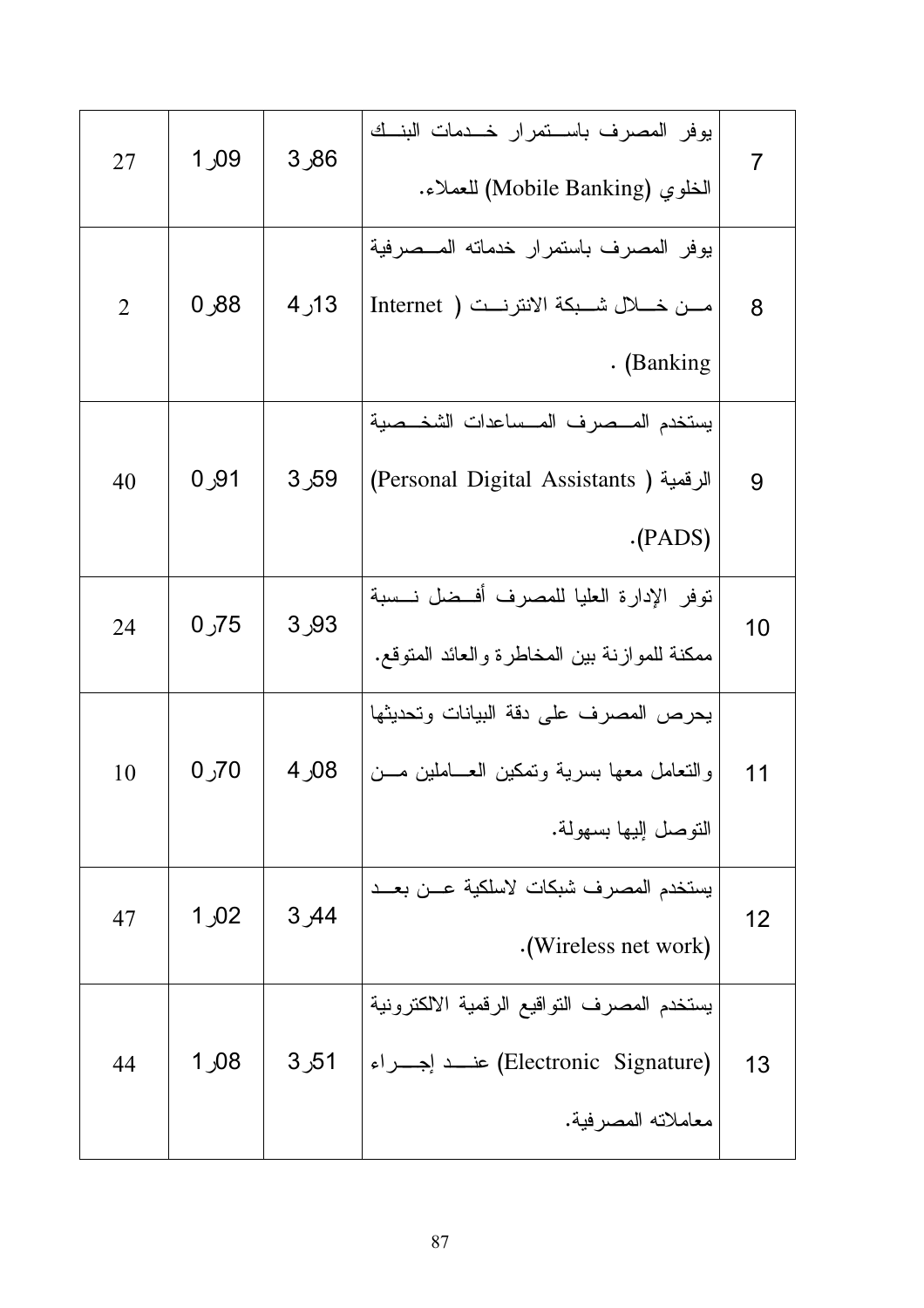| 18             | 0,88 | 03ر4  | بوفر المصرف نظم وخطوط انصال ومواقسع<br>لحمايسة أمسن نظمسه العاملسة ( Disaster<br>Recovery ) لاســـتخدامها فــــى حـــــالات<br>الطوارئ والكوارث | 14 |
|----------------|------|-------|-------------------------------------------------------------------------------------------------------------------------------------------------|----|
| 6              | 83ر0 | 10ر 4 | المصرف عضو في شكة ســـويفت العالميـــة<br>للتعاملات المالية (SWIFT).                                                                            | 15 |
| $\overline{4}$ | 86ر0 | 11ر4  | يوجد في المصرف دائــــرة نظــــم معلومــــات<br>متخصصة.                                                                                         | 16 |
| 14             | 82ر0 | 06ر 4 | المصرف يتبنى نظم معلومات متطورة.                                                                                                                | 17 |
| 12             | 76ر0 | 07ر 4 | يوجد نظام رقابة فعال علىي نظم المعلومـــات<br>المستخدمة في المصرف,                                                                              | 18 |
| 6              | 67ر0 | 10ر4  | تعمل نظم المعلومات على إعــداد البيانـــات<br>والمعلومات الاحصائية التبي نطلبهـــا أقـــسام<br>وفروع المصرف.                                    | 19 |
| 27             | 76ر0 | 86ر 3 | يحرص المصرف علـــى التوقيــت الملائـــم<br>لوصول المعلومات المعدة إلى مستخدميها في<br>الوقت المناسب.                                            | 20 |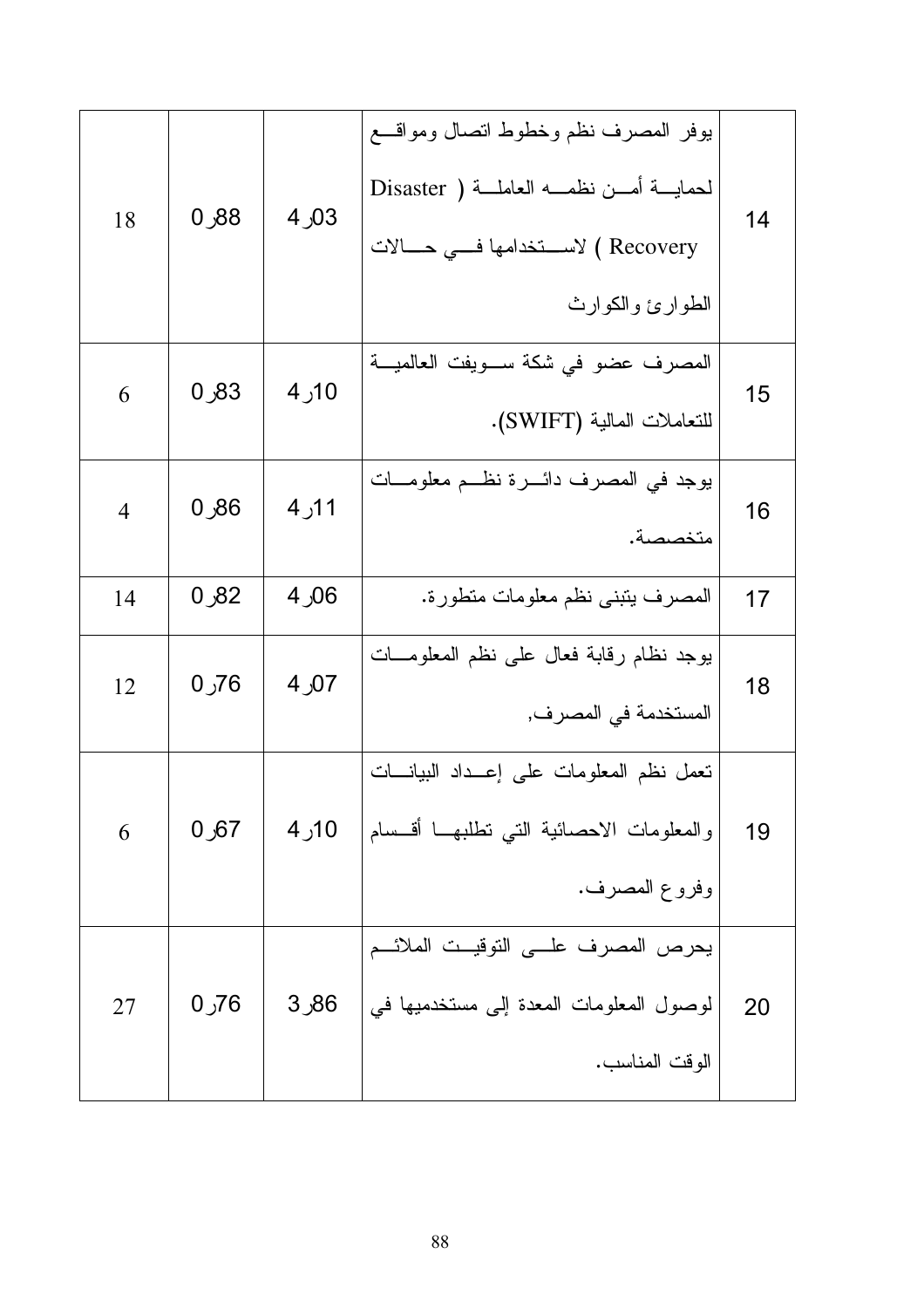| 2  | 82ر0    | 13ر4  | يحرص المصرف على تعزيز ثقافة المديرين<br>في تطبيق نظم المعلومات الحديثة.                                                                          | 21 |
|----|---------|-------|--------------------------------------------------------------------------------------------------------------------------------------------------|----|
| 40 | 76ر0    | 59ر 3 | تستخدم نظم المعلومات نقنيات ملائمة لطبيعة<br>عمل المصرف.                                                                                         | 22 |
| 24 | $00$ ر0 | 93ر3  | تساهم نظم المعلومات على إعــداد تــصميم<br>الوظائف ونحليلها ووصفها.                                                                              | 23 |
| 10 | 87ر0    | 08ر 4 | نتم متابعة النطـــورات الـــسريعة فــــي نظـــم<br>المعلومات من أجل مواكبـــة النقـــدم العلمــــي<br>و التكنولوجي.                              | 24 |
| 47 | 0,95    | 44ر3  | تتوفر في المصرف قنوات الاتصال الرســمية<br>وغير الرسمية مثل نشرات الأخبار ووســـائل<br>البريد الالكترونـي … إلخ.                                 | 25 |
| 44 | 84ر0    | 51ر3  | يستخدم المصرف نظم المعلومات التسشغيلية<br>والإدارية لما تحققه من فوائد كبيـــرة لــــدعم<br>عملية صناعة القرارات في مختلف المستويات<br>الإدارية. | 26 |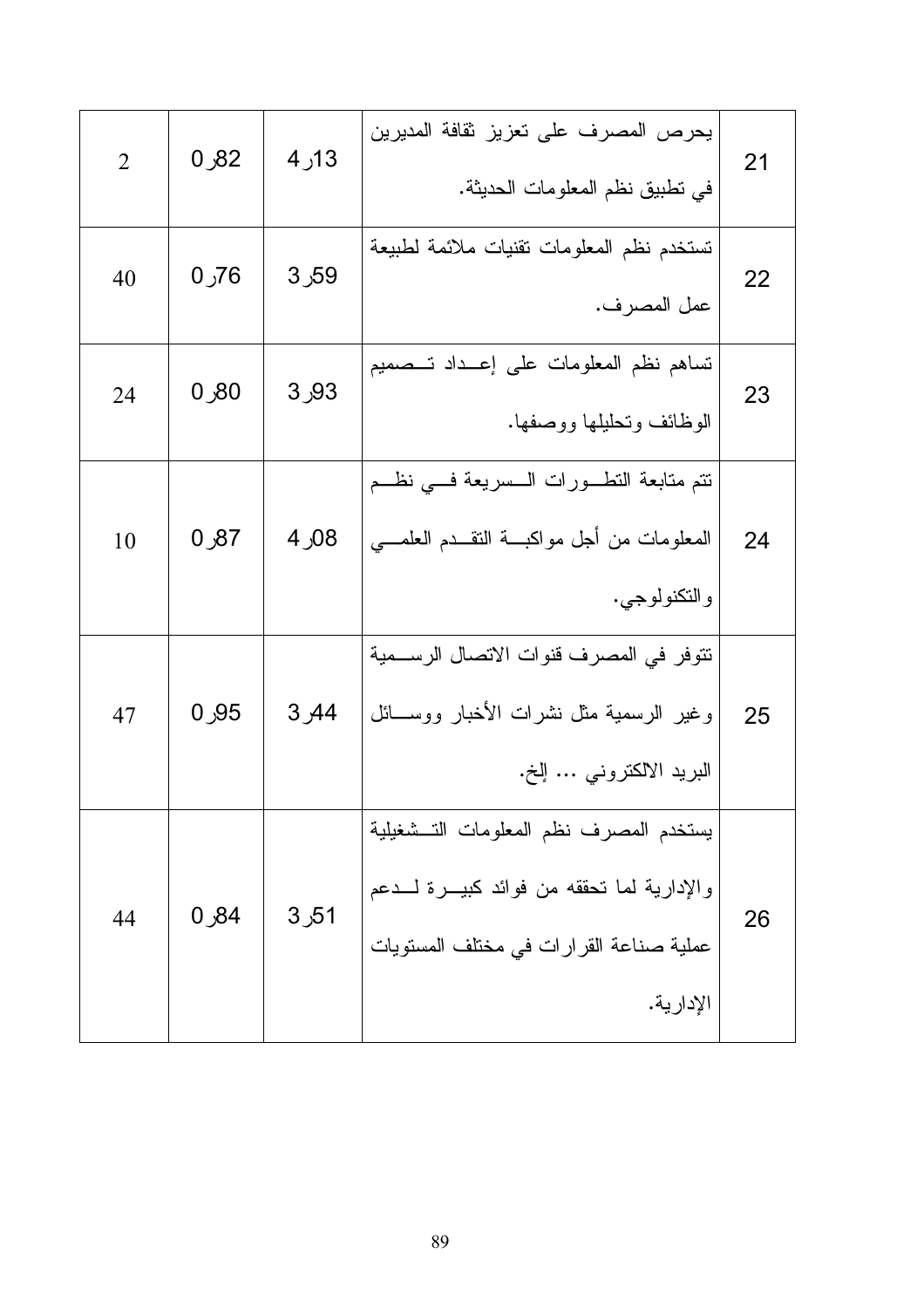| 30 | 71ر 0 | 83ر3  | بدرك المديرون قيمة الخدمات التي تقدمها نظم<br>المعلومات لما نوفره من معلومات في دعــم<br>عمليسة صسناعة فسرارات الإدارة الماليسة<br>للمصرف.                    | 27 |
|----|-------|-------|---------------------------------------------------------------------------------------------------------------------------------------------------------------|----|
| 17 | 72ر0  | 05ر 4 | ندعم الإدارة العليا للمصرف بسشكل إيجسابي<br>نرنيب مواصفات المعلومات (سرعة الحصول<br>عليها– الحداثة– الزمان– الدقة– الكفاية).                                  | 28 |
| 1  | 83ر0  | 14ر 4 | يحرص المصرف على استقطاب العناصـــر<br>المبدعة التي لها مهارة في التعامل مع نظــم<br>المعلومات الحديثة لسدعم عمليسة صسناعة<br>قرارات الإدارة المالية فيها      | 29 |
| 20 | 84ر0  | 02ر4  | يستخدم المصرف نظم دعم القـــرار (DSS)<br>والنظم الخبيرة (ES) التـــي تـــوفر قــــدرات<br>تحليلية ورياضية كبيرة في دعم عملية صناعة<br>قرارات الإدارة المالية. | 30 |
| 14 | 79ر 0 | 06ر 4 | نوفر نظم المعلومات إجراءات عمل واضـــحة<br>لعملية الاستثمار .                                                                                                 | 31 |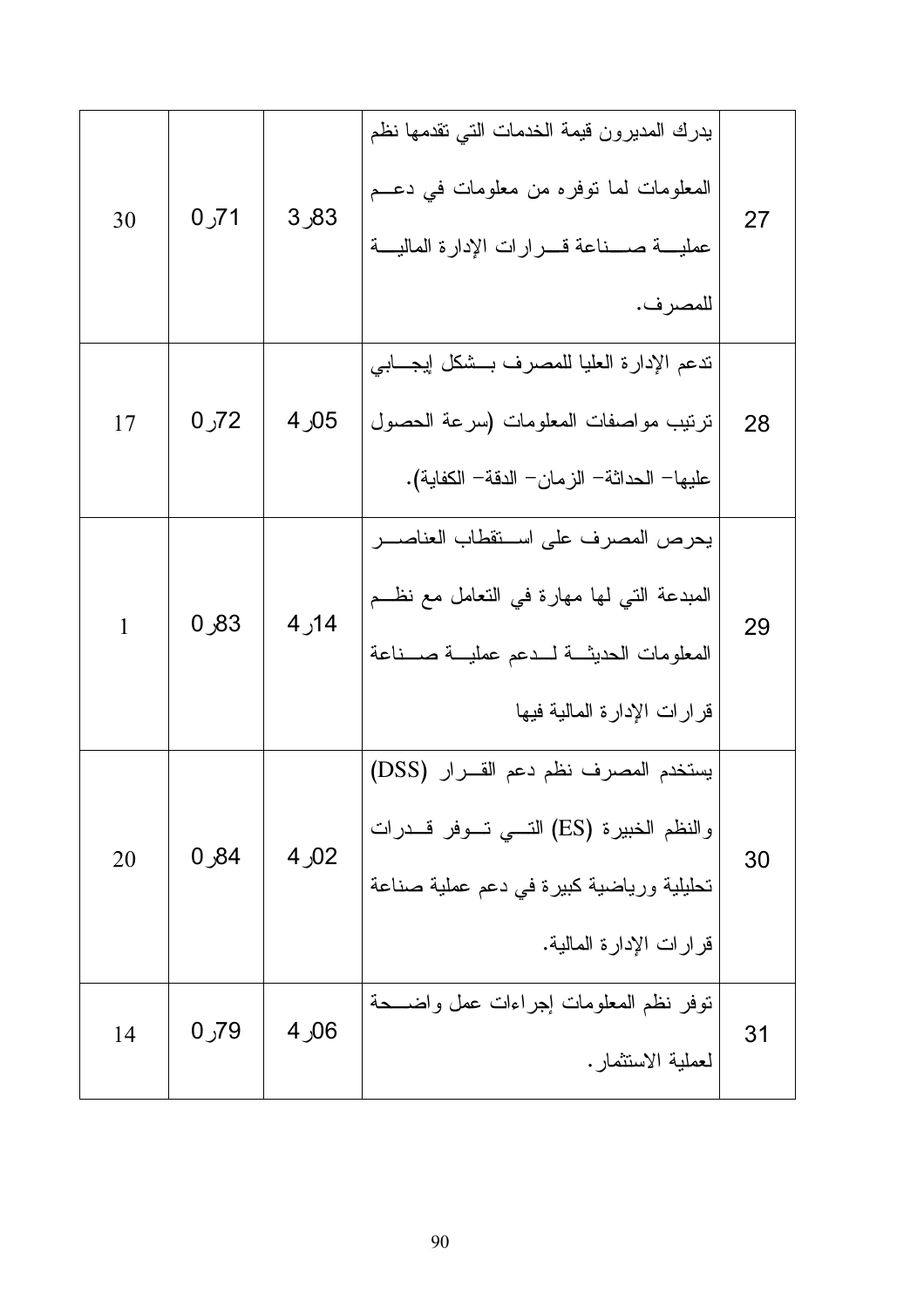| 32 | نوفر نظم المعلومات إجراءات عمل نساهم في<br>اختيار هيكل رأس المال الأمثل.     | 98ر 3 | 79ر 0   | 21 |
|----|------------------------------------------------------------------------------|-------|---------|----|
| 33 | يراعى المسصرف شراء كافة المعدات<br>والبرمجيات والتجهيزات الحديثة لدعم عمليسة | 97ر3  | $00$ 79 | 22 |
|    | صناعة قرارات الإدارة المالية.                                                |       |         |    |
| 34 | تعمل نظم المعلومات الحديثة المستخدمة فسي                                     |       |         |    |
|    | المصرف لتصميم قائمة التهفقات النقديسة                                        | 90ر3  | 76ر0    | 26 |
|    | الناتجة عن الأنشطة التشغيلية والاســتثمارية                                  |       |         |    |
|    | والنمويلية، وتقدم نتبئوات جديـــدة للتـــدفقات                               |       |         |    |
|    | المستقبلية.                                                                  |       |         |    |
| 35 | يحرص المصرف على دعم عملية صـــناعة                                           |       |         |    |
|    | القرارات لتحقيق ميزة تنافسية في تعظيم ثروة                                   | 96ر3  | 86ر0    | 23 |
|    | المساهمين.                                                                   |       |         |    |
| 36 | تعالج نظم المعلومات المستخدمة في المصرف                                      |       |         |    |
|    | البيانات بالسرعة الممكنة من أجل دعم عملية                                    | 82ر3  | 85ر0    | 31 |
|    | صناعة القرارات.                                                              |       |         |    |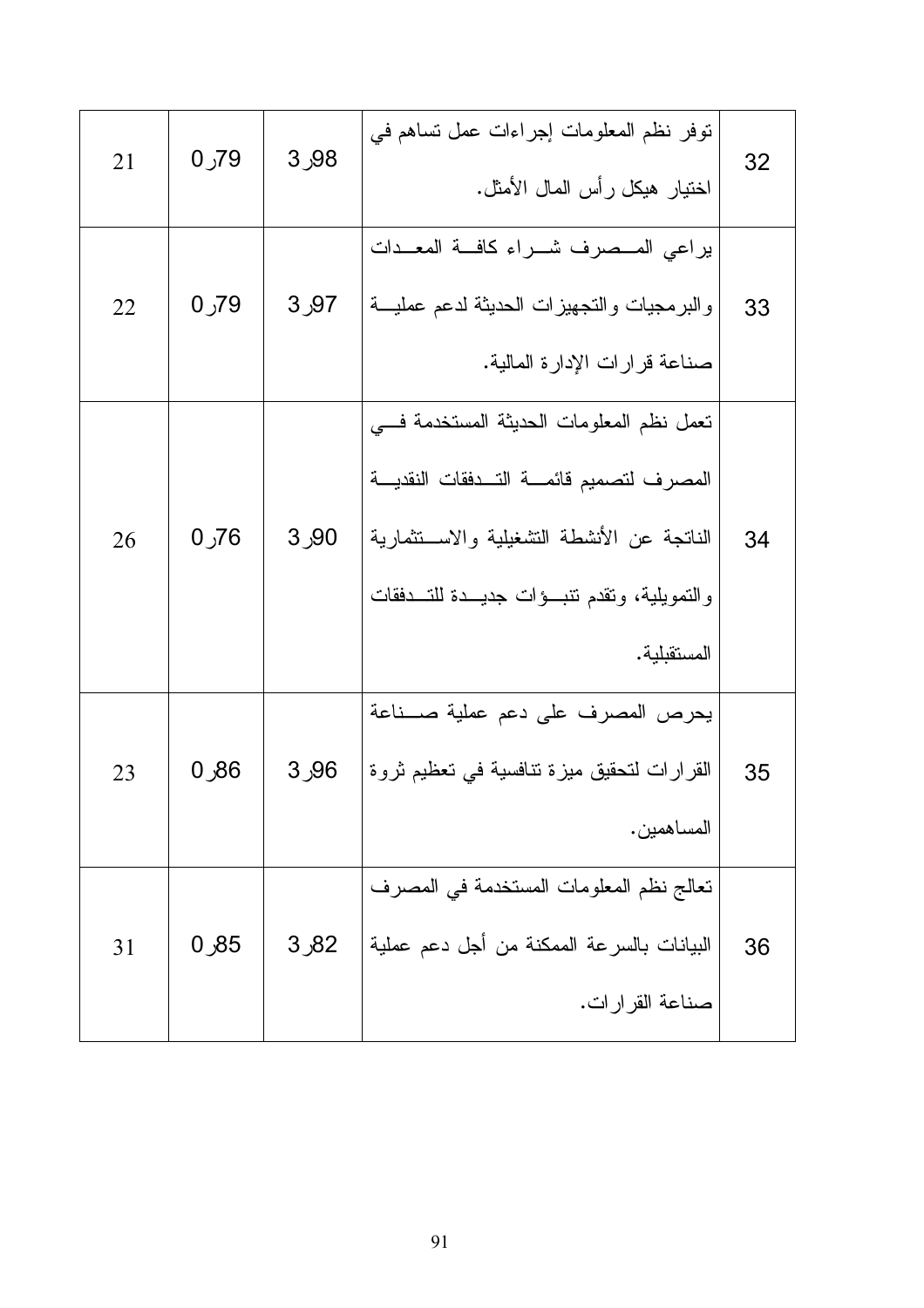|    |      |                   | يحرص المصرف على تمكين العاملين مـــن           |    |
|----|------|-------------------|------------------------------------------------|----|
| 37 | 82ر0 | 72ر3              | خلال مشاركتهم في عملية صناعة قــــرارات        | 37 |
|    |      |                   | الإدارة المالية.                               |    |
|    |      |                   | يتمتع العاملون بالقدرة والكفاءة فبي التعامل مع |    |
| 27 | 85ر0 | 86ر3              | البرمجيات المحاسبية والمساعدة الحديثة فسي      | 38 |
|    |      |                   | تحديد المعلومات المفيدة لدعم عملية صــــناعة   |    |
|    |      |                   | قرار ات الإدار ة المالية في المصرف.            |    |
|    |      |                   | يلتزم المدراء في تـــشجيع حـــالات الإبـــداع  |    |
| 35 | 0,97 | 74ر3              | والإبتكار فسي المسصرف لتعزيـــز الميـــزة      | 39 |
|    |      |                   | التنافسية.                                     |    |
|    |      |                   | تختار إدارة المصرف فريق مؤهل علميا يتمتع       |    |
| 32 | 0,92 | 81ر3              | بالكفاءة والخبرة العملية عند تــصميم عمليـــة  | 40 |
|    |      |                   | صناعة قرارات الإدارة المالية فيها.             |    |
|    |      |                   | تلتزم الإدارة العليا للمــصرف فـــي رعايـــة   |    |
| 34 | 91ر0 | 3 <sub>0</sub> 76 | المتميزين ودعم إنجـــازاتهم ووضــــعهم فــــي  | 41 |
|    |      |                   | المكان المناسب نبعا للمؤهل العلمى والخبــرة    |    |
|    |      |                   | العملية.                                       |    |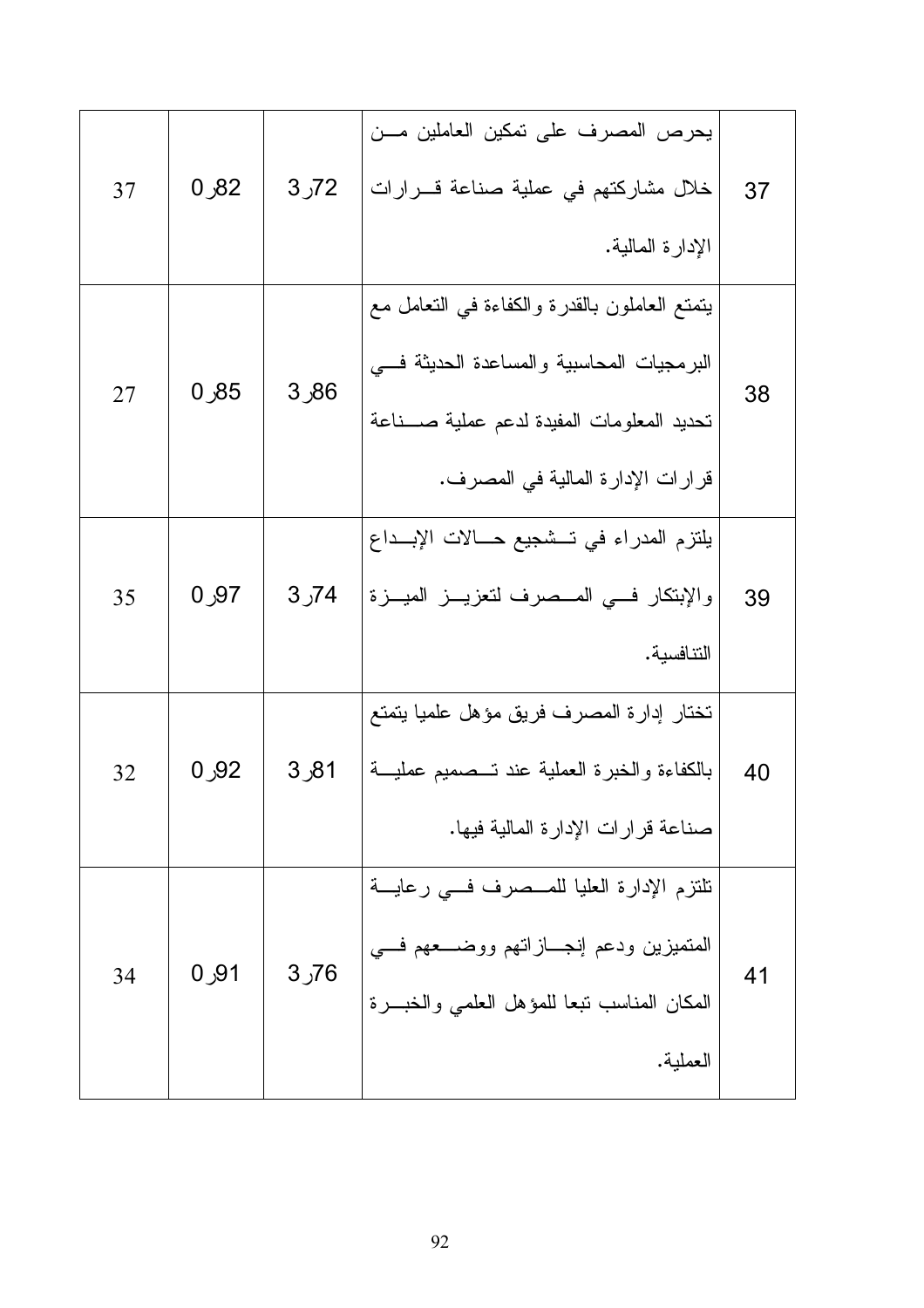| 33 | 81ر0             | 78ر 3 | تحرص الإدارة في المــصرف علـــي تتميـــة<br>ونطوير قدرات ومهارات العاملين لديها على<br>أجهزة ونظم المعلومات الحديثة بمسا يستلائم<br>وتعزيز فعالية الأداء. | 42 |
|----|------------------|-------|-----------------------------------------------------------------------------------------------------------------------------------------------------------|----|
| 42 | 94ر0             | 58ر3  | يسولي المسصرف أهميسة لنظسام الحسوافز<br>والمكافأت والنرقية وفقا للمعابير المحددة فسي<br>نقييم أداء العاملين المتميزين.                                    | 43 |
| 44 | 1,08             | 51ر3  | نتسم الأجور والمكافآت بالعدالسة والمسساواة<br>وعدم النمبيز والنحيز.                                                                                       | 44 |
| 35 | 82ر0             | 74ر 3 | نلتزم الإدارة العليا بالجوانب الأخلاقيسة فسي<br>قراراتها الإدارية والتنظيمية .                                                                            | 45 |
| 43 | 1,07             | 57ر3  | نوفر الإدارة الفرصة لقيام الموظف بإكمـــال<br>دراسته                                                                                                      | 46 |
| 39 | $00$ 0           | 67ر3  | نوفر الإدارة برامج وفرص تدريبية مناســبة<br>للمديرين والموظفين في الداخل والخارج.                                                                         | 47 |
| 37 | 0 <sub>0</sub> 0 | 72ر3  | تراعى الإدارة أن نتسم دوراتهــا التدريبيــة<br>بمواكبة النطورات النكنولوجية.                                                                              | 48 |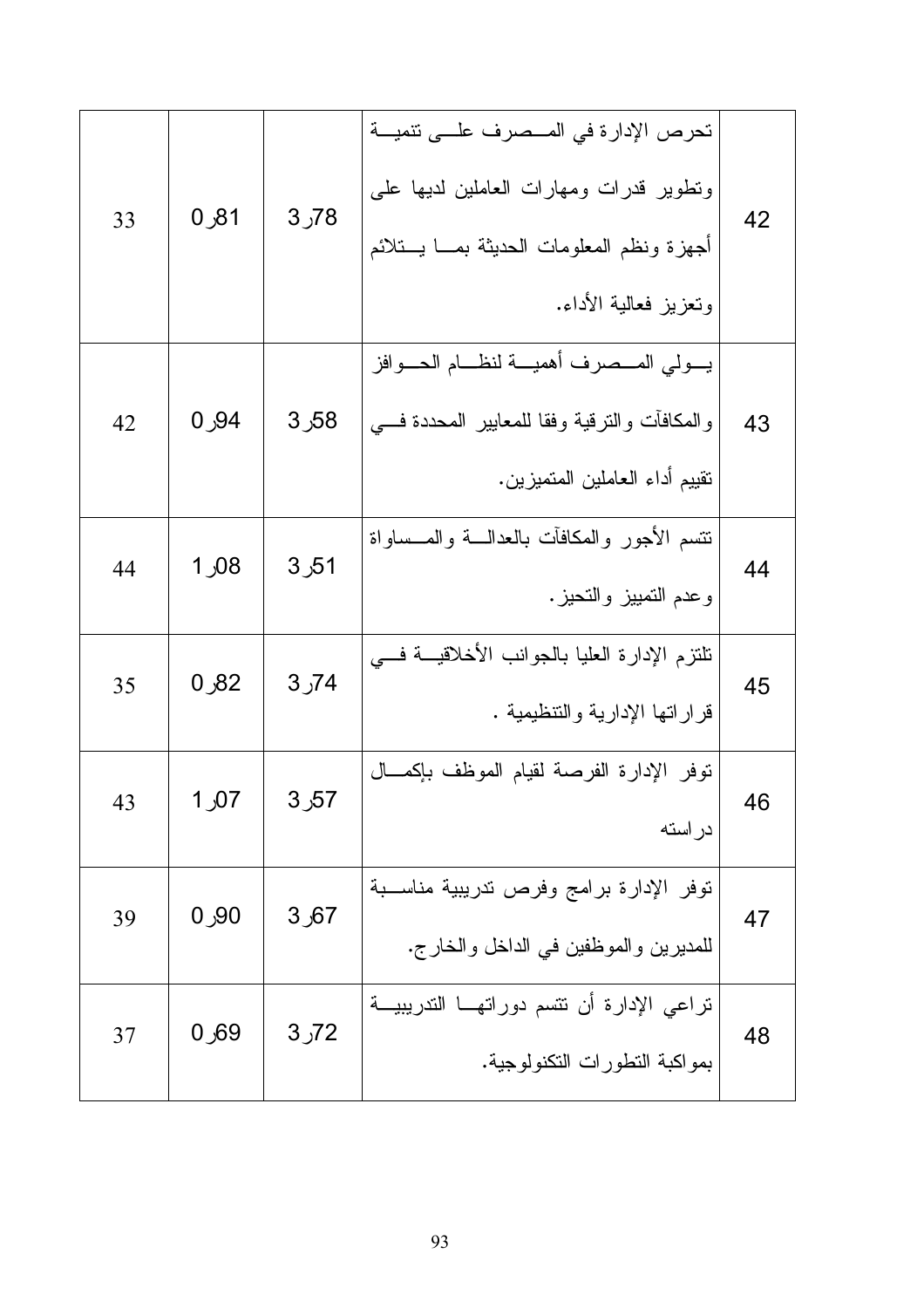يتبين من خلال النتائج الموضحة في الجدول رقم (9) بأن جميع الفقرات تعبر عن نفسها.

اختبار فرضيات الدراسة:

الفرضية الاولى:

لا نوجد فروق ذات دلالة احصائية عند مسنوى دلالة معنوية ( 0.05 ) فأقل بين وجهات نظر المديرين في الالتزام بتطبيق نظم المعلومات الحديثة، ومستوى الاستخدام الكفء لهذه النظم في دعم عملية صناعة قرارات الادار ة المالية للمصارف قيد البحث

من اجل اختبار الفرضية الأولى قام الباحث باستخراج المتوسط الحسابي، والانحراف المعياري لاجابات أفراد عينة الدراسة على فقرات الاستبانة المعدة لقياس ارائهم حول الالتزام بتطبيق نظم المعلومات الحديثة، ومستوى الاستخدام الكفء لهذه النظم في دعم عملية صناعة قرارات الادارة المالية للمصارف فيد البحث، كما استخدم اختبار Paired Samples T -test وجاءت النتائج على النحو الذي يوضحه الجدول الآتى: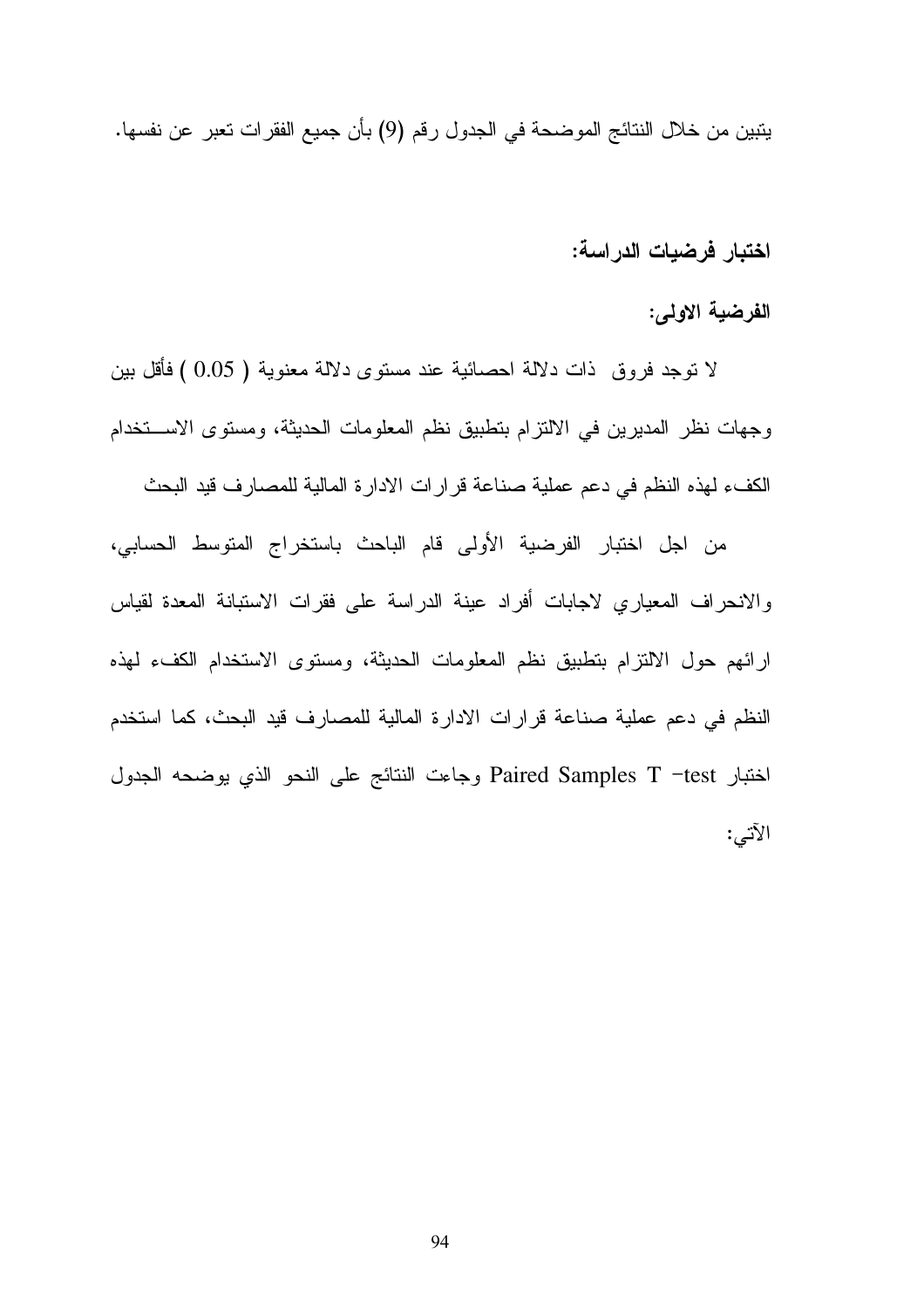### جدول رقم ( 10 )

المتوسط الحسابي، والانحرافات المعيارية والقيمة التائية لاجابات أفراد عينة الدراسة على فقرات الالتزام بتطبيق نظم المعلومات الحديثة، ومستوى الاستخدام الكفء لهذه

| مستوى   | قيمة (ت) | الانحراف  | المتوسط |                                          |  |
|---------|----------|-----------|---------|------------------------------------------|--|
| الدلالة | المحسوبة | المعيار ي | الحسابى | المتغير                                  |  |
| 725ر0   | 352ر0    | 595ر0     | 94ر3    | الالتزام بتطبيق نظم المعلومات<br>الحديثة |  |
|         |          | 0,648     | 3 ول    | مستوى الاستخدام الكفء لهذه<br>النظم      |  |

النظم في دعم عملية صناعة قرارات الادارة المالية للمصارف قيد البحث

يظهر من الجدول السابق إن المتوسط الحسابي لإفراد عينة الدراسة على فقرات الالتزام بتطبيق نظم المعلومات الحديثة قد بلغ (94ر3)، بانحراف معياري يساوي (595ر0)، في حين بلغ المتوسط الحسابي لإفراد عينة الدراسة على فقرات مستوى الاستخدام الكفء لهذه النظم قد بلغ (92ر 3)، بانحر اف معياري يساوي (648ر 0)، ويبين الجدول السابق ۖ أن قيمة ( ت ) المحسوبة بلغت (352ر0)، و هذه القيمة مرتبطة بدلالة معنوية نساوي (725ر0)،مما يعني عدم وجود فروق ذات دلالة احصائية عند مستوى دلالة معنوية بين وجهات نظر المديرين في الالتزام بتطبيق نظم المعلومات الحديثة،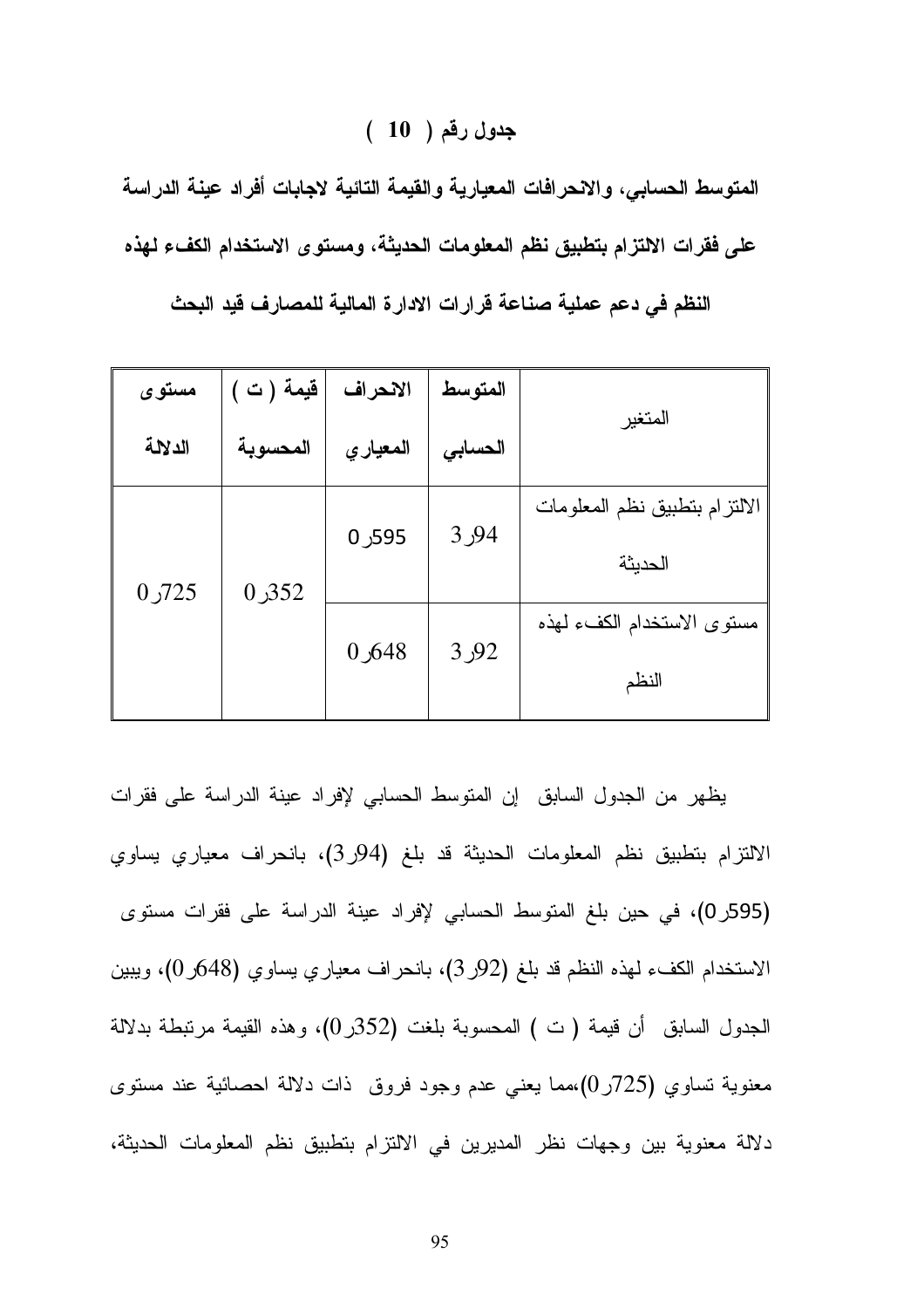ومستوى الاستخدام الكفء لهذه النظم في دعم عملية صناعة قرارات الادارة المالية للمصارف قيد البحث، مما يدل على قبول الفرضية H (لا توجد فروق ذات دلالة احصائية عند مستوى دلالة معنوية بين وجهات نظر المديرين في الالتزام بتطبيق نظم المعلومات الحديثة، ومستوى الاستخدام الكفء لمهذه النظم في دعم عملية صناعة قرارات الادارة المالية للمصارف قيد البحث).

### الفرضبة الثانية:

لا نوجد فروق ذات دلالة احصائية عند مستوى دلالة معنوية بين وجهات نظـــر المديرين في الالتزام بتطبيق نظم المعلومـــات الحديثـــة، ومـــستوى اســـتيعاب التطـــور النكنولوجي السريع في دعم عملية صناعة قرارات الادارة المالية للمصارف، كما استخدم اختبار Paired Samples T –test وجاءت النتائج على النحو الذي بوضـــحه الجـــدول الآتى: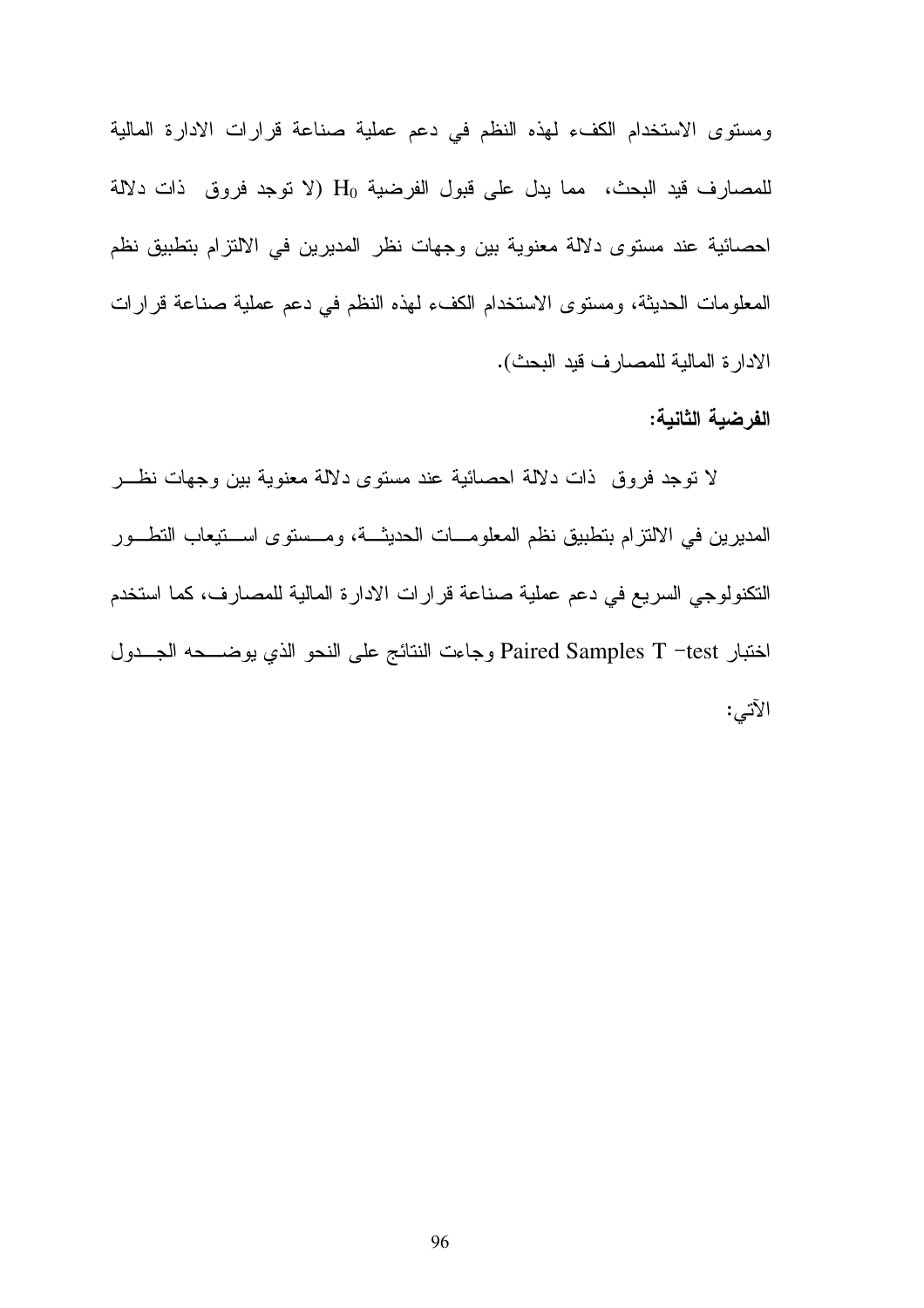### جدول رقم ( 11 )

المتوسط الحسابي ، والانحرافات المعيارية والقيمة التائية لاجابات أفراد عينة الدراسة على فقرات الالتزام بتطبيق نظم المعلومات الحديثة، والاستخدام الكفء لهذه النظم في

| مستوى       | قيمة (ت) | الانحراف | المتوسط |                                           |  |
|-------------|----------|----------|---------|-------------------------------------------|--|
| الدلالة     | المحسوبة | المعياري | الحسابى | المتغير                                   |  |
| $000$ ر $0$ | 477ر4    | 595ر0    | 3,94    | الالتزام بتطبيق نظم المعلومات<br>الحديثة  |  |
|             |          | 0,630    | 87ر3    | مسنوى استبعاب التطور<br>التكنولوجي السريع |  |

دعم عملية صناعة قرارات الادارة المالية للمصارف قيد البحث

يظهر من الجدول السابق إن المنوسط الحسابي لإفراد عينة الدراسة على فقرات الالتزام بتطبيق نظم المعلومات الحديثة قد بلغ (94ر3)، بانحراف معياري يساوي (595ر0)، في حين بلغ المتوسط الحسابي لإفراد عينة الدراسة على فقرات ومستوى استيعاب التطور التكنولوجي السريع قد بلغ (87ر3)، بانحراف معياري يساوي (530ر0)، ويبين الجدول السابق أن قيمة (ت ) المحسوبة بلغت (477ر4)، وهذه القيمة مرتبطة بدلالة معنوية تساوي (000ر0)، مما يعني وجود فروق ذات دلالة احصـائية عند مستوى دلالة معنوية بين وجهات نظر المديرين في الالتزام بتطبيق نظم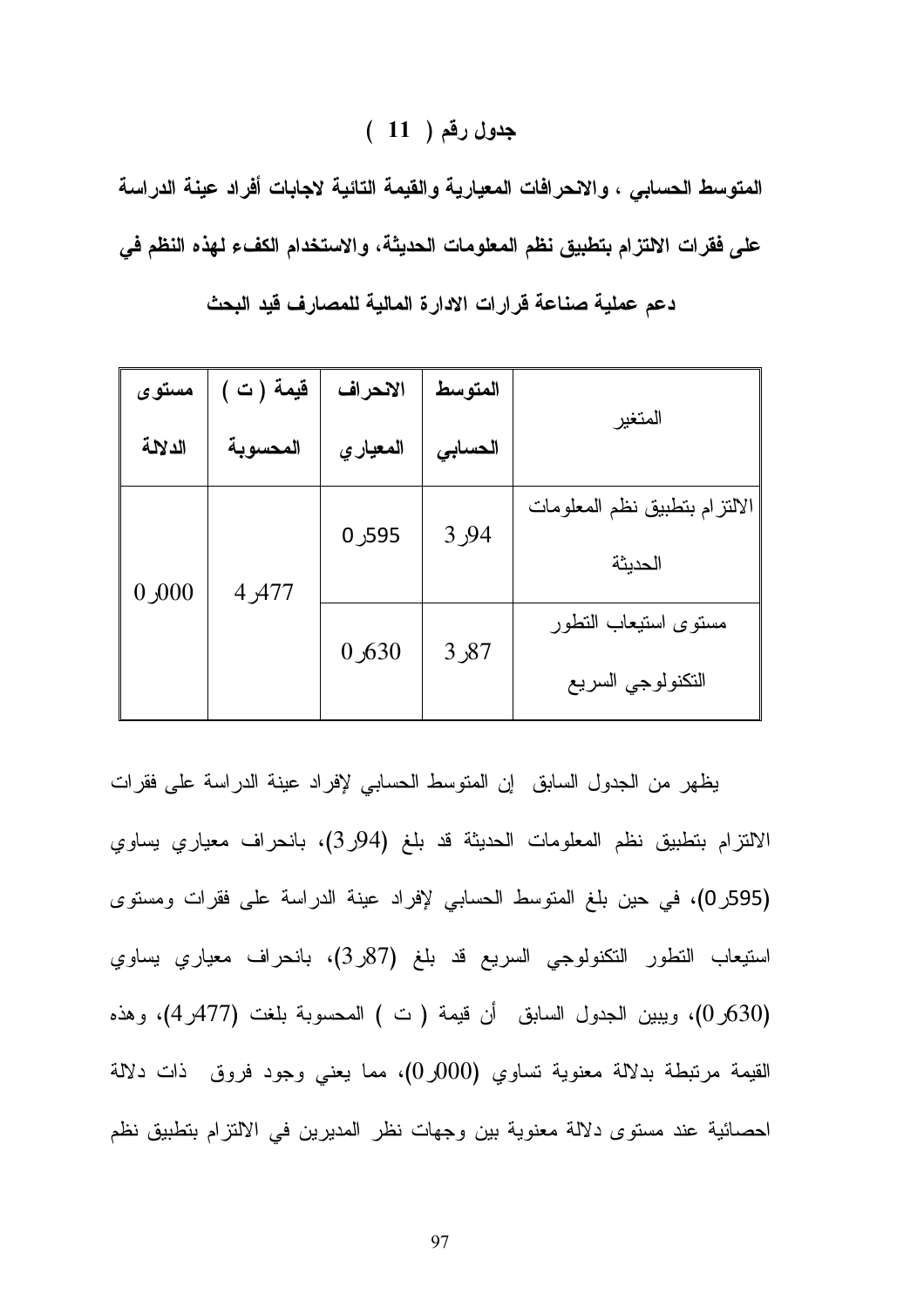المعلومات الحديثة، ومستوى استيعاب النطور النكنولوجي السريع في دعم عملية صناعة قرارات الادارة المالية للمصارف قيد البحث، وكان الفرق لصالح المتوسط الاعلى وهو متوسط فقرات الالتزام بتطبيق نظم المعلومات الحديثة مما يدل على رفض الفرضية الصفرية H0 (لا نوجد فروق ذات دلالة احصائية عند مستوى دلالة معنوية بين وجهات نظر المديرين في الالتزام بتطبيق نظم المعلومات الحديثة، ومستوى استيعاب التطور النكنولوجي السريع في دعم عملية صناعة قرارات الادارة المالية للمصارف قيد البحث). الفرضية الثالثة:

لا نوجد فروق ذات دلالة احصائية عند مستوى دلالة معنوية بين وجهـــات نظـــر المديرين في الالتزام بتطبيق نظم المعلومات الحديثة، تعزى لمتغير المؤهل العلمي لـــدعم عملية صناعة قرارات الادارة المالية للمصارف، وجاءت على النحو الاتبي: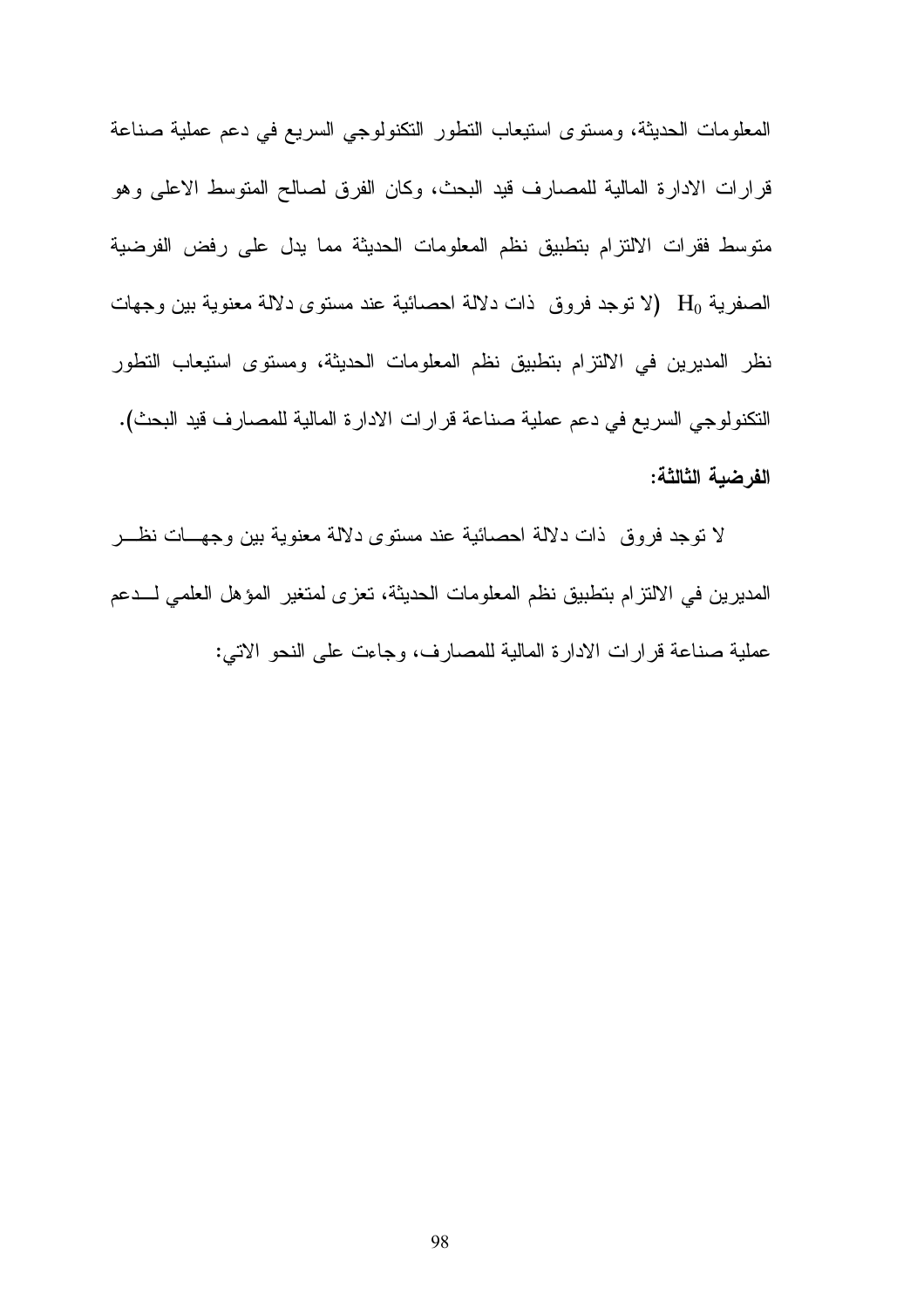### جدول رقم ( 12 )

المتوسط الحسابي ، والانحرافات المعيارية والقيمة التائية لاجابات أفراد عينة الدراسة

| الانحراف | المتو سط |                |               |
|----------|----------|----------------|---------------|
| المعياري | الحسابى  | العدد          | المؤهل العلمي |
| 0,200    | 64ر 4    | $\overline{3}$ | دکتوراه       |
| 401ر 0   | 12ر4     | 17             | ماجستير       |
| 0,106    | 88ر 3    | 3              | دبلوم عالي    |
| 0,620    | 88ر 3    | 92             | بكالوريوس     |
| 654ر0    | 90ر 3    | 10             | دبلوم متوسط   |
| 595ر0    | 94ر 3    | 125            | المجموع       |

على فقرات الالتزام بتطبيق نظم المعلومات الحديثة تبعاً لمتغير المؤهل العلمي

يظهر من الجدول (12) وجود فروق ظاهرية بين المنوسطات الحسابية، لإجابات أفراد عينة الدراسة فقرات الالتزام بتطبيق نظم المعلومات الحديثة تبعا لمتغير المؤهل العلمي ، إذ حصل حملة الدكتوراه على أعلى متوسط حسابي(4/ر4)، فيما حصل حملة البكالوريوس والدبلوم على أدنى متوسط حسابي(88ر3)، وللتأكد من أن الفروق بين المتوسطات الحسابية لإجابات أفراد عينة الدراسة فقرات الالتزام بتطبيق نظم المعلومات الحديثة تبعاً لمتغير المؤهل العلمي، تم تطبيق تحليل التباين الأحادي ( One Way ANOVA) والجدول (13) بيين نتائج الاختبار.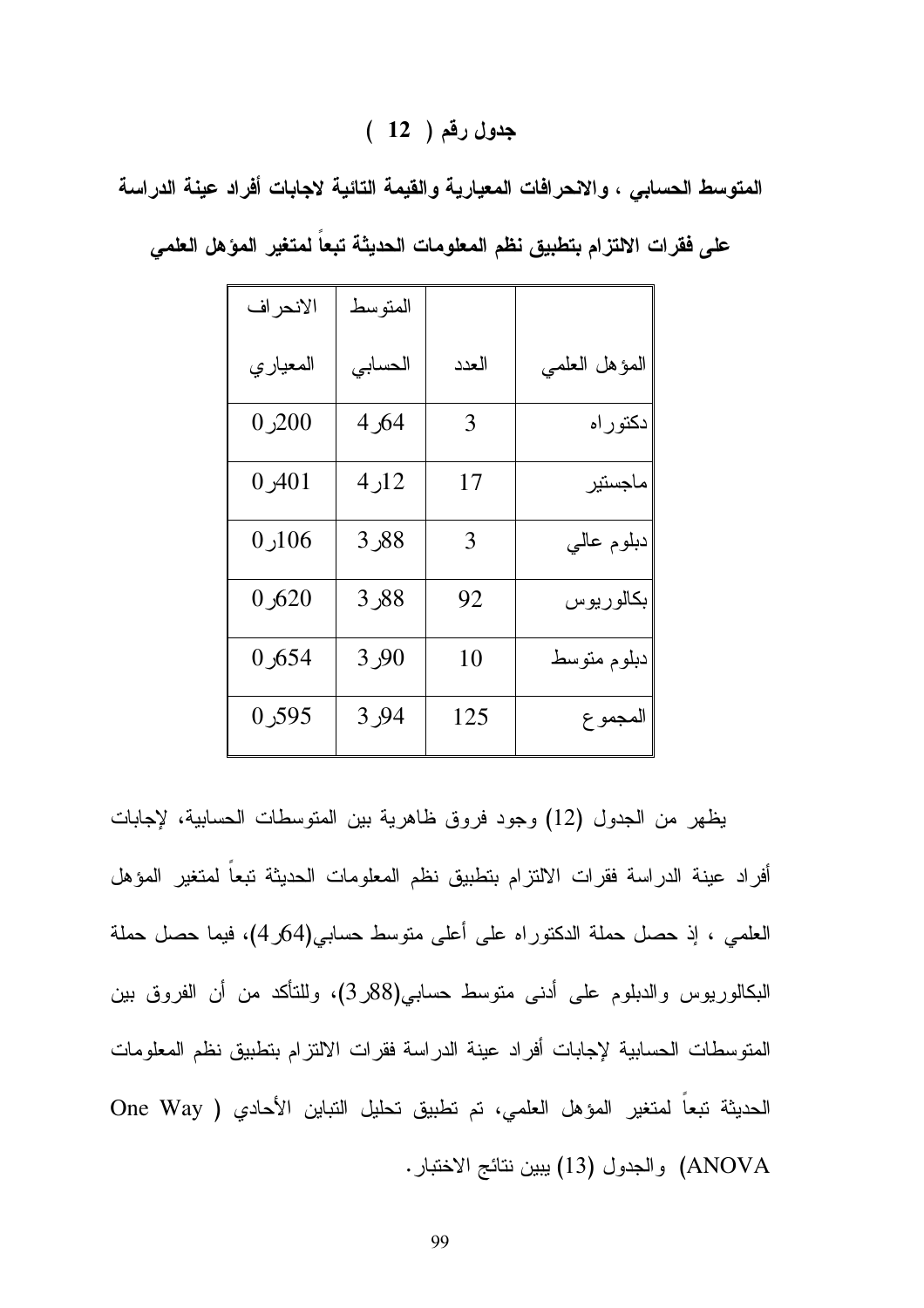### الجدول (13 )

تحليل التباين للفروق بين اجابات أفراد عينة الدراسة على فقرات الالتزام بتطبيق نظم

| مستوى<br>الدلالة | فَيمة (F)<br>المحسوبة | متوسط<br>مجموع<br>المربعات | درجات<br>الحرية | مجموع<br>المربعات | مصدر<br>التباين   |
|------------------|-----------------------|----------------------------|-----------------|-------------------|-------------------|
| 0,0158           | 1,686                 | 0 0 584                    | $\overline{4}$  | 334ر2             | بين<br>المجموعات  |
|                  |                       | 0 0 346                    | 120             | 41.547            | داخل<br>المجموعات |
|                  |                       |                            | 124             | 43.881            | الكلى             |

المعلومات الحديثة تبعاً لمتغير المؤهل العلمى

نتثنير النتائج الواردة في الجدول ( 13 ) إلى عدم وجود فروق ذات دلالة إحصائية عند مستوى الدلالة (0.05  $\alpha$ ) بين متوسطات أداء أفراد عينة الدراسة على فقرات الالتزام بتطبيق نظم المعلمات الحديثة تبعاً لمتغير المؤهل العلمي، استنادا إلى قيم (F) المحسوبة إذ بلغت (686ر 1)، وبمستوى دلالة يساوى (0158ر0) وبهذه النتيجة بتم قبول الفرضية الصفرية H (لا توجد فروق ذات دلالة احصائية عند مستوى دلالة معنوية (05ر0) فأقل بين وجهات نظر المديرين، تعزى لمتغير المؤهل العلمي لدعم عملية صناعة قرارات الادارة المالية للمصارف قيد البحث)، ورفض البديلة.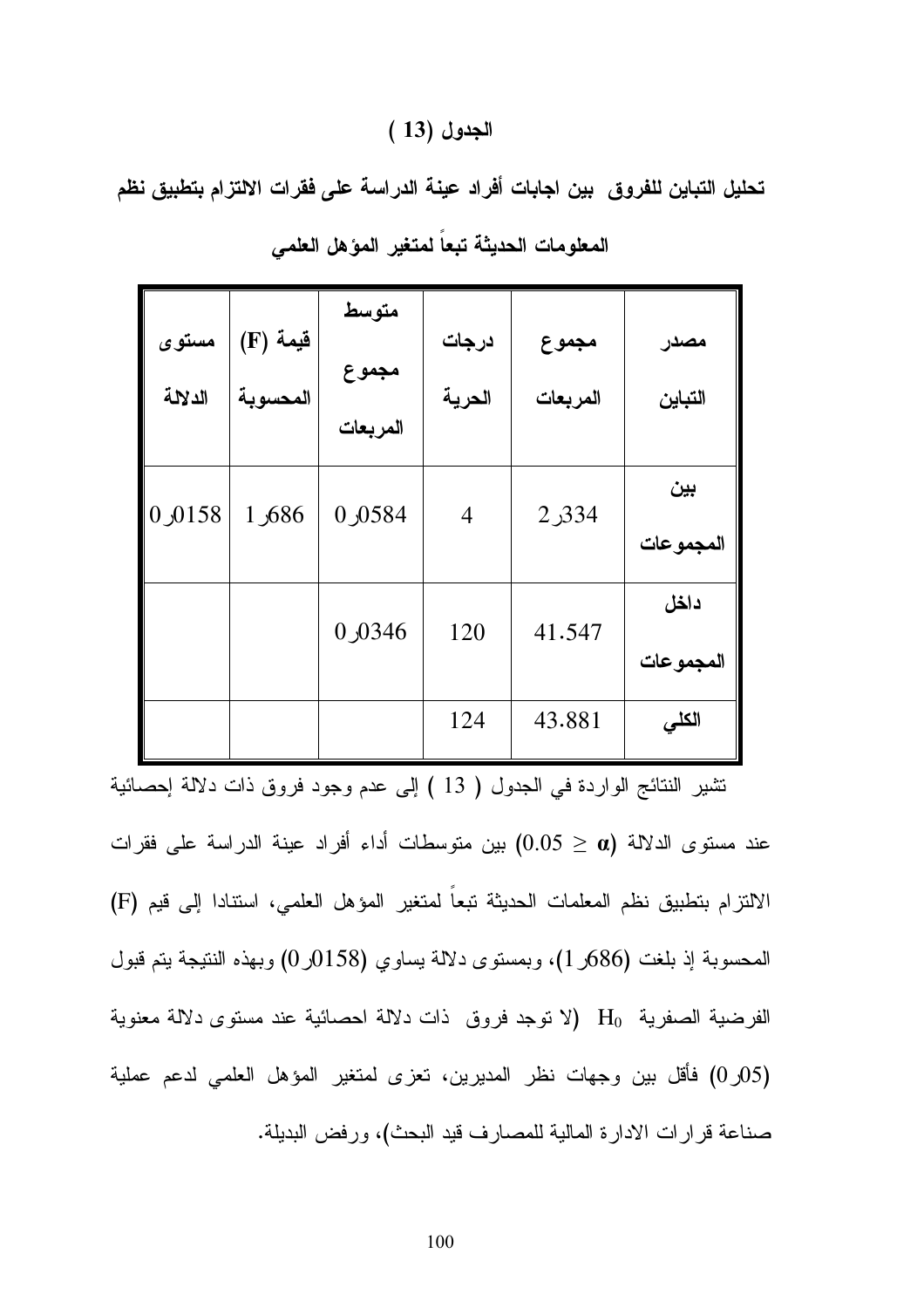الفرضبة الرابعة:

لا نوجد فروق ذات دلالة احصائية عند مستوى دلالة معنوية بين وجهات نظر المديرين في الالتزام بتطبيق نظم المعلومات الحديثة، تعزى لمتغير الخبرة العملية في دعم عملية صناعة قرارات الادارة المالية للمصارف قيد البحث من اجل اختبار الفرضية السابقة قام الباحث باستخراج المتوسط الحسابي، والانحراف المعياري لأداء أفراد عينة الدراسة على فقرات الاستبانة المعدة لقياس ارائهم حول الالتزام بتطبيق نظم المعلومات الحديثة نبعاً لمتغير الخبرة العملية لـهذه النظم وجاءت علـى النحو الاتـي:

جدول رقم ( 14 )

المتوسط الحسابي، والانحرافات المعيارية والقيمة التائية لاجابات أفراد عينة الدراسة على فقرات الالتزام بتطبيق نظم المعلومات الحديثة تبعاً لمتغير الخبرة العملية لنظم

| الانحر اف | المتو سط |       |                  |
|-----------|----------|-------|------------------|
| المعياري  | الحسابى  | العدد | الخبرة العملية   |
| 82ر 0     | 3.96     | 37    | 3سنوات فاقل      |
| 57ر 0     | 3.70     | 21    | من 4- 5 سنوات    |
| 0,40      | 4.05     | 24    | من 6–10 سنوات    |
| 43ر 0     | 3.97     | 43    | اكثر من 10 سنوات |
| 59ر 0     | 3.94     | 125   | المجموع          |

المعلومات الحديثة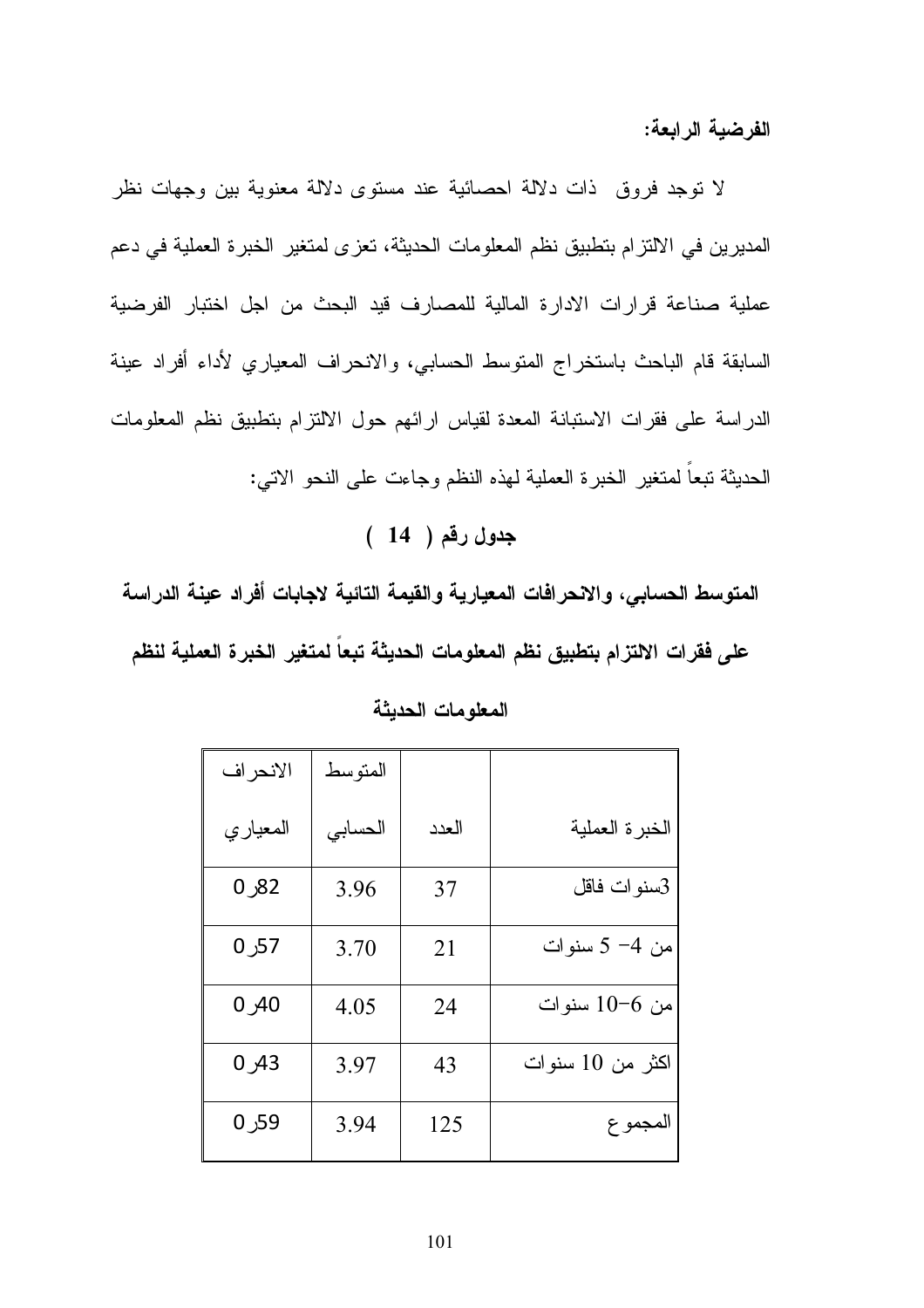يظهر من الجدول (14) وجود فروق ظاهرية بين المنوسطات الحسابية، لإجابات أفراد عينة الدراسة فقرات الالتزام بتطبيق نظم المعلمات الحديثة تبعا لمتغير لخبرة العملية لنظم المعلومات الحديثة، إذ حصل أصحاب الخبرة من 6–10 سنوات على أعلى متوسط حسابي(4.05)، فيما حصل أصحاب الخبرة من 4- 5 سنوات على أدنى متوسط حسابي(3.70)، وللتأكد من أن الفروق بين المتوسطات الحسابية لإجابات أفراد عينة الدراسة، تم تطبيق تحليل التباين الأحادي (One Way ANOVA) والجدول (15) يبين نتائج الاختبار .

### الجدول (15 )

تباين الفروق بين أداء أفراد عينة الدراسة على فقرات تطبيق نظم المعلومات الحديثة تبعاً لمتغير الخبرة العملية لنظم المعلومات الحديثة

| مستوى<br>الدلالة | فَيمة (F)<br>المحسوبة | متوسط<br>مجموع<br>المربعات | درجات<br>الحرية | مجموع<br>المربعات | مصدر<br>التباين   |
|------------------|-----------------------|----------------------------|-----------------|-------------------|-------------------|
| 0,0233           | 1,445                 | 0506                       | 3               | 518ر 1            | بين<br>المجموعات  |
|                  |                       | 0 0 350                    | 121             | 363ر 42           | داخل<br>المجموعات |
|                  |                       |                            | 124             | 881ر 43           | الكلي             |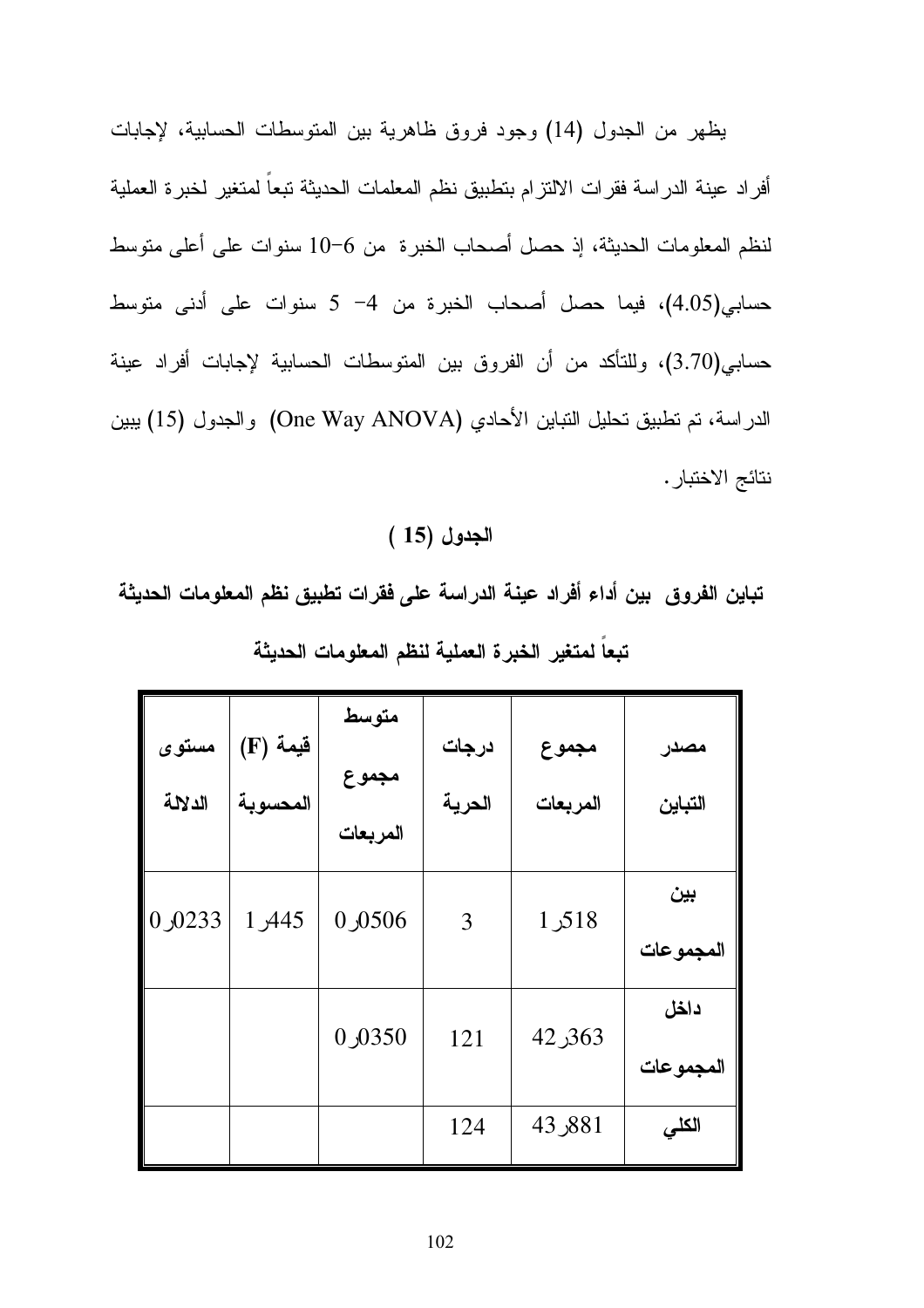تشير النتائج الواردة في الجدول ( 15 ) إلى عدم وجود فروق ذات دلالة إحصائية عند مستوى الدلالة (0.05  $\alpha)$  بين متوسطات أداء أفراد عينة الدراسة على فقرات الالتزام بتطبيق نظم المعلومات الحديثة تبعاً لمتغير الخبرة العملية لنظم المعلومات الحديثة، استنادا إلى قيم (F) المحسوبة إذ بلغت (445ر1)، وبمستوى دلالة يساوي (0233ر0) وبهذه النتيجة يتم قبول الفرضية التي نتص على عدم وجود فروق ذات دلالة احصائية عند مستوى دلالة معنوية بين وجهات نظر المديرين في الالتزام بتطبيق نظم المعلومات الحديثة، تعزى لمتغير الخبرة العملية لهذه النظم في دعم عملية صناعة قرارات الادارة المالية للمصارف قيد البحث.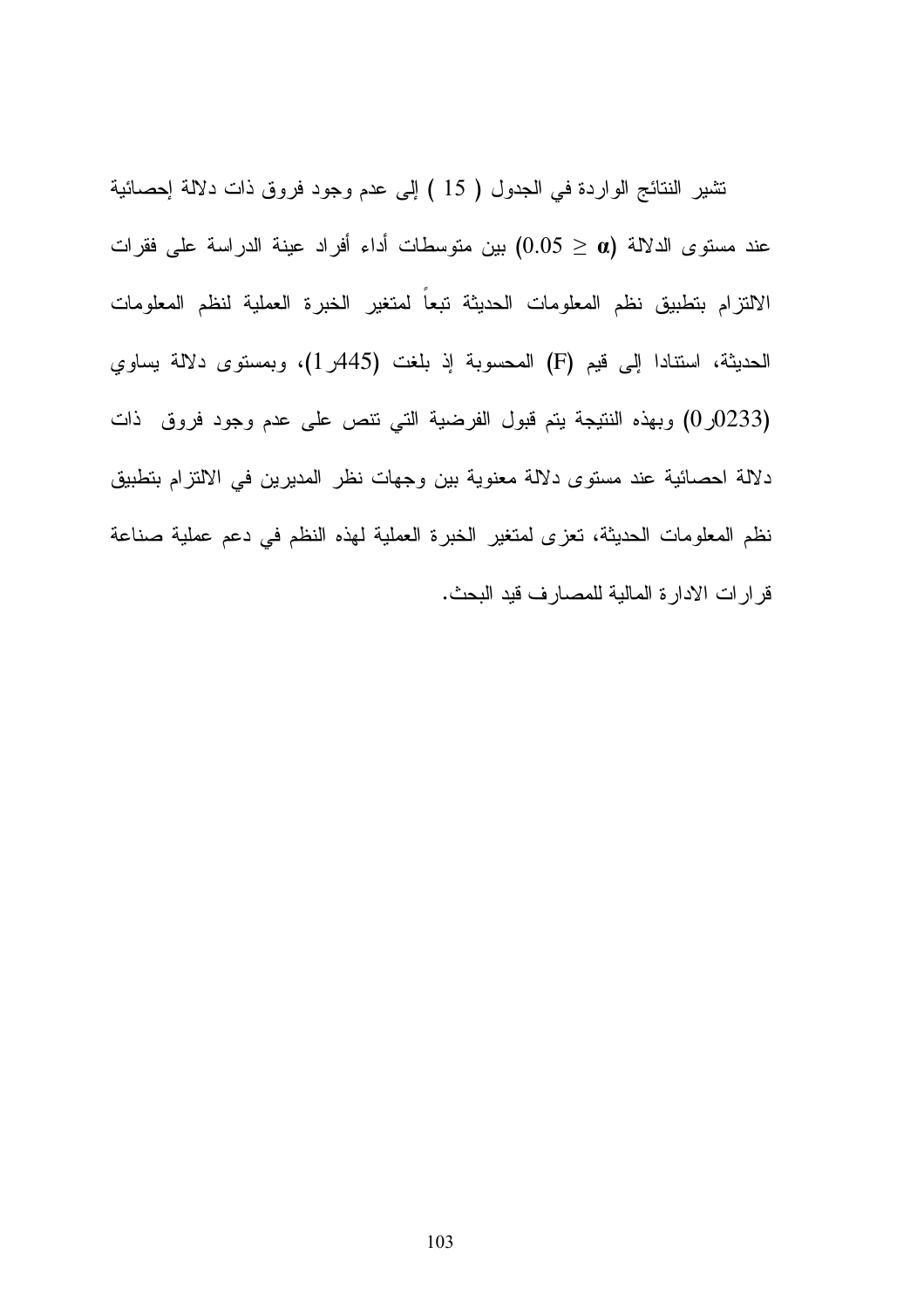# الفصل الخامس

### الاستنتاجات والتوصيات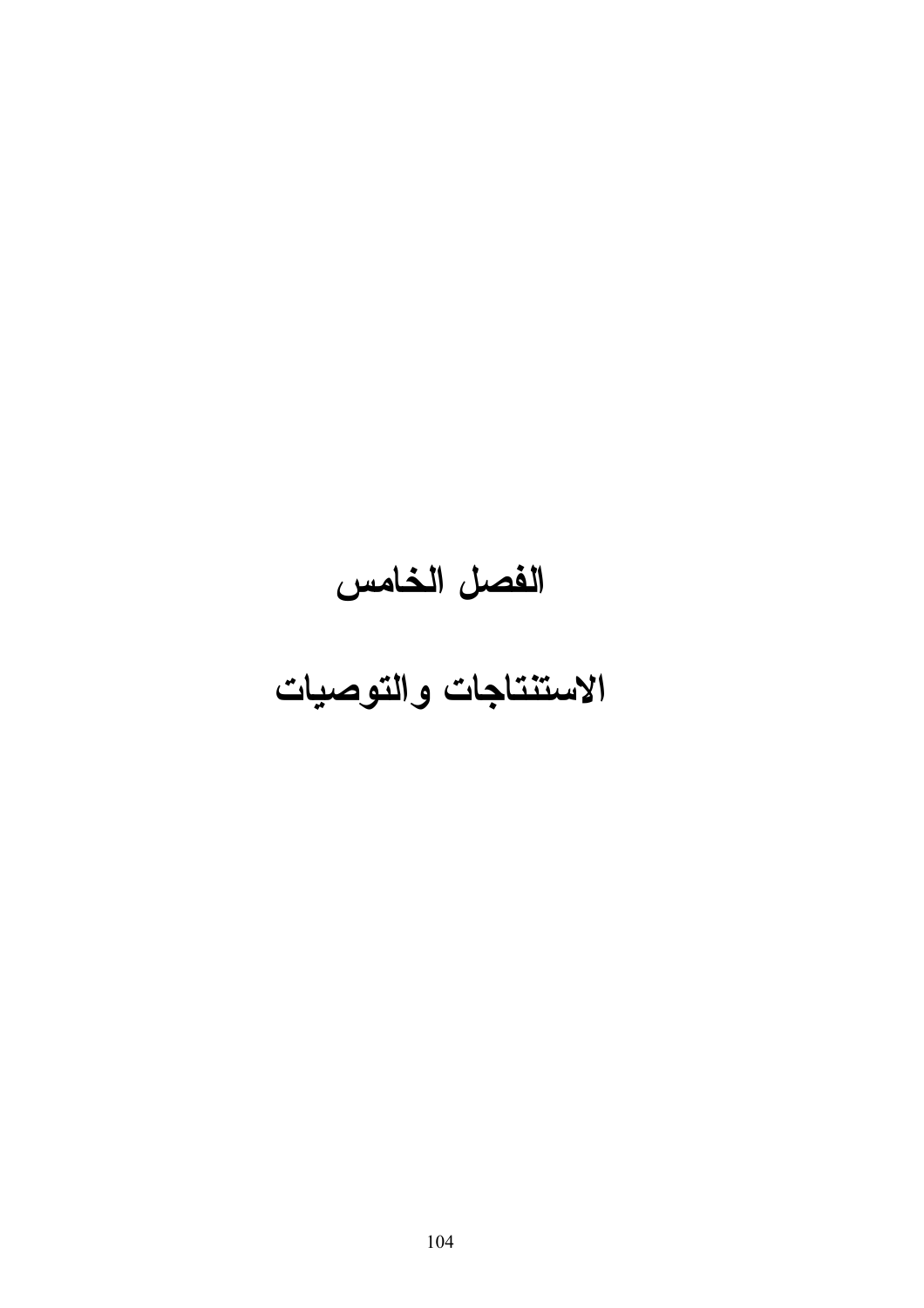المقدمة:

هدفت الدراسة الحالية إلى بيان أثر نظم المعلومات الحديثة على عمليـــة صــــناعة قرارات الإدارة المالية في قطاع المصارف العربيـــة والأجنبيـــة فــــي عمــــان- الأردن، بالاعتماد على هذه النظم لبيان الفوائد التبي تجنيها هذه المصـارف من الإمكانات والقدرات النقنية و النكنولوجية في تحسين أداء إدار اتها المالية.

وقد أثارت الدراسة جملة من التساؤلات، وقدمت أيضا فرضيات تعلقــت بطبيعـــة العلاقة بين متغير ات الدر اسة، و توصلت إلى عدة استتناجات، ساهمت في حـــل مـــشكلة الدر اسة، و الإجابة على تساؤ لاتها وفرضياتها، وكما يلي:

### الاستنتاجات:

### أه لا:

من خلال الدراسة المعمقة التي تم القيام بها للمصارف العربية والأجنبية العاملة في عمان– الأردن، انضح أن مجموعات الاهتمام والمديرون الرئيسيون (صناع القرار) هـــم الذين بقررون ماهية طبيعة نظم المعلومات التبي ينبغي أن يتم بنائها مـــن منطـــق تفهـــم واضح لطبيعة وواقع نلك المصارف المعنية ببناء نظم المعلومات الحديثة فيها، وكيف أن نظم المعلومات تسهم بفاعلية في عملية صناعة القرارات المالية السليمة فيها.

وعليه، فإن على الإدارات المالية في هذه المصارف أن تحرص على رسم سياسات واستراتيجيات لتطوير موارد المعلومات لديها وتحضير عملية الانتفاع من نظم المعلومات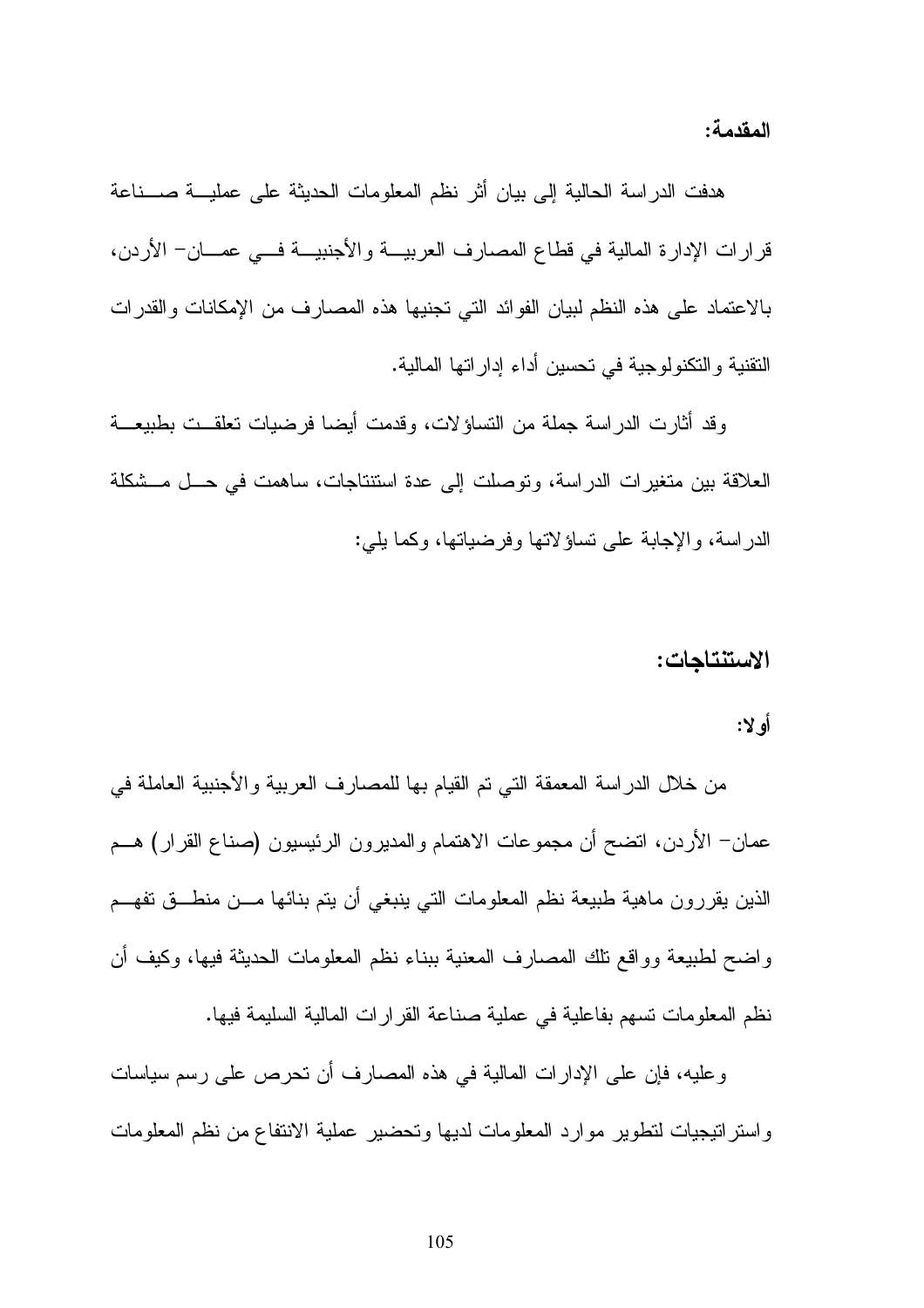بما ينسجم ويتماشى مع التطورات السريعة للتكنولوجيا واللحاق بركب المصارف المتقدمة في العالم، إضافة إلى نعزيز ثقافة تبني إدخال نظــم المعلومـــات وأســـاليبها وتقنياتهـــا النكنولوجية الحديثة وزيادة وعى المديرين بما نوفره هذه النظم ونقنياتها المنجـــددة مـــن خدمات متميزة. و أن نقوم إدارات هذه المصارف بالعمل والنتسيق مع المديرين ونشجيعهم على النعامل العلمي مع هذه النظم الحديثة وضرورة اقتنائها ونوظيفها كأداة فعالـــة فــــي تحسين ودعم عملية صناعة قرارات الإدارة المالية فيها، نظرا لكفاءتها وسرعتها ودقتهــا في النتائج التي يتم الحصول عليها ومن ثم تحقيق التتسيق والتكامل بين مختلفة المستويات والوظائف الإدارية في فروع هذه المصارف من خلال الإبقاء على عملية التجديد المستمر على ضوء ما يستجد من نطورات نقنية في البرامج ونظم المعلومات الحديثــة. وســـتظل المعلومات هي الداعم الأساسي لصانعي ومتخذي القرار، كما أن نطور نكنولوجيا صناعة المعلومات والطفرة الكبيرة في أساليب نقلها وتسداولها والإمكانسات الهائلسة للحاسسبات الالكترونية بمختلف أشكالها، وظهور التطبيقات الجديدة، ونظم المعلومات ودعــم اتخـــاذ القرار ، كل ذلك سيساعد كثيرًا في الوصول إلى القرار الأفضل فـــي الوقــت المناســب للنتعامل مع الأزمات والكوارث والحوادث الطارئة.

ثانبا:

وضع أليات وإجراءات واضحة لتطبيق مخرجات المنظــور الاســـتراتيجي مـــن "الخارج إلـــي الـــداخل" (Outside- in Strategic Perspective) مـــن فبـــل إدارات المصارف موضوع الدراسة العاملة في الأردن لمواكبة الإتجاهات الحديثة فسي العمـــل المصرفي والنطور في رغبات الزبائن. فقد اتجهت بعض المصارف الأجنبية كمــصرف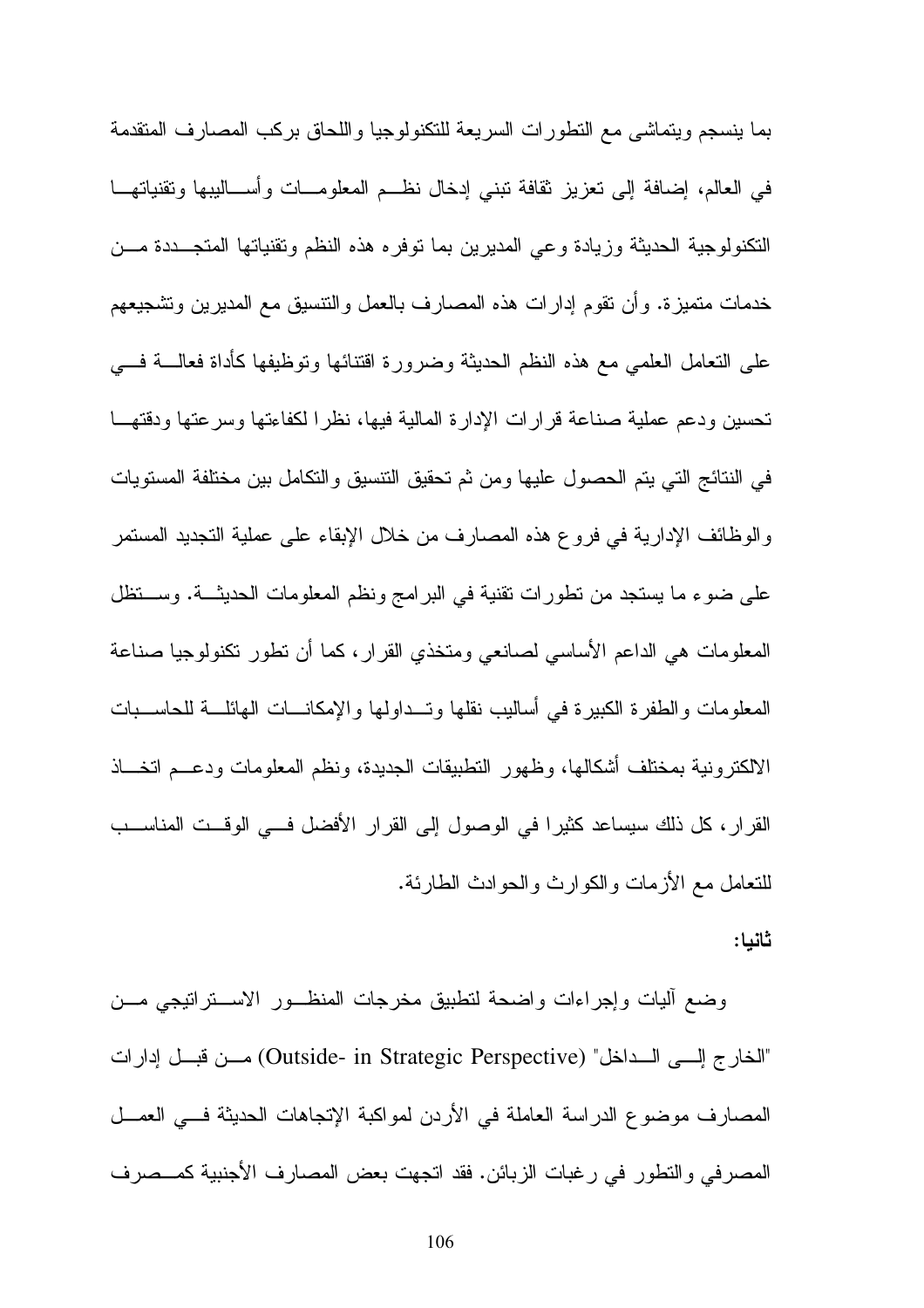ستاندرد تشارترد، لتكييف خدماتها بما يتوافق مع معتقدات زبائنها الدينية بغية استقطاب عدد أكبر من الزبائن والحفاظ على من تم كسبه كزبون متعامل مع هذا المصرف، حيث بدأ (مصرف ستاندرد نشارترد) بنقديم خدمات مصرفية منوافقة مع الشريعة الإســــلامية ، وعلى مستوى عالمي)، وذلـــك بتأســـيس Standard Chartered Group: Saadiq) . Islamic Banking)

والحال مثل هذه، يشعر الباحث بأهمية قيام المصارف إعادة النظر فـــي المنظـــور الاستر اتيجي المعتمد من قبلها والبدء بدر اسة البيئة الخارجية وتسخير إنعكاســـاتها علــــى عملها، ومن ثم التخطيط داخليا لتطوير هذه المصر ف بما يكفل الحفاظ على بقائهـــا فــــى موقع المنافسة.

#### ثالثا:

لاحظ الباحث ومن خلال مراجعة التشريعات المنظمة للعمل المصرفي فسي الأردن والتي نعد الأداة الرئيسية للجهات الإشرافية على هذا القطاع، بأنها لا نزال فاصــــرة ولا تواكب النطور المتسارع لموضوع نظم المعلومات الحديثة، حيث بينت النتائج، أن تقسوم هذه الجهات ومن خلال دوائرها المتخصصة بإعادة الدراسة المستمرة للتسشريعات التسى تعمل بموجبها وتحديثها باستمر ار ، بحيث تؤمن لها و المؤسسات التابعة لها إمكانية إيجـــاد الحلول والنتظيم الأمثل في حال ظهور مشكلات جديدة ناشئة عن تطبيق نظم تكنولوجيـــا المعلومات وما بر نبط بها.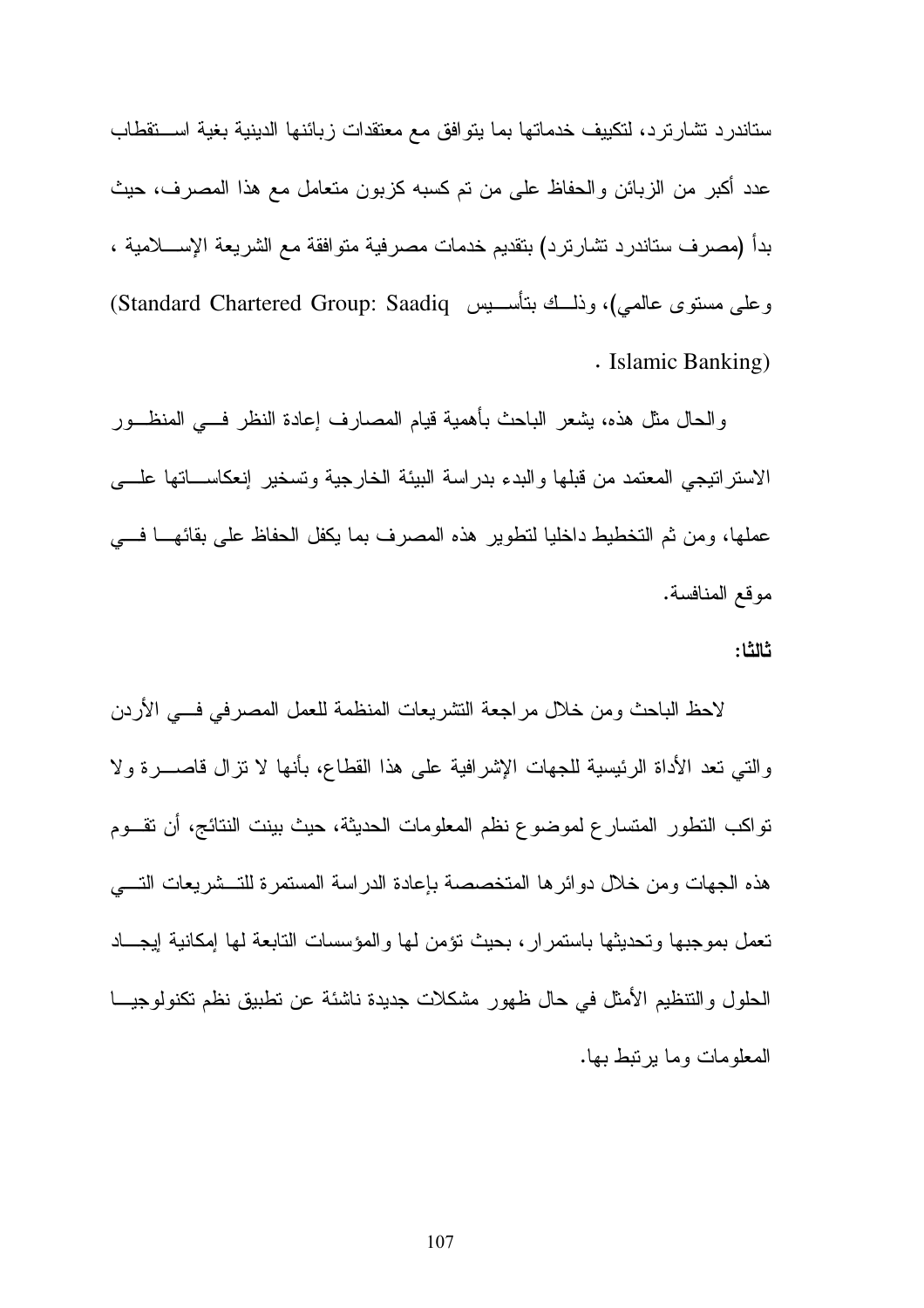رابعا:

العمل على تسخير نظم المعلومات الحديثة وبخاصة النظم الخبيــــرة، ونظـــم دعــــم القرارات في مراحل عملية صناعة واتخاذ القرارات الاستراتيجية لتحديد البدائل الانسسب لتحقيق أهداف المصارف وحساب نكلفة ونتائج البدائل المحددة ، والقيمة المتوقعة لكل من هذه البدائل في ظل المنافسة والنعقيد الذي نعيشه هذه المصارف.

خامسا:

الاستمرار في إعداد الدراسات والأبحاث المرتبطة بموضوع الرقابسة علسي نظــم المعلومات الحديثة المستخدمة في المصارف، نظر ا للنطور السريع في العمل المـــصرفي الالكتروني وما يحفه من مخاطر عديدة مصاحبة لهذا النطور.

سادسا:

العمل على إدخال نظم منطورة مثل البنك الناطق والصرافة بالهانف ونظم النحويل الالكتروني للأموال عند نقطة الشراء، وذلك لتسهيل وصـــول العمـــلاء إلــــي خـــدمات المصبار ف، وجعل المصبار ف نتنشر بطر ق جديدة ومتميز ة.

ساىعا:

بوصبي الباحث المصارف موضوع الدراسة بضرورة استثمار مخصصات محفظة نظم المعلومات بحكمة، وذلك من خلال الحفاظ على الأجهزة وصبانتها وأدامتها ونطوير وتحديث برمجياتها وقواعد البيانات اللازمة بغية زيادة فاعليتها.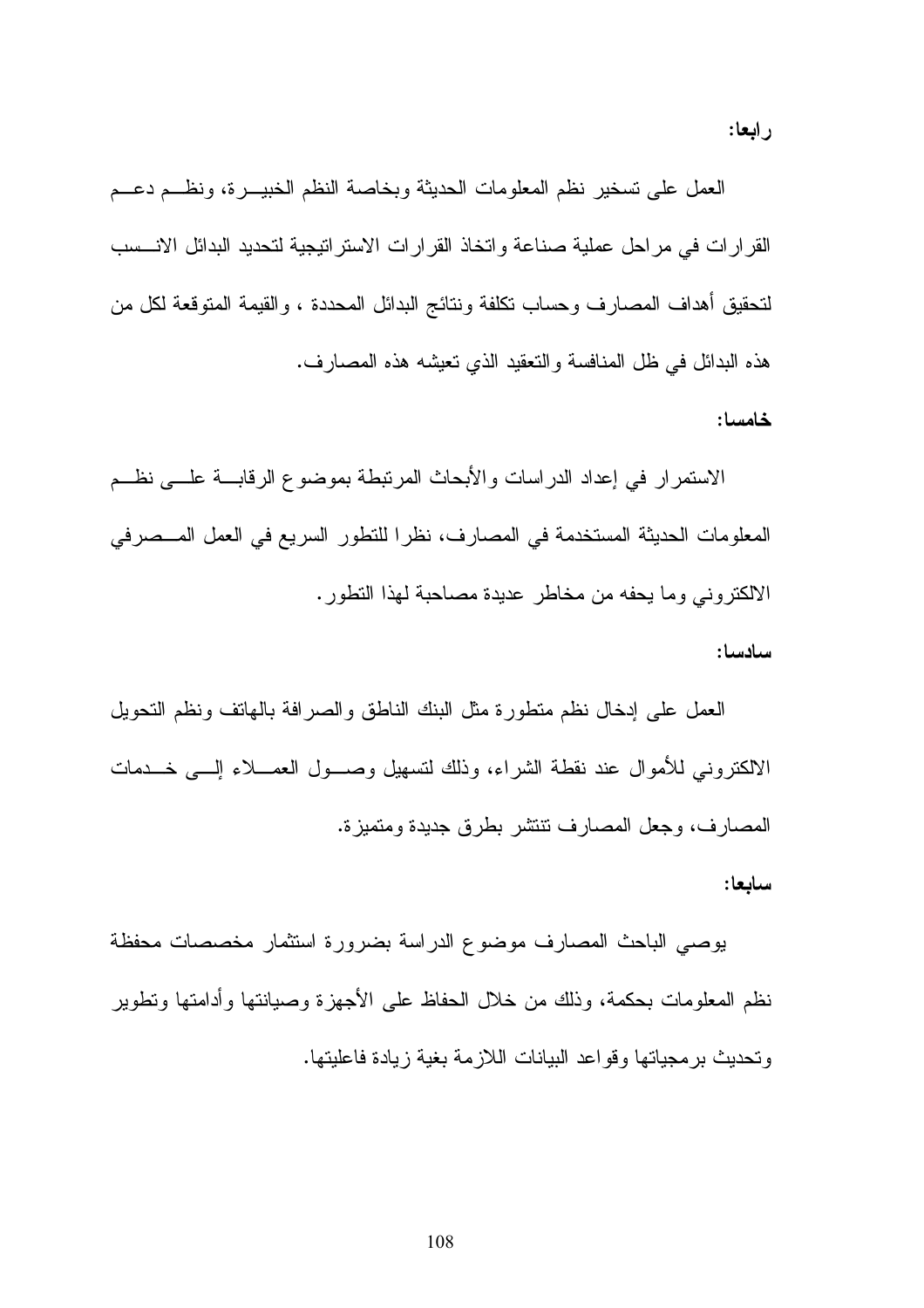ضرورة قيام المصارف قيد البحث باتاحة انسياب المعلومات بين مديري الأعمــــال ومديري نظم المعلومات بسهولة ويسر وبدرجة أكبر عما هو عليه الحال، وذلك من خلال وضع الآليات اللازمة لذلك بما في ذلك استخدام البريد الالكتروني والوسائل الالكترونيــة الحديثة الأخرى، مثل التراسل الفــوري مـــن خــــلال المواقــــع الالكترونيــــة Instant) .Messaging)

### تاسعا:

أنطلاقا من نظرية العدالة في معاملة الموظفين، فإن تطبيق هذه النظرية سيكون لها ثمار إيجابية تجنيها إدارات هذه المصارف من خلال أداء موظفيها فيما لو قامت بتطبيقها، فإن الباحث هنا بوصبي إدارات المصارف بضرورة الالتزام بتطبيق نظام تقيسيم عسادل ومنتوع وشامل، لأن الالتزام بهذا النظام يعتبر من أسس نظرية العدالة.

ومن خلال ما نقدم، نقوم إدارات المصارف عامة بإيجاد أكثر من معيار للنقييم، مثل الخبرة ، والاقدمية والكفاءة وغيرها. بمعنى عدم ربط عملية التحفيز بمسا تحويسه مسن مكافأت وعلاوات وزيادات وشهادات نقدير وغير ذلك بمعايير تقييميـــة محـــدودة مثـــل الأقدمية. وإنما فتح المجال للتقدم بأكثر من مجال، وهذا مـــا ســـبؤدي إلــــي الاســـنقر ار و الرضبي للموظف من ناحية و إلى النقدم بالمصارف من ناحية أخرى.

عاشر ۱:

زيادة مخصصات البحث العلمى والنطوير، ونبنى نظام لابنعاث العاملين لإكمـــال در اساتهم العليا واستخدام سيناريو هات قصص النجاح في توزيع المعرفة.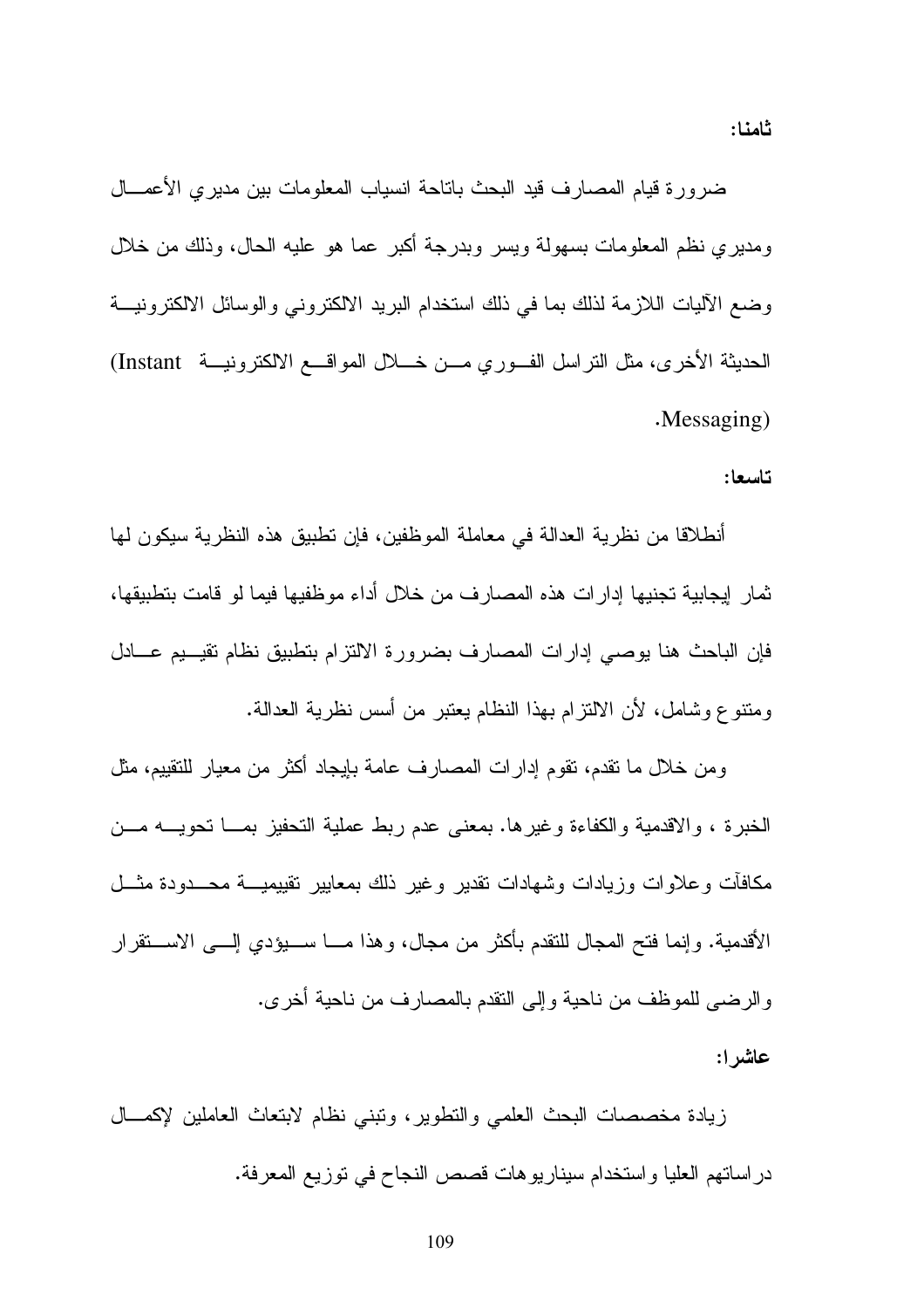حادي عشر:

زيادة الاهتمام بالدافعية وتحقيق رضا العاملين ودعم إنجازات المتميزين منهم. ثانس عشر:

لاحظ الباحث ، إن بعض إدارات هذه المصارف لجأت مؤخرا إلى تعيين مـــوظفين من حملة شهادة الدبلوم (كليات المجتمع، تحديدا حديثي التخرج، وذلك بحكــم إعطـــائهم روانب ومزايا أقل من غيرهم بحكم مؤهلاتهم وخبراتهم. وهنا لا بد من الإشارة إلــــي أن ذلك يتنافى مع المبادىء العلمية في عملية الاستقطاب للأيدى العاملة ، لما لذلك من نظرة مادية لدى المصارف المعنية، ناهيك عن إغفال أمور أخـــرى مثـــل (الكفـــاءة والخبـــر ة و المؤهل وغير ها).

إن عدم الأخذ بهذا المبدأ في استقطاب وتعيين الأفراد سيؤدي إلى رفــــع التكــــاليف وليس خفضها، وسيخلق حالة عدم رضبي بين الموظفين.

الدر اسات المستقبلبة:

ركزت هذه الدراسة على مشكلة حيوية نتعلق بأثر نظم المعلومات الحديثة في دعم عملية صناعة قرارات الإدارة المالية في قطاع المصارف العربية والأجنبية العاملة فسي الأردن، واختيار المصارف لهذه الدراسة هو لاعتبارها من المؤســسات التـــي نتعامـــل بطريقة وأخرى بنظم المعلومات الحديثة في ممارسة الأعمال الميدانية من أجل التعـــرف على واقع أثر هذه النظم واستخداماتها للطرق والأساليب التكنولوجية المتطورة واعتمـــاد مواصفاتها الفنية العالية، وتحديد نقاط القوة والضعف والفرص، ومن ثم الوصـــول إلــــي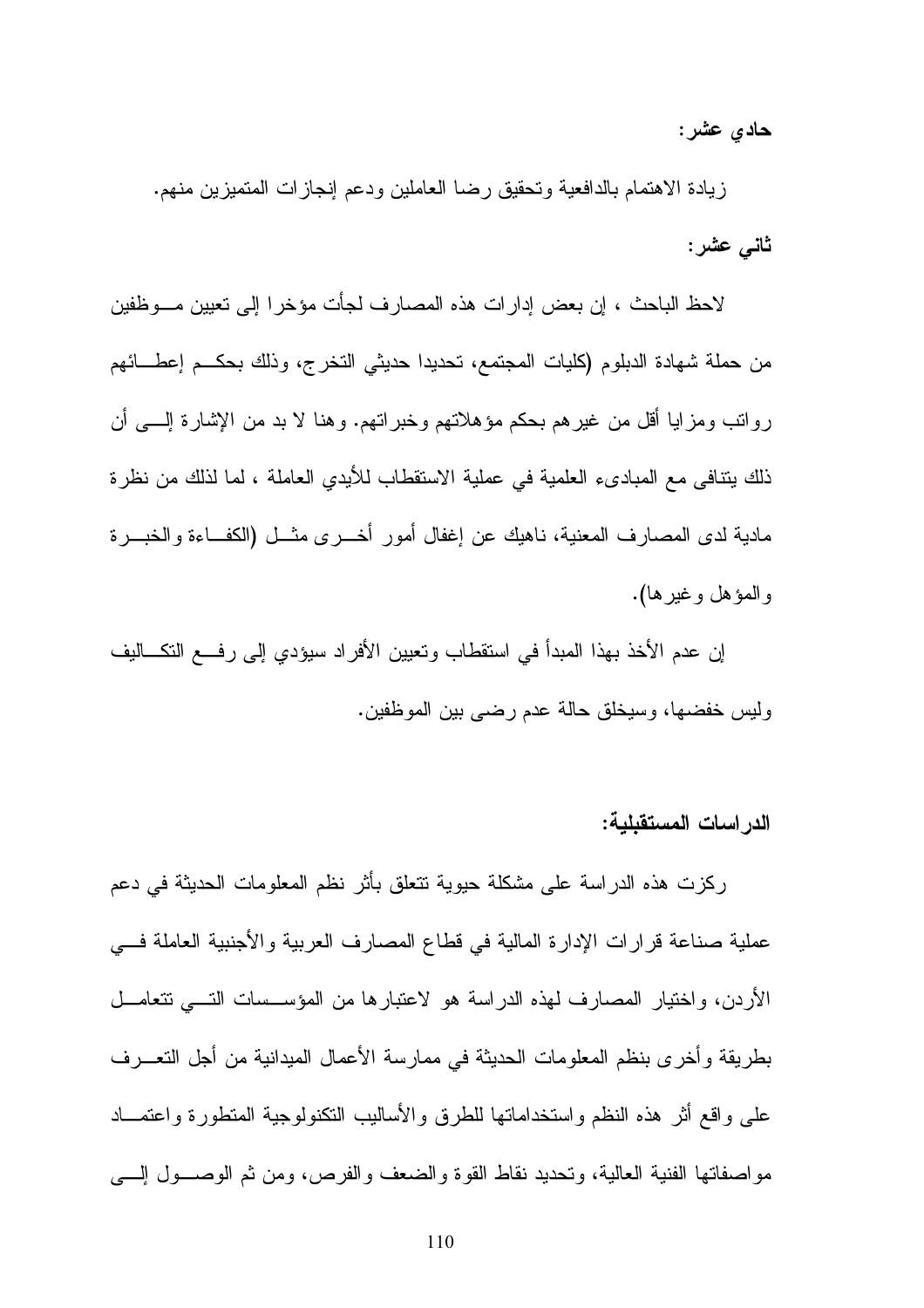النوصيات المناسبة ذات العلاقة بالاستخدام الامثل لهذه النظم الحديثة حتى نتحقق الفائسدة المرجوة منها.

وكما هو واضح في الدراسات السابقة، إن هناك نقصا في الدراســات المتعلقــة بموضوع أثر نظم المعلومات الحديثة على عملية صناعة فسرارات الإدارة الماليسة فسى المصار ف قيد البحث بشكل عام.

لهذا يرى الباحث، إن هذه الدراسة ستشكل انطلاقة جديدة لدراسات لاحقة تركز فيها الجهود بشكل نفصيلي وأكثر عمقا، ومن أهم الدراسات المطلوبة في هذا المجال:

- 1– إجراء دراسة بنم من خلالها نحديد المزيج الأمثل لعناصر نظــم المعلومـــات الحديثة للمصار ف مهما كان حجمها.
- على أكمل وجه، وهذا بتطلب اجراء نحليل شامل لكافة الأعمال والنـــشاطات التي تمارسها هذه المصارف.
- 3– عمل مجموعة دراسات مهمتها بناء نظم المعلومات بشكل تدريجي، ابتداء من المستويات التنفيذية في المصارف وانتهاء بالإدارة العليا، حيث تراعي هــذه النظم تحقيق التنسيق والتكامل الداخلي بين وظائف المصرف، وكذلك التنسيق الخارجي مع المصارف الأخرى.
- 4- إجراء دراسة حول تطوير أنموذج للسربط بسين نظـم جمــع المعلومـــات والاستراتيجية والأداء في المصارف الصغيرة.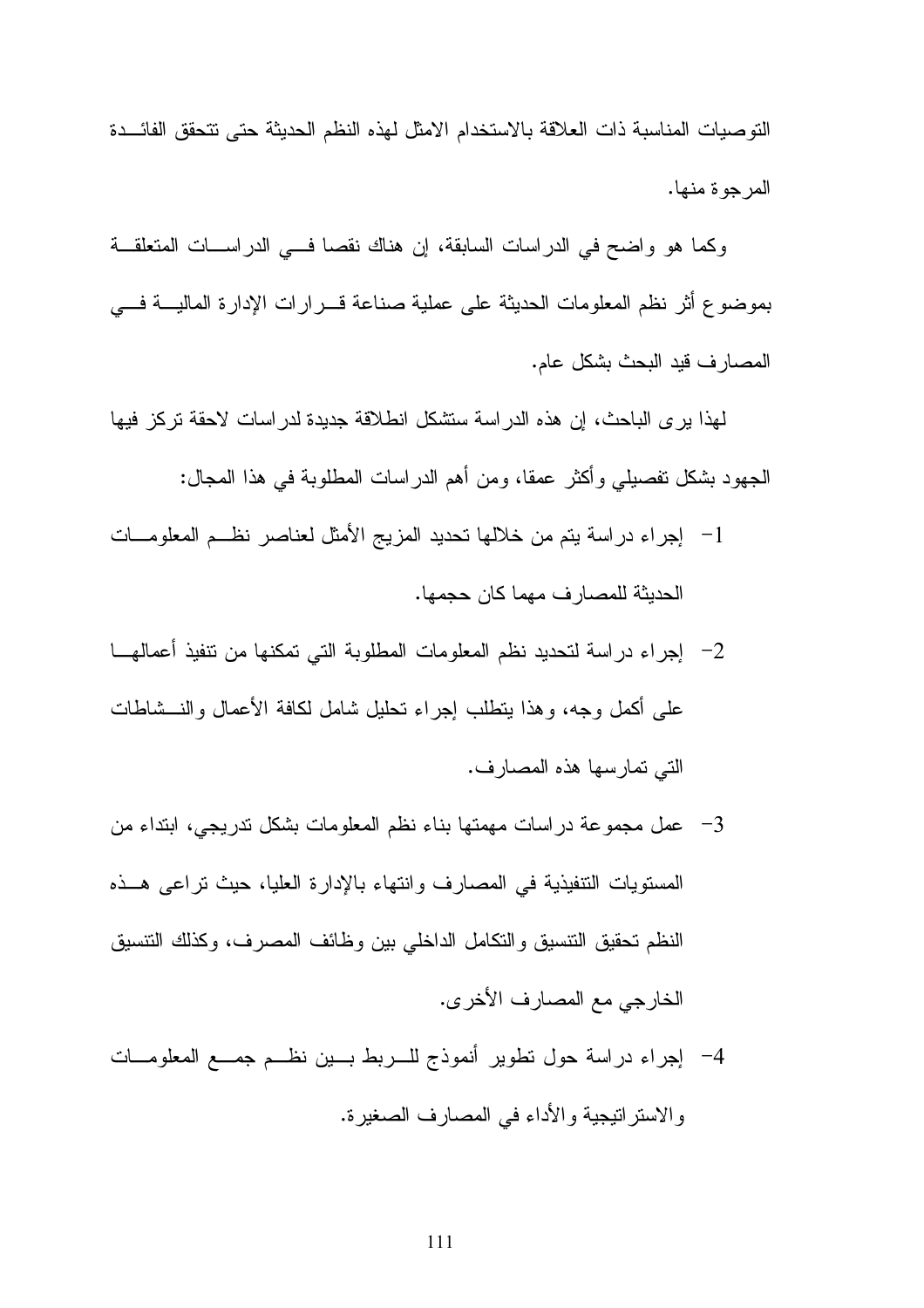- 5– نوفيع انفاقيات للتعاون العلمي بين الجامعات والمصارف في إعداد نــشاطات علمية وورش عمل وبرامج زيارات متبادلة لاقناعهم بأهمية البحث العلمي في تطوير نظم المعلومات الحديثة المستخدمة في هذه المصارف وأثرهــا علـــي عملية صناعة قرارات الإدارة المالية فيها، وهذا يتطلب زيادة اهتمام وعنايسة من إدارات هذه المصارف في هذا المجال.
- 6- إجراء دراسة حول دور نظم المعلومات المحوسبة وقواعد البيانات في إعسادة تصميم واستمرارية مراقبة الاستراتيجيات النتظيمية، ودعــم المـــديرين فـــي معالجة الانحر افات عن الأداء المرسوم.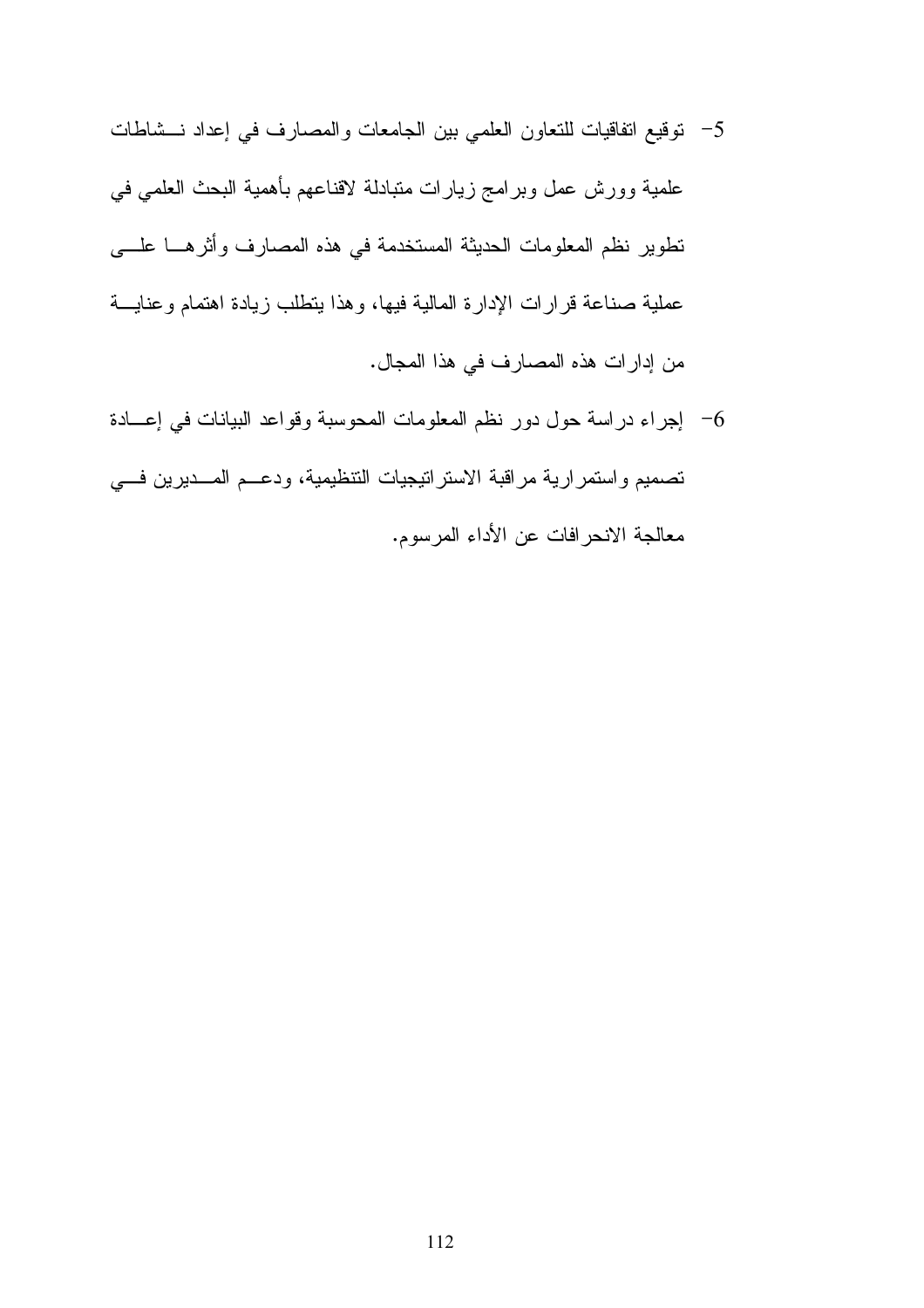### قائمة المراجع

أولا: المراجع العربية:

أبو أحسان، أحمد، (2003)، " المحتوى المعلوماتي للربح والتدفقات النقدية ، وتسويات الا**ستحقاق للشركات المساهمة العامة الأردنية**، رسالة ماجستير غير منشورة، الجامعـــة الأردنية، الأردن – عمان.

أحمد، طارق طه – "نظم المعلومات والحاسبات الآلية مـــن منظـــور إداري معاصـــر"، مصر ، دار النشر للنيل، 2002، ص 165.

اسماعيل، محمد عثمان، "أ**ساســيات دراســـة الجــدو ى الاقتـــصادية وقيـــاس مخـــاطر** الا**ستثمار**"، دار النهضة العربية، القاهرة، 1990، ص 48.

بني مرتضـي، أحمد سليمان محمد، "أ**ثر استخدام أنظمة المعلومات المحوسبة على اتخاذ** القرارات في وزارة التعليم العالي – جامعة اليرموك – اربد/ 2000، ص 25.

الجراح، عصام، (2002)، " أثر مستوى تكنولوجيا المعلومات المستخدمة في البنـــوك **التجارية الأردنية على كفاءة الأداء المالى**"، رسالة ماجستير غيـــر منـــشورة، جامعـــة الجزيرة، السودان، 2001.

جيتس (بيل)، "**المعلوماتية بعد الانترنت، طريق المستقبل**"، ترجمة عبد السلام رضوان، الكويت، المجلس الوطنـي للثقافة والفنون والإداري 2000، سلسلة عالم المعرفة – العـــدد ر قم 223، ص 92.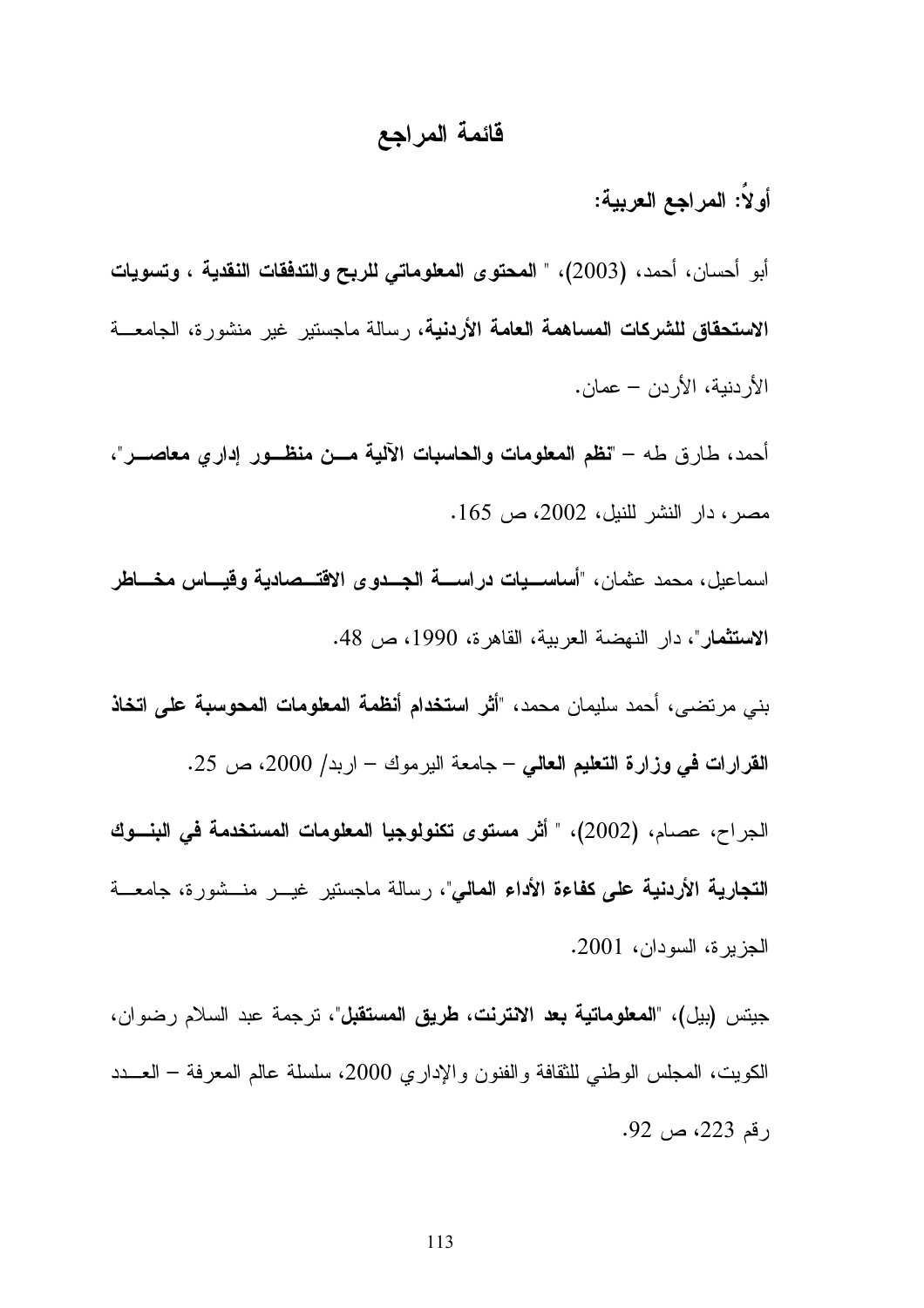حسني، علي محمد، "الإ**دارة المالية"، القاهرة، كلية التجارة،** جامعة الأز هر ، 1993، ص . 17

الحسنية، الدكتور سليم، "**نظم المعلومات الإدارية**، إ**دارة المعلومات في عصر المنظمـــات** ا**لرقمية**، الأردن – عمان، مؤسسة الوراق للنشر والنوزيع، 2006، ص 139 – 141، و  $.503$  )

حلمي، يحيى مصطفى، "أ**ساسيات نظم المعلومات، القاهرة،** مكتبة عين شـــمس، 2003، ص 203.

الحميدي، الدكتور نجم عبد الله، "**نظم المعلومات الإدارية – مدخل معاصـــر**" – الأردن– عمان – دار وائل للنشر، 2005، ص 99.

حنفي، عبد الغفار ، "أ**ساسيات الإدارة المالية**"، **الاسكندرية**، دار الجامعات الجديدة للنشر ،  $.263$  ص $.2003$ 

خشبة، محمد السعيد، "**نظم المعلومات، المفاهيم، التحليل والتصميم**"، القـــاهرة، جامعـــة  $.191$  الأز هر ، 2004، ص $191$ 

ربايعة، على محمد، "**إدارة الموارد البشرية: تخصص نظم المعلومات الإدارية**"، الأردن— عمان – دار صفاء للنشر 2003، ص 94.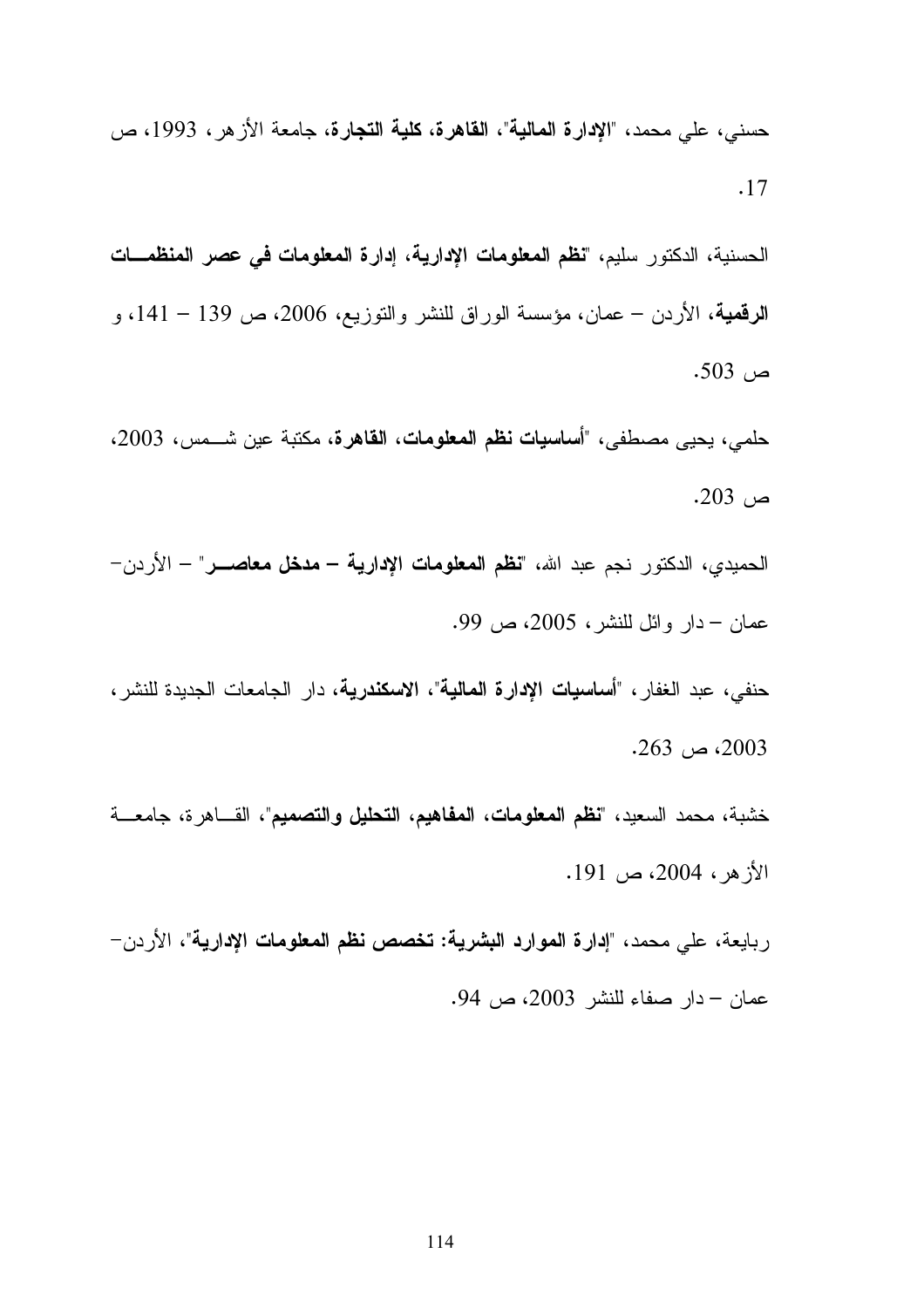رومي، اساعيل موسى، (2001)، " **دور تكنولوجيا المعلومات والاتصالات فــــى تطـــوير** إدار ة المصارف التجارية: دراسة تطبيقية على المصارف التجارية في مدينة الخليــل"، رسالة ماجستير غير منشورة، كلية الدراسات العليا، جامعة القدس.

الزبيدي حمزة حمود، "الإ**دارة المالية المتقدمة**"، عمان، مؤسسة الوراق للنشر والتوزيع،  $.37, 30, 25, 23, \infty$ 2004

الزبيدي، حمزة محمود، "الاستثمار في الأوراق المالية"، عمان، مؤسسة الوراق للنــشر والتوزيع، 2000، ص 31.

الزبيدي، حمزة محمود، "**التحليل المـــالى**"، تقييم الأداء والنتبؤ بالفشل، عمان – مؤســسة الوراق للنشر والنوزيع، 2000، ص 43.

زلموط، محمد، (2004)، " مدى ملائمة بيانات القسوائم الماليسة للمسصارف لمعيسار المحاسبة الدولى (39) من وجهة نظر المحاسب ومدقق الحسابات الخسارجي، رسسالة ماجستير غير منشورة، كلَّية العلوم الإدارية والمالية، جامعة عمان العربيـــة للدراســـات العلبا.

السيد اسماعيل، "**نظم المعلومات واتخاذ القرارات الإدارية**"، الاسكندرية، المكتب العرب*ـــى* الحديث – طبعة منقحة – 2002، ص 212.

السيد، أحمد، (2001)، " التقنيات الحديثة وأثرها على إجراءات وتعليمات العمـــل فـــي ا**لنظام المصرفي السوري**"، در اسة ميدانية مقارنة بين المـــصرف التجـــار ي الـــسور ي ومجموعة من المصارف اللبنانية"، رسالة ماجستير غير منشورة، جامعة دمشق.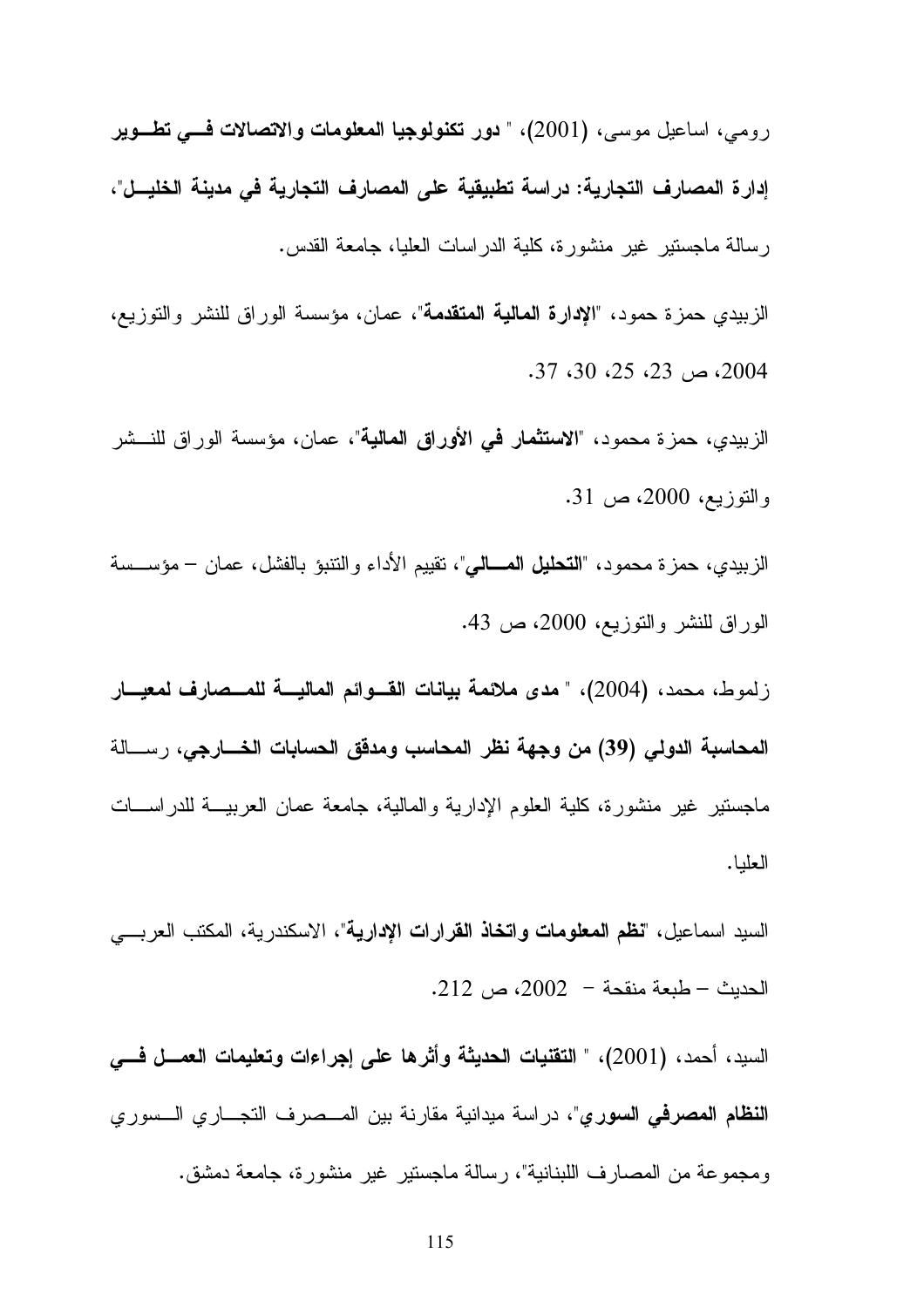شحاتة، يحيى، " **دراسة تطبيقية لأثر استخدام تكنولوجيا المعلومات عل***ى* **مهنة المراجعة** في جمهورية مصر العربية"، القاهر ة: مكتبة عين شمس، 2003، ص 248–249. الصباغ، عماد، "**مدخل لتصميم المعلومات الإدارية، المفاهيم الاساســية والتطبيقـــات**"، الأردن – عمان، الدار العلمية الدولية ودار النقافة للنشر والنوزيع 2000، ص 13. الصفدي، محمد والرفاعي غالب، (2002)، " **نظم دعم القرارات وإدارة الاستثمارات في** البنوك الإسلامية الأردنية تطبيق على بيانات البنك الإسلامي الأردنـــي". بحــث مقــدم للمؤتمر العلمي السنوي الثالث، كلية الاقتصاد والعلوم الإدارية ، جامعة الزيتونة الأردنية. الضمور ، فيروز مصلح، (2003)، " أثر ا**ستخدام تكنولوجيا المعلومات علـــي الإبـــداع** التنظيمي: دراسة تطبيقية على الشركات الصناعية المساهمة العامة الأردنيــــة، رســــالة ماجستير غير منشورة، الجامعة الأردنية: عمان ، الأردن.

الطبيشات، على محمود عطية، "**دور أنظمة المعلومات في تحقيق الإبداع المؤســـسي**"، **در اسة استكشافية في قطاع الهندسة الطبية الأردني** – جامعة اليرموك – إربد، 2004، ص 29.

العجلوني، عبدالفتاح محمد (1998)، " **تطبيق نظم المعلومات في شركات مختــــارة مــــن** القطاعين العام والخاص في الأردن": دراسة حالة على الملكية الأردنية والبنك العربي، رسالة ماجستير غير منشورة: جامعة أل البيت: المفرق، الأردن.

عدس، ر أفت، "أ**ساسيات الكومبيوتر ونظم المعلومات**"، القاهر ة، مكتبة مـــدبول*ى*، 2000،  $.11 \, .9 \, .$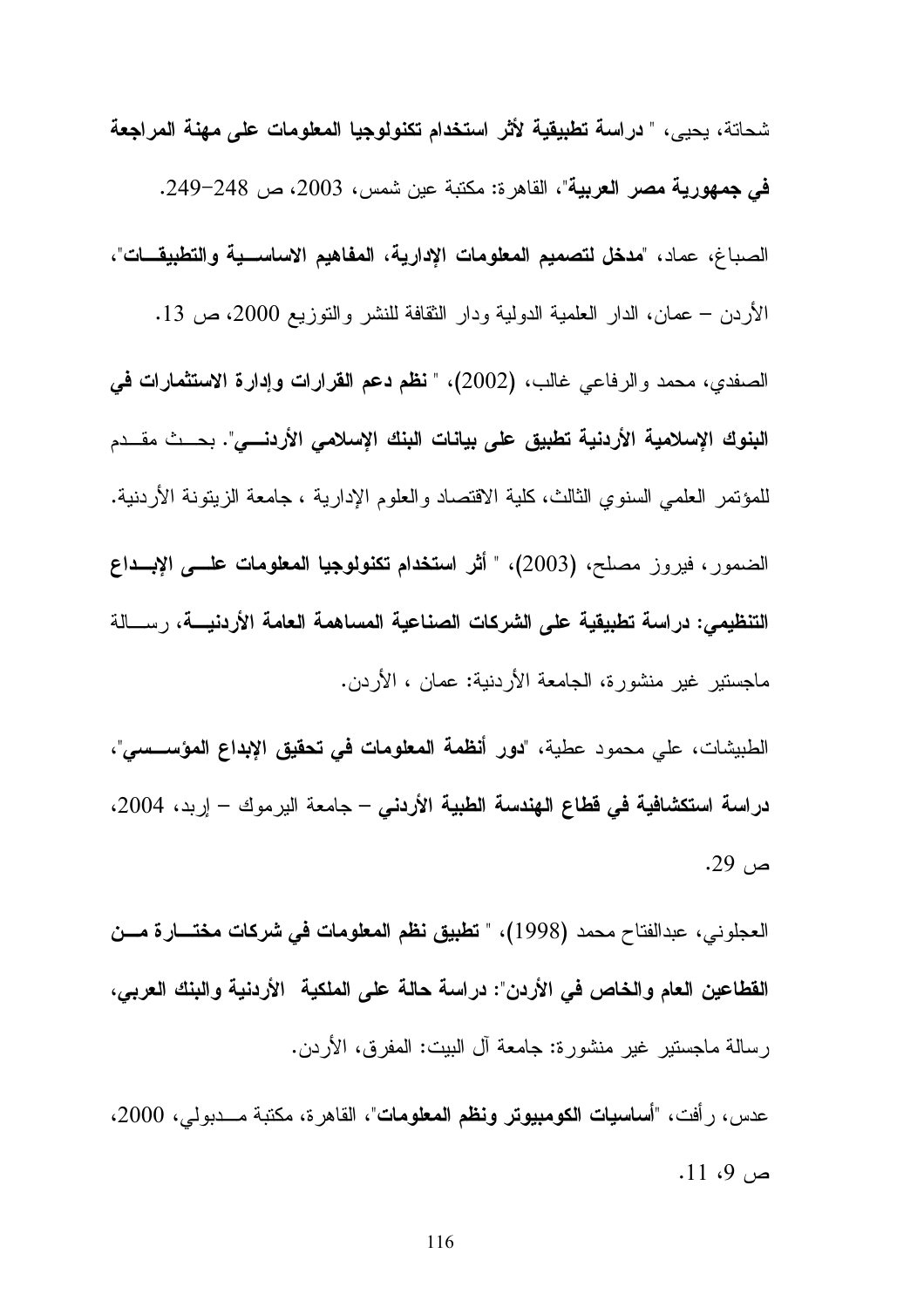العواملة، محمود، (2007)، " نموذج لتقييم المواقع الالكترونية والخـــدمات المـــصرفية عبر الانترنت التى تقدمها البنوك الأجنبية والمحلية العاملة فى دولة الإمارات العربيــــة **المتحدة،** بحث مقدم إلى واقع التجارة الالكترونية في دبي.

غر اب (كامل السيد)، وحجازي (فادية محمد)، "أثر ا**ستخدام نظم مساندة القر**ارا**ت علــــ**ى كفاءة وفاعلية القرارات: دراسة تجريبية"، مجلة الإدارة العامة، حزيـــران 2000، ص  $.71 - 1$ 

كردي، منال محمد — "**نظم المعلومات الإدارية، المفاهيم الأساسية والتطبيقات**"، مصر —  $\cdot$ دار الجامعة الجديدة، 2003، ص 213.

مطر ، محمد ، "الاتجاهات الحديثة في التحليل الحالي والائتمـــاني – الأســـاليب والأدوات والاستخدامات العمليــــة"، عمان، دار وائل للنشر والنوزيع، 2006، ص 323، ص 351 و ص 414.

مطر ، محمد، قيم، فايز ، "إ**دارة المحافظ الاستثمارية**"، عمان، دار وائل للنشر – الطبعـــة الأولى، 2005، ص 73، و ص 242.

المغربي، كامل محمد، الإ**دارة، مبادئ – مفاهيم، وظائف،** السعودية، الرياض، مطــــابـع لنا، عام 1988 م، ص 261 – 269.

النظار ي، محمد، (1990)، " **نظم المعلومات وأثر ها على فاعلية القرارات في المصارف التجارية الأردنية**"، رسالة ماجستير غير منشورة، كلية الدراسات العليا، الجامعة الأردنية.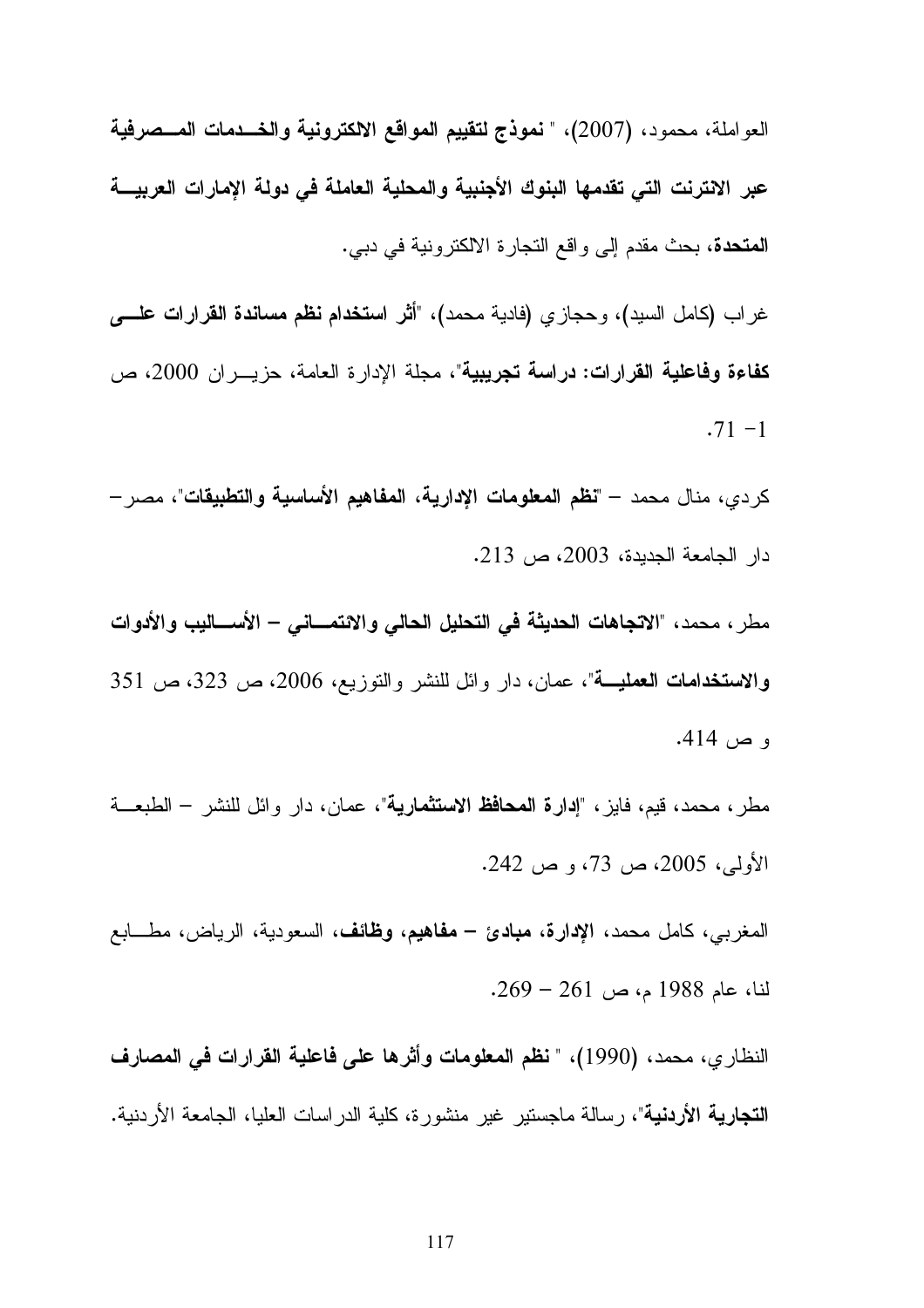النعيمي (محمد) ، وأخرون، " إ**دارة الجودة المعاصرة**"، عمان، دار اليـــازوري للنـــشر، .  $97 \sim 2008$ 

النعيمي (محمد)، ومؤيد الفضل، " الاحصاء المتقدم في دعم القرار" ، عمان، مؤسسة دار الوراق للنشر ، 2007، ص 68.

الهادي، محمد محمد، "**نظم المعلومات في المنظمات المعاصرة**"، القاهرة، دار الـــشروق، . 2001 – 94 $\sim$  2001.

الـهواري، سيد، "**الإدارة المـاليـة، منـهج لاتخاذ القرارات**، القاهرة، دار الـجليـــل للطباعــــة، . 261 – 257 ).  $1975$ 

ياسين، غالب والرفاعي عوض، (2002)، " الأعمال الالكترونية في المـــصارف: حالــــة الأردن"، بحث مقدم للمؤتمر للمؤتمر العلمي الثاني، كلية الاقتصاد والعلــوم الإداريــــة ، جامعة الزيتونة الأردنية.

يوئيل، عقيل، (1996)، " ا**ستخدام أنظمة المعلومــــات الإداريـــــة كــــأداة تنـافــــمىية فــــي** المصارف الأردنية: دراسة حالة بنك الاستثمار العربي الأردني، رسالة ماجــستير غيـــر منشورة، كلية الاقتصاد والعلوم الإدارية، جامعة اليوموك – اربد.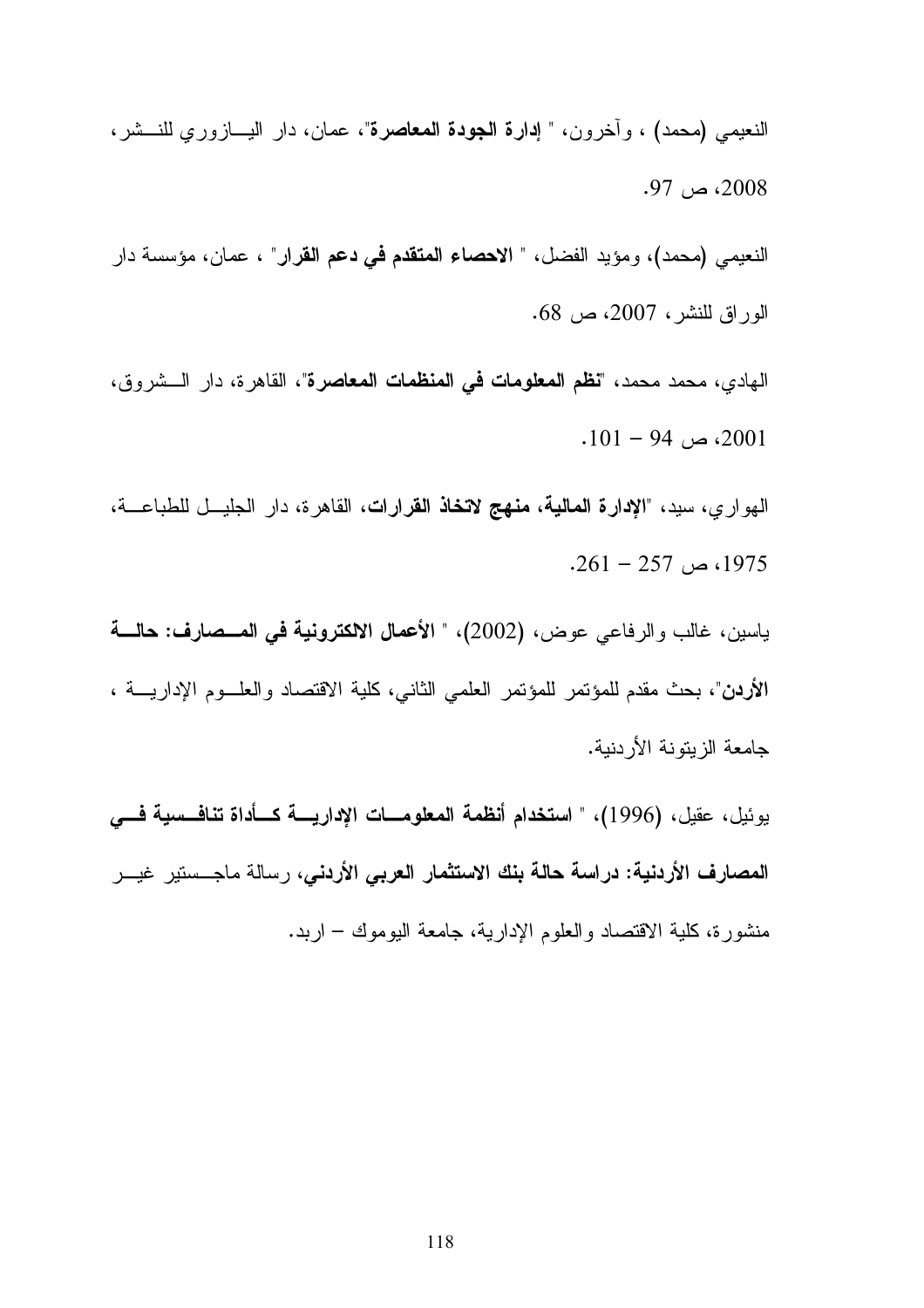ثانيا: المراجع الأجنبية:

Carrado, C.J. and Bradforal D. Jordan, Mc Graw – Hill, 2002. **Fundmentals of Investment Valuation and Managemen**t.

Cheng and Warfield, 2005, **Equity Incentives and Earnings Management**

David, Wareen, "**The Impact of Destop computer Based Student Information System in Decision Making Processes of High School Administrators and Support Staff Members**. PhD, Disserfication Abstracts international , A 59101, 1990, P. 46.

Davis and Olsin, NewYork MAC Graw Hill, 2004, **Management Concept Foundation, Structure and Development.** 

Devarag and Kohli, 2003, "**Decision Supprt Systems-DSS**".

Kevin, 2001, "**The Economic Impact of Information Technology**", London.

Kristian Alin, Boston College, March 6, 2006, **The Revolution in Information Technology.** 

Laudon – Laudon, Kenneth C., Jane P. New Jersey, New York University, Tenth Edition, 2007.

McClendon & Darrell, 1993, "**EDP Audits Help Bank Protect, Duta & Finances**".

Miron, Micheal, 1995; **Models and Requirements for using strategic Systems**", P. 91.

Pefferes and Saarinen, 2002, "**Measuring the Buisness Value of IT Investment: inferences from a study of senior Bank Executive**".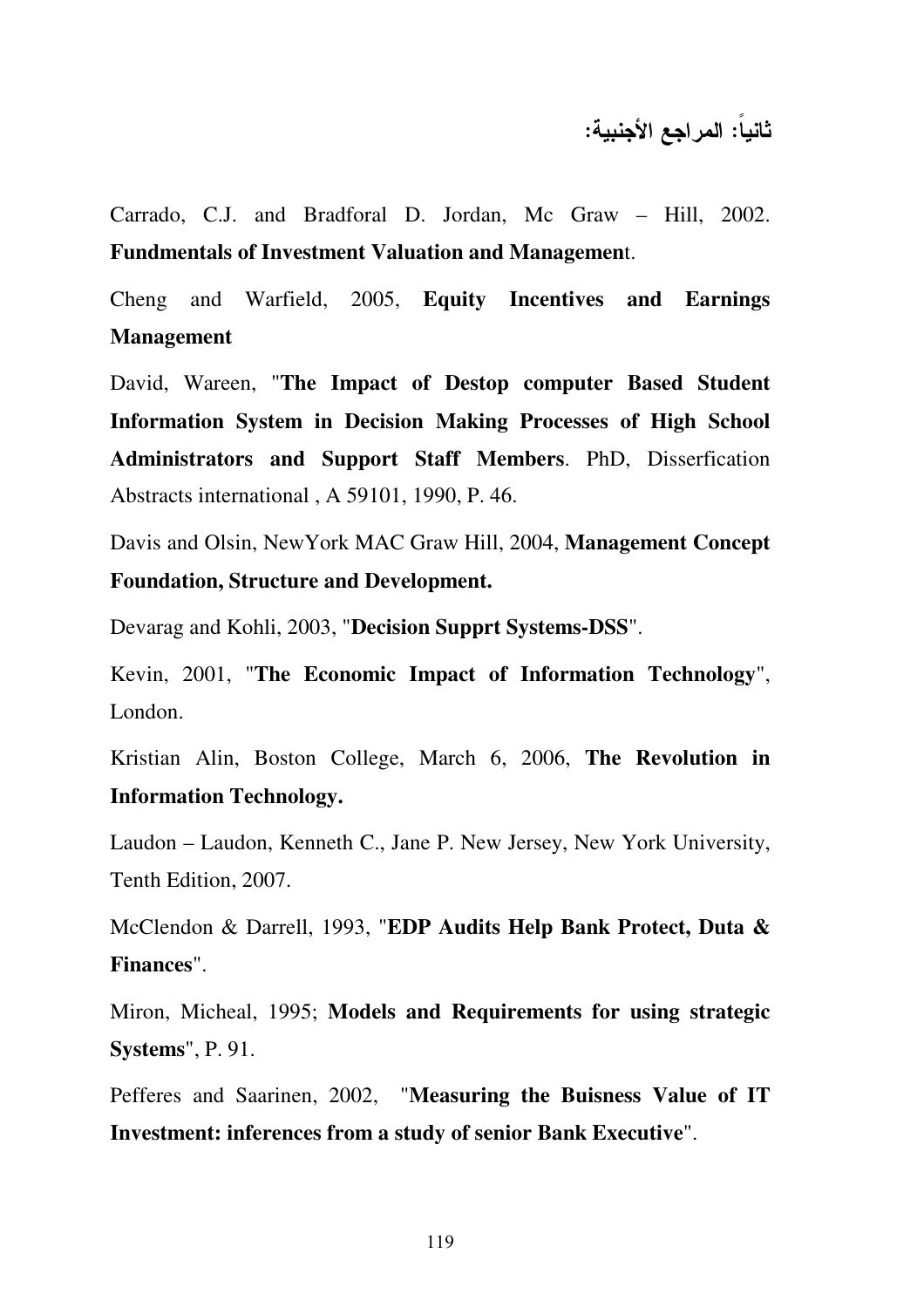Ross, Westerfield, Jordan, Third edition, Mc Graw Hill, 2005, **Essentials of Corporate Finance.** 

Salman, Jalal AL- Said, Bahrain Kingdom 2006 E– partliment Applied in Bagrain Kingdom 2006.

Sturat, Barnes 2002, **Knowledge Management Systems: theory and practice.** 

Surinivason and Dascher, 2000, " **Access Control Assures Network Security".** 

Walker, Admond, Sanfrancisco – U.S.A – 1991, " **Let's Go for I.T".**

Walker, Admond, Sanfrancisco- U.S.A. , 2006, " **Financial Leadership and Investment."** 

Walley, Brian Halforal 1992, **How to Turn Round a Manufacturing company.** 

Wild J. John and Berstein, Leopold, Mc Graw – Hill, 2001. **Financial Statement Analysis.** 

Winfield, R. John Murray Publishers Ltd, London, 1991 **Success in Investment.** 

Wright, Michael and Rhodes, David 1585 **Manage IT: Exploiting information systems of effective management.**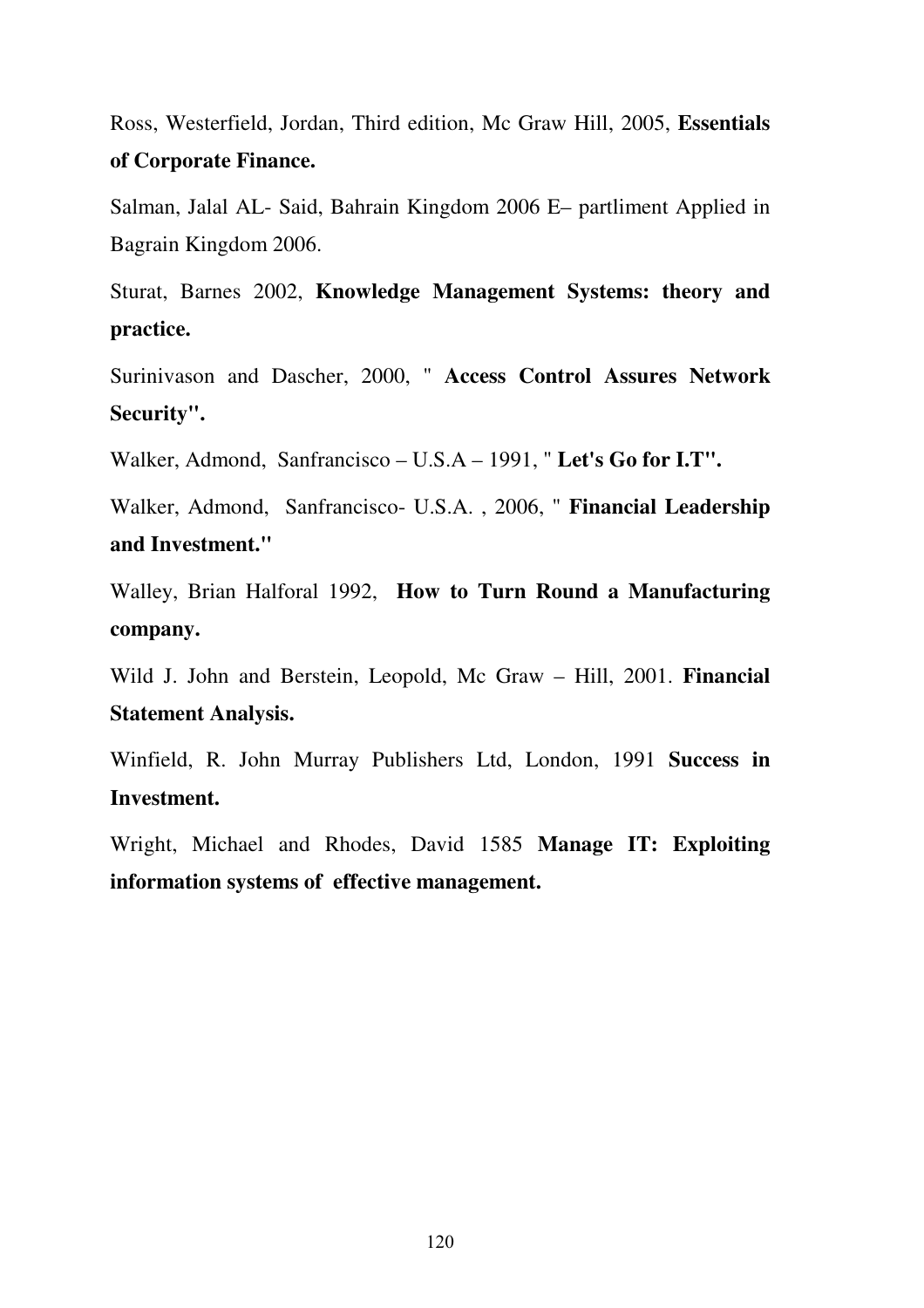## فائمة الملاحق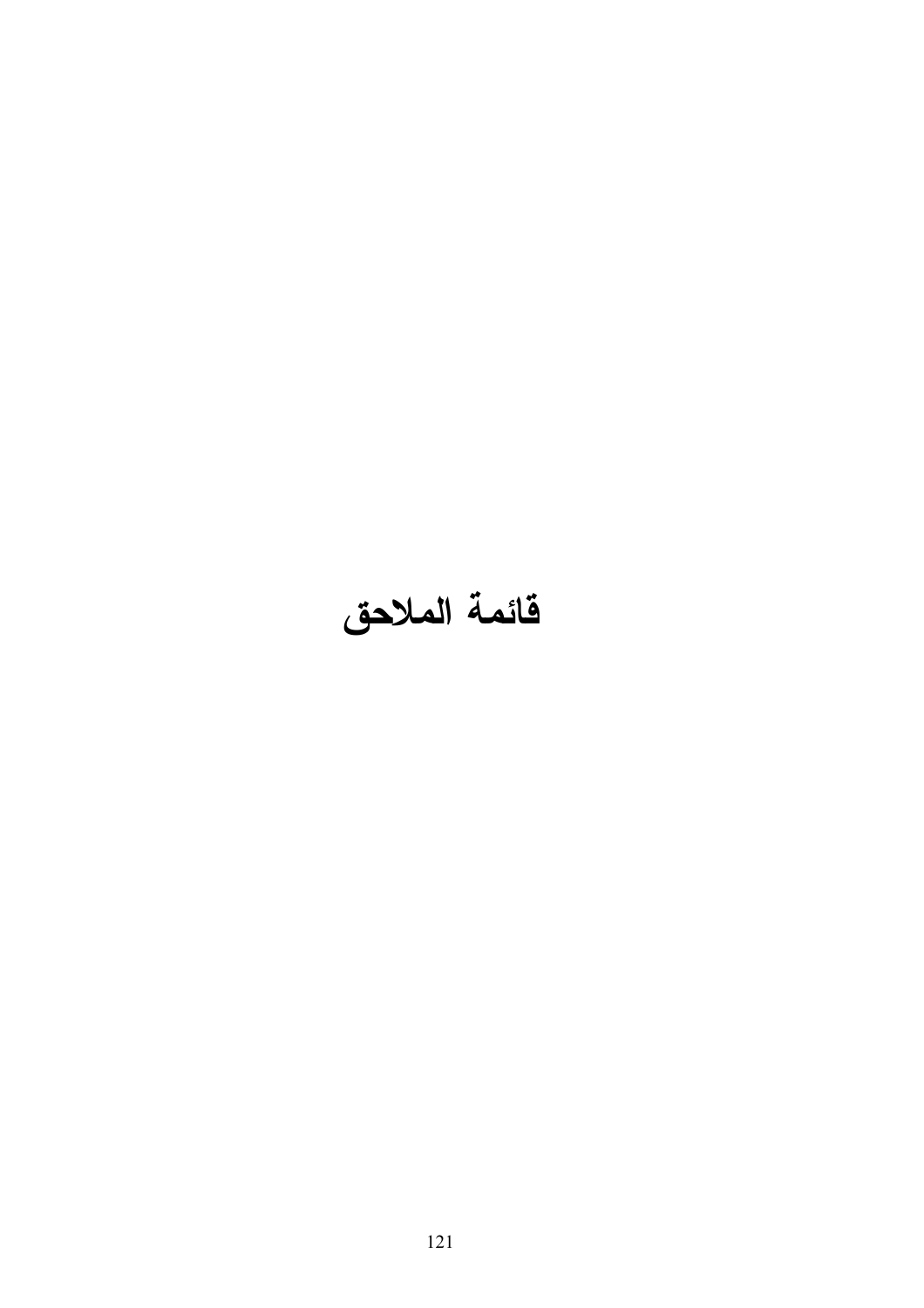بسم الله الرحمن الرحيم

جامعة الشرق الأوسط للدراسات العليا كلية العلوم الإدارية والمالية

لدراسة أثر نظم المعلومات الحديثة على عملية صناعة قرارات الإدارة المالية قطاع المصارف العربية والأجنبية في الأردن – عمان

الأخ الكريم / الاخت الكريمة

تحبة طبية وبعد،

يضع الباحث بين أيديكم الكريمة هذه الاستبانة، ويأمل الباحث أن تمنحوه جزء من وقتكم المثمن عاليا، ويشكر لكم حسن النعاون ابنداء، وكله ثقة بدقة الإجابة وموضوعيتها حول جميـــع الفقر ات الو ار دة فبها.

إن الغرض من تصميم هذه الاستبانة ، هو وضع أداة لقياس متغيرات الرسالة المعنونــــة أعلاه، و هي جزء من منطلبات نيل شهادة الماجستير في إدار ة الأعمال مـــن جامعــــة الـــشر ق الأوسط للدر اسات العلبا/ كلبة العلوم الإدار بة والمالبة.

يرجى التفضل بملء فقرات الاستبانة، نظرا لما تتمتعون به من خبرة ومعرفة دقيقة فسي ميدان عملكم الوظيفي، مما يساعد في نجاح هذه الدر اسة ويثر ي جانبها العملي الذي يعزز ويرفد الجانب النظري فيها، ويؤكد الباحث لكم أنه سيتعامل مع إجاباتكم ومعلوماتكم بسرية تامة لغايات البحث العلمي، وسوف يتم تحويل الإجابات إلى مؤشرات رقمية تستخدم في التحليل.

> شاكر ا لكم حسن تعاو نكم، مع فائق التقدير والاحترام

> > المشر ف أ. د. محمد عبدالعال النعيمي

الباحث

عدنان رحيم عبيد الكناني Adnan1951@yahoo.co.uk 0795255654 06 56 539 25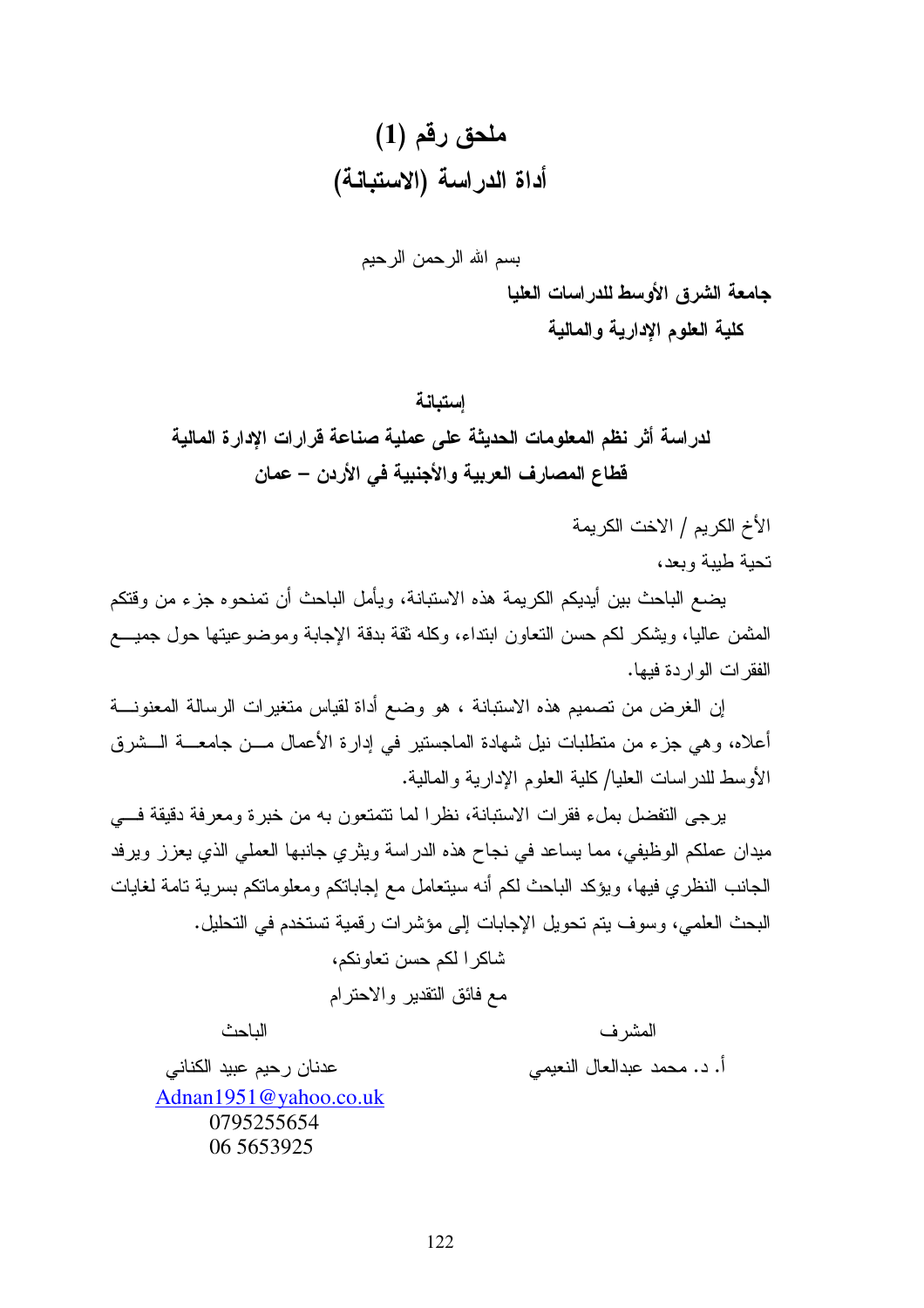الجزء الأول: معلومات عن الخصائص الشخصية والتنظيمية الرجاء وضع إشارة (٧) في المكان المناسب: اسم المصرف: 1- المؤهل العلمي: ماجستير  $\Box$ دبلوم عالي  $\Box$ □ دکتور اه بكالور پوس  $\Box$ □ دبلوم متوسط □ أخرى (أذكر ها) …………… 2– التخصص الأكاديمي: طوم حاسوب  $\Box$  علوم إدارية  $\Box$ محاسبة  $\Box$  $\Box$  أخرى ( أذكر ها) ...... 3– عدد سنوات الخبرة في المصارف: سنو ات فأقل  $3\;\mathsf{\square}$ □ من 4 سنوات إلى أقل من 5 سنوات من 6 سنوات إلى أقل من 10 سنوات  $\Box$  من 11 سنة إلى أقل من 15 سنة  $\Box$ من 16 سنة إلى أقل من 20 سنة  $\Box$ من 21 سنة فأكثر  $\square$ 4– الموقع الوظيفي: مدیر عام  $\square$  نائب مدیر عام  $\square$  مساعد مدیر عام  $\square$  $□$  مدیر دائرۃ  $□$  مساعد مدیر  $□$  اُخری (یرجی ذکر ھا) …… 5– عدد سنوات الخبرة العملية لنظم المعلومات الحديثة: سنو ات فأقل  $3\Box$ □ 4 سنوات إلى 5 سنوات أكثر من 6 سنوات إلى 10 سنوات  $\Box$ أكثر من 10 سنوات.  $\Box$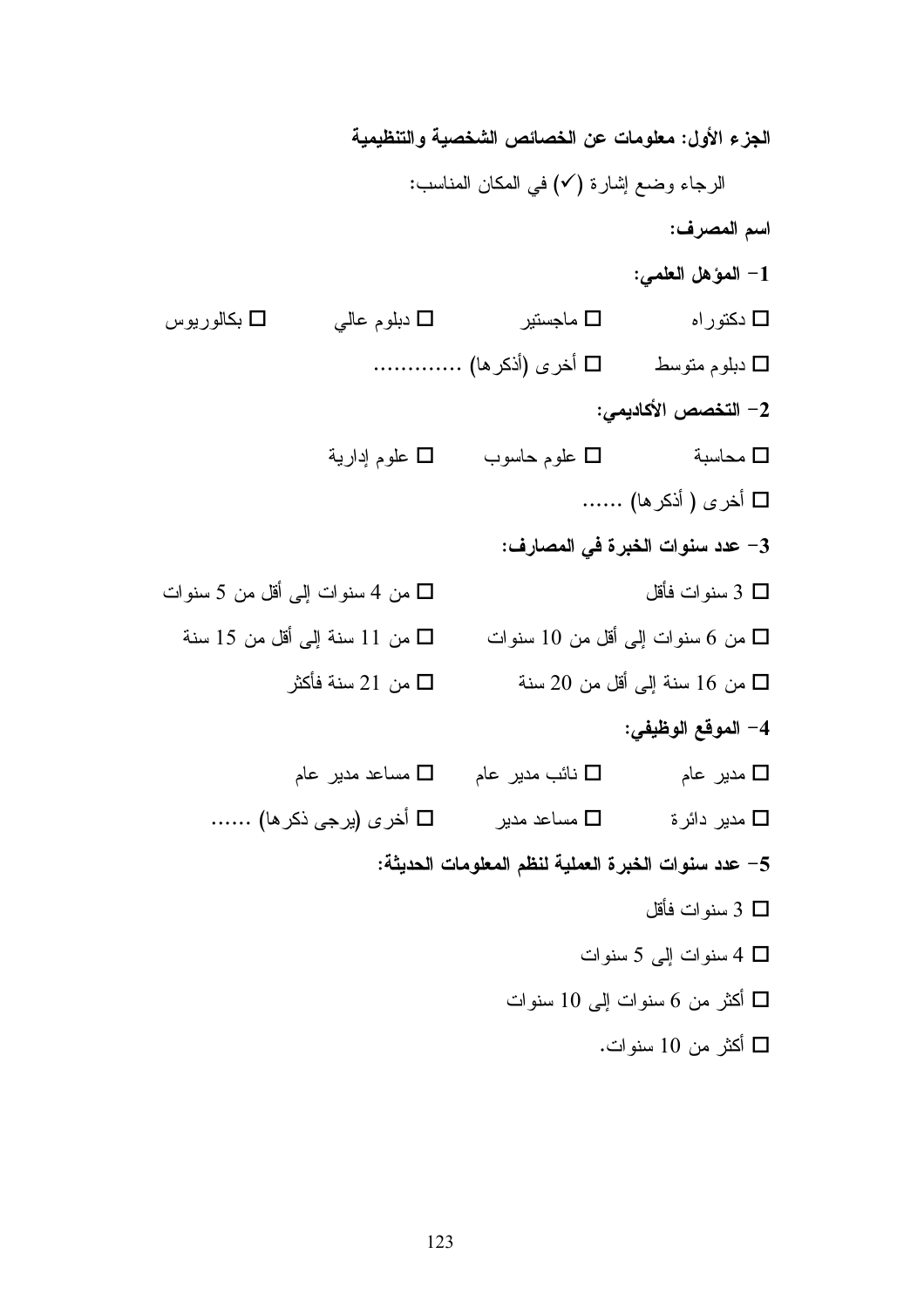الجزء الثاني: متغيرات الدراسة

الرجاء وضع إشارة (٧) في عمود الإجابة المناسبة.

المتغير الأول:

(مستوى الالتزام بتطبيق نظم المعلومات الحديثة، ومستوى الاستخدام الكفء لهذه النظم فسي دعم عملية صناعة قرارات الإدارة المالية في المصارف قيد البحث)

| غير موافق | غير   | محايد | موافق | موافق | العبارة                                      | الرقم   |
|-----------|-------|-------|-------|-------|----------------------------------------------|---------|
| بشدة      | موافق |       |       | بشدة  |                                              |         |
|           |       |       |       |       | يستخدم المصرف نظم معلومسات تسستطيع           | $1 - 1$ |
|           |       |       |       |       | معالجة المعلومات الواردة في المعــاملات      |         |
|           |       |       |       |       | بغية إعداد البيانات المالية.                 |         |
|           |       |       |       |       | يستخدم المصرف نظم قواعد البيانسات            | $2 - 1$ |
|           |       |       |       |       | لاستخراج المعلومات الإدارية والنقارير .      |         |
|           |       |       |       |       | تعمل نظم المعلومات على تخزين المعلومات       | $3 - 1$ |
|           |       |       |       |       | وبثها لإجراء التحاليل المالية                |         |
|           |       |       |       |       | يوفر المصرف برمجيات (Fire Wall)              | $4 - 1$ |
|           |       |       |       |       | لحماية الشبكة من الاختر إق.                  |         |
|           |       |       |       |       | جميع فروع المصرف مرتبطة مع المركــز          | $5 - 1$ |
|           |       |       |       |       | الرئيسي بصورة مباشرة (On line).              |         |
|           |       |       |       |       | يستخدم المصرف النسب المالية في تحليــل       | $6 - 1$ |
|           |       |       |       |       | القوائم المالية لمرعفة دلالاتها.             |         |
|           |       |       |       |       | يوفر المصرف باستمرار خدمات البنسك            | $7 - 1$ |
|           |       |       |       |       | الخلوى (Mobile Banking) للعملاء.             |         |
|           |       |       |       |       | يوفر المصرف باستمرار خدماته المصرفية         | $8 - 1$ |
|           |       |       |       |       | من خــــلال شــــبكة الانترنـــت   Internet) |         |
|           |       |       |       |       | Banking)                                     |         |
|           |       |       |       |       | يسستخدم المسصرف جهساز المسساعدات             | $9 - 1$ |
|           |       |       |       |       | الشخــصية الرفميـــة  Personal digital)      |         |
|           |       |       |       |       | assistants (PDAS))                           |         |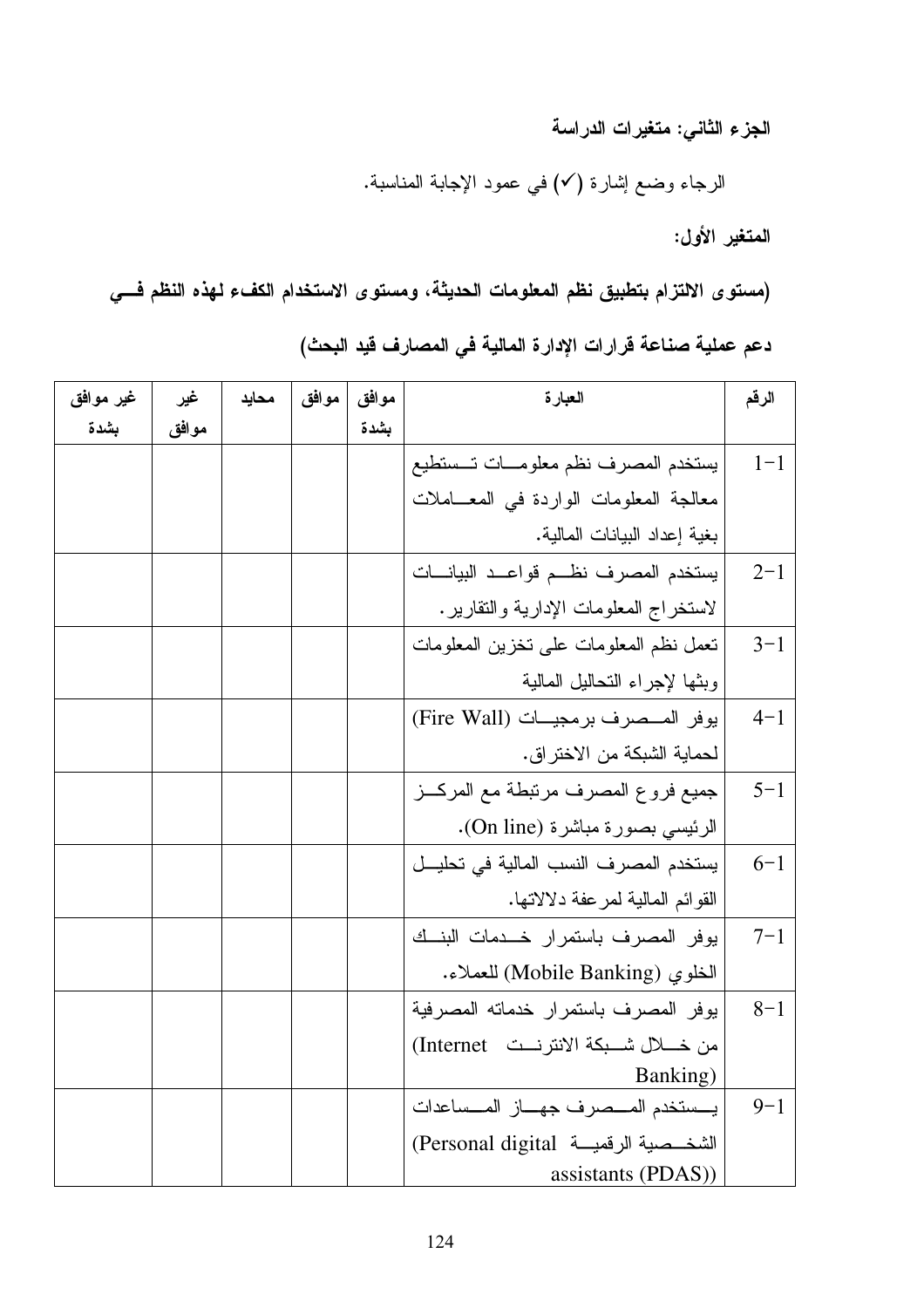| توفر الإدارة العليا للمصرف أفضل نسببة           | $10-1$   |
|-------------------------------------------------|----------|
| ممكنة للموازنة ببن المخاطر والعائد المتوقع      |          |
| يحرص المــصرف علـــى دقـــة البيانـــات         | $11 - 1$ |
| وتحديثها والتعامل معهسا بسسرية ويمكسن           |          |
| العاملين من الوصول إليها بسهولة                 |          |
| يستخدم المصرف شبكات لاسلكية عن بعــد            | $12 - 1$ |
| (Wireless net works remote)                     |          |
| يـــستخدم المــــصرف التواقيـــــع الرقميـــــة | $13-1$   |
| الالكترونية (Electronic Signature) عند          |          |
| إجراء معاملاته المصرفية                         |          |
| يوفر المصرف نظم وخطوط انصال ومواقع              | $14-1$   |
| لحماية أمـــن نظمــــه العاملـــة  Disaster)    |          |
| (Recovery لاستخدامها فسي حسالات                 |          |
| الطوارىء والكوارث                               |          |
| المصرف عضو في شبكة سويفت العالميـــة            | $15 - 1$ |
| للتعاملات المالية (SWIFT).                      |          |
| يوجد في المصرف دائرة نظــم معلومـــات           | $16-1$   |
| متخصصة.                                         |          |
| المصرف يتبنى استخدام نظئم معلومسات              | $17 - 1$ |
| متطورة.                                         |          |
| يوجد نظام رقابة فعال عل نظم المعلومـــات        | $18 - 1$ |
| المستخدمة في المصر ف.                           |          |
| تعمل نظم المعلومات على إعداد البيانـــات        | $19-1$   |
| والمعلومات الإحصائية التبي نطلبها أقسسام        |          |
| وفروع المصرف.                                   |          |
| 20-1  يحرص المصرف على التوقيــت الملائــم       |          |
| لوصول المعلومات المعدة إلى مــستخدميها          |          |
| في الوقت المناسب.                               |          |
| يعرص المــصرف علـــى تعزيـــز ثقافـــة          | $21 - 1$ |
| المديرين في تطبيق نظم المعلومات الحديثة         |          |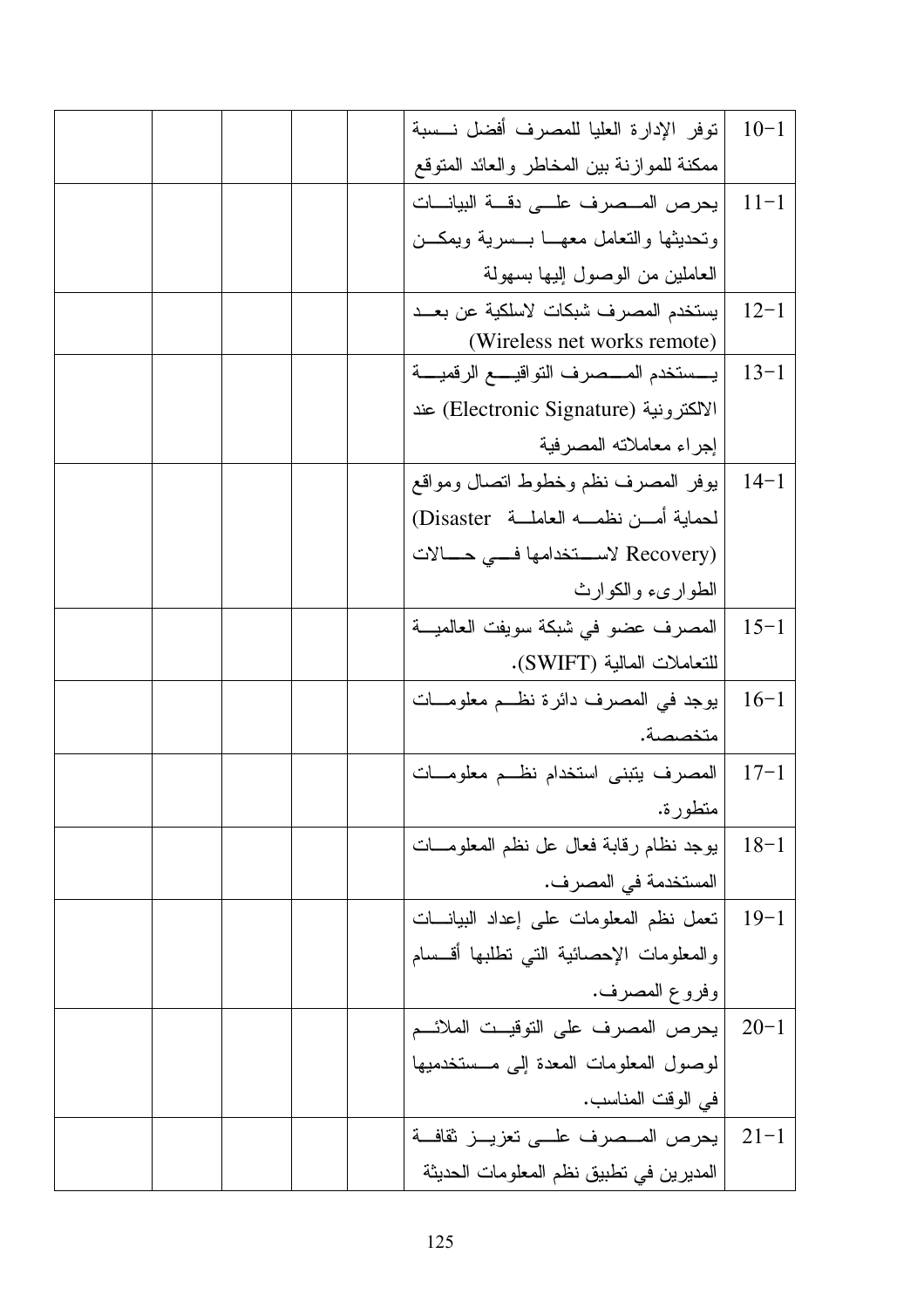|  |  | تستخدم نظم المعلومسات نقنيسات ملائمسة | $22 - 1$ |
|--|--|---------------------------------------|----------|
|  |  | لطبيعة عمل المصرف.                    |          |
|  |  | تساهم نظم المعلومات على إعادة تـممميم | $23 - 1$ |
|  |  | الوظائف وتحليلها ووصفها.              |          |
|  |  | تتوفر في المصرف قنوات الاتصال الرسمية | $24 - 1$ |
|  |  | مثل نسشرات الأخبسار ووسسائل البريسد   |          |
|  |  | الالكتروني الخ.                       |          |

المتغير الثاني:

(مدى تطبيق نظم المعلومات الحديثة التي يعتمدها المديرون في عمليـــة صـــناعة القـــرارات المالية في المصارف قيد البحث ومستوى استيعاب التطور التكنولوجي السريع في دعم عملية صناعة القرارات).

| غير موافق | غير   | محابد | موافق | موافق | العبارة                                     | الرقم   |
|-----------|-------|-------|-------|-------|---------------------------------------------|---------|
| بشدة      | موافق |       |       | بشدة  |                                             |         |
|           |       |       |       |       | نتم منابعة النطورات الـــسريعة فـــي نظـــم | $1 - 2$ |
|           |       |       |       |       | المعلومات من أجل مواكبة النقــدم العلمـــي  |         |
|           |       |       |       |       | و التكنولوجي.                               |         |
|           |       |       |       |       | يستخدم المصرف نظم المعلومات التشغيلية       | $2 - 2$ |
|           |       |       |       |       | والإدارية لما تحققه من فوائد كبيرة لـــدعم  |         |
|           |       |       |       |       | عملية صـــناعة القـــرارات فـــى مختلــف    |         |
|           |       |       |       |       | المستويات الإدارية.                         |         |
|           |       |       |       |       | يدرك المديرون قيمة الخدمات التي تقــدمها    | $3 - 2$ |
|           |       |       |       |       | نظم المعلومات لما نوفره من معلومات فسي      |         |
|           |       |       |       |       | دعم عملية صناعة قرارات الإدارة الماليـــة   |         |
|           |       |       |       |       | للمصرف                                      |         |
|           |       |       |       |       |                                             |         |
|           |       |       |       |       |                                             |         |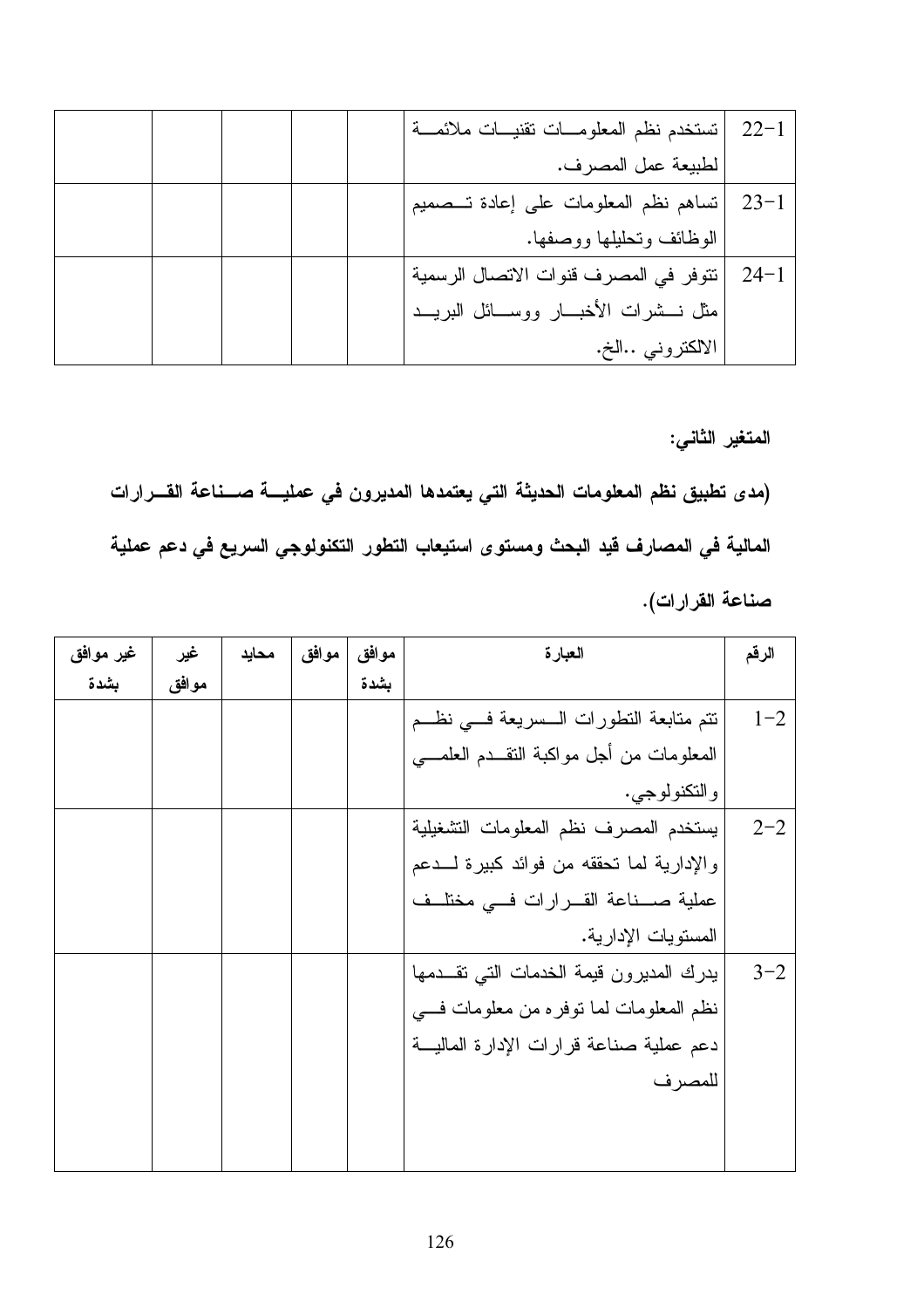|  | دعم الإدارة العليا للمصرف بشكل إيجـــابي     | $4 - 2$  |
|--|----------------------------------------------|----------|
|  | ترتيــب مواصـــفات المعلومـــات (ســـرعة     |          |
|  | الحصول عليها– الحداثة– الزمان– الدقـــة–     |          |
|  | الكفاية).                                    |          |
|  | يحرص المصرف على استقطاب العناصـــر           | $5 - 2$  |
|  | المبدعة التي لها مهارة في التعامل مع نظم     |          |
|  | المعلومات الحديثة لسدعم عمليسة قسرارت        |          |
|  | الإدارة المالية فيها.                        |          |
|  | يستخدم المصرف نظم دعم القرار (DSS)           | $6 - 2$  |
|  | والنظم الخبيرة (ES) التي تسوفر قسدرات        |          |
|  | تحليلية ورياضية كبيرة فسي دعسم عمليسة        |          |
|  | صناعة قرارات الإدارة المالية.                |          |
|  | نوفر نظم المعلومات إجراءات عمل نساهم         | $7 - 2$  |
|  | في اختيار هيكل راس المال الأمثل.             |          |
|  | براعى المصرف شــراء كافــة المعــدات         | $8 - 2$  |
|  | والبرمجيات والتجهيزات الحديثة لدعم عملية     |          |
|  | صناعة قرارات الإدارة المالية.                |          |
|  | تعمل نظم المعلومات الحديثة المستخدمة في      | $9 - 2$  |
|  | المصرف لتصميم قائمة التسدفقات النقديسة       |          |
|  | الناتجة عن الأنشطة التشغيلية والاستثمارية    |          |
|  | والنمويلية، ونقدم نتبؤات جديــدة للتـــدفقات |          |
|  | المستقبلية.                                  |          |
|  | يحرص المصرف على دعم عملية صناعة              | $10 - 2$ |
|  | القرارات لتحقيق ميزة تنافسية فسي تعظسيم      |          |
|  | ثروة المساهمين.                              |          |
|  | تعالج نظــم المعلومـــات المـــستخدمة فـــي  | $11 - 2$ |
|  | المصرف البيانات بالسرعة الممكنة من أجل       |          |
|  | دعم عملية صناعة القرارات.                    |          |
|  |                                              |          |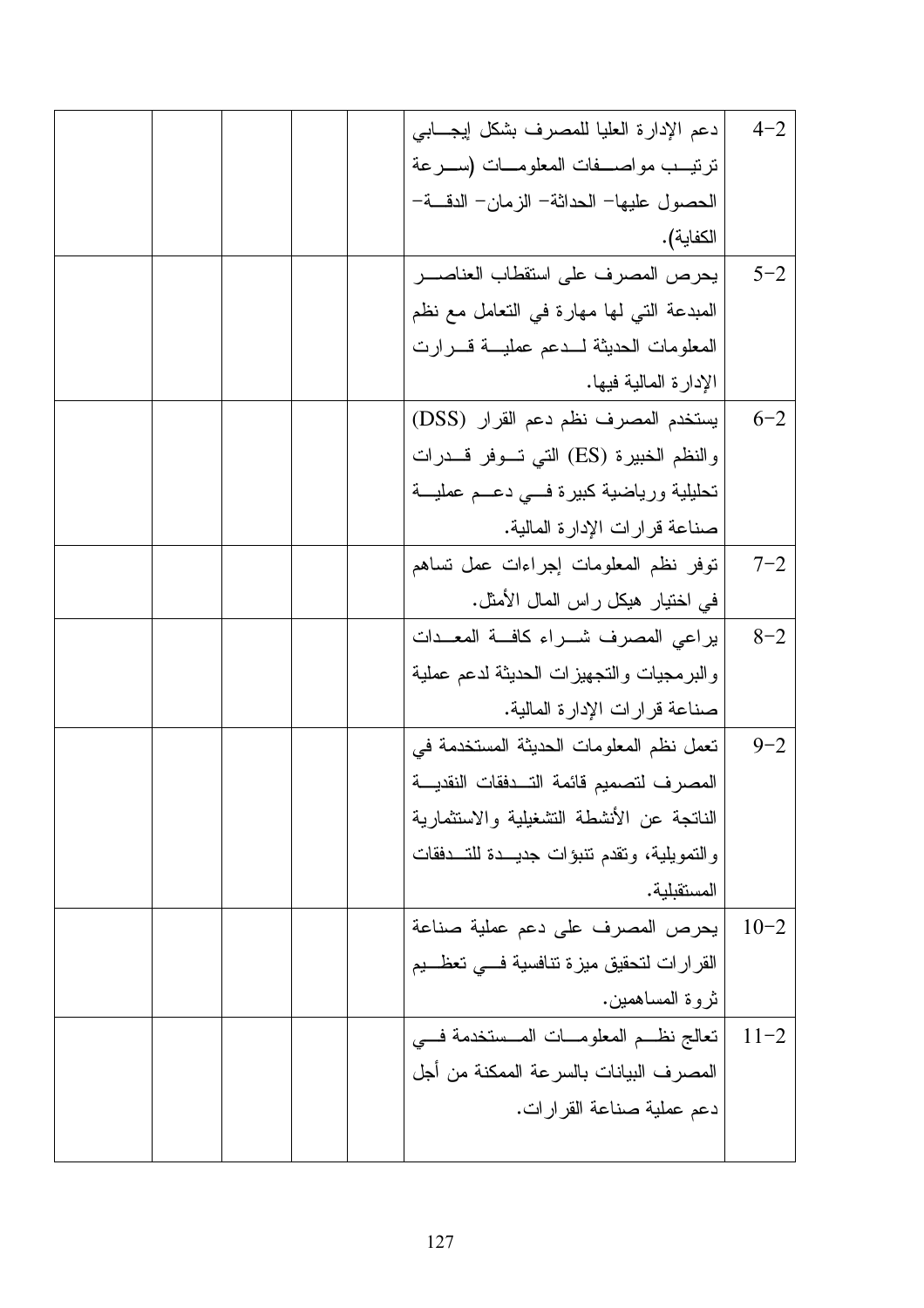| $12 - 2$ | يحرص المصرف على تمكين العاملين من      |  |  |
|----------|----------------------------------------|--|--|
|          | خلال مشاركتهم في عملية صناعة قرارات    |  |  |
|          | الإدارة المالية.                       |  |  |
| $13 - 2$ | يحرص المصرف على نوعية ونعزيز ثقافة     |  |  |
|          | المديرين لنطبيق نظم المعلومات الحديثة. |  |  |

المتغير الثالث:

(المؤهل العلمي)

| غير موافق | غير   | محايد | موافق | موافق | العبارة                                       | الرقم   |
|-----------|-------|-------|-------|-------|-----------------------------------------------|---------|
| بشدة      | موافق |       |       | بشدة  |                                               |         |
|           |       |       |       |       | يتمتع العاملون بالقدرة والكفاءة في التعامـــل | $1 - 3$ |
|           |       |       |       |       | مع البرمجيات المحاسبية والمساعدة الحديثة      |         |
|           |       |       |       |       | في تحديد المعلومات المقيدة لـــدعم عمليـــة   |         |
|           |       |       |       |       | صناعة قرارات الإدارة المالية في المصرف        |         |
|           |       |       |       |       | يلتزم المدراء في تشجيع حــالات الإبــداع      | $2 - 3$ |
|           |       |       |       |       | والإبتكار في المــصرف لتعزيـــز الميـــزة     |         |
|           |       |       |       |       | التنافسبة.                                    |         |
|           |       |       |       |       | تختار إدارة المصرف فريق مؤهل علميا            | $3 - 3$ |
|           |       |       |       |       | يتمتع بالكفاءة والخبرة العملية عند تــصميم    |         |
|           |       |       |       |       | عملية صناعة قرارات الإدارة المالية فيها.      |         |
|           |       |       |       |       | تلتزم الإدارة العليا للمصرف فسي رعايسة        | $4 - 3$ |
|           |       |       |       |       | المتميزين ودعم إنجازاتهم ووضـــعهم فـــي      |         |
|           |       |       |       |       | المكان المناسب تبعا للمؤهل العلمي.            |         |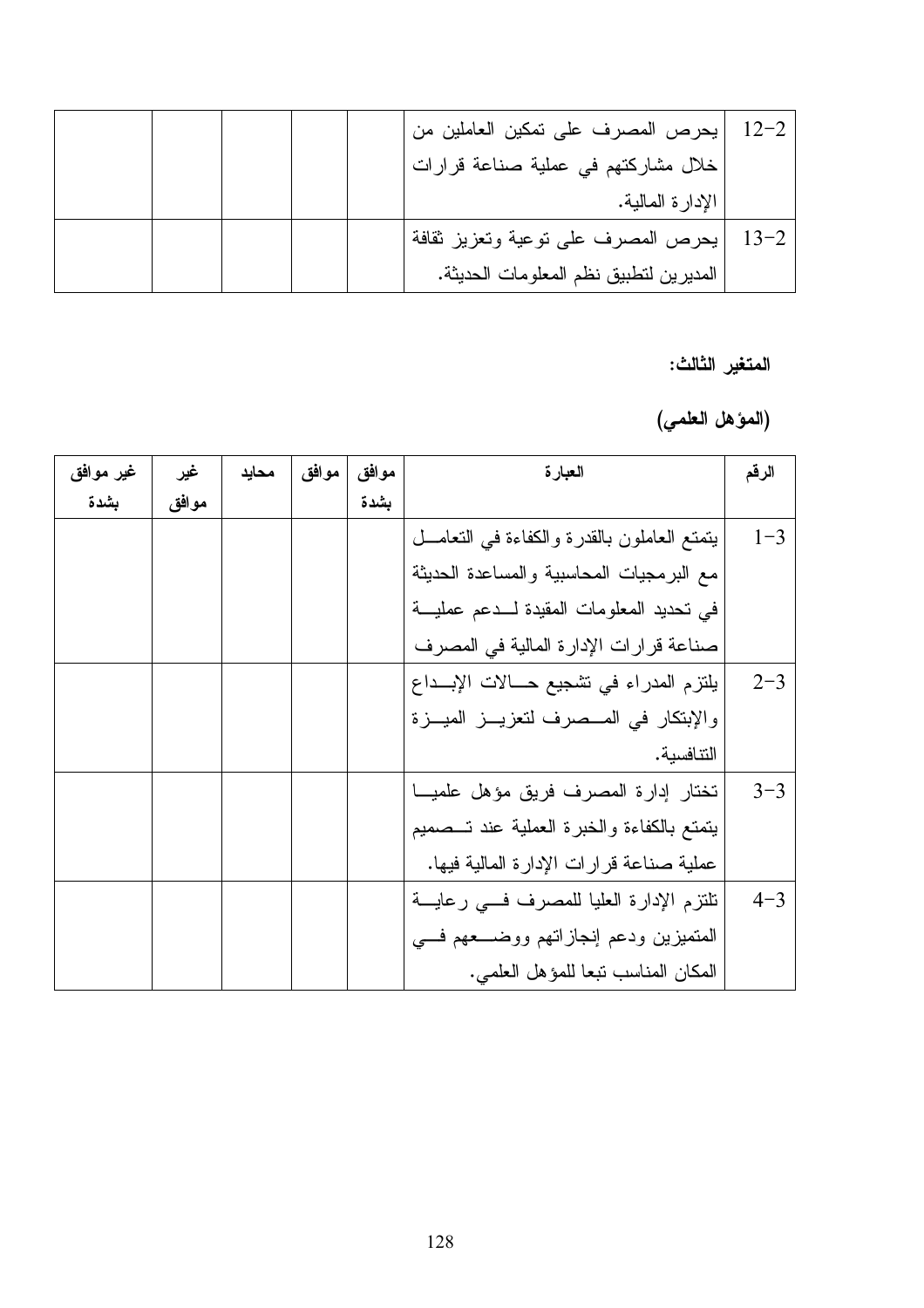## المتغير الرابع:

(الخبرة العملية)

| غير موافق | غير   | محايد | موافق | موافق | العبارة                                     | الرقم   |
|-----------|-------|-------|-------|-------|---------------------------------------------|---------|
| بشدة      | موافق |       |       | يشدة  |                                             |         |
|           |       |       |       |       | تحرص الإدارة في المصرف علـــي نتميـــة      | $1 - 4$ |
|           |       |       |       |       | وتطوير قدرات ومهارات العساملين لسديها       |         |
|           |       |       |       |       | على أجهزة ونظم المعلومات الحديثـــة بمــــا |         |
|           |       |       |       |       | بتلائم وتعزيز فعالية الأداء.                |         |
|           |       |       |       |       | نلتزم الإدارة العليا للمصرف فسي وضسع        | $2 - 4$ |
|           |       |       |       |       | الشخص المناسب بالمكان المناسب تبعا          |         |
|           |       |       |       |       | لخبرته العملية.                             |         |

المتغير الخامس:

(التأهيل والتدريب)

| غير موافق | غير   | محايد | موافق | موافق | العبارة                                     | الرقم   |
|-----------|-------|-------|-------|-------|---------------------------------------------|---------|
| بشدة      | موافق |       |       | يشدة  |                                             |         |
|           |       |       |       |       | توفر الإدارة الفرصة لقيام الموظف بإكمال     | $1 - 5$ |
|           |       |       |       |       | در استه.                                    |         |
|           |       |       |       |       | توفر الإدارة برامج وفرص تدريبية مناسبة      | $2 - 5$ |
|           |       |       |       |       | للمدراء والموظفين في السداخل والخسارج،      |         |
|           |       |       |       |       | وفقا لاحتياجات العمل.                       |         |
|           |       |       |       |       | تراعى الإدارة أن نتسم دوراتها التدريبية من  | $3 - 5$ |
|           |       |       |       |       | أجل مواكبة النطورات النكنولوجية السريعة.    |         |
|           |       |       |       |       | تلتزم الإدارة العليا بالجوانب الأخلاقية فسي | $4 - 5$ |
|           |       |       |       |       | قراراتها الإدارية والتنظيمية.               |         |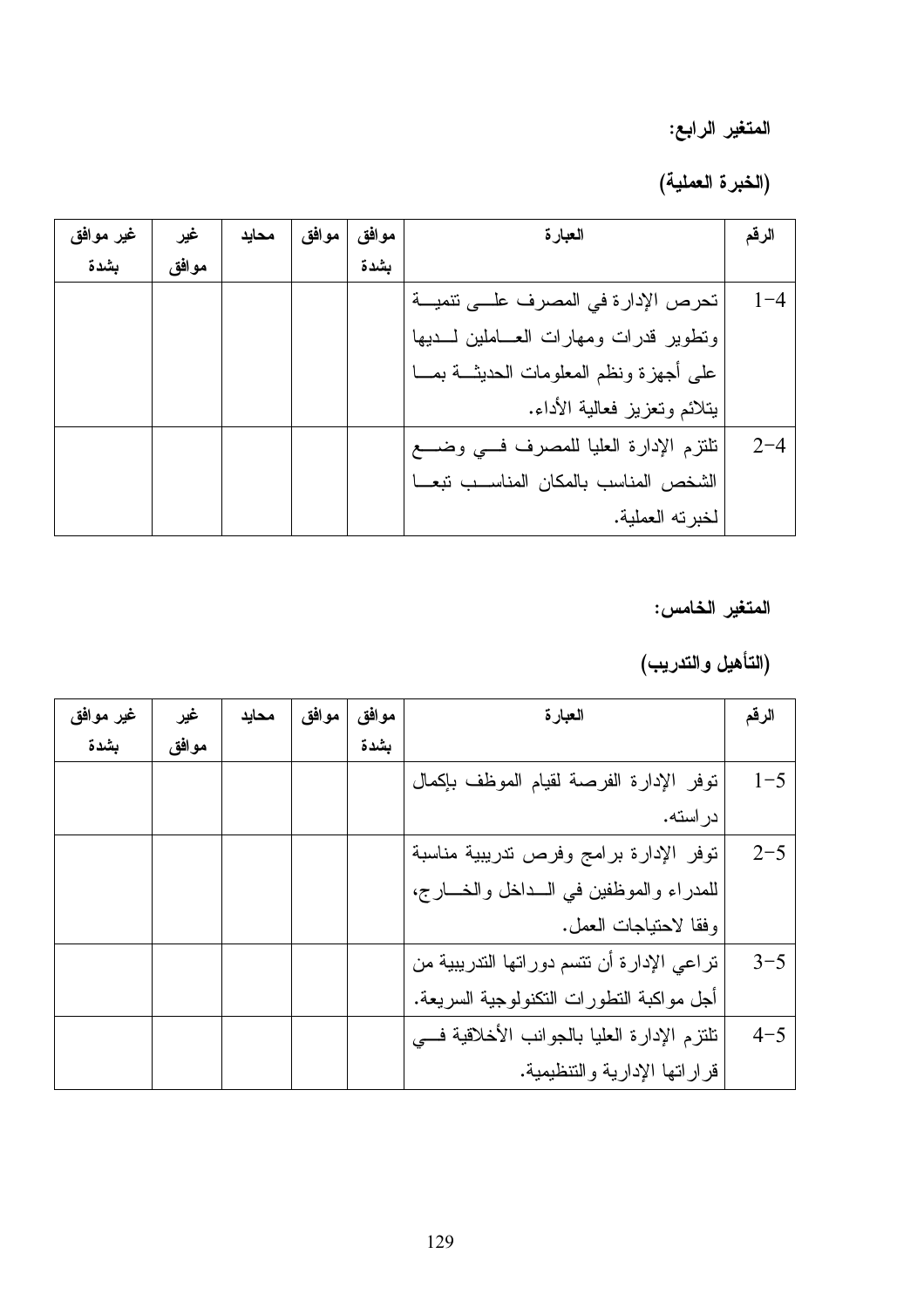المتغير السادس:

(نظام الحوافز والمكافآت)

| غير موافق | غير   | محايد | موافق | موافق | العبارة                                     | الرقم   |
|-----------|-------|-------|-------|-------|---------------------------------------------|---------|
| بشدة      | موافق |       |       | بشدة  |                                             |         |
|           |       |       |       |       | يولى المسصرف أهمية لنظام الحسوافز           | $1 - 6$ |
|           |       |       |       |       | والمكافأت والنزقية وفقا للمعابير المحددة في |         |
|           |       |       |       |       | نقييم أداء العاملين المتميزين.              |         |
|           |       |       |       |       | نتسم الأجور والمكافآت بالعدالة والمسساواة   | $2 - 6$ |
|           |       |       |       |       | وعدم النمبيز والنحيز.                       |         |
|           |       |       |       |       | هل هناك شعور بالرضا نجساه العسلاوات         | $3 - 6$ |
|           |       |       |       |       | والزيادات السنوية التى يقـدمها المــصرف     |         |
|           |       |       |       |       | للعاملين؟                                   |         |